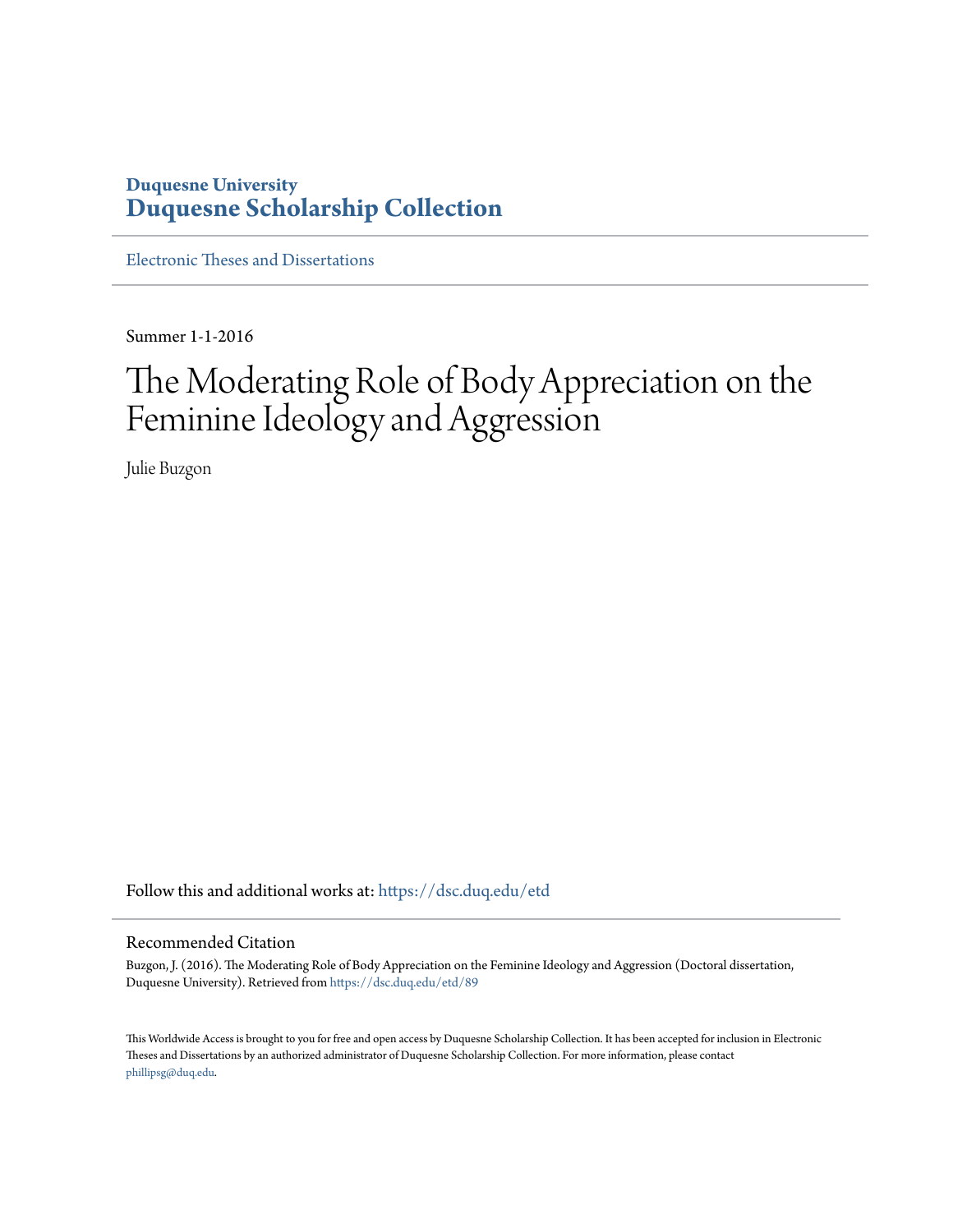## THE MODERATING ROLE OF BODY APPRECIATION ON THE FEMININE IDEOLOGY AND AGGRESSION

A Dissertation

Submitted to the School of Education

Duquesne University

In partial fulfillment of the requirements for

the degree of Doctor of Philosophy

By

Julie W. Buzgon

August 2016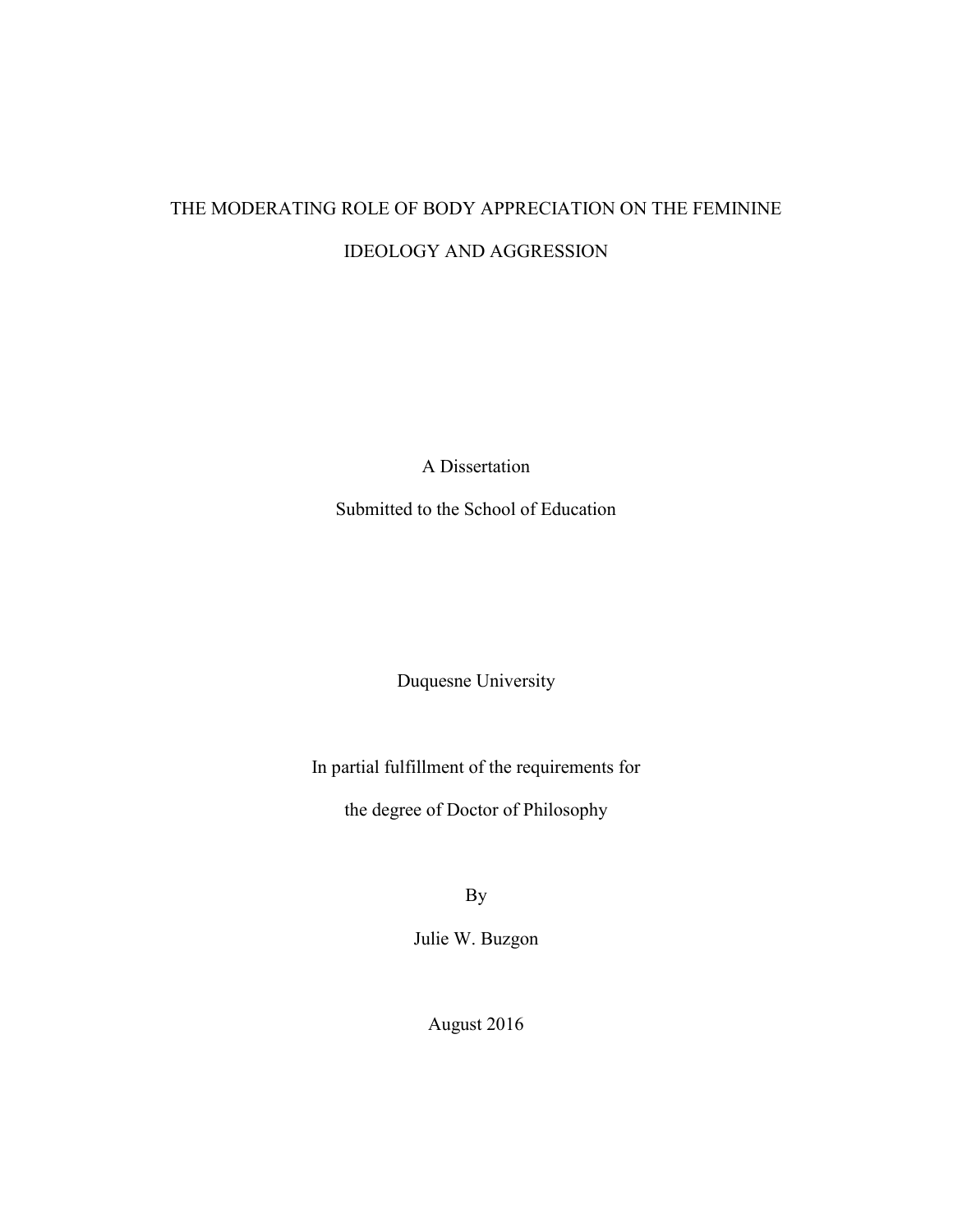Copyright by

Julie W. Buzgon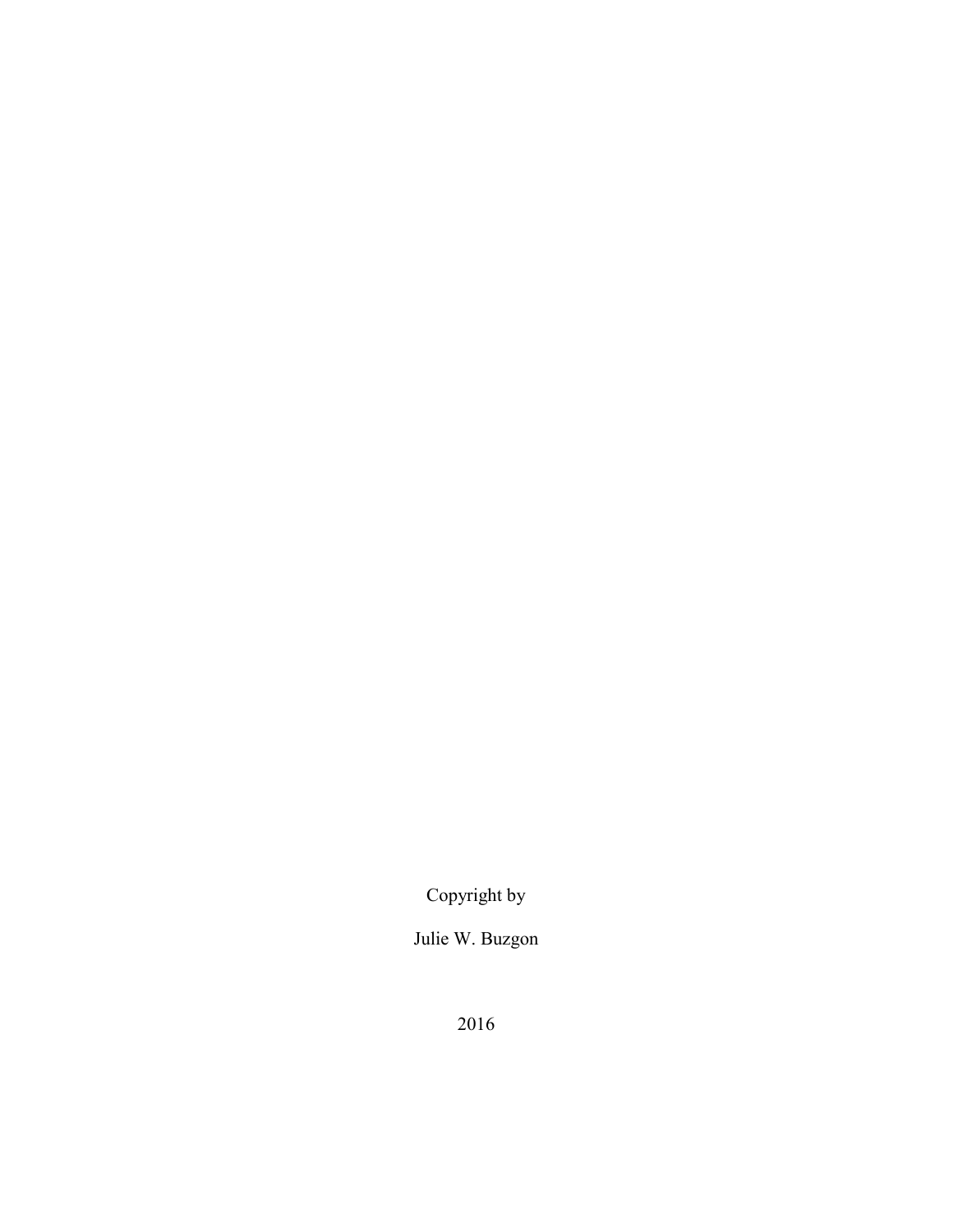## **DUQUESNE UNIVERSITY SCHOOL OF EDUCATION Department of Counseling, Psychology, and Special Education**

### *Dissertation*

Submitted in partial fulfillment of the requirements for the degree Doctor of Philosophy (Ph.D.)

## **School Psychology Doctoral Program**

*Presented by:*

Julie W. Buzgon B.S. Psychology, University of Florida, 2011 M.S.Ed. Child Psychology, Duquesne University, 2012

### **June 21, 2016**

#### THE MODERATING ROLE OF BODY APPRECIATION ON THE FEMININE IDEOLOGY AND AGGRESSION

*Approved by:*

\_\_\_\_\_\_\_\_\_\_\_\_\_\_\_\_\_\_\_\_\_\_\_\_\_\_\_\_\_\_\_\_\_\_\_\_\_\_\_\_\_\_\_\_\_, Chair

Laura M. Crothers, D.Ed. Professor Department of Counseling, Psychology, and Special Education Duquesne University

\_\_\_\_\_\_\_\_\_\_\_\_\_\_\_\_\_\_\_\_\_\_\_\_\_\_\_\_\_\_\_\_\_\_\_\_\_\_\_\_\_\_\_\_\_, Member

Ara J. Schmitt, Ph.D. Associate Professor Department of Counseling, Psychology, and Special Education Duquesne University

\_\_\_\_\_\_\_\_\_\_\_\_\_\_\_\_\_\_\_\_\_\_\_\_\_\_\_\_\_\_\_\_\_\_\_\_\_\_\_\_\_\_\_\_\_, Member

James B. Schreiber, Ph.D. Professor Department of Educational Foundations and Leadership Duquesne University

\_\_\_\_\_\_\_\_\_\_\_\_\_\_\_\_\_\_\_\_\_\_\_\_\_\_\_\_\_\_\_\_\_\_\_\_\_\_\_\_\_\_\_\_\_, Member

Jered Kolbert, Ph.D. Professor Department of Counseling, Psychology, and Special Education Duquesne University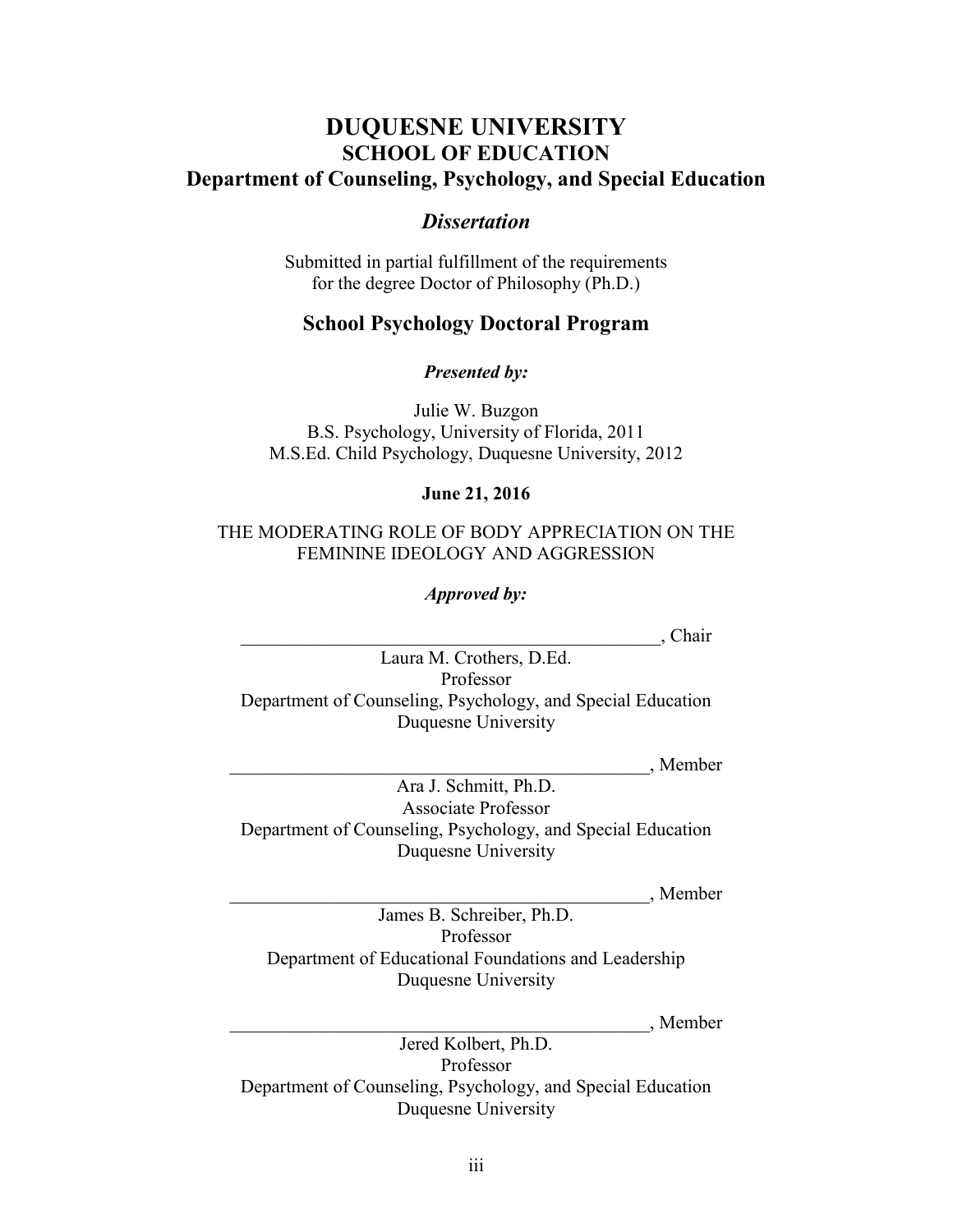#### ABSTRACT

## THE MODERATING ROLE OF BODY APPRECIATION ON THE FEMININE IDEOLOGY AND AGGRESSION

By

Julie W. Buzgon August 2016

Dissertation supervised by Laura M. Crothers, D.Ed.

This study sought to elucidate and expand upon the possible relationships and interactions between the feminine ideology, body appreciation, and indirect aggression reported within a sample of female adolescents. Social learning theorists posit that girls are socialized and reinforced to utilize more 'feminine,' or covert, means by which to express their aggression in comparison to their male peers. Girls are instructed from a young age to behave in a manner that is in accordance with the traditional feminine ideology. Additionally, today's culture has placed unrealistic body standards on the female population, both overtly and tacitly critiquing adolescent girls if their bodies do not conform to society's standards. Although the existing research linking the feminine ideology and body appreciation to aggression is sparse, it was postulated that an

iv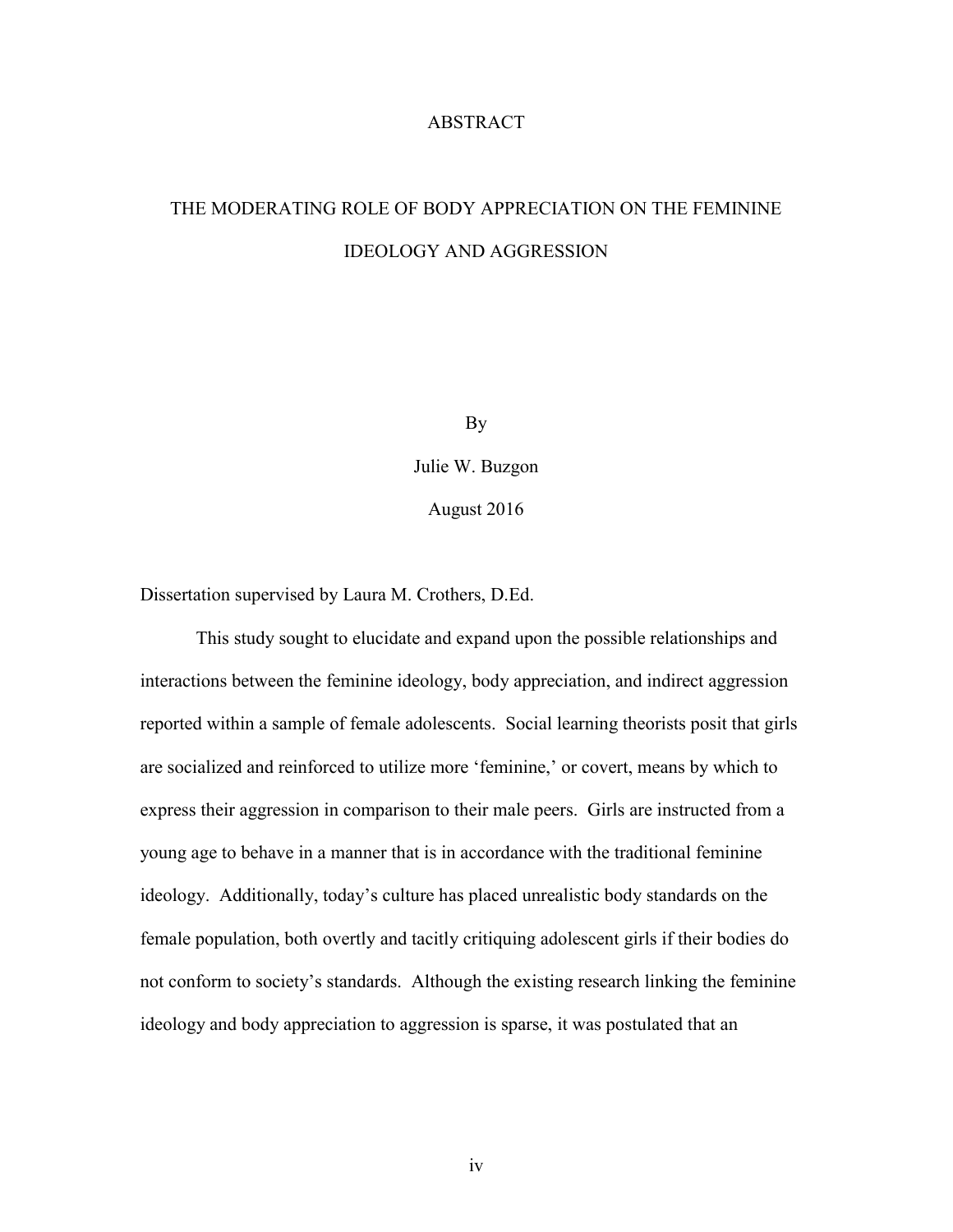association between the feminine ideology, body appreciation, and indirect aggression may exist.

The study also aimed to evaluate the effectiveness of *The Goodwill Girls and Boys Curriculum,* which was created to encourage more adaptive conflict management styles in a late childhood and early adolescent sample. As bullying is a common problem in school-age children, it is imperative that interventions such as this one receive more attention in the research base. Therefore, another purpose of the current study was to assess whether the implementation of this curriculum could significantly reduce rates of relational and social aggression within a sample of adolescent girls.

Research questions were posed in which the relationship between the constructs of the feminine ideology, body appreciation, and indirect aggression were evaluated. Furthermore, *The Goodwill Girls and Boys Curriculum* was analyzed such that conclusions could be drawn from changes in the self-reported rates of aggression. The small sample size, in addition to other limitations, may have contributed to the few significant findings noted in this study. However, the implications of this study, and areas for future research are discussed within the context of the existing literature base.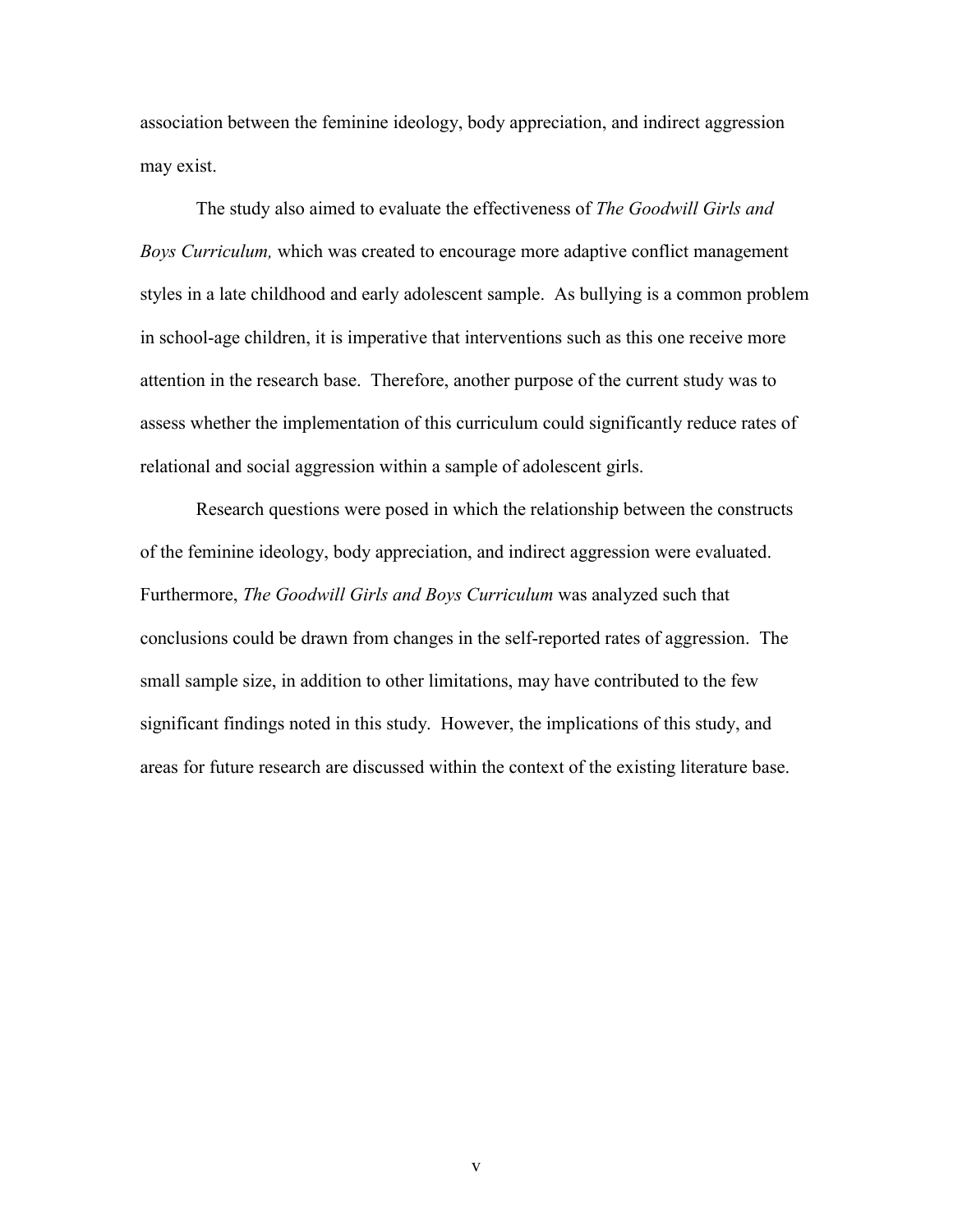#### DEDICATION

This dissertation is dedicated to my incredibly strong and generous parents, Henry and Ellen. To my father, for exemplifying how far hard work can take you. You have been a constant inspiration to aim high and never give up. And to my mother, your selflessness for your children and family are without boundaries. You have provided me the encouragement and love I needed to reach my goals. I simply would not have achieved as much if it were not for the love and support you both have shown me.

This dissertation is also dedicated to my lovely partner, Bob. Thank you for telling me every day that I could.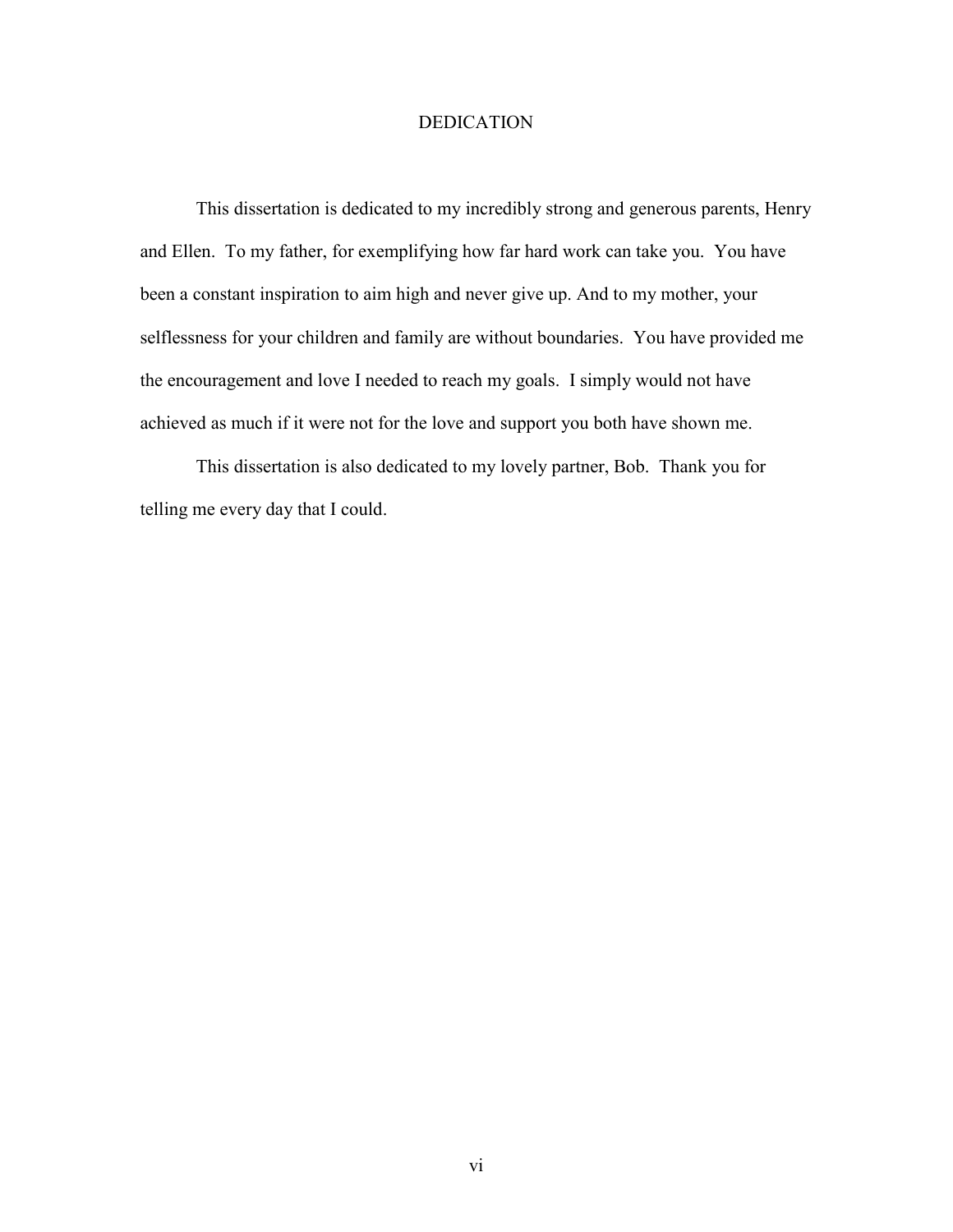#### ACKNOWLEDGEMENT

I would like to thank my advisor and committee chair, Dr. Laura Crothers. Thank you for guiding me through the entire process of completing my dissertation, from brainstorming a topic of interest to providing final revisions on a complete document. Dr. Crothers provided the encouragement and support needed to complete my graduate school career. I would also like to thank the rest of my committee, Dr. Ara Schmitt, Dr. Jered Kolbert, and Dr. James Schreiber. They have all proved invaluable as they worked to read, revise, and strengthen my work. I am incredibly grateful for your patience and guidance as you have certainly helped me in becoming a better researcher and practitioner.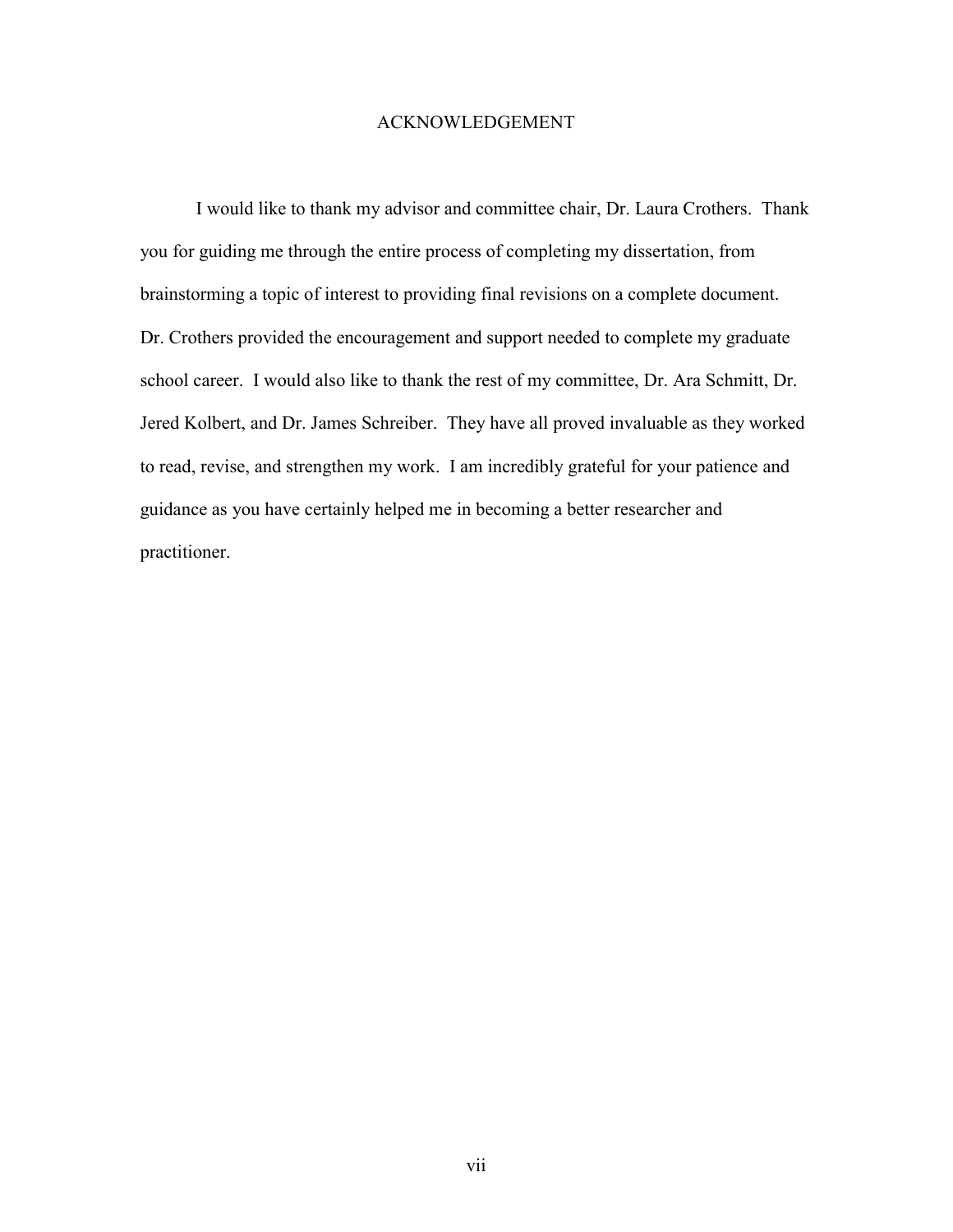## TABLE OF CONTENTS

| Page |
|------|
|      |
|      |
|      |
|      |
|      |
|      |
|      |
|      |
|      |
|      |
|      |
|      |
|      |
|      |
|      |
|      |
|      |
|      |
|      |
|      |
|      |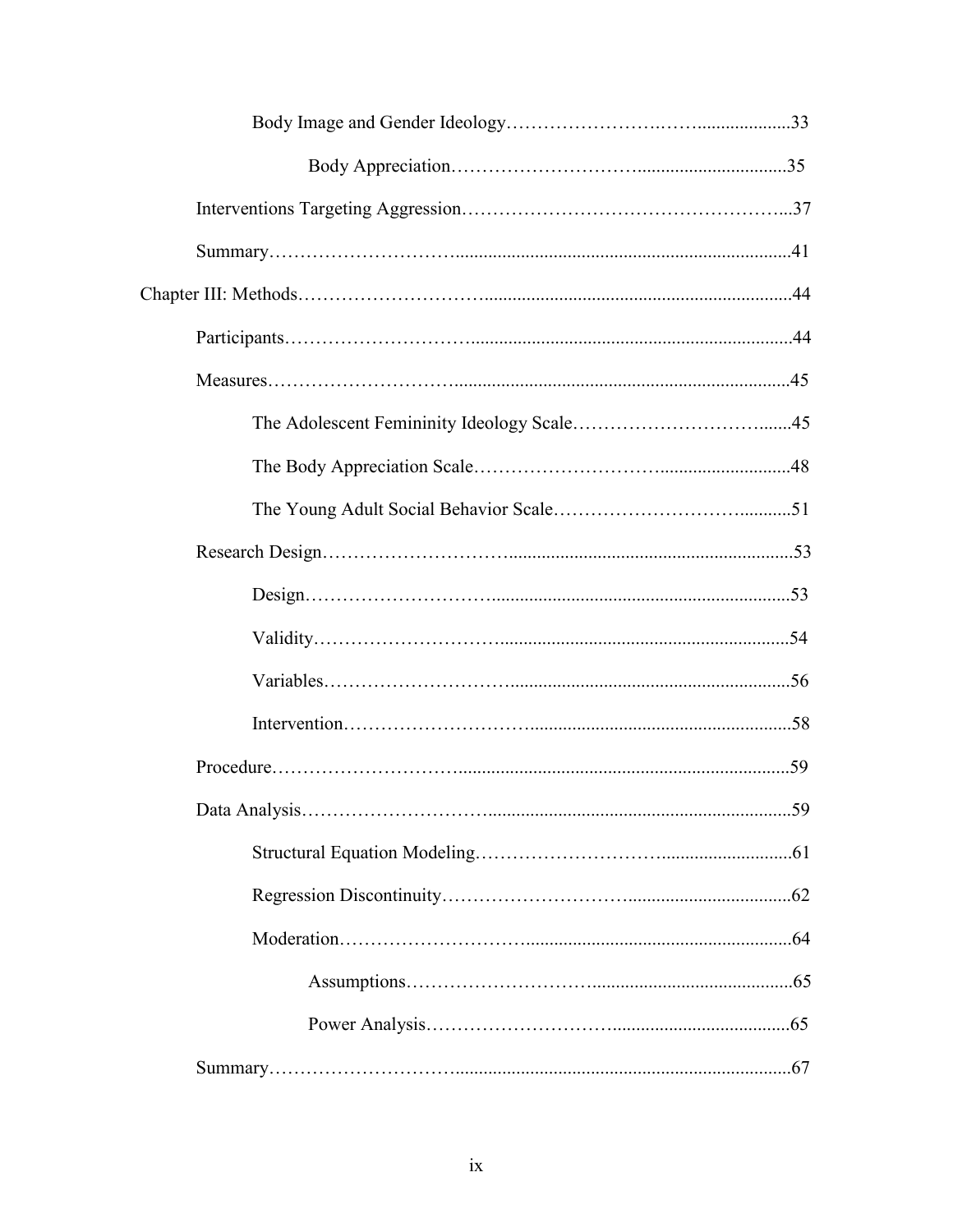| Statistical Methodology for Research Question 584 |  |
|---------------------------------------------------|--|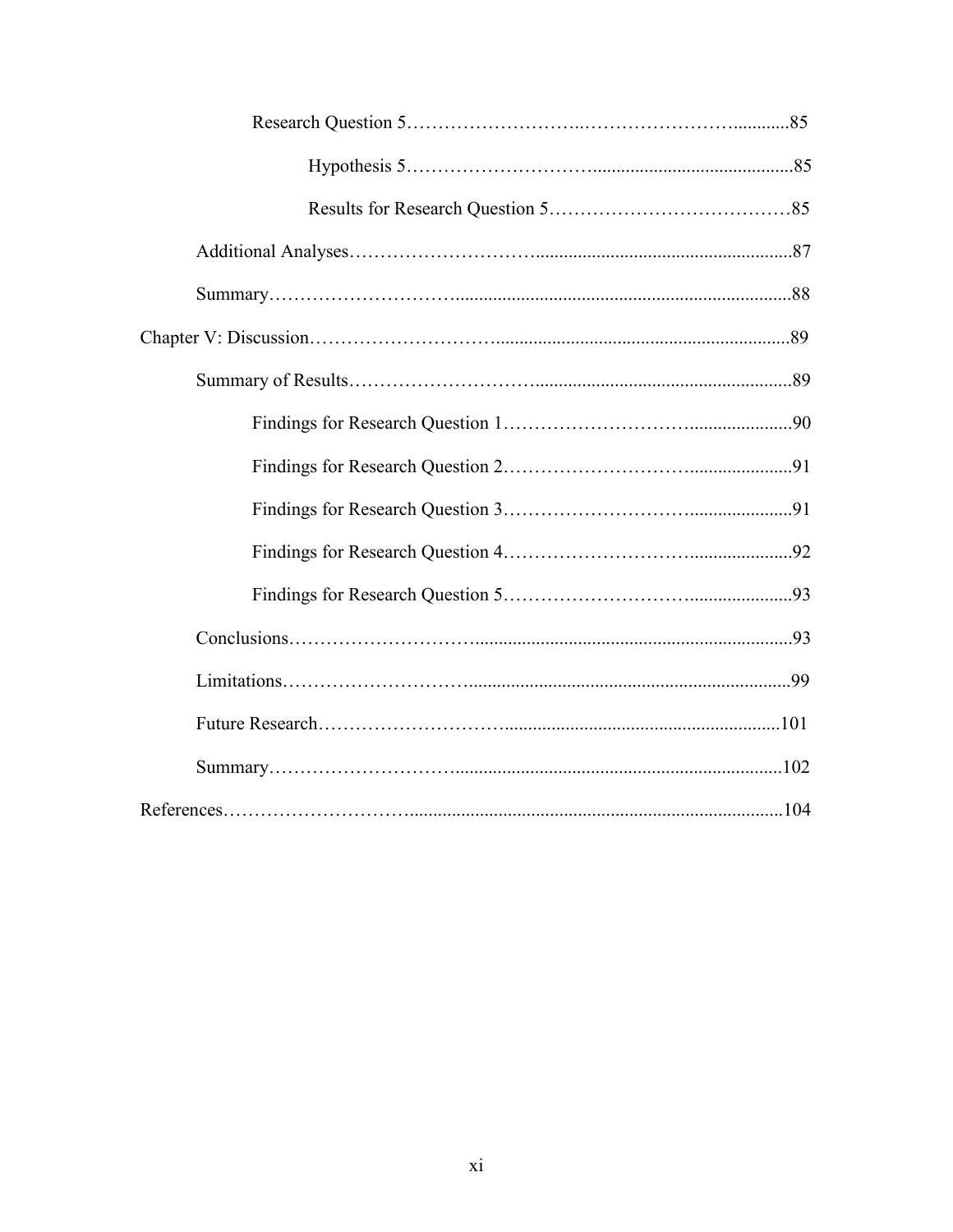## LIST OF TABLES

|                                                                                        | Page |
|----------------------------------------------------------------------------------------|------|
|                                                                                        |      |
|                                                                                        |      |
|                                                                                        |      |
|                                                                                        |      |
| Table 5. Regression Output from RD Analysis with Relational Aggression79               |      |
| Table 6. Regression Output from RD with Relational Aggression Without an Interaction   |      |
|                                                                                        |      |
|                                                                                        |      |
|                                                                                        |      |
| Table 9. Regression Output from RD with Social Aggression Without an Interaction       |      |
|                                                                                        |      |
|                                                                                        |      |
|                                                                                        |      |
| Table 12. Regression Output from RD with Interpersonal Maturity Without an Interaction |      |
|                                                                                        |      |
|                                                                                        |      |
|                                                                                        |      |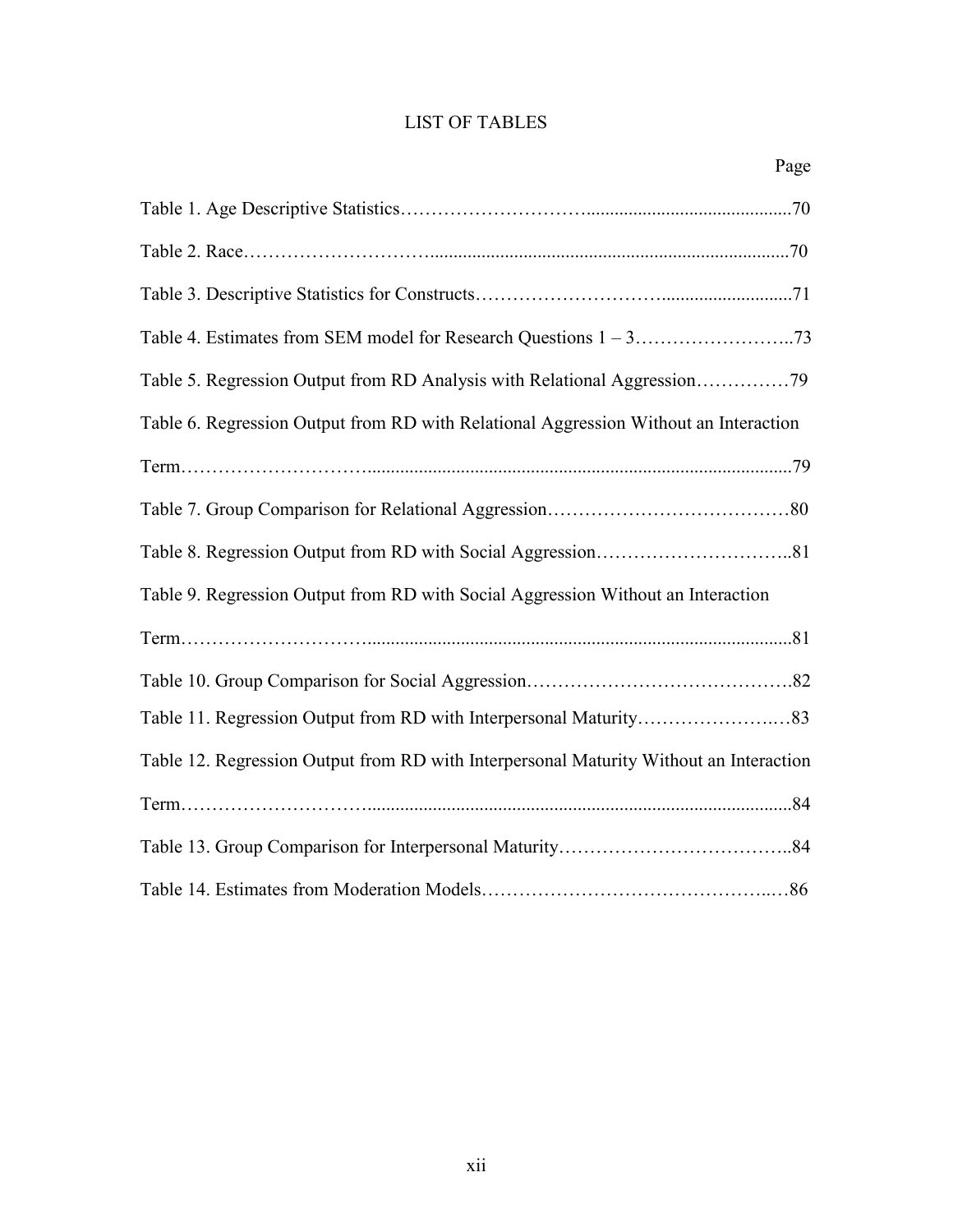## LIST OF FIGURES

| Figure 2. Scatterplot of relational aggression by group (above or below the median)  78 |  |
|-----------------------------------------------------------------------------------------|--|
|                                                                                         |  |
|                                                                                         |  |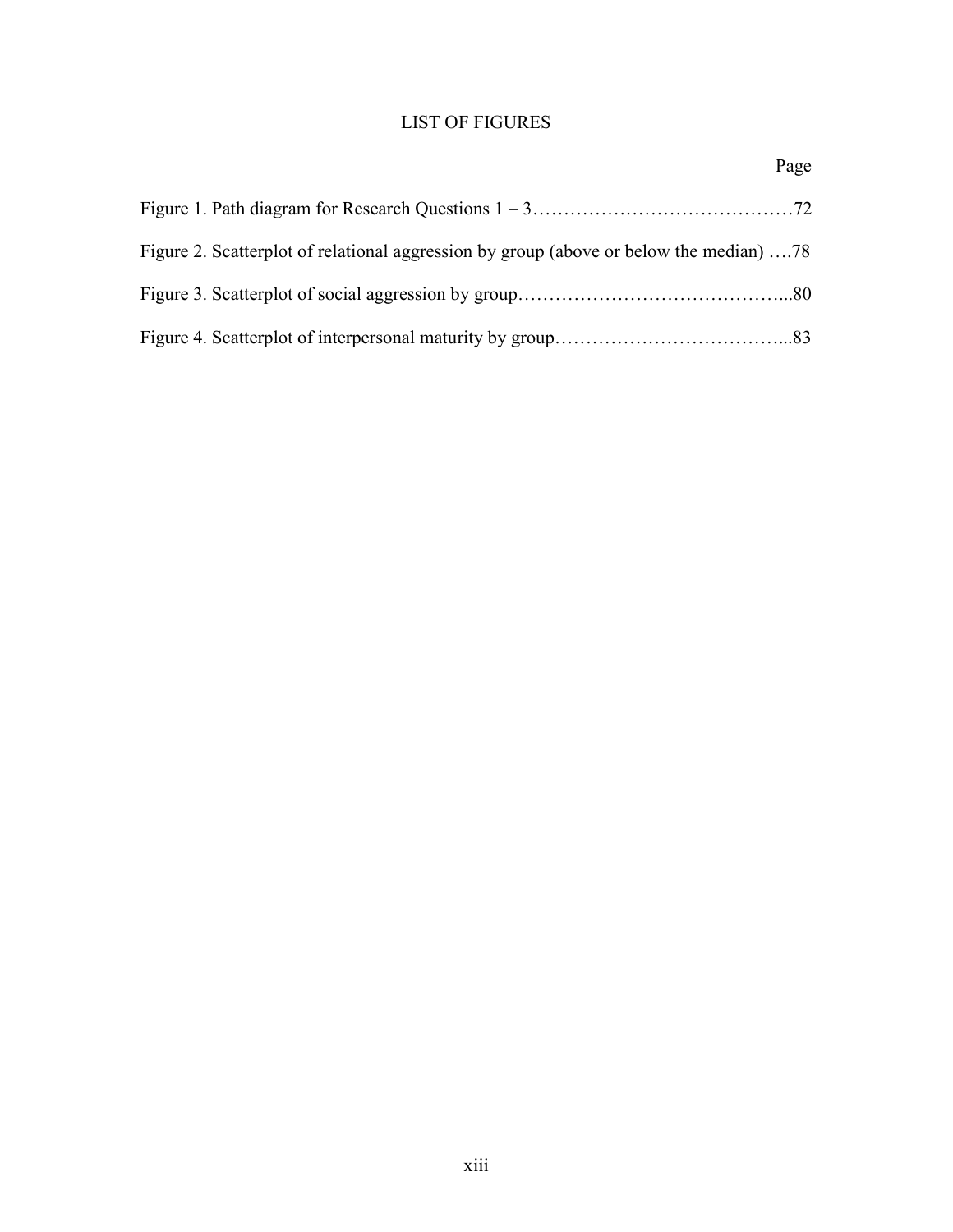#### Chapter I

#### INTRODUCTION

Growing up, I was the abnormal one. I was taller than all the boys and always picked out and noticed even though I didn't want to be. There were times when I hated it and just wanted to be invisible. To be honest, I think it would have been much easier for me to be a boy. I always got asked how tall I was and to me it was rude, like asking someone how much they weighed or something else obvious about them. It became very confronting, especially because I wasn't really happy with my body while I was growing up…I just wanted to fit in with the cool group, but I never could because I was so different (*The West Australian*, 9 February 2014, p. 1).

Caitlin Bassett colors her adolescent years as a time of harassment for her height, a trait that would later contribute to her success as an Australian athlete. She recalls a troubling time in which she lacked the appreciation of her body and subsequently shunned her femininity. Her transition to a new school during the high school years brought with it a feeling of greater acceptance that afforded her the comfort and confidence to fully embrace her body. Although Caitlin's story is one detailing how an individual can overcome adolescent bullying and use her once 'abnormal' body to her advantage, many others do not find this level of body confidence and suffer as a result.

For adolescent girls, body image is an important factor in understanding how a girl relates to her femininity. As Caitlin recalls, it may have been easier for her to be a boy as she did not believe her body met her culture's expectations of femininity. Living in a society that places such a large emphasis on appearance makes it nearly impossible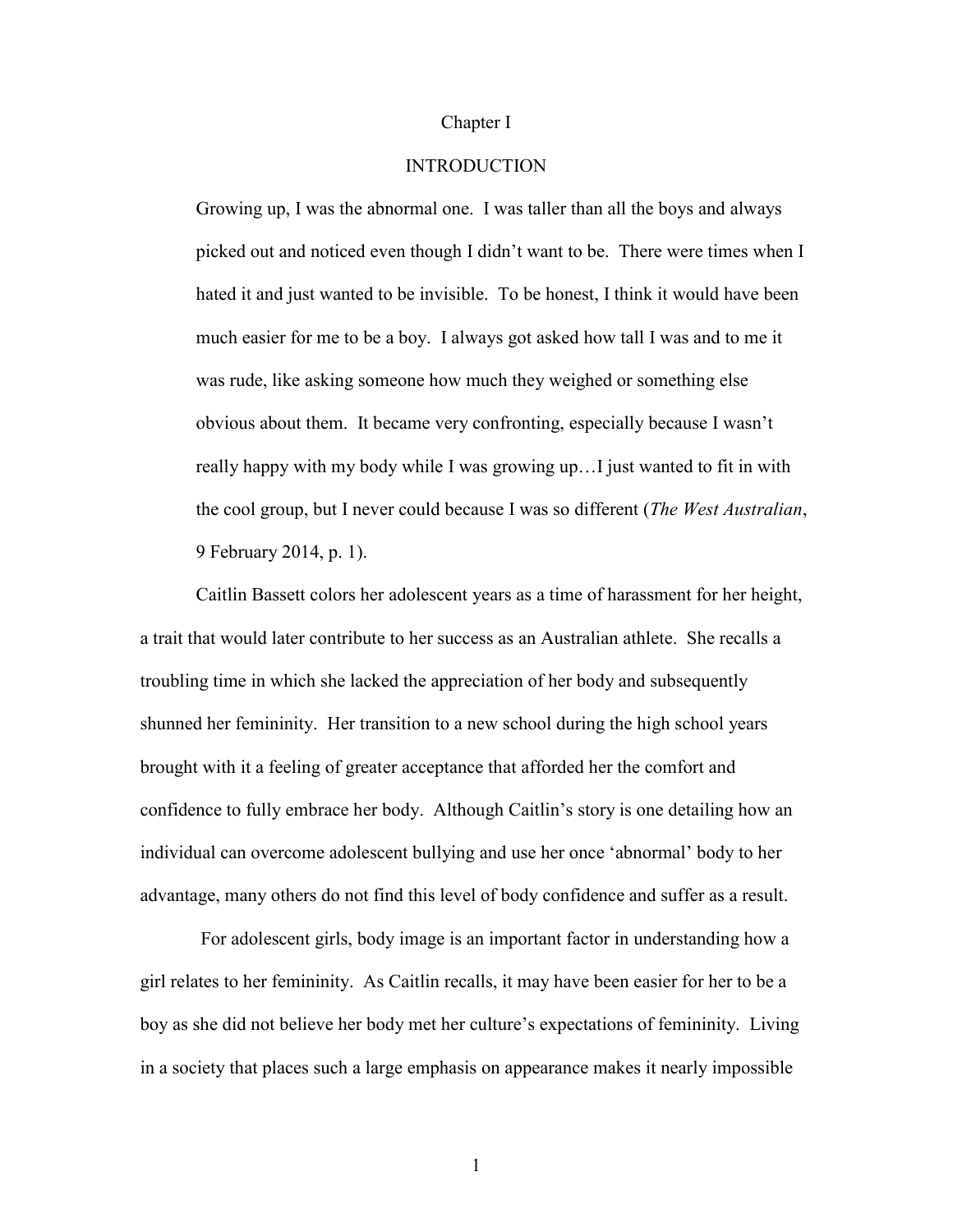for adolescent girls to feel completely satisfied with their bodies. Additionally, young girls who internalize a conventional feminine ideology and are dissatisfied with their bodies will likely have lower levels of self-satisfaction and self-appreciation, which may result in a variety of repercussions.

#### **Significance**

A national survey conducted in 2009 (Robers, Zhang, & Truman, 2012) and another in 2011 (Robers, Kemp, Rathbun, & Morgan, 2014) found that about 28% of adolescents in the United States reported bullying victimization at school during the past year. Olweus and Limber (2010) characterize the act of bullying as intentional, repeated, and negative. More directly, this aggression and intentional harming includes repetitive actions towards a person within a relationship where an actual or perceived imbalance of power is evident (Olweus & Limber, 2010). Additionally, bullying may take place even without clear provocation from the victim (Olweus & Limber, 2010).

While the prevalence of bullying is significant, it is likely that some forms of bullying are not reported or recognized due to their indirect nature. Since indirect forms of aggression are manifested by more subtle means, the victim may not even be aware of the perpetrator's identity, let alone that the act was intentionally malicious (Björkqvist, Lagerspetz, & Kaukiainen, 1991). As indirect aggression is more easily disguised than are direct forms of aggression, instances of indirect bullying are more difficult for educators to identify and remedy (Archer & Coyne, 2005).

When bullying occurs undetected and is able to continue free of punishment, both the victim and perpetrator are subject to various negative consequences. Both victim and perpetrator are likely to encounter academic difficulties, psychological maladjustment,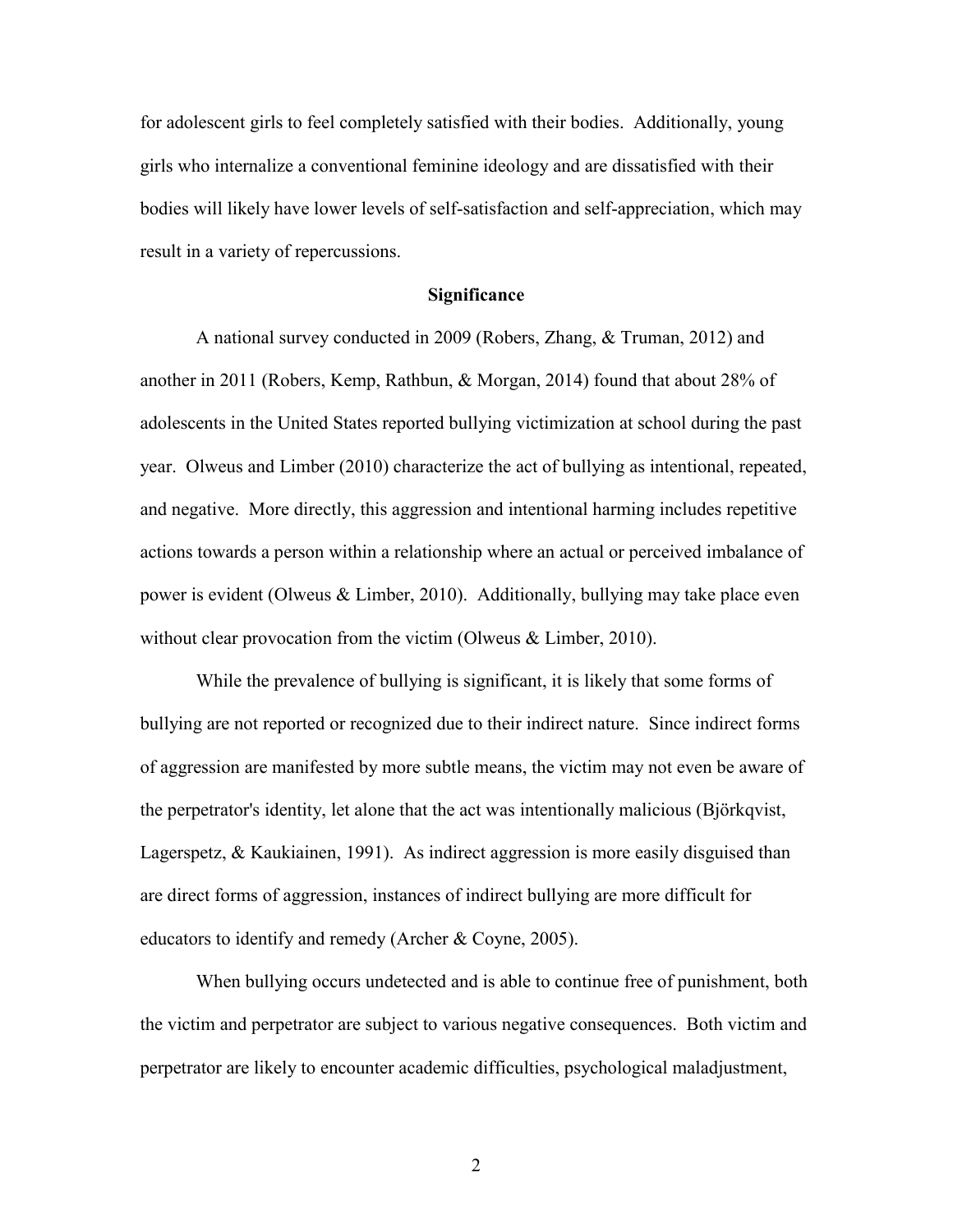and social relationship problems (Swearer, Espelage, Vaillancourt, & Hymel, 2010). Additionally, victims of bullying often encounter such problems as low self-esteem, depression, anxiety, and suicidal ideation, among others (Olweus & Limber, 2010). Although victims have received much attention in the existing research, it is important to recognize the harmful impact that bullying has on the perpetrators. Bullies are at risk of engaging in antisocial activities and delinquent behaviors in both the short and long term (Sourander et al., 2007). Therefore, it is of utmost importance to both the victims and aggressors that anti-bullying programs target all individuals involved, and all types of bullying.

In addition to the negative effects likely to be incurred by victims and perpetrators of bullying, it is essential for schools to fully recognize their responsibility to protect students from all forms of aggression (UNICEF, 1989). Students have the right to feel safe within their school, and educators and school staff must take it upon themselves to ensure a positive, safe school climate for all students (UNICEF, 1989). Although educators are likely to recognize and punish physical and verbal acts of aggression, school staff must take measures to better understand and identify indirect forms of aggression as to minimize these more subtle, yet still harmful, forms of violence at school.

During adolescence, girls are more likely to engage in indirect aggression than their male counterparts (Crick & Grotpeter, 1995), which may be due to their forming of closer relationships and the earlier development of a social network (Björkqvist et al., 1991). Since indirect aggression is more frequently used in adolescent female groups, it is crucial to examine other factors that may play a part in perpetuating aggression in this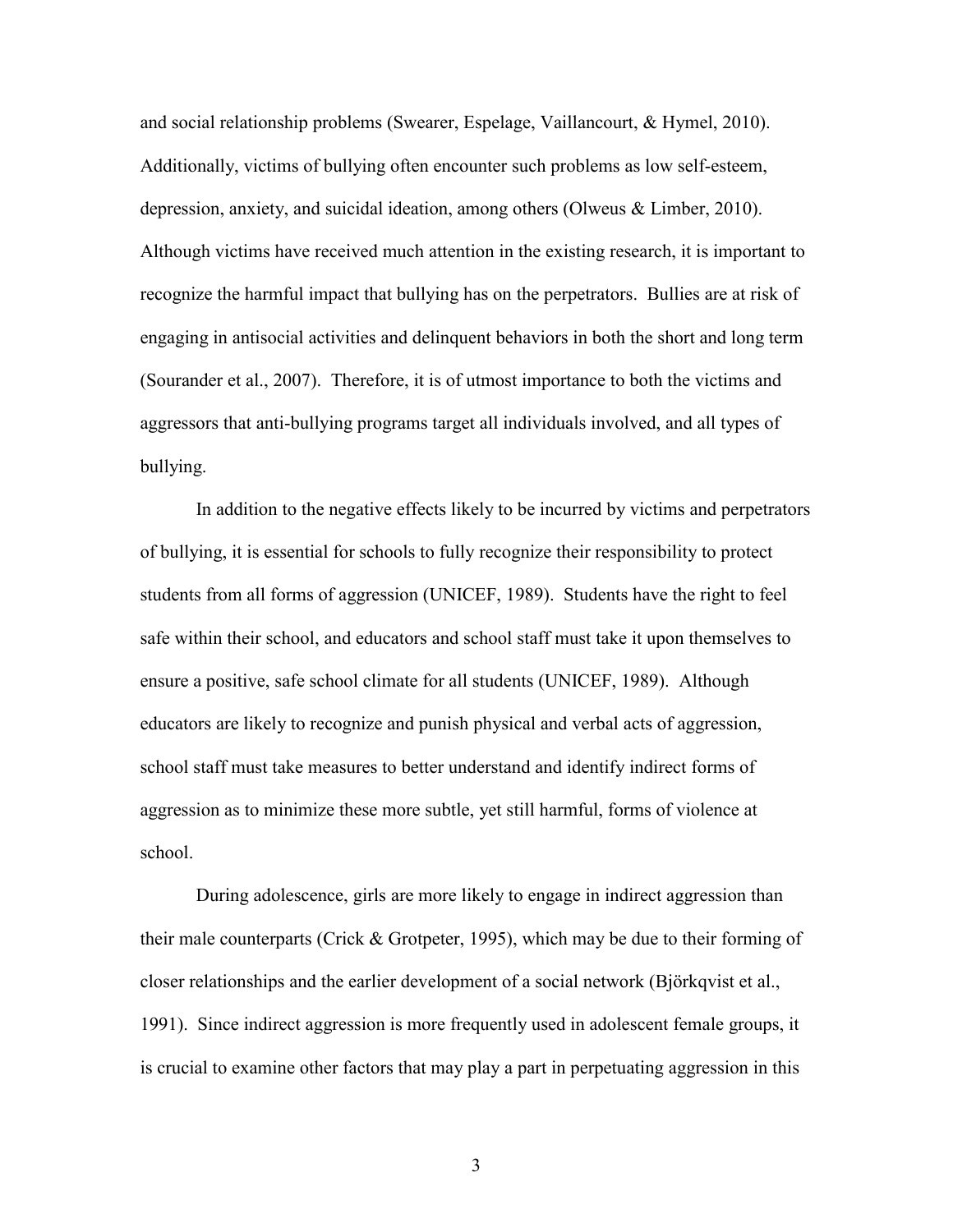population. One such factor of interest is body image, which may be understood as a person's evaluation and emotional experiences regarding her physical experience (Cash, 1994). Findings indicate that girls frequently have greater body dissatisfaction than boys (McKinley, 1999), and as body image may serve as a contributing factor to girl's understanding of femininity, it may further contribute to the ways by which adolescent girls express themselves within the peer group.

In order to better understand the overall aim of the study as well as the literature presented, feminine ideology and body appreciation will be defined. For the purposes of this study, feminine ideology is to be understood as a socially constructed ideology in which the current culture reinforces several ways in which a girl must act and behave in order to be viewed as "feminine" (Tolman, Impett, Tracy, & Michael, 2006). More specifically, the feminine ideology posits that girls must behave in a "feminine" manner within their relationships with others, and their bodies are to be objectified and kept within the standards espoused by society (Tolman et al., 2006). While body image refers to thoughts and feelings towards the body and often includes negative perceptions, body appreciation examines more closely the positive aspects of the body and focuses on the appreciation shown towards one's body (Avalos, Tylka, & Wood-Barcalow, 2005).

#### **Theoretical Basis**

Although the literature has shown that adolescent girls use indirect forms of aggression more frequently than their male counterparts, it is essential to understand why this phenomenon occurs. According to Galambos (2004), the term, gender, encompasses characteristics that are observed and learned through social experiences instead of those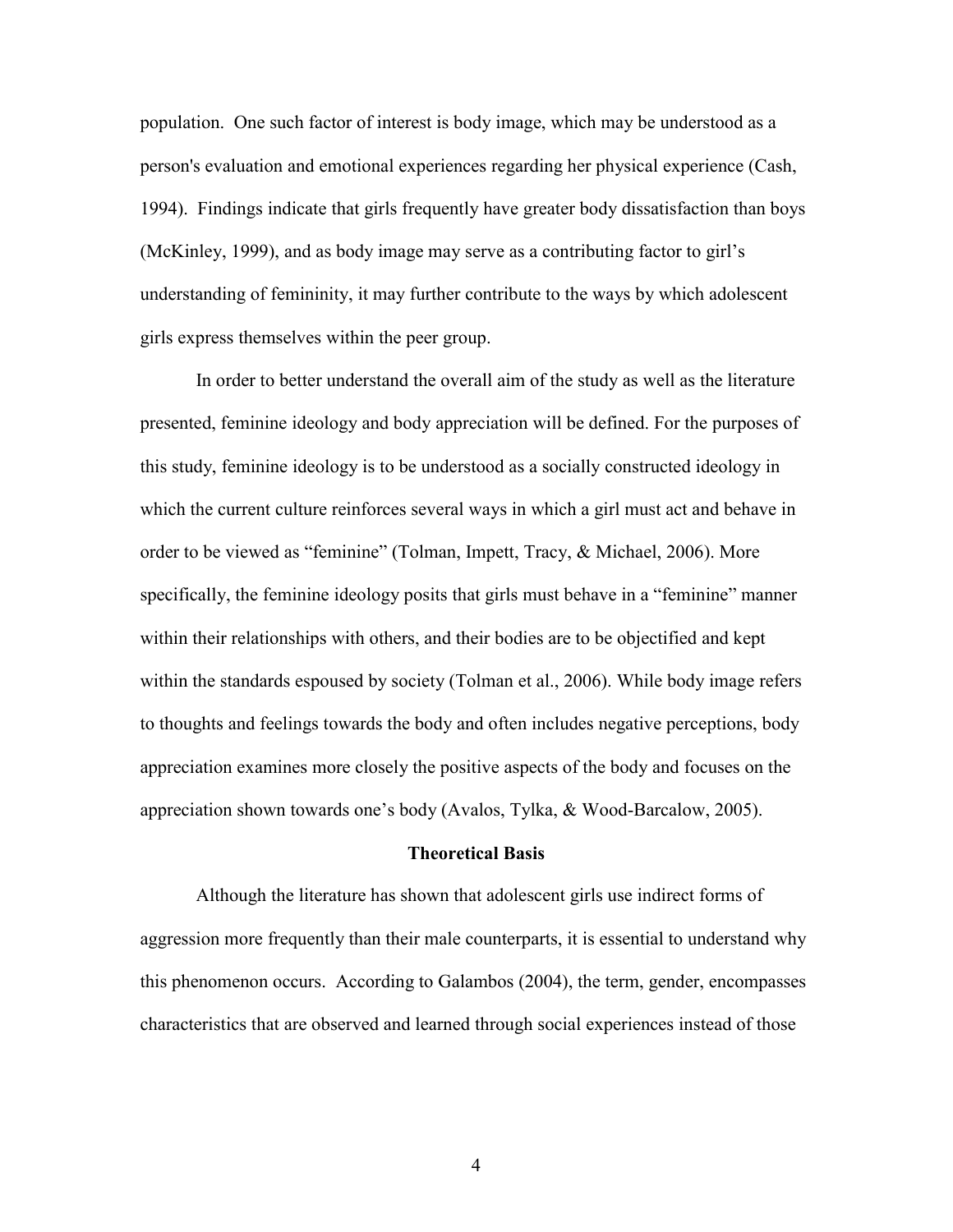having a biological basis. Therefore, one such explanation for differing rates of indirect aggression between the genders may be found in social learning theory.

Through social learning theory, children learn gender appropriate behaviors through role modeling, reinforcement, and punishment (Pressley  $\&$  McCormick, 2007). Consequently, adolescent girls come to understand that they are to engage in more feminine behaviors by witnessing their parents and teachers model such behaviors, by enjoying reinforcement for gender typical behaviors, and by receiving punishment for gender atypical behaviors (Galambos, 2004). In this way, adolescent girls may often be reprimanded for using overt forms of aggression, since physical aggression is not viewed as "feminine" behavior (Bowie, 2007). As a result, adolescent girls will likely internalize such gender boundaries in handling conflict and search for other means by which to solve problems with peers (Field, Crothers, & Kolbert, 2006), which often leads them towards relational and social aggression.

Another factor that may contribute to an adolescent girl's internalization of her gender includes body image, which has been found to greatly impact her psychological health. Such components of social learning theory as reinforcement and punishment help to explain why girls have heightened body image ideals. Girls are known to spend an increasing amount of time with their same-sex peers throughout adolescence and young adulthood; therefore, it is essential to understand how a social group can create an appearance culture in which the girls share similar expectations (Paxton, Schutz, Wertheim, & Muir, 1999). Since girls place such importance on maintaining their close friendships, they may be willing to conform to the group norms in terms of body image, which may lead to greater body dissatisfaction. Additionally, adolescent girls will likely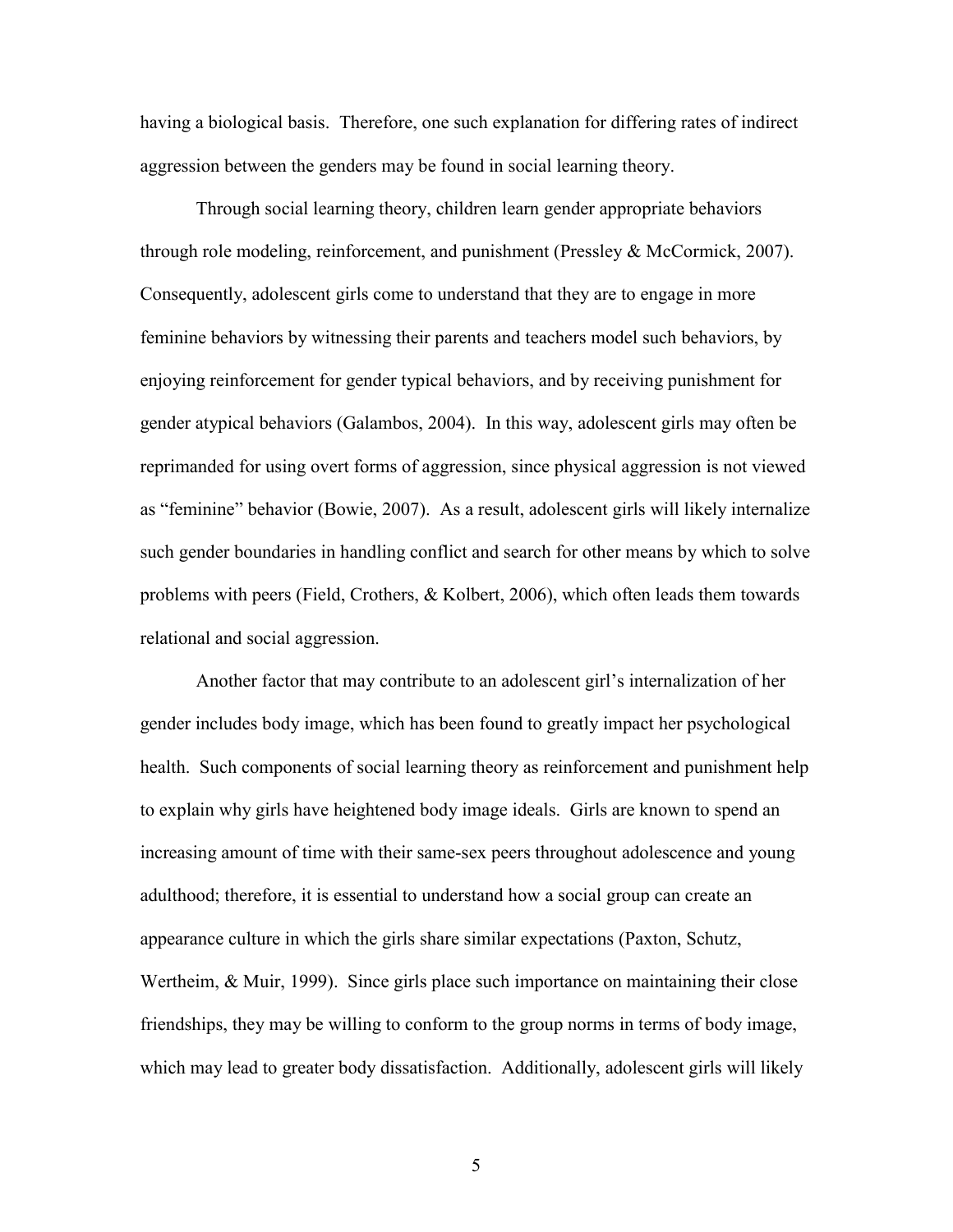conform to the group norms in an effort to enjoy the social benefits and preserve their standing within the group (Oliver  $&$  Thelan, 1996). The social benefits reaped may serve as reinforcement, while those who have gender atypical ideals regarding their bodies are likely to be punished in that they are not as well-received by the peer group.

Although social learning theory helps in the understanding of gender identity and aggression, Erikson's psychosocial theory allows for a greater understanding of the overall internalization of ideology. Erikson's theory includes eight stages of development in which the child or adolescent must resolve a central conflict in order to move to the next stage of development (Pressley  $&$  McCormick, 2007). Among these eight conflicts, the crisis encountered during adolescence, identity versus role confusion, is the most important crisis faced. During this stage, an adolescent will take on different identities before committing to a specific one (Pressley & McCormick, 2007).

This theory relates to gender identity, body image, and aggression in that adolescents must make decisions regarding their individual identity, which will impact how they are viewed within the social group and how they choose to behave in the future. This particular crisis forces the adolescent to make decisions as to the type of person she wishes to be, which may either reinforce her conformity to feminine types of behaviors or encourage her to break free of such gender constraints. If an adolescent is unable to achieve an identity, role confusion may occur in which the adolescent feels conflicted regarding her identity. Role confusion may lead the adolescent to simply follow rules and norms dictated by the group, rather than following her own beliefs and ideals. Therefore, social learning theory helps shape an individual's gender development while Erikson's psychosocial theory aids in the understanding of gender internalization.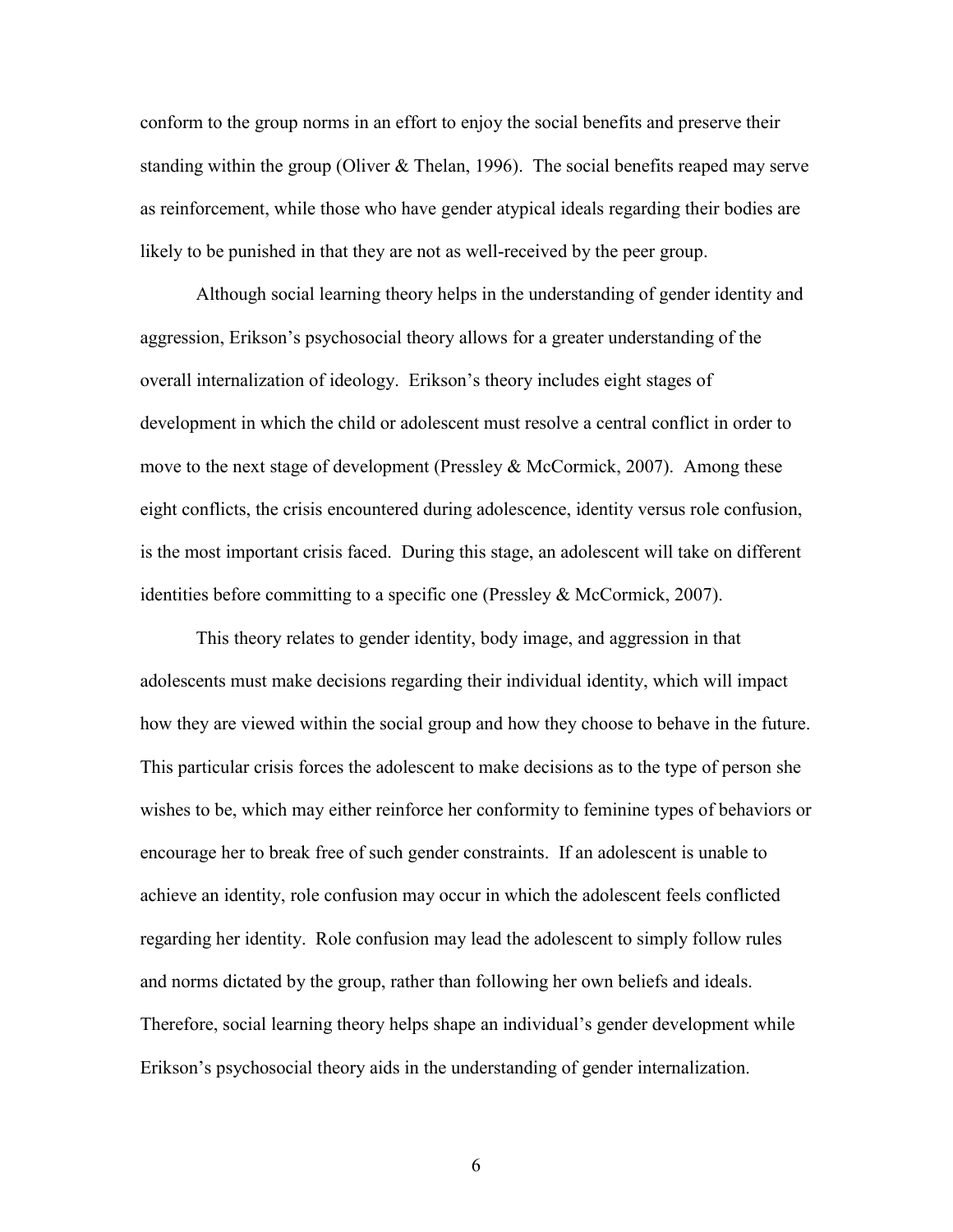#### **Relevant Literature**

Although the literature connecting feminine ideology, body image, and aggression in adolescent girls is sparse, certain studies should be reviewed to understand the current findings in this area. Swami and Abbasnejad (2010) conducted one of the only studies to examine the direct link between the feminine ideology and body appreciation. The researchers examined the association between feminine ideology and body appreciation in female undergraduate students, and found that those who held more traditional feminine ideologies exhibited lower levels of body appreciation for their own bodies (Swami & Abbasnejad, 2010).

This study is particularly significant in that it confirms a relationship between feminine ideology and body appreciation, and although the relationship was weak, further research in this area is needed (Swami  $\&$  Abbasnejad, 2010). The constructs used in this study were also noteworthy as there is very limited research on body appreciation, as body image is more frequently reviewed (Swami & Abbasnejad, 2010). Additionally, this investigation is one of first to study femininity separate from the construct of gender role orientation (Swami & Abbasnejad, 2010). Rather, the researchers aimed to operationalize feminine ideology as the participants' endorsements of behaviors regarding how women should behave within today's society (Swami & Abbasnejad, 2010).

Further linking a relationship between femininity and body image was a study conducted by Monge-Rojas et al. (2015) in which the researchers assessed a sample of adolescents' definitions of femininity. These adolescents highlighted how their outward appearance provided insight into their level of femininity (Monge-Rojas et al., 2015).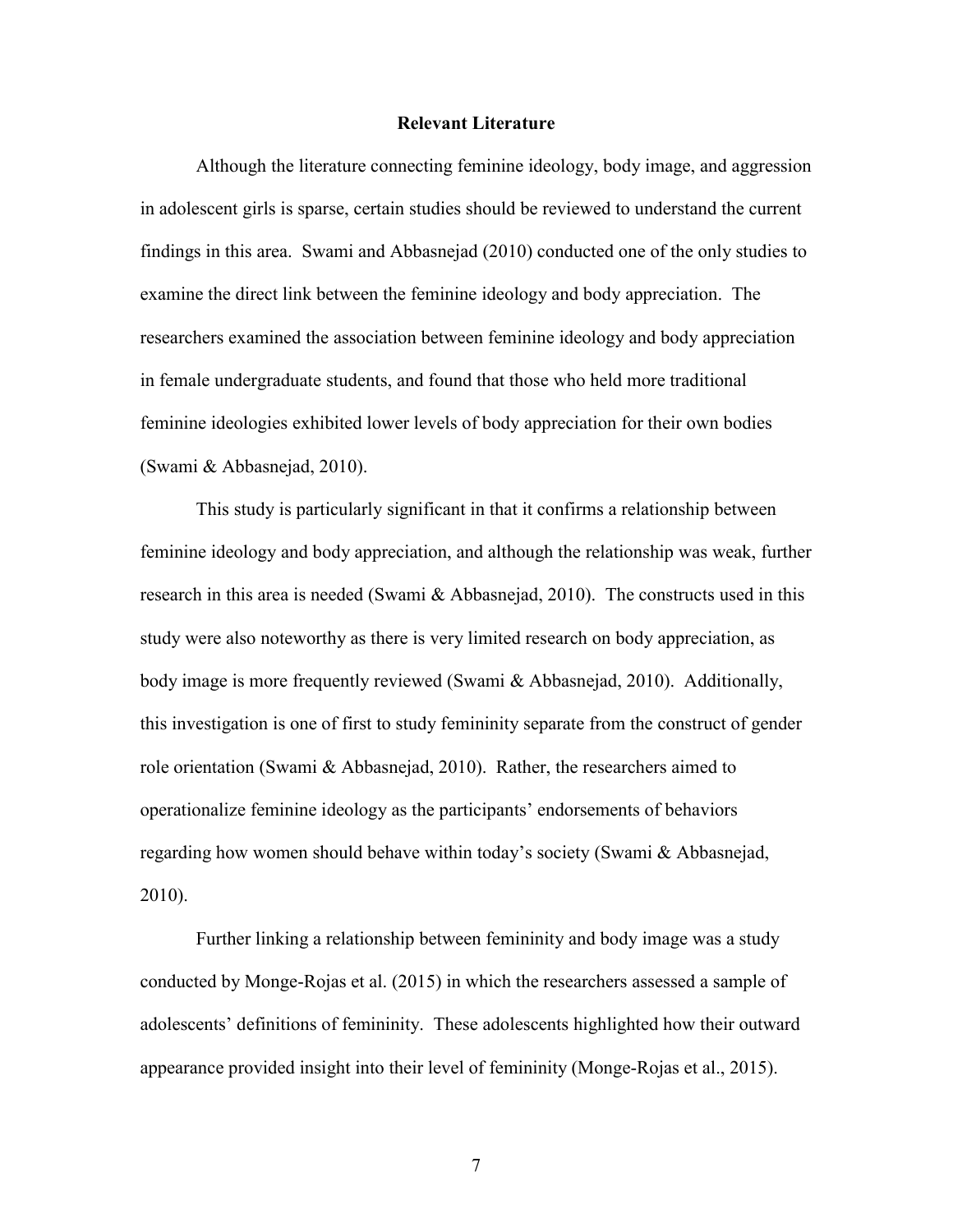This study confirms that adolescents frequently associate characteristics associated with their body to their interpretation of femininity, which promotes an association between these two constructs within the adolescent population.

Another study that examined the internalization of feminine ideology found that those adolescent girls who internalize conventional femininity reported lower levels of self-esteem and higher depressed mood (Tolman et al., 2006). The researchers found these particular results to be the most true for participants who held strong beliefs regarding objectifying their bodies (Tolman et al., 2006). Such findings are remarkable in that they boast that those adolescents who subscribe to traditionally feminine conventions are likely to suffer from greater psychological distress as they move through adolescence and into adulthood (Tolman et al., 2006).

A significant finding includes the discovery that body objectification had especially predictive effects for psychological well-being (Tolman et al., 2006), which solidifies the idea that body image is an essential component of the feminine ideology and is worthy of further research. If body image plays such a role in the internalization of feminine ideology, it may serve as an essential link in understanding the relationship between the feminine ideology and aggression in adolescent girls.

Additionally, few studies have provided evidence for the construct of body image impacting an adolescent's employment of aggression; however, Reulbach et al. (2013) did just that. These researchers examined the body image of a group of 9-year-old children and their self-reported rates of bullying. They revealed that children describing themselves as underweight and overweight were more likely to report engaging in aggressive behaviors in comparison to their peers who were of a more typical body type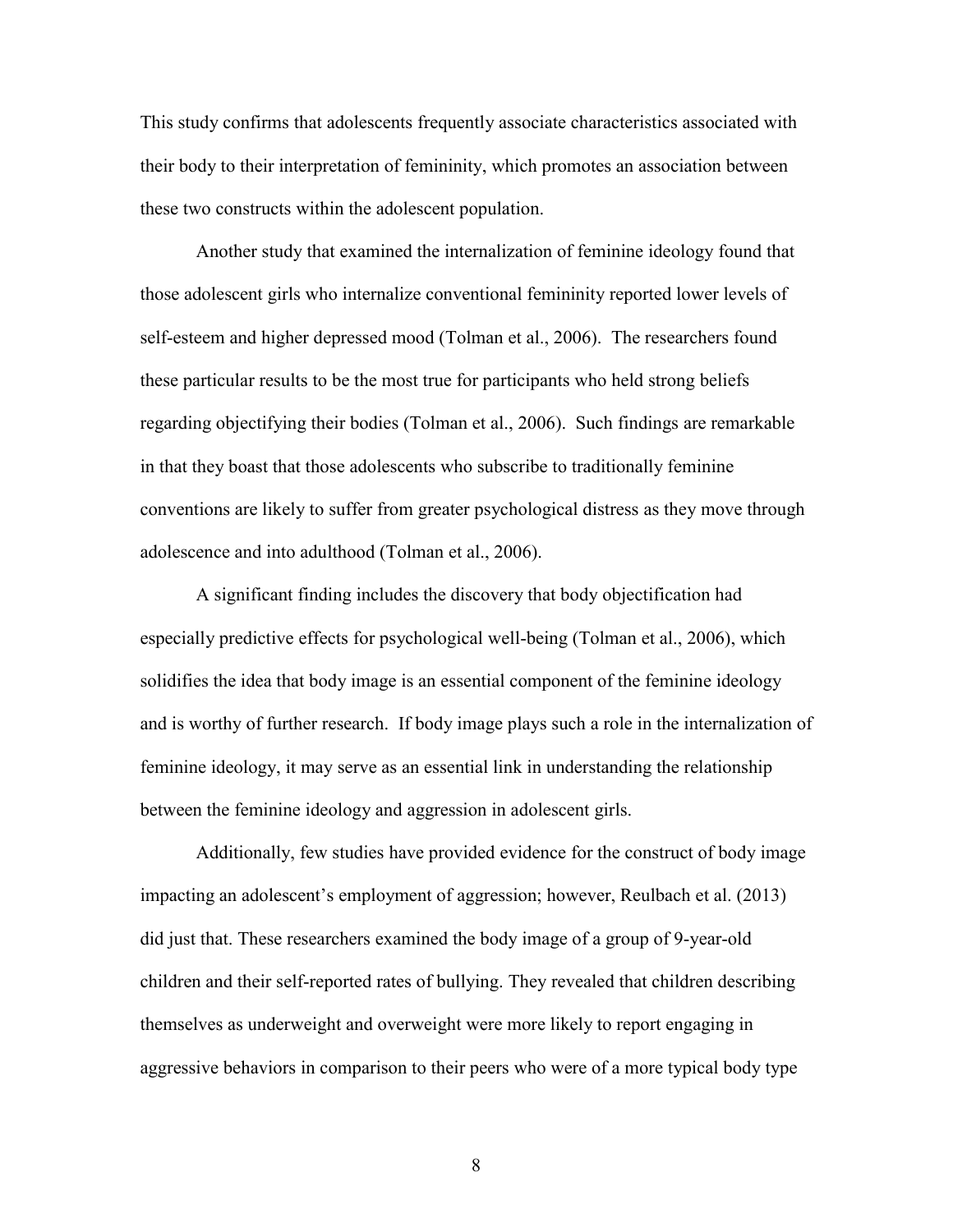(Reulbach et al., 2013). These results indicate that not only does the construct of body image contribute to a girl's overall impression of her femininity, but it also may alone advance the use of aggressive behaviors.

#### **Statement of the Problem**

Bullying in schools has long been an area of concern and intervention, as violence within a child's place of learning is unacceptable in all of its many forms. Over time, various strategies and tools have been instituted to minimize aggression within schools; however, it is the covert, indirect forms of aggression that are in need of further intervention. As previously stated, these forms of aggression are more frequently used by adolescent girls and often go unnoticed by school staff due to their indirect nature. Although much research has investigated bullying in general, further research is needed regarding instances of 'girl bullying,' as these types of bullying are just as harmful and detrimental to children as are overt forms of aggression. Additionally, as these behaviors frequently occur undetected, it is essential to identify and evaluate specific interventions targeting these types of aggression within the school environment.

Currently, the literature is lacking regarding the internalization of the feminine ideology and the impact of body appreciation, or positive body image, on girls' use of indirect aggression. It is essential to examine these two constructs as girls are socialized throughout their childhood and adolescence to handle conflict differently than their male peers and to conform to society's standards regarding how their bodies should look. The literature has documented how adolescent girls rely heavily upon a close-knit group of friends who often share similar beliefs. These similar beliefs may include how intensely girls subscribe to the conventional, feminine ideology as well as how girls value their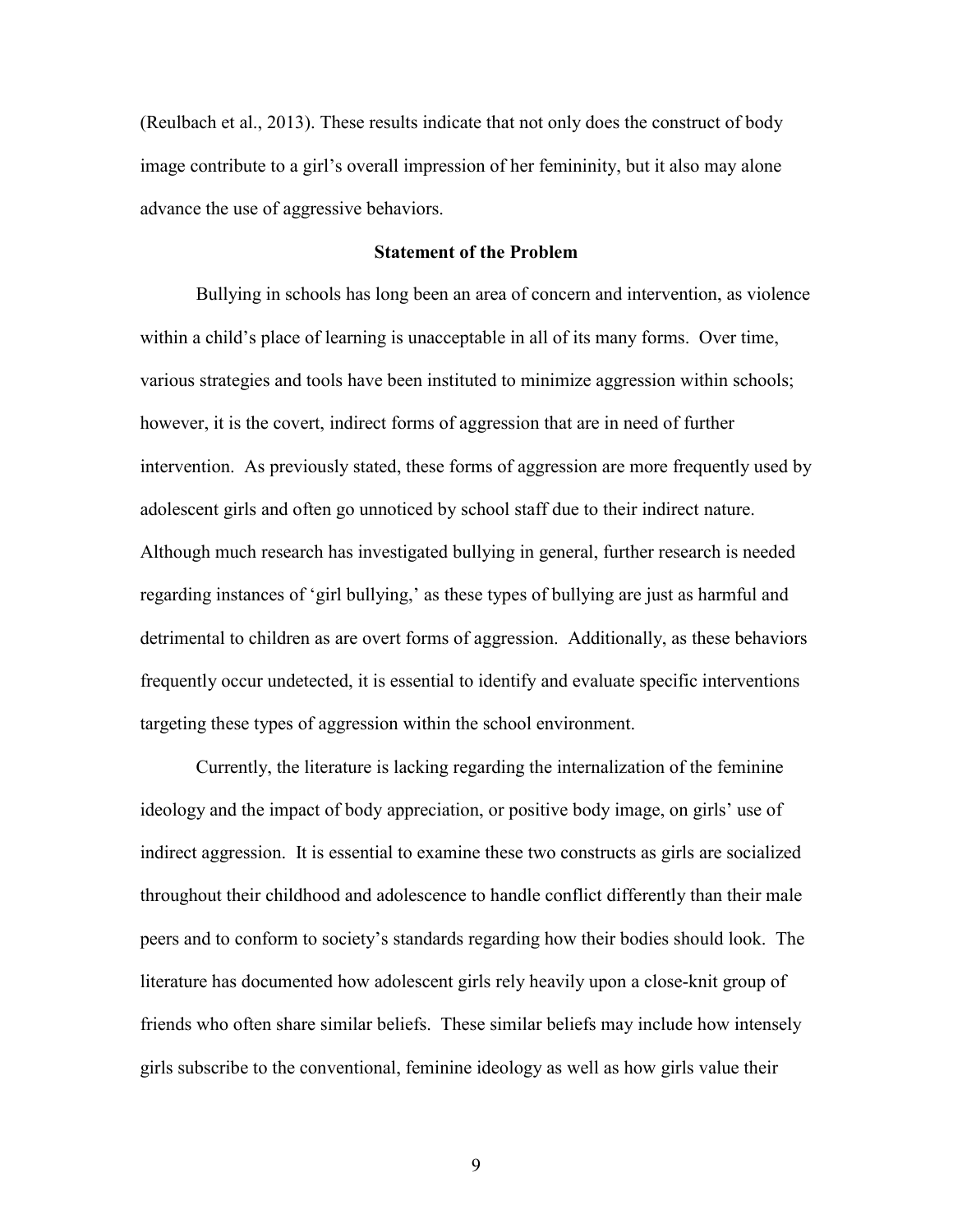bodies. Since internalizing the feminine ideology has been linked to lower levels of selfsatisfaction in adolescent girls, and because girls who conform to such ideologies are in turn likely to have heightened body standards, these two constructs may work together to create more psychological distress within the members of the social group, thus increasing their use of aggression.

Therefore, the overall aim of this study is to examine the moderating role of body appreciation on the feminine ideology and indirect forms of aggression in adolescent girls. The paper will also detail the implementation of an intervention that aims to reduce these behaviors in adolescents, and evaluate its effectiveness. This study will contribute to the limited research base on feminine ideology and the construct of body appreciation in the adolescent population, and will additionally contribute to the limited research that has been conducted regarding the efficacy of programs working to instill more adaptive conflict management styles.

#### **The Current Study**

After investigating the extant literature regarding feminine ideology, body appreciation, and indirect aggression in adolescent girls, the author proposed the current study to address the following research questions, accompanied by the corresponding hypotheses.

- 1. **Research Question**: Does the internalization of the feminine ideology impact adolescent girls' use of indirect aggression?
	- 1. **Hypothesis**: Adolescent girls who internalize conventional feminine ideologies are more likely to exhibit greater levels of indirect aggression than those who are more gender atypical.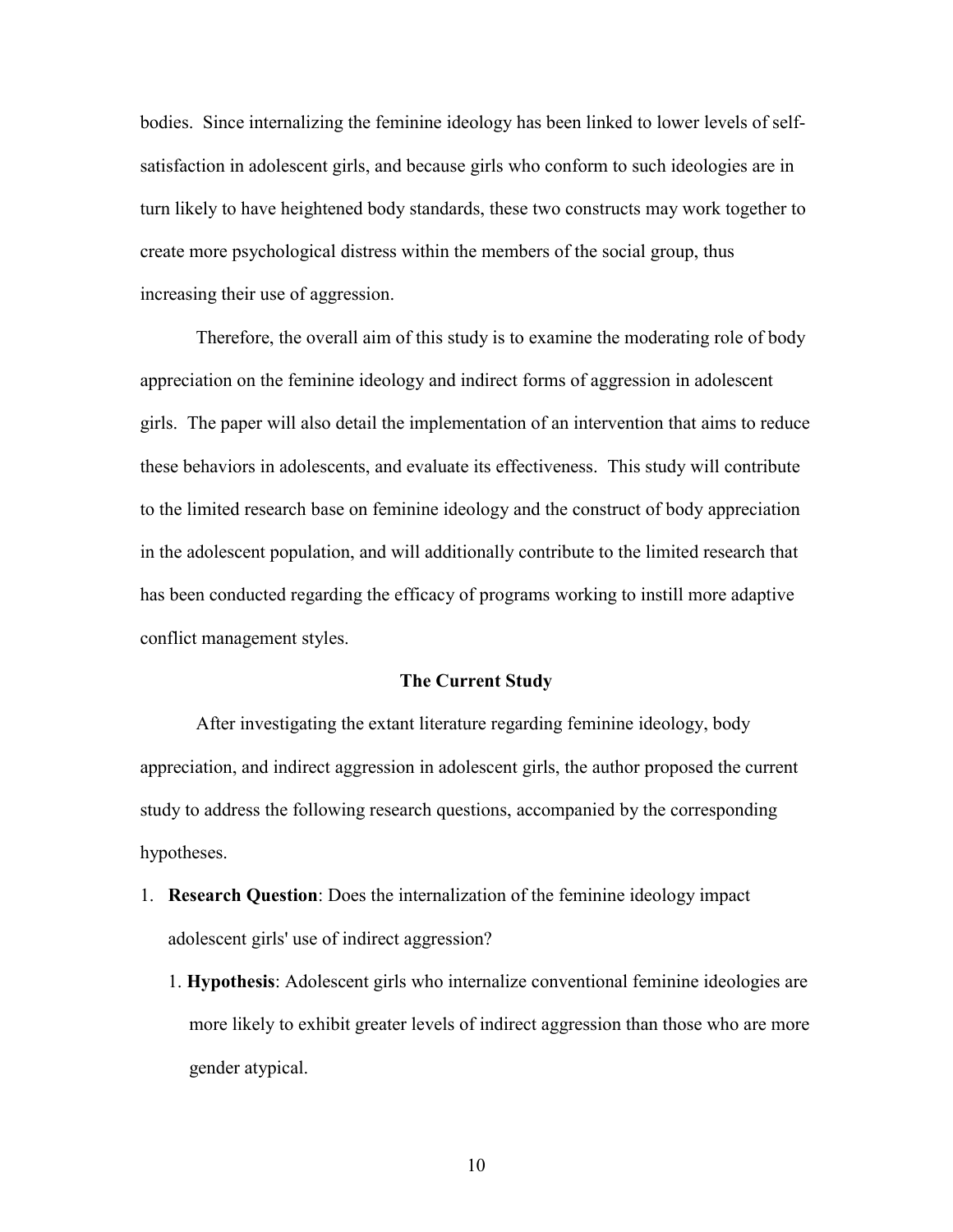- 2. **Research Question**: Does body appreciation impact adolescent girls' use of indirect aggression?
	- 2. **Hypothesis**: Adolescent girls who exhibit lower levels of body appreciation are more likely to exhibit aggressive behaviors than those with higher levels of body appreciation.
- 3. **Research Question**: Are adolescent girls' levels of interpersonal maturity impacted by such constructs as the internalization of feminine ideology or body appreciation?
	- 3a. **Hypothesis**: Adolescent girls subscribing more deeply to the traditional feminine ideology will report lower levels of interpersonal maturity than those who do not internalize the feminine ideology as strongly.
	- 3b. **Hypothesis**: Adolescent girls reporting higher levels of body appreciation will exhibit greater levels of interpersonal maturity than those reporting lower levels of body appreciation.
- 4. **Research Question**: Does *The Goodwill Girls and Boys Curriculum* influence the self-reported rates of indirect aggression and interpersonal maturity in adolescent girls?
	- 4a. **Hypothesis**: Adolescent girls exposed to *The Goodwill Girls and Boys Curriculum* will report reduced rates of relational aggression on a post-test measure in comparison to a pre-test measure collected before implementation of the program.
	- 4b. **Hypothesis**: Adolescent girls exposed to *The Goodwill Girls and Boys Curriculum* will report reduced rates of social aggression on a post-test measure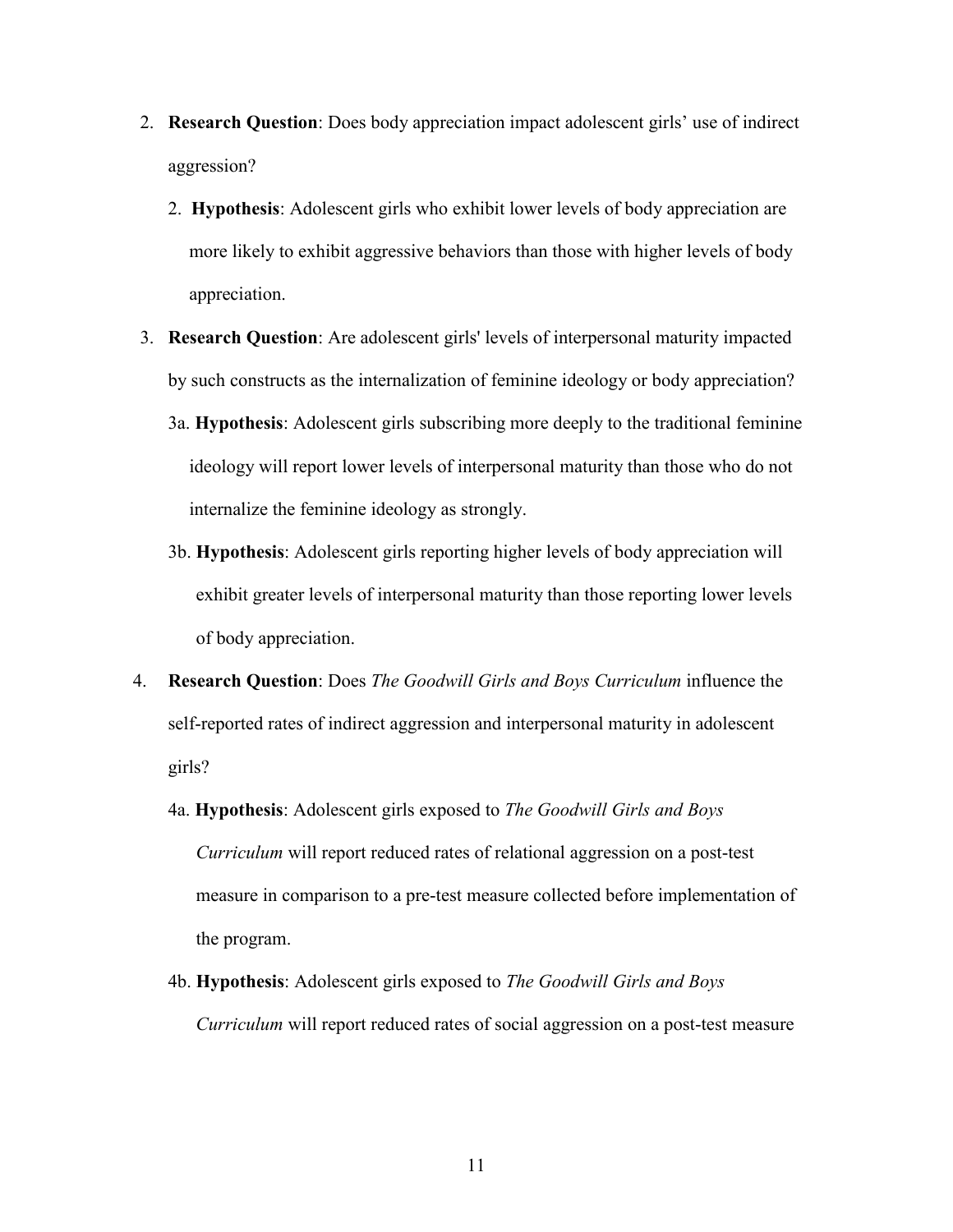in comparison to a pre-test measure collected before implementation of the program.

- 4c. **Hypothesis**: Adolescent girls exposed to *The Goodwill Girls and Boys Curriculum* will report greater levels of interpersonal maturity on a post-test measure in comparison to a pre-test measure collected before implementation of the program.
- 5. **Research Question**: Does body appreciation moderate the relationship between feminine ideology and indirect aggression in adolescent girls?
	- 5. **Hypothesis**: Adolescent girls who have lower levels of body appreciation will report internalizing more traditional feminine ideologies, which will be related to elevated rates of aggressive behaviors.

#### **Summary**

This chapter has provided a brief introduction to the topic of interest. Bullying is a widespread and significant problem throughout childhood and adolescence, and indirect methods of bullying often occur unchecked due to their covert nature. Research has suggested that female adolescents display more indirect aggression than their male counterparts; therefore, it is of utmost importance to focus on these indirect methods by which girls aggress against their peers. The literature linking feminine ideology and aggression is sparse, and the research examining the contribution of body image or body appreciation to these two constructs is nearly non-existent. Therefore, the current study will contribute to the literature base on indirect aggression in adolescent girls, and help researchers better understand how feminine ideology and positive body image may contribute to aggression in this population. This investigation will also serve the purpose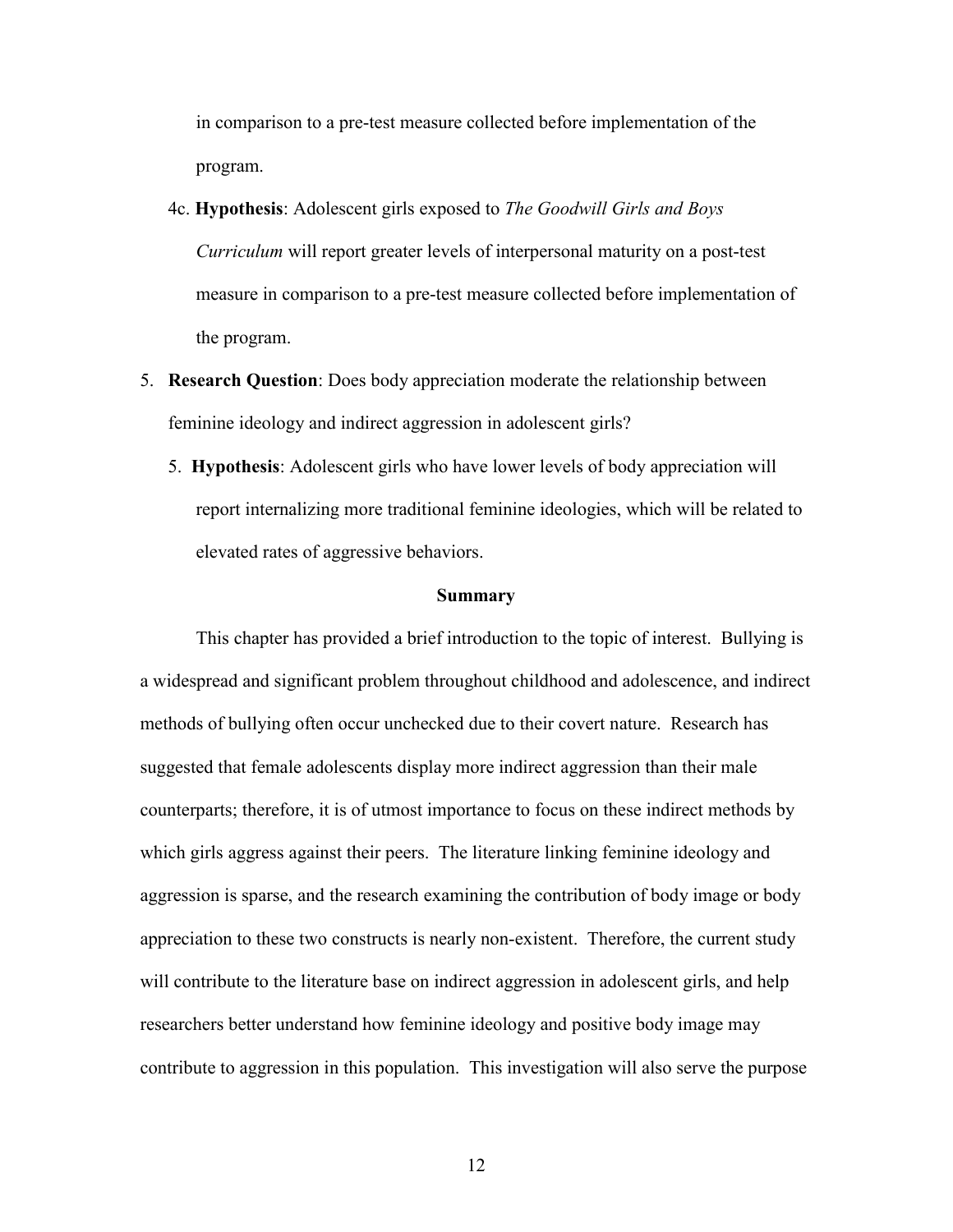of evaluating a curriculum that instructs adolescent girls in the use of more adaptive techniques by which to communicate with their peers; thus, expanding upon the literature in this area as well.

Now that an overview of the problem has been introduced, it is essential to delve deeper into the literature surrounding feminine ideology, body image, and aggression to fully understand the constructs separately as well as how they may work in conjunction to result in a certain outcome. The paper now turns towards an in-depth review of the literature, including the most relevant background information, research studies, and theories of explanation in order to provide the need for the proposed investigation.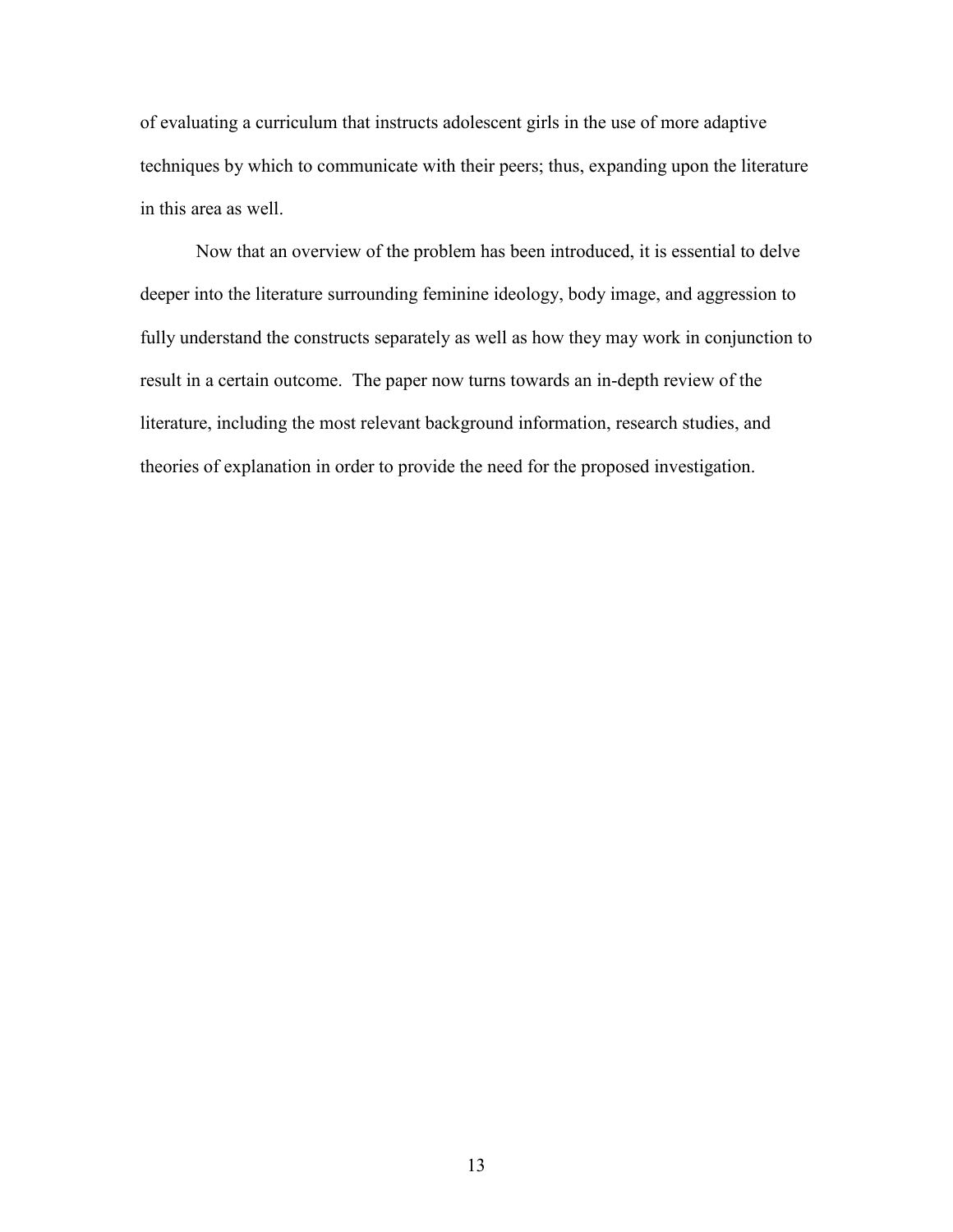#### Chapter II

#### LITERATURE REVIEW

#### **Understanding Aggression**

Often, educators and parents pay greater attention to direct forms of aggression, such as physical or direct verbal comments, than to indirect forms of aggression, such as relational and social aggression. There is no doubt that direct aggression can cause immediate pain and turmoil in the lives of adolescents and the school environment; however, indirect forms of aggression may cause just as much damage as direct forms of aggression. Direct forms of aggression typically receive more attention as physical and verbal acts of violence are often obvious to an adult, and are cause for immediate intervention. Conversely, indirect aggression is manifested in more subtle forms and therefore may not be as noticeable to an adult.

In the past, researchers identified rates of verbal and physical aggression through questionnaires and self-report measures, and largely ignored the prevalence of indirect aggression (Björkqvist et al., 1991). Indirect aggression is more difficult to identify by educators and adults because it is more easily disguised than overt, direct aggression. Accordingly, asking an outside observer, such as a parent or teacher, to report on instances of indirect aggression may prove unreliable (Bowie, 2007). Therefore, many researchers have turned to the adolescents themselves to obtain an estimate of the use of such forms of aggression.

In a study conducted by Lagerspetz, Björkqvist, and Peltonen (1988), a high correlation was found between self-rated and peer-nominated reports of direct aggression for the male sample, while a low correlation was found between self-rated and peer-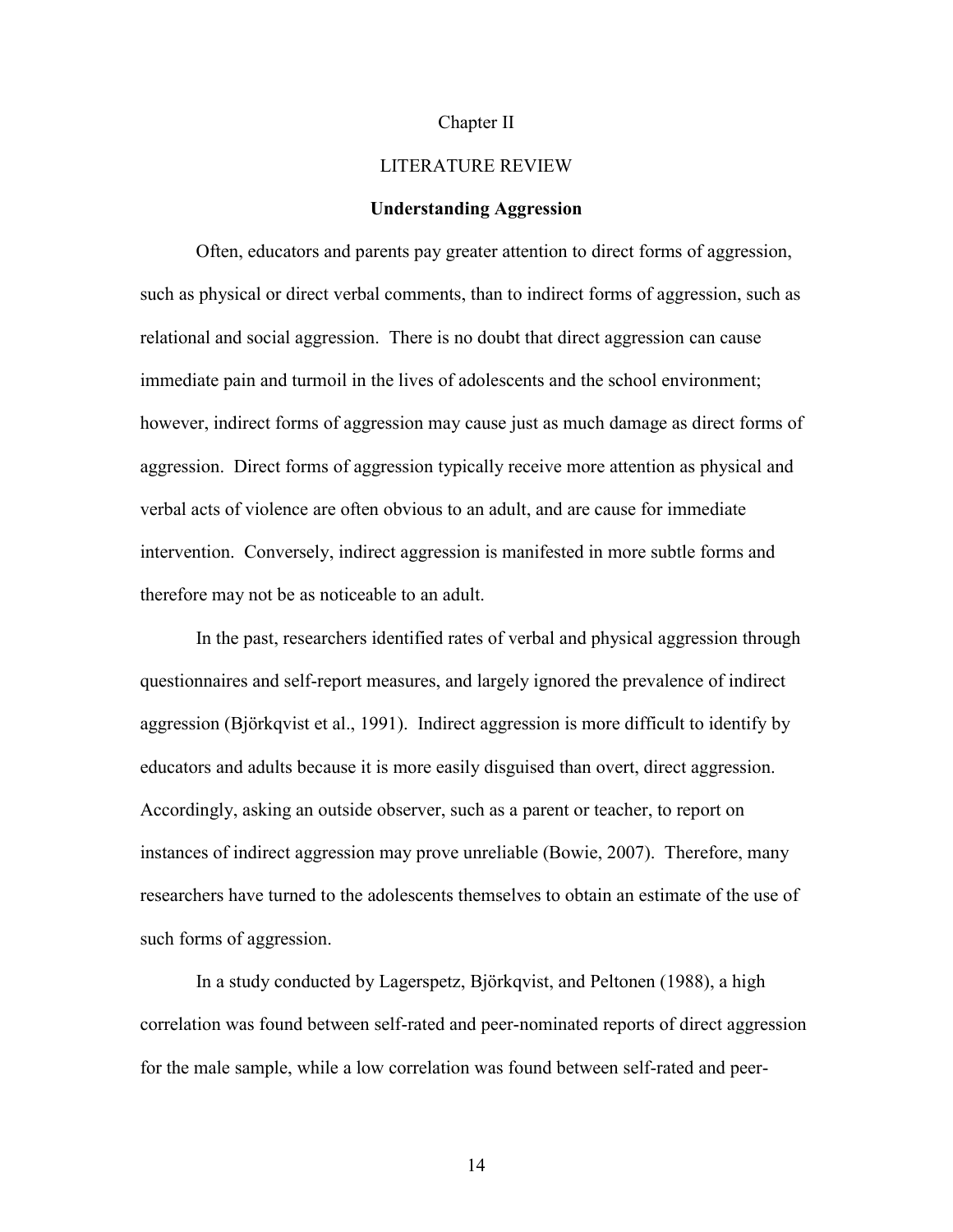nominated indirect aggression for both genders. This could translate to mean that the aggressor may not even recognize that his or her actions are "aggressive" when making use of indirect aggression (Björkqvist et al., 1991). Therefore, if indirect aggression is a phenomenon that is not easily recognizable by its' perpetrators, it is a set of behaviors that are likely difficult for researchers to fully understand.

#### **Types of Indirect Aggression**

Indirect aggression comes in varying forms, so it is first essential to understand how indirect aggression may be manifested as well as the different terms used to identify these forms of aggression. The term, indirect aggression, is more of an overarching term, and is often confused with the term, relational aggression. Archer and Coyne (2005) distinguished the two terms by emphasizing whether the victim can identify the aggressor. A hallmark of indirect aggression is that the victim is often unaware of the aggressor's identity, as these forms of aggression serve as a "behind-the-back" function (Archer & Coyne, 2005). Other researchers have claimed that this particular feature is not always evident with indirect aggression, as some aggressors choose to ignore a peer or use other peers to make a friend jealous, in which the victim would be able to identify the perpetrator (Björkqvist et al., 2001). Either way, the aggressor is more likely to avoid aggression in return as he or she is either able to remain unidentified or make it seem as though it was not his or her intention to cause any harm at all (Björkqvist et al., 1991).

Although there is much overlap between the terms indirect and relational aggression, relational aggression is manifested more specifically within a dyadic relationship (Archer & Coyne, 2005). The aim of relational aggression is to harm or manipulate relationships. In this case, the aggressor will use more covert means, such as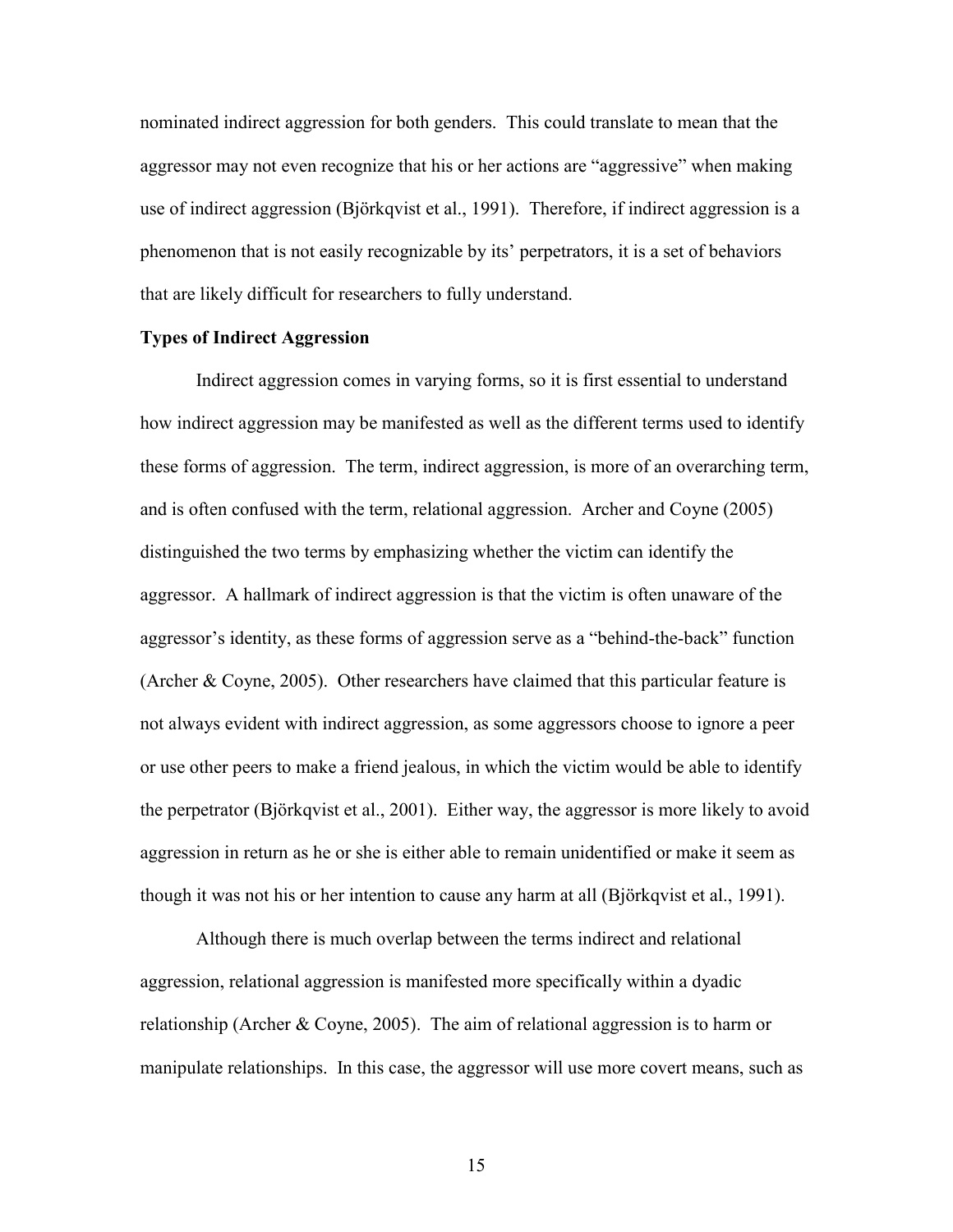spreading rumors or gossiping to cause harm to a friendship (Archer & Coyne, 2005). Although relational aggression usually takes a more subtle form, this type of aggression may also include direct behaviors. For example, a friend may threaten to end a friendship if the victim does not comply with the aggressor's wishes. In this example, the act is more overt, as the victim can identify the aggressor. Relationally aggressive acts often serve as a form of retaliation against a friend for a perceived wrongdoing, and this tactic aids in demonstrating the perpetrator's greater social power over the victim (Field et al., 2006). The previously stated example also explains how relational aggression can be utilized as a coercion of a friend to get the victim to comply with the perpetrator's requests or beliefs (Field et al., 2006).

Additionally, it is important to distinguish social aggression from the previously mentioned terms. The aim of social aggression is to harm an individual's social standing within a group, and encompasses the previously mentioned forms of aggression along with nonverbal forms of aggression, such as eye rolling and dirty looks (Archer  $\&$  Coyne, 2005). Researchers are careful to note that social aggression makes use of more gestural forms of communication, while direct verbal remarks remain under the category of direct aggression (Crick et al., 1999). Perpetrators of social aggression intend to cause maximum social damage to their victim, and this may be manifested through such means as social isolation, public confrontation, or sabotaging the victim's relationship with others (Field et al., 2006).

Social aggression is more likely to occur between acquaintances, while relational aggression typically requires a dyad, such as a close friendship or bond (Field et al., 2006). As relational aggression is used to harm a dyadic friendship, social aggression is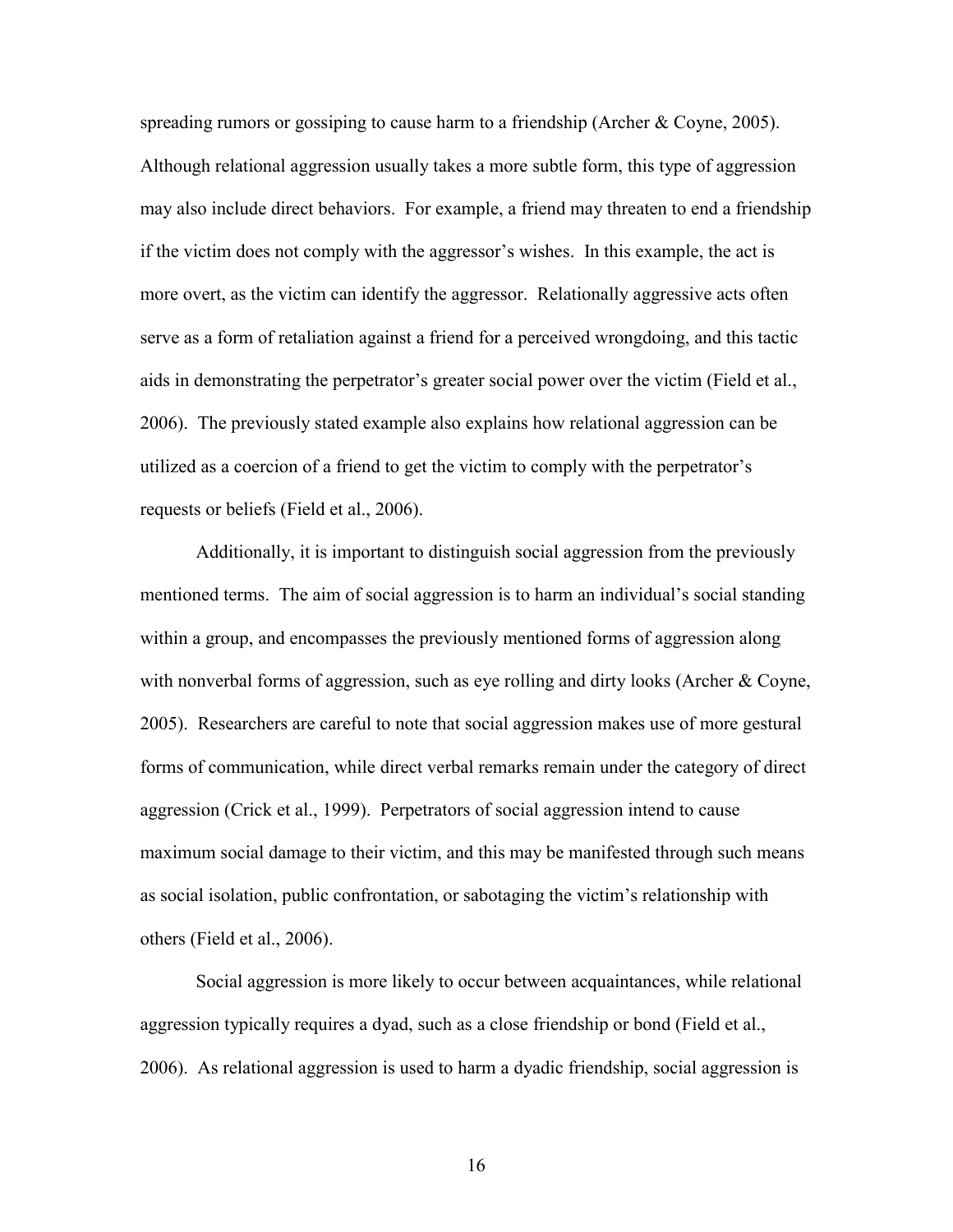used to tarnish an individual's social standing within a group of friends, meaning that the two terms differ in their intended endpoints (Archer & Coyne, 2005). Similarly to relational aggression, social aggression may be used in either covert or overt forms wherein the perpetrator's identity is either unknown or known to the victim.

In addition to defining the terms associated with indirect aggression, targeted research has sought to experimentally demonstrate the distinction between types of indirect aggression. Researchers have developed an instrument, the Young Adult Social Behavior Scale (YASB), to distinguish relational and social aggression from prosocial friendship behaviors (Crothers, Schreiber, Field, & Kolbert, 2009). The YASB was distributed to a sample of college students, and the self-report measure yielded results that indicated that socially aggressive behaviors are distinct from direct relationally aggressive behaviors (Crothers et al., 2009).

The researchers used confirmatory factor analysis (CFA) to investigate the factor structure of the YASB (Crothers et al., 2009). According to the CFA, the model with the best fit for the data was one that was comprised of three factors that distinguished between relational aggression, social aggression, and interpersonal maturity (Crothers et al., 2009). This finding is significant in that it demonstrates how relational and social aggression are different constructs, and the behaviors associated with these types of aggression can be teased into two separate categories (Crothers et al., 2009). Differentiating between relational and social aggression as well as interpersonal maturity allowed for some insight as to the intention of the perpetrator. Those who use relational aggression may not have the interpersonal maturity necessary to resolve conflict within their close relationships; therefore, these girls will utilize relational aggression in an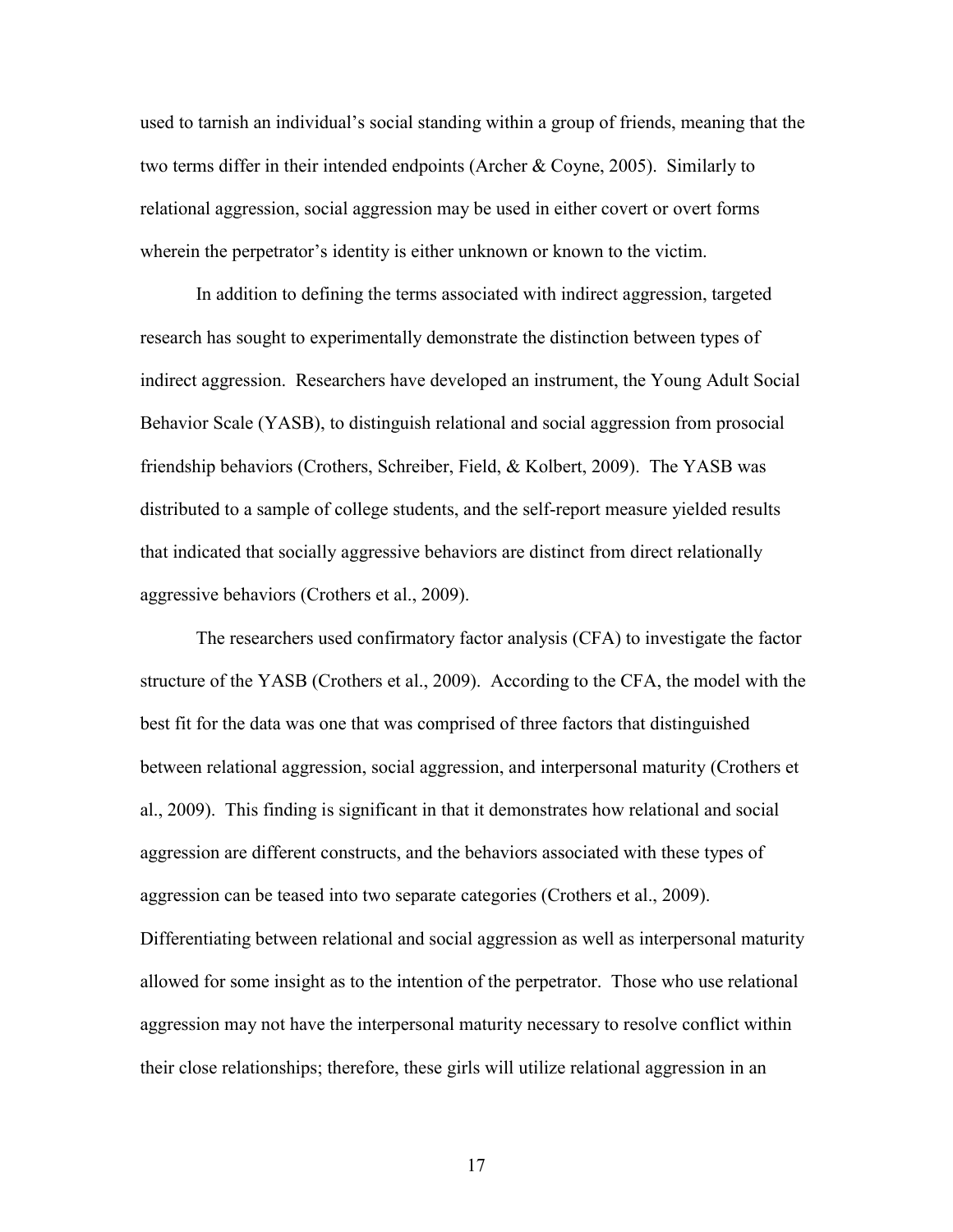effort to gain more influence within the friendship as opposed to more sophisticated means (Crothers et al., 2009). Conversely, those using social aggression may have more interpersonal maturity, thereby using social aggression to climb the social ladder in an effort to acquire dominance over their victim (Crothers et al., 2009).

#### **Gender and Aggression**

Historically, it has been evident that boys more frequently engage in direct forms of aggression, as boys tend to opt for physical forms of violence as their choice of aggression within the peer group (Crick & Grotpeter, 1995). Conversely, girls tend to use indirect means of aggression more frequently than boys. Generally, boys are more concerned with displaying physical dominance, while girls are taught to deal with conflicts by use of social interactions with others and through their interpersonal relationships (Crick & Grotpeter, 1995). Although boys are often perceived to be more aggressive than female counterparts, when taking indirect and relational aggression into consideration, it appears as though the levels of aggression exhibited by the two genders are roughly equal (Crick & Grotpeter, 1995).

A number of studies have aimed to examine whether a difference exists between males' and females' use of aggression, and many have found that this difference is small to nonexistent until about 8 years of age (Archer & Coyne, 2005). These gender differences appear around the ages 8 to 11 years and peak in adolescence (Archer & Coyne, 2005). However, when examining sex differences among adults' use of aggression, findings indicate that the difference is quite small (Archer & Coyne, 2005). Although it is evident that girls begin using indirect aggression prior to adolescence,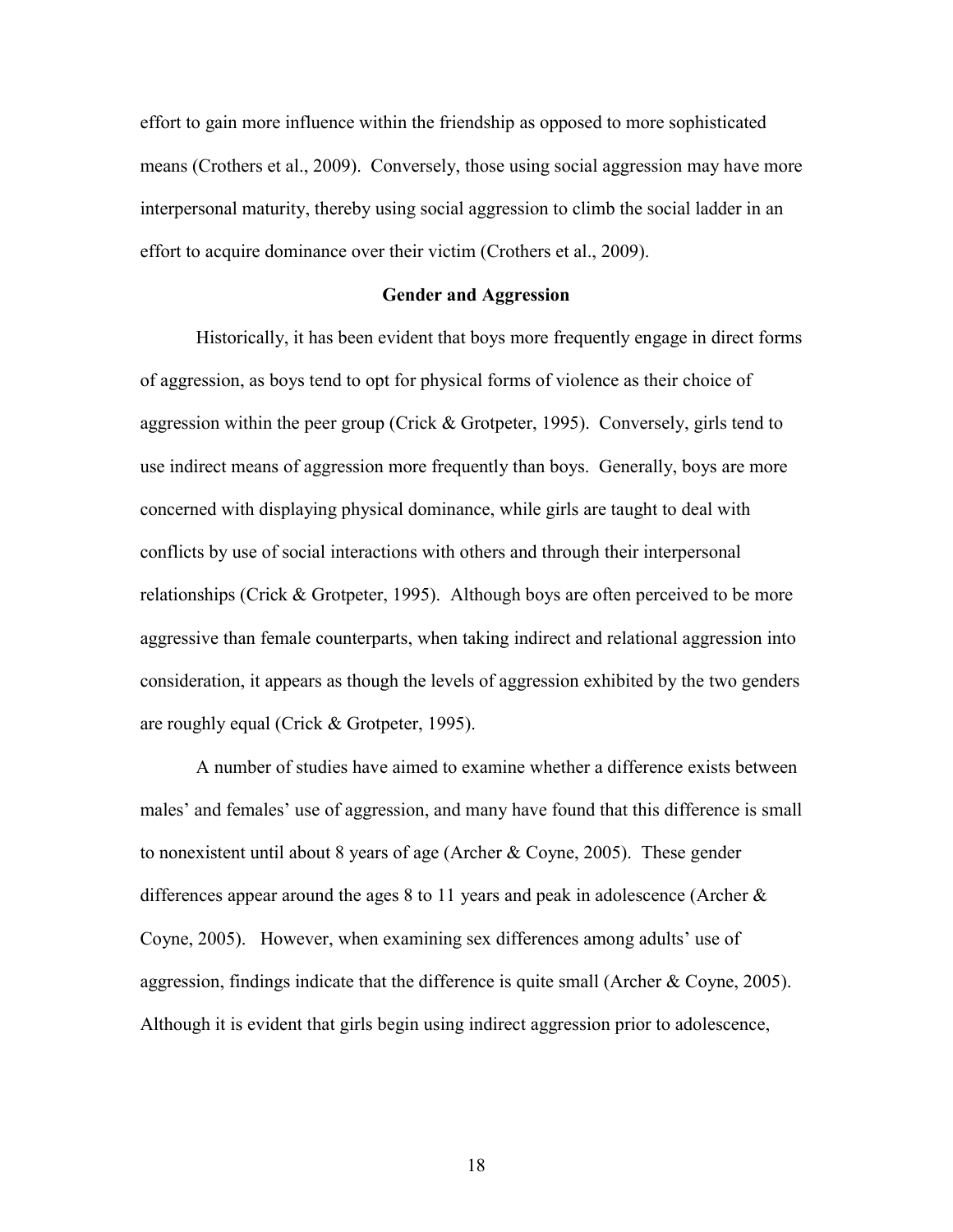findings indicate that males' use of indirect aggression increases during young adulthood (Björkqvist, Österman, & Kaukiainen, 1992).

This phenomenon may be explainable by development and maturation. Indirect aggression requires the perpetrator to have a level of verbal and social skills that direct aggression does not require (Björkqvist et al., 1991). In order to engage in relational and social aggression, the adolescent must demonstrate social intelligence in order to effectively manipulate relationships and tarnish the victim's social standing (Crick, Casas, & Nelson, 2002). As it is known that girls develop verbal skills earlier than boys do (Maccoby  $\&$  Jacklin, 1974), it is reasonable to expect that girls will make use of these more cognitively difficult strategies than that of their later-developing male peers. This would prove helpful in explaining that "catching-up" effect seen in males' use of indirect aggression later in life.

Additionally, the use of indirect aggression is based on the existence of a social group and strong friendships; therefore, one would not witness as much indirect aggression early in life as friendships are not as resilient in younger children, and social groups do not take form until adolescence (Björkqvist et al., 1991). When girls reach adolescence, they often find themselves in very close relationships with female peers, and girls learn to rely on the members of their tight social group for support and stability. As the maturation process continues, cliques take form and allow a platform for girls to manipulate others as an aggressive strategy to achieve some goal (Björkqvist et al., 1991).

In order to observe differences in the use of direct and indirect aggression between the genders, Björkqvist et al. (1991) conducted a study examining three different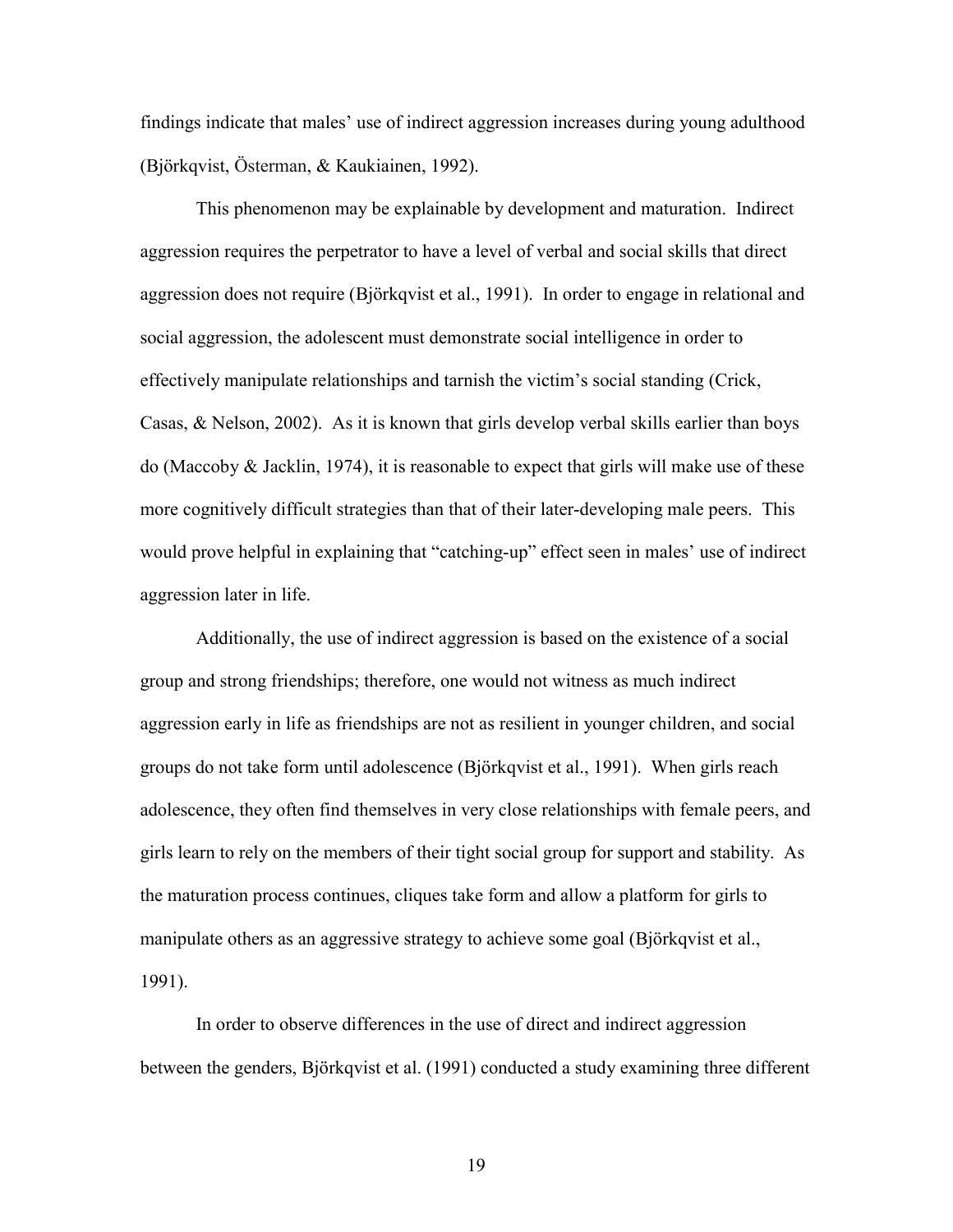age cohorts. Findings indicated that within the age 8 year cohort, the structure of friendships did not significantly differ by gender; however, in the age 11 and 15 year cohorts, the researchers noted an observable difference in which the girls began to form closer friendships within "pairs" (Björkqvist et al., 1991). By forming these closer friendships and developing a social network, this allowed for the girls to make use of indirect forms of aggression (Björkqvist et al., 1991). Females' advanced verbal skills in comparison to their male peers also permitted the girls to engage in more manipulation within their social groups (Björkqvist et al., 1991).

Crick and Grotpeter (1995) also aimed to examine the difference between the use of overt and relational aggression between the genders. The researchers examined the use of these two types of aggression in children in third through sixth grade to determine if gender played a role in their aggressive tactics (Crick & Grotpeter, 1995). This early study was among the first to demonstrate that girls exhibit aggression more often than previously thought, and that boys had been viewed as traditionally more aggressive merely because the types of aggression most utilized by girls had not yet been examined (Crick & Grotpeter, 1995). Crick and Grotpeter (1995) found that boys used more overt types of aggression, while girls exhibited more relational aggression (Crick & Grotpeter, 1995). This piece of research was particularly important in highlighting aggression in girls, and directing researchers towards investigating different types of aggression by gender.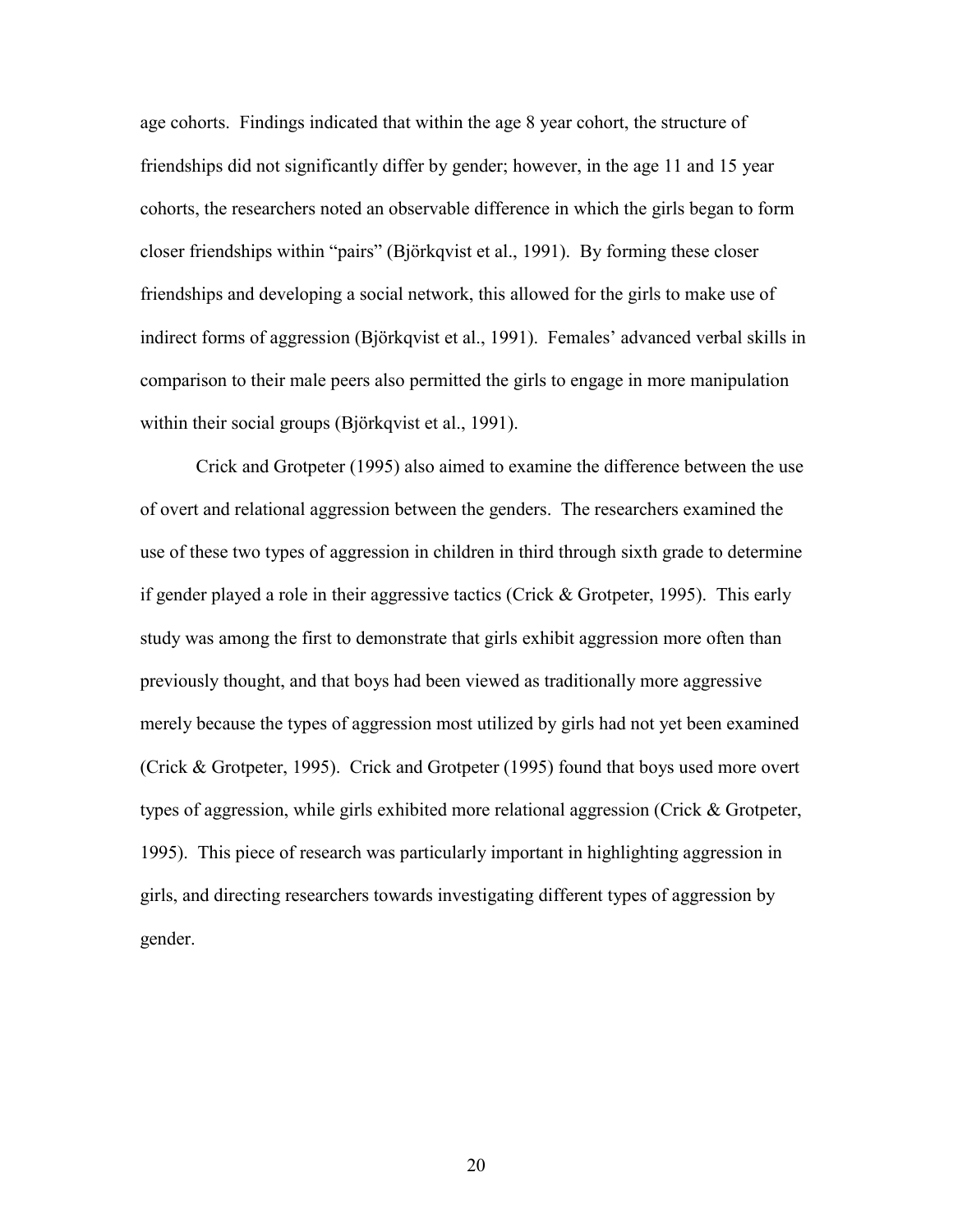#### **Gender Ideology**

#### **Gender Development**

When examining a rationale for why the genders differ in their use of aggression, it is important to understand the role of gender development. According to Galambos (2004), gender refers to the characteristics that are observed and learned through social experiences instead of those that have a biological basis. For example, children are taught how their particular gender is to act through role modeling by parents and teachers, reinforcement of gender appropriate responses, and punishment for inappropriate gender responses (Galambos, 2004). Social learning theory posits that these three essential components: role modeling, reinforcement, and punishment all contribute to the development of gender identity (Pressley & McCormick, 2007). In this way, boys are able to learn which behaviors and types of aggression are seen as masculine, while girls learn which behaviors are more feminine and appropriate to their particular gender.

Often, when young girls engage in physical or direct verbal acts of aggression, girls will often be provided an explanation for why they are not to engage in these overt forms of aggression (Bowie, 2007). Boys may also be given a verbal explanation as to why they should not engage in physical acts of aggression, but this explanation does not have as much to do with failure to conform to their gender role as it does for their female counterparts. Because of this difference in rationale, girls are led to mask their anger and take other, more surreptitious, routes to harm their peers (Zahn-Waxler & Polanichka, 2004). Additionally, peers and significant adults may not consistently reinforce females' use of assertive methods in handling conflict as some expect girls to be friendly,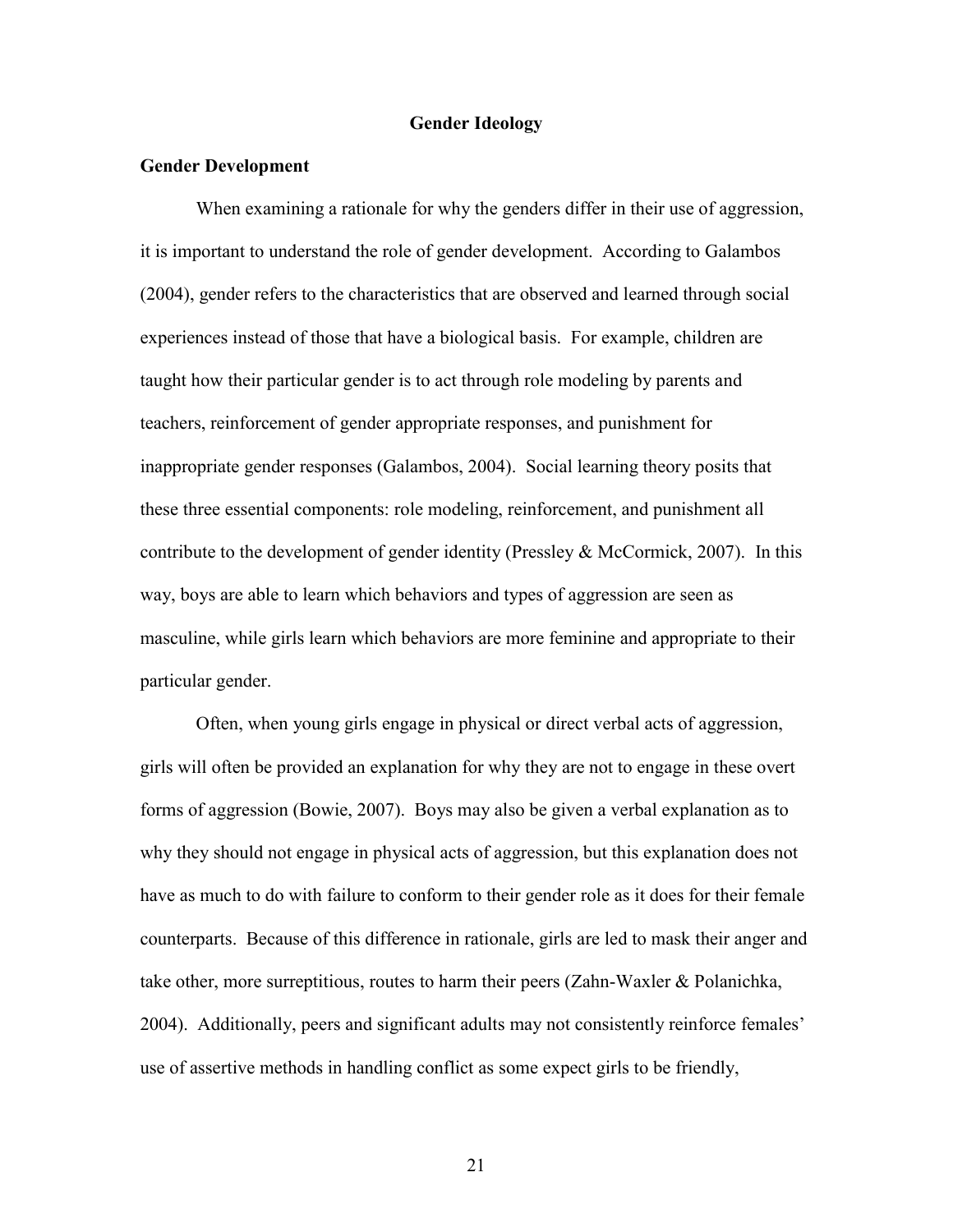compliant, and accommodating to others (Field et al., 2006). Whether done consciously or not, parents and teachers reinforce consistent and punish inconsistent gender behaviors in children and adolescents (Brody, 1999; Turner & Gervai, 1995). This reinforcement causes adolescent females to internalize these gender boundaries in handling conflict, and leads girls to adhere to socially appropriate female behavior, which often includes hiding such emotions as anger and jealousy (Field et al., 2006).

Besides role modeling, reinforcement, and punishment, the media also acts to reinforce gender ideologies, especially with developing adolescents. In the media, those characters exhibiting overt forms of aggression are often male, implicitly informing females that it is more appropriate for boys to use physical aggression than it is for girls (Bowie, 2007). Archer and Coyne (2005) found a significant relationship between how much indirect aggression was viewed by girls on television with how much indirect aggression those girls exhibited. This finding is significant as it demonstrates the contribution of the media to the presence of indirect aggression.

Gender development also occurs through gender socialization, in which adolescents tend to segregate themselves into groups of same-sex peers (Maccoby & Jacklin, 1987). By choosing to associate with same-sex peers, this further solidifies the adherence to traditional gender roles. If a peer begins acting in a manner that is not consistent with the female gender ideology, then her same-sex peers within her social group will express dissatisfaction, which will likely deter her from engaging in such activities and encourage her to align her behaviors with the more feminine ideology. Werner and Crick (2004) found that girls who are friends with relationally aggressive girls tend to exhibit higher levels of relational aggression themselves one year later. It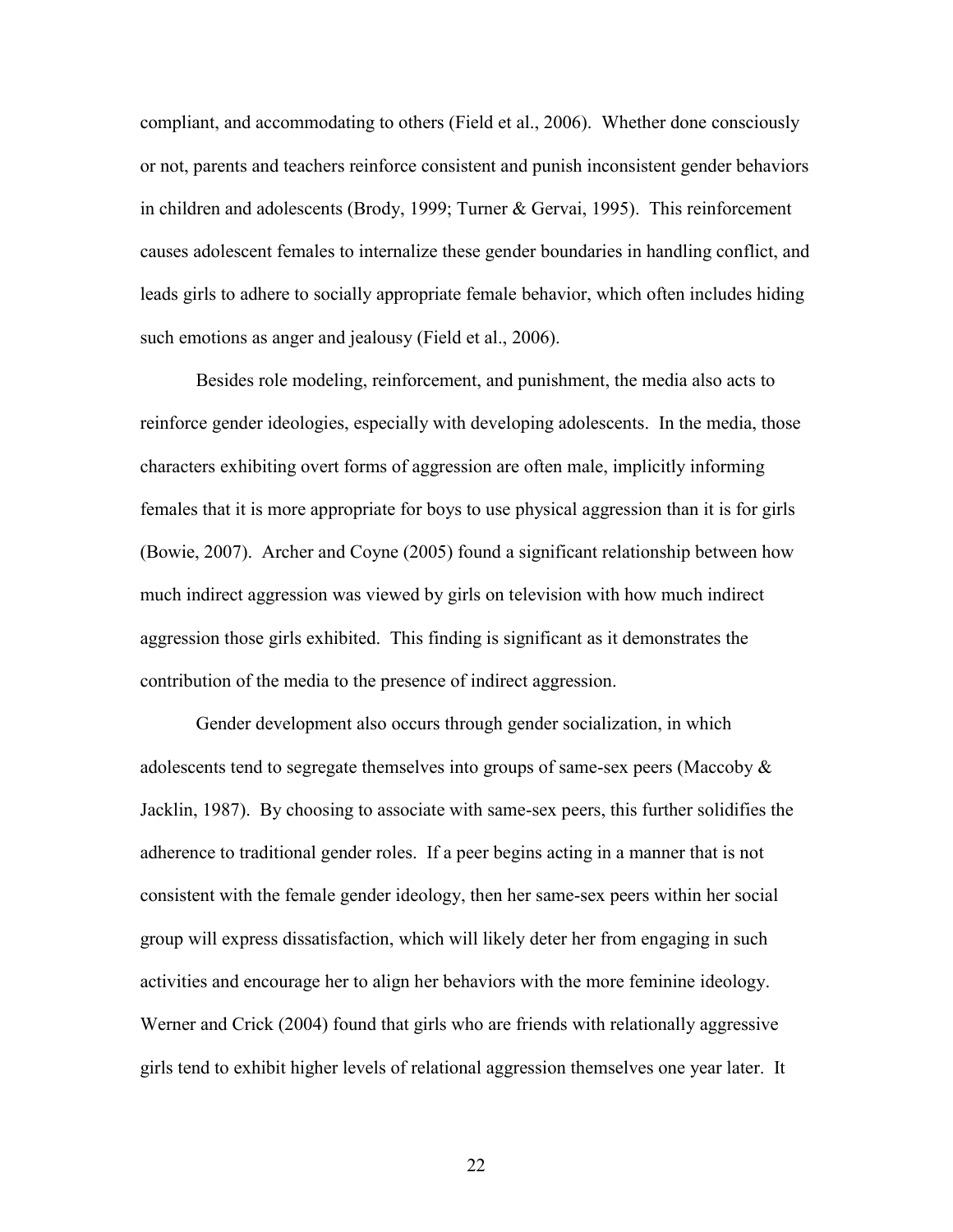seems likely that because girls form such tight bonds, their actions are greatly influenced by their peers, and their aggressive tactics are shared within gender groups.

As girls are socialized more often with same-sex peers, it is interesting to understand how they identify with their gender. It has been previously stated that girls who associate with relationally aggressive girls tend to exhibit relational aggression themselves; therefore, many girls adopt the outlook of the peers of their social group. One way in which girls may group themselves is based on how they internalize their gender. Therefore, do these girls that exhibit indirect aggression identify as more feminine than their less aggressive peers? As it has been shown that girls as a whole tend to use more indirect means by which to exhibit aggression than male counterparts, it may be understood that girls who align more closely with the feminine gender will make use of these indirect means of aggression more often than those girls who do not typically align their behavior with such traditional gender norms.

Another theory by which to understand development in adolescents is Erikson's psychosocial theory of development. Erikson emphasized important social interactions in each of his eight stages of development that were essential to experience in order to successfully move from one stage to the next (Pressley  $\&$  McCormick, 2007). Within each stage existed a central conflict in which the child or adolescent could either resolve positively or negatively, and would affect his or her development (Pressley & McCormick, 2007). When examining each crisis within Erikson's theory, it is evident that the identity crisis is the most prominent one that an individual will face (Schwartz, 2001). Identity versus role confusion occurs during adolescence, and it is a period in which adolescents begin to determine who they are, what they choose to believe, and who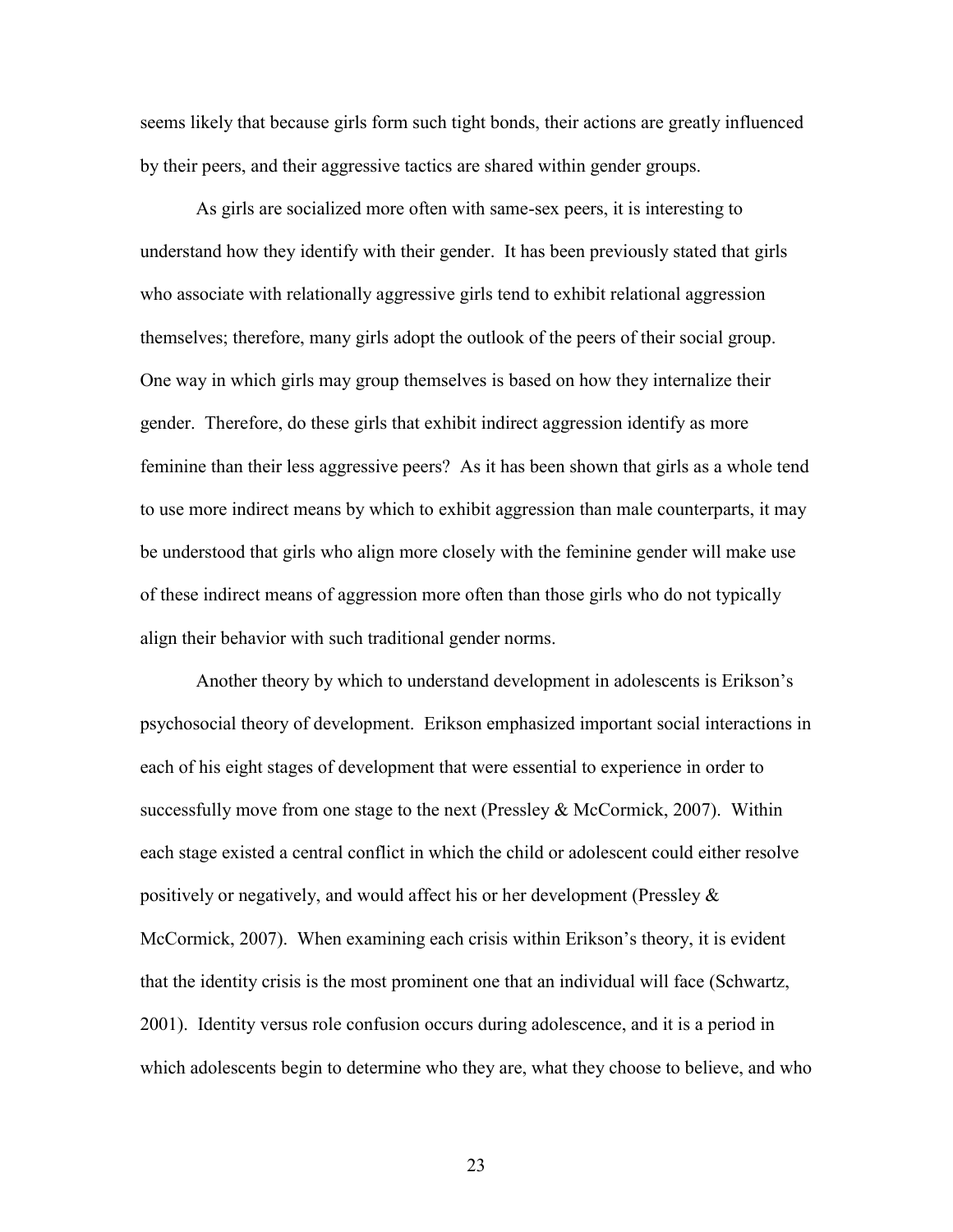they wish to become (Pressley  $&$  McCormick, 2007). This crisis requires the adolescent to experience different identities before committing to a specific one (Pressley  $\&$ McCormick, 2007).

Marcia (1966) elaborated on Erikson's identity versus role confusion stage further, and proposed four different identity statuses that the adolescent could be experiencing. Identity achievement indicates that an adolescent has faced a crisis, and has successfully resolved the conflict, leading him or her to feel confident in who he or she is (Marcia, 1966). Identity diffusion indicates that an individual has not yet encountered a crisis that causes him to question who he or she is, and he or she is not yet committed to a particular life path (Marcia, 1966). Identity moratorium is the stage in which an individual has encountered a crisis, but the identity crisis has not yet been resolved, meaning he or she remains uncertain about his or her beliefs (Marcia, 1966). And lastly, identity foreclosure describes those who have not experienced an identity crisis yet, but are currently committed to their beliefs (Marcia, 1966).

These identity theories relate to gender development and aggression in that adolescence is a time in which individuals are bound to make decisions with regard to their social groups and behaviors. The Eriksonian crisis requires the individual to make a decision as to the type of person she wishes to be, thus either aligning or disconnecting herself with a particular friend or social group. If an adolescent fails to establish an identity, role confusion may occur in which the adolescent feels conflicted. This is a period in which the individual chooses to embrace a gender role, or breaks free of them. This is an essential stage in which the adolescent is forced to make decisions regarding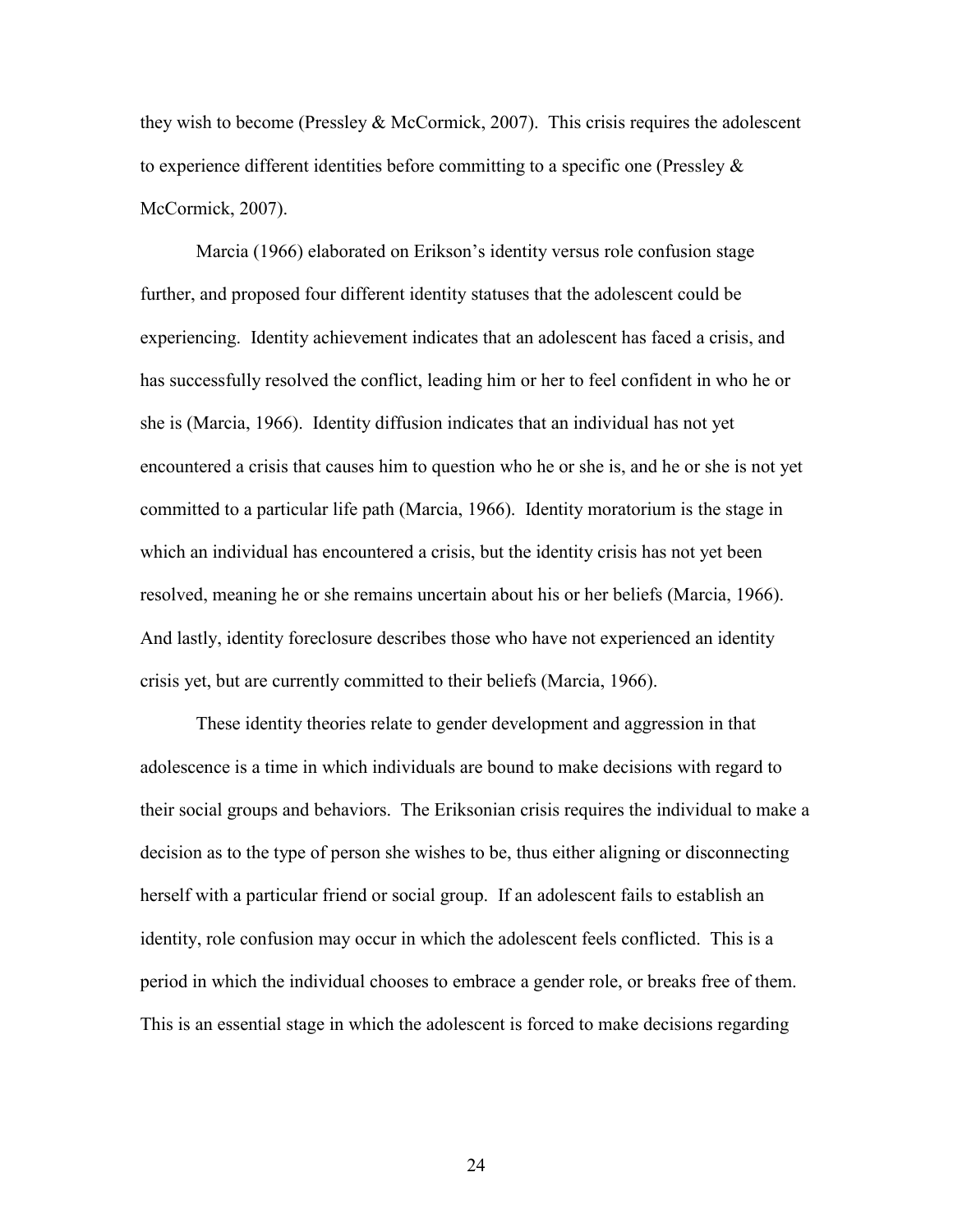his or her beliefs, which will either reinforce the commitment to a social group or deter him or her from aligning with such a group.

The research examining this identity crisis in relation to aggression is limited; however, Kolbert et al. (2012) investigated ego identity status, cognitive processing style, and perpetrators' use of relational and social aggression. The cognitive processing styles included an examination of both deep processing, in which an individual puts forth the needed effort to categorize new stimuli, and elaborative processing, in which the individual compares new stimuli to known information (Schmeck & Ribich, 1978).

Results collected from college students indicated that when individuals in ideological diffusion use deep or elaborative processing, they tend to utilize social aggression more frequently within their relationships (Kolbert et al., 2012). This did not prove true for measures of relational aggression, which further solidifies the finding that relational and social aggression are separate constructs (Kolbert et al., 2012). These results indicate that those who exhibit higher levels of cognitive sophistication and lower levels of psychosocial maturity to aid in the resolution of conflicts were more likely to use social aggression than the individuals with poorer cognitive processing skills or those who had higher ideological identity statuses (Kolbert et al., 2012).

## **Feminine Ideology and Associated Outcomes**

In an examination of the internalization of conventional feminine ideology and its association with mental health in adolescent girls, Tolman et al. (2006) postulated that by internalizing feminine ideology, such as the notion that true thoughts and feelings are not important and that looks are of the utmost importance, girls may be at risk for poor mental health. Their study included a sample of 148 girls aged 12 to 15 years who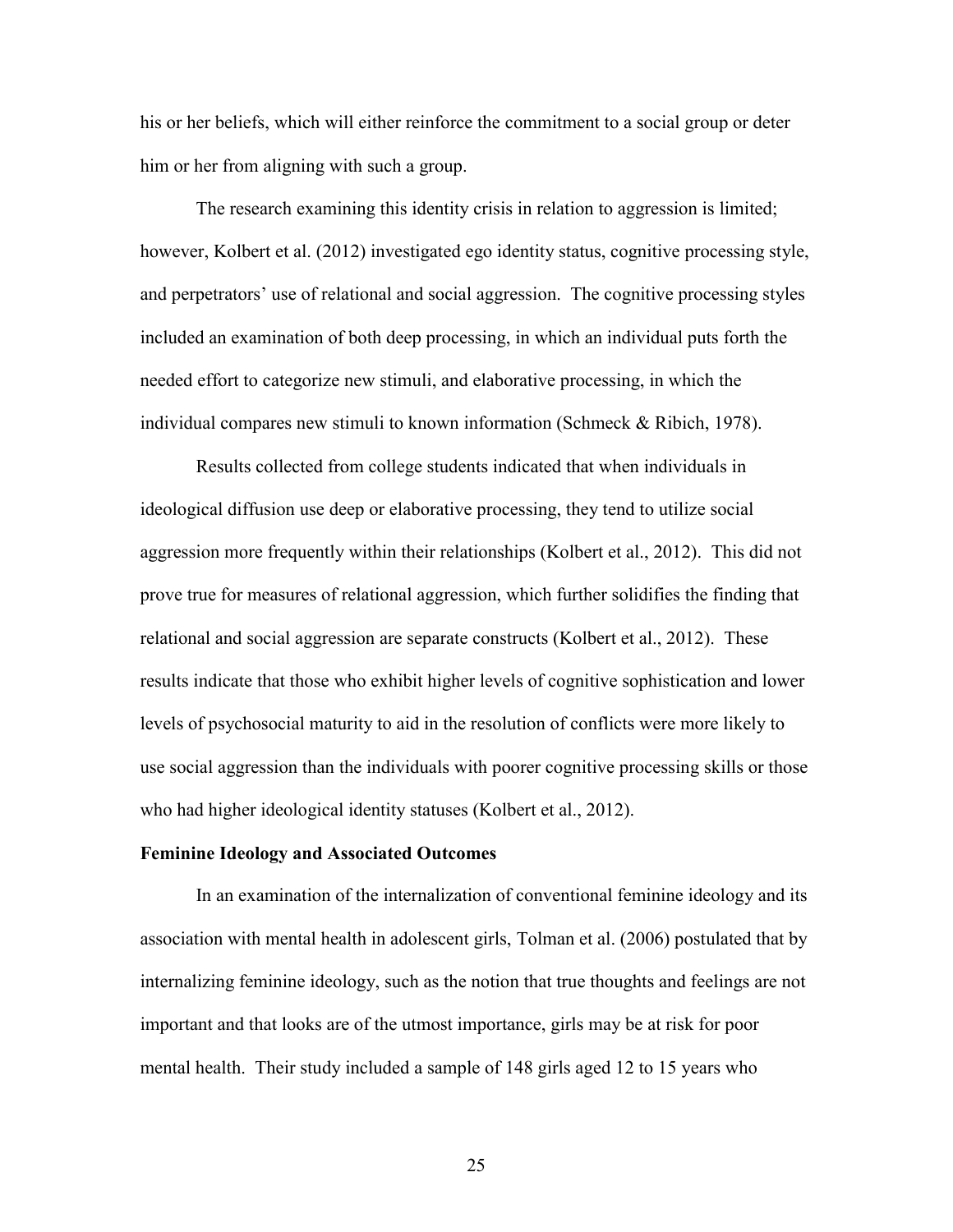completed surveys regarding their perception of feminine ideology, self-esteem, and depression (Tolman et al., 2006).

Tolman et al. (2006) found that girls who internalized traditional feminine ideologies had lower self-esteem and higher depressed moods, and this was particularly true for the participants who held strong beliefs regarding objectifying their bodies. The results specifically revealed that internalizing feminine ideals explained more than half of the variance in depression, and more than two-thirds of the variance in the self-esteem measure (Tolman et al., 2006). These findings are significant in that they provide compelling evidence that those who are more in tune with feminine conventions are likely to be at greater risk for psychological distress as they move towards adolescence and adulthood (Tolman et al., 2006). An important finding includes the revelation that body objectification had especially strong predictive effects for psychological well-being, and this result reveals that this particular aspect of femininity is a strong predictor for self-esteem in adolescents (Tolman et al., 2006).

Crothers, Field, and Kolbert (2005) took the research one step further, looking beyond the impact of gender, and towards the influence of gender identity on aggression. This study aimed to investigate the relationship between gender identity in adolescent girls and their use of relational aggression (Crothers et al., 2005). The results indicated that girls who classified themselves as more feminine were more likely to indicate that they used relationally aggressive tactics in comparison to their adolescent female peers who identified with a more atypical gender role (Crothers et al., 2005).

Overall, girls believed that by using indirect conflict management styles, they could gain greater power and social status within their group (Crothers et al., 2005).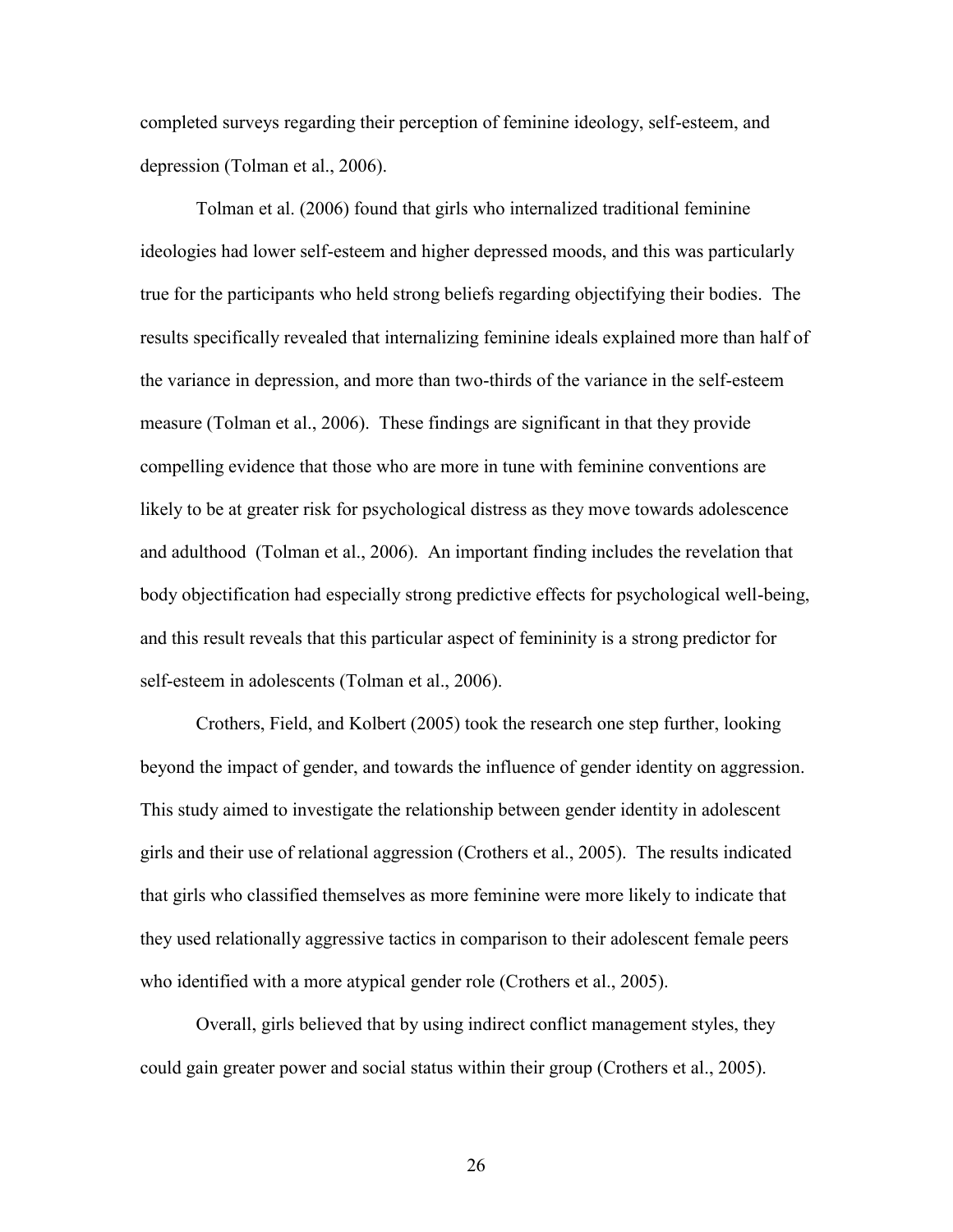Conversely, adolescent girls who identified as more gender atypical appeared to be more vulnerable within the social group and were more likely to face rejection by peers (Crothers et al., 2005). Rejection from the peer group is perceived as highly negative to adolescent girls who strive for feelings of belongingness within their social structure. Therefore, this study may provide support to the concept that girls who internalize traditional gender identities are more accepted by their social group, and thus may be more likely to come in contact with indirect methods of aggression.

## **Body Image**

Therefore, it must be understood exactly how an adolescent girl will internalize her feminine identity. One factor that should be taken into consideration is body image. Body image refers to a person's evaluation and emotional experiences regarding her physical appearance (Cash, 1994). Many have explained greater body dissatisfaction in girls than in boys by placing an emphasis on heightened sociocultural expectations on physical appearance in girls (McKinley, 1999). Bearman, Martinez, Stice, and Presnell's (2006) longitudinal study found that as adolescents age, they grow more dissatisfied with their bodies. By the age of 14, the adolescent girls sampled reported significantly more dissatisfaction with their bodies in comparison to their same-aged male peers (Bearman et al., 2006). It is important to note that girls who felt satisfied with their bodies were significantly thinner than their male peers expressing the same level of satisfaction, suggesting that the societal standards regarding physical appearance may be felt more strongly by girls (Bearman et al., 2006).

Due to societal expectations, many girls internalize appearance ideals and choose to make them an overall goal (Jones, 2004). From a very young age, girls engage in self-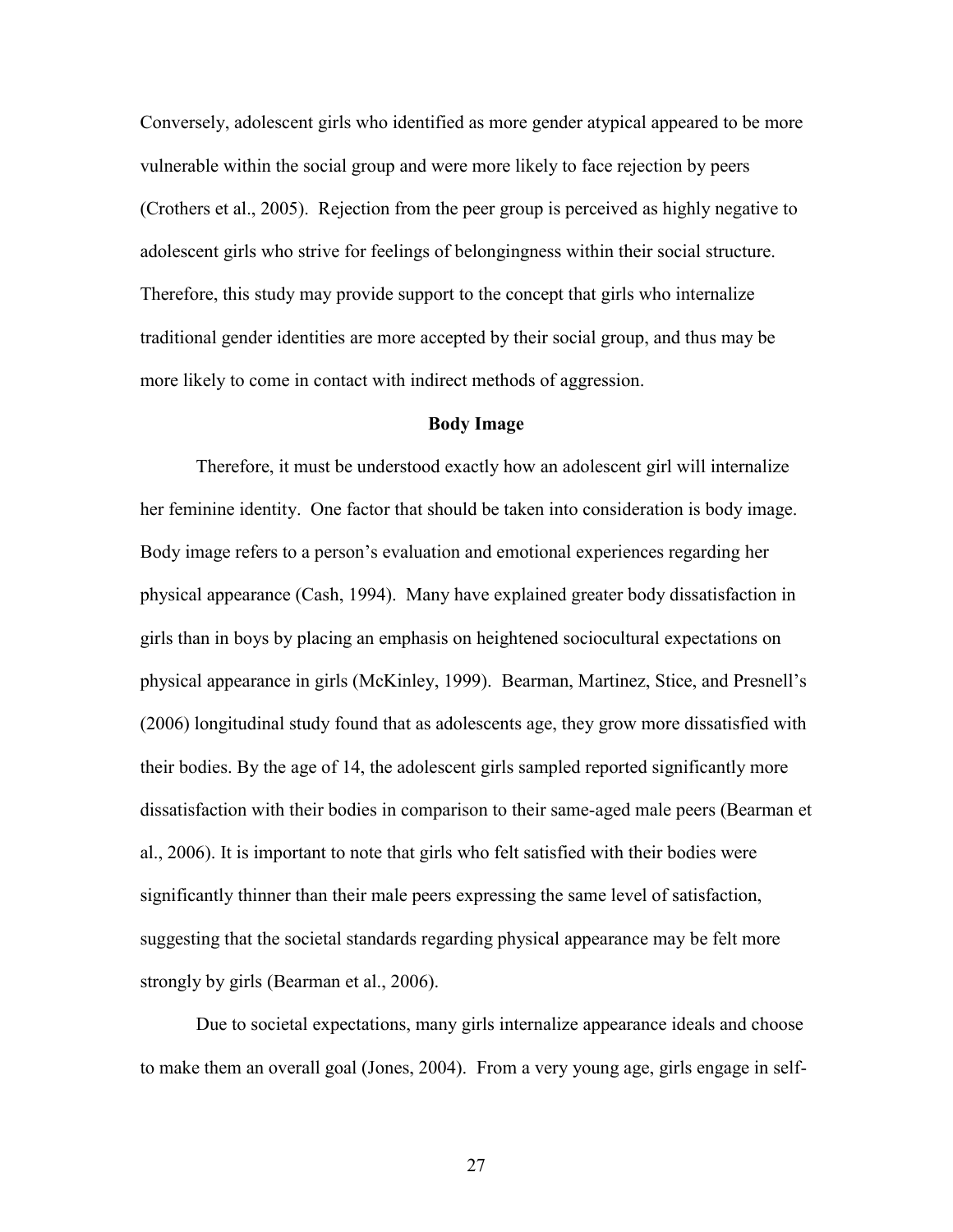surveillance more frequently than their male peers, meaning that girls tend to monitor their own bodies from the view of an outsider rather than appreciating their bodies as their own (Lindberg, Grabe, & Hyde, 2007). There exists a growing body of literature that links internalized appearance ideals with body dissatisfaction (Jones, 2004). Because it is extremely difficult to reach idealized body images, many girls will feel an overall sense of dissatisfaction with their bodies, which may have an effect on the internalization of their feminine identity.

Many argue that body dissatisfaction among adolescent girls is a direct result of the unrealistic standards available in the media (Hargreaves  $\&$  Tiggemann, 2004). It is difficult for adolescent girls to tune out such images as they find themselves surrounded by TV programs, billboards, magazines, and advertisements that all espouse an overall emphasis of thinness in women. As body image is one of the most prevalent components in the self-esteem of adolescent girls, it is important to understand how body image may regulate a girl's conformity to more feminine ideologies (Levine & Smolak, 2002).

Both correlational and experimental studies have found that adolescents who are exposed to these media images are more dissatisfied with their bodies (Hargreaves & Tiggemann, 2004). Girls not only compare themselves to their peers, but also to the idealized images available in the media. This act of social comparison often becomes detrimental to the physical and psychological health of so many adolescent girls, as this period of maturation may bring with it a heightened level of insecurity as girls struggle to accept and appreciate their changing bodies.

In a study comparing the effects of the media on girls versus boys, the findings imply that the effects were greater for girls (Hargreaves & Tiggemann, 2004).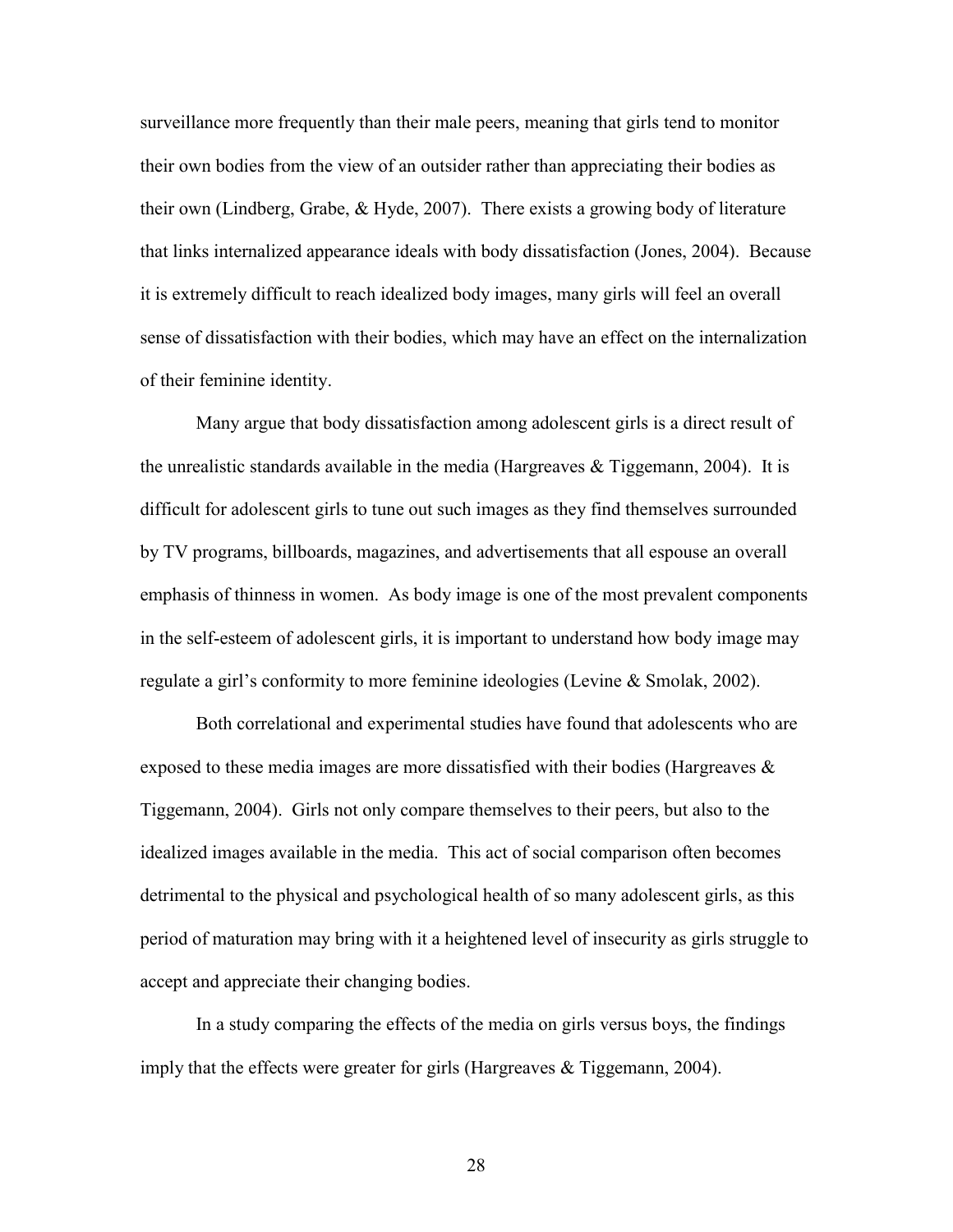Researchers examined 595 adolescent students aged 8 to 12 years old, and compared their body dissatisfaction prior to and after watching television commercials either containing images of the thin ideal versus the non-appearance commercials (Hargreaves  $\&$ Tiggemann, 2004).

The results indicated that girls who were exposed to thin-ideal commercials experienced an increase in body dissatisfaction as well as an increase in negative affect when compared to girls who were in the control group (Hargreaves & Tiggemann, 2004). Particularly, it appeared that girls processed self-related appearance information more intensely and more routinely than their male counterparts (Hargreaves & Tiggemann, 2004). Another interesting finding includes the result that those adolescents who were high on appearance investment were more likely to take part in appearance comparisons to these idealized images in the media (Hargreaves  $\&$  Tiggemann, 2004). Overall, the media appears to have a greater impact on the body image ideals of girls than it does for boys (Hargreaves & Tiggemann, 2004).

In addition to internalizing such ideals, girls also make use of social comparisons in which they evaluate their bodies with those of their peers (Jones, 2004). Throughout adolescence and even adulthood, many girls find themselves comparing their bodies to those of their peers. It is no wonder then that these girls who frequently draw comparisons between their bodies to others would experience a negative self-evaluation.

An adolescent's peer group also holds a great amount of power in regards to the individual's body image. As girls spend an increasing amount of time with their samesex peers, it is important to evaluate how the social group creates an appearance culture in which the girls share similar expectations (Paxton et al., 1999). Girls place such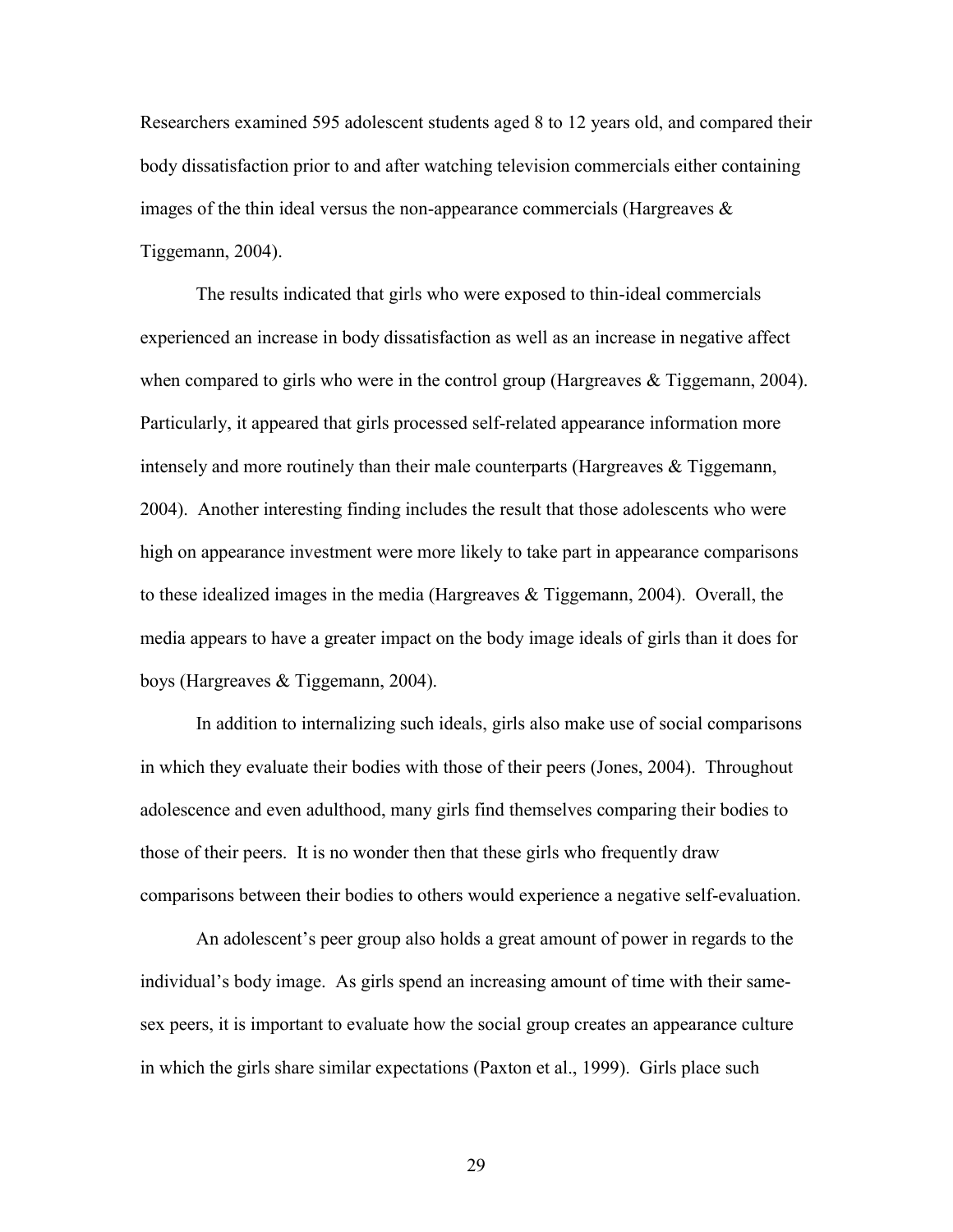emphasis on maintaining their close friendships and social standing within the peer group that they may experience greater body dissatisfaction as they feel the need to conform to group norms. Girls will attempt to conform to these norms in order to reap the social benefits and maintain their status within the group (Oliver  $\&$  Thelan, 1996). Additionally, research has confirmed that those adolescents who engage in more frequent conversations about appearance with their friends are likely to have more inflated internalized appearance ideals and greater body dissatisfaction than those who do not frequently discuss their appearance (Jones, Vigfusdottir, & Lee, 2004).

Previous studies have found that members of a social group tend to share similar body image concerns, and may also have similar levels of depressive symptoms and selfesteem (Shroff & Thompson, 2006). In order to further understand the impact that the social group has on the identity an adolescent brings to a friendship and her feelings about her appearance, investigators assessed similarities among girls in friendship groups regarding body image dissatisfaction and self-esteem, among other variables. Therefore, the researchers intended to expand upon the research of the influence of the peer group on such variables that are of utmost importance to adolescents.

The results of the study supported the notion that friends are important factors involved in an adolescent's evaluation of body image, eating disturbance, and self-esteem (Shroff & Thompson, 2006). Of particular importance, it was revealed that self-esteem was similar among those within a friend group (Shroff & Thompson, 2006). It appears as though adolescent girls spend more time with friends who share similar beliefs, which may mean that girls either choose to associate with friends who are similar in levels of self-esteem, or girls become more similar to their friends over a period of time (Shroff &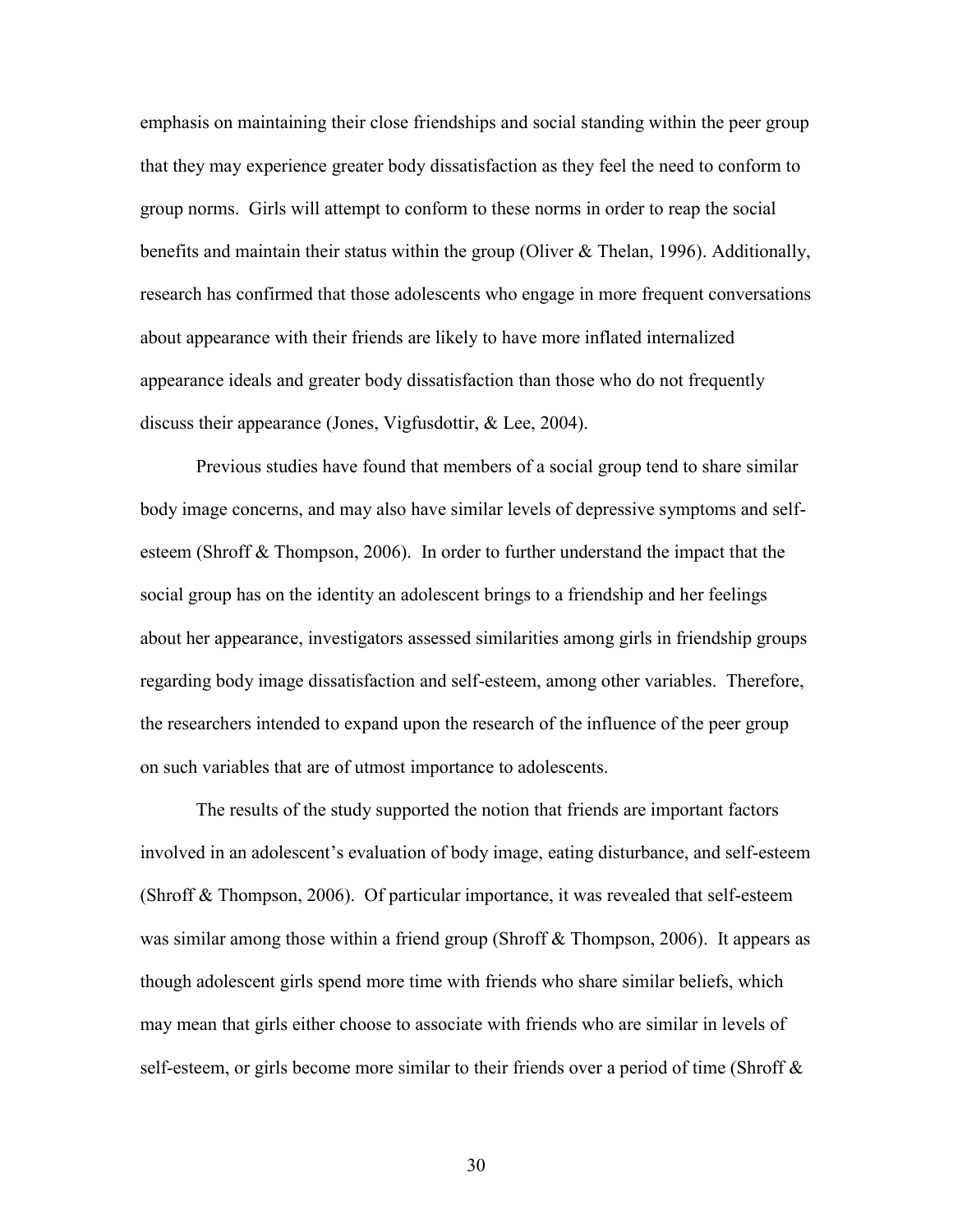Thompson, 2006). Additionally, the study helped to solidify the idea that adolescent girls highly value the opinions of their peers when evaluating their bodies (Shroff & Thompson, 2006).

## **Body Image and Associated Outcomes**

Polce-Lynch, Myers, Kliewer, and Kilmartin (2001) investigated the relationship between body image and emotional expression in adolescents in fifth, eighth, and twelfth grades. The overall aim of the study was to examine the associations between specified predictors with self-satisfaction that could possibly account for differing gender patterns within adolescents (Polce-Lynch et al., 2001). These predictor variables included the influence of the media, sexual harassment, peer relationships, family, and body image (Polce-Lynch et al., 2001). The researchers hypothesized that body image would be a large mediating factor between the social predictors and the self-esteem levels of girls (Polce-Lynch et al., 2001).

Results indicated that although the self-esteem of boys and girls included in the study was similar overall, girls displayed lower self-esteem than their male peers in the eighth grade sample (Polce-Lynch et al., 2001). This is worth noting, as this period of adolescence is known for being a difficult transition for many, and indicates that girls at this age are more likely to engage in activities and behaviors that are undertaken by the social group as they are in a period of greater vulnerability.

Additionally, results showed the media to be influential in impacting girls of all three age groups (Polce-Lynch et al., 2001). The messages displayed through the media were associated with body image, which led to negative feelings about the self (Polce-Lynch et al., 2001). Body image served as a mediating force between the media and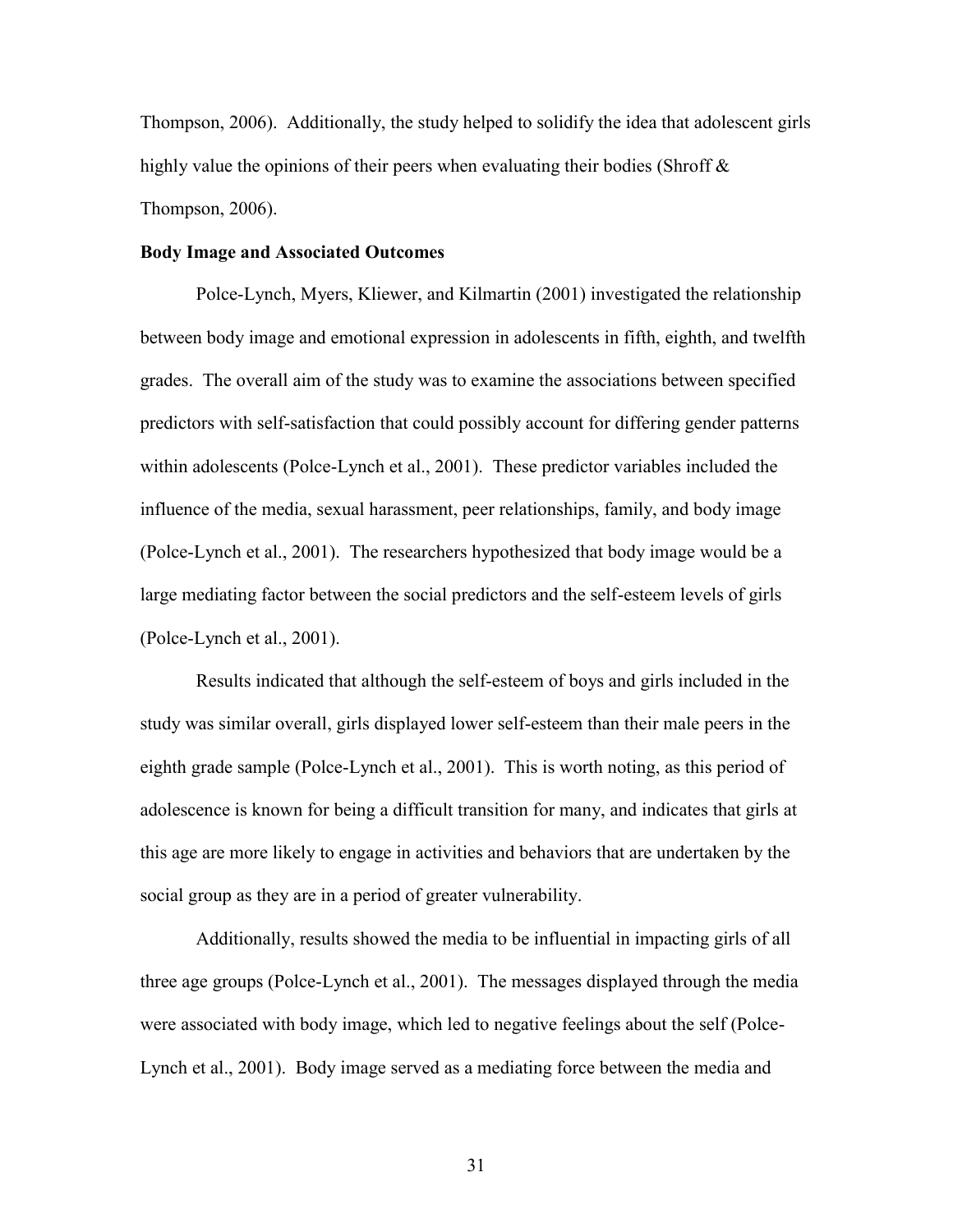evaluations of the self, so adolescent girls who felt that their bodies were more consistent with culture's expectations tended to have higher self-esteem, and vice versa (Polce-Lynch et al., 2001). This study also showed that as girls age, they become more emotionally expressive (Polce-Lynch et al., 2001). These results show that body image has an influence on how adolescent girls feel about themselves, and that this may be related to the way in which they express themselves. This causes one to wonder how this emotional expression and differences in self-satisfaction may manifest themselves, and how body image and self-esteem mediate this emotional expression, whether it be through aggressive or more subtle means.

Janssen, Craig, Boyce, and Pickett (2004) took a more direct look at the specific link regarding body weight and several types of aggression in a large sample of Canadian adolescents. Although they evaluated a sample of adolescents ranging in age from 11 to 16-years old, results revealed that only 15 to 16-year-old adolescents (girls and boys) that had a higher Body Mass Index (BMI) indicated higher levels of bully perpetration in comparison to their peers who had more typical BMI's (Janssen et al., 2004). More specifically, there existed a positive association between BMI and physical bullying within the female sample; however, these significant associations were not found for verbal or relational perpetration (Janssen et al., 2004).

Overall, this study was significant in that it elucidated the notion that poor body image may propel acts of aggression during the unstable time of adolescence. Perhaps the negative body images held by overweight adolescents compelled these participants to aggress against their peers in an effort to remove the focus of their peers from their perceived flaws. Another lens by which to scrutinize these results is that overweight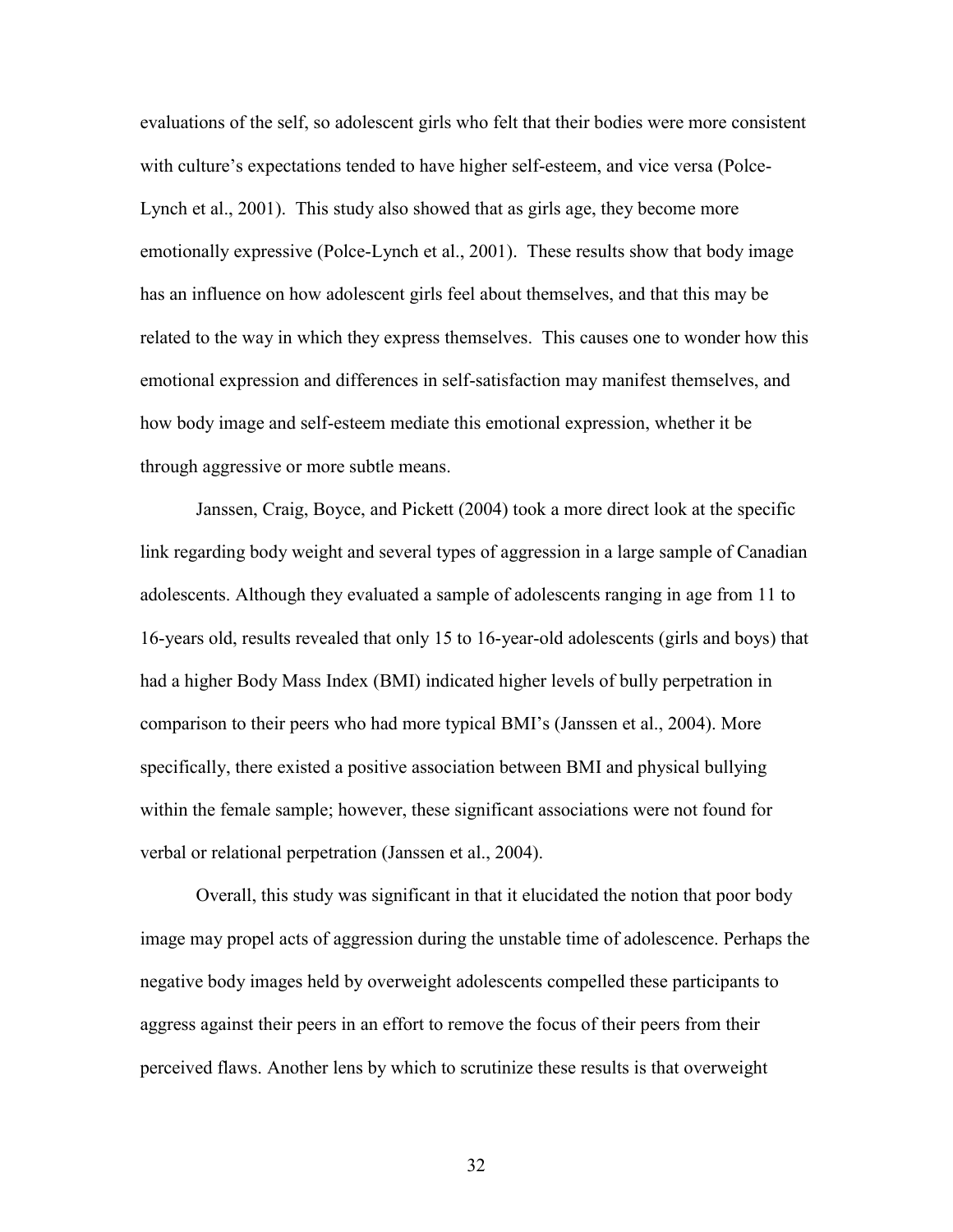adolescents may attempt to exert domination within the peer group by whatever means possible (Janssen et al., 2004). Regardless of the rationale, these results warrant further investigation.

Reulbach et al. (2013) revealed further results regarding body image and bullying victimization and perpetration in a sample of Irish 9-year-old children. Bully perpetration was significantly related to self-reported weight descriptors such that 20.6% of children describing their body as "very skinny," 17.1% describing their body as "skinny," and 17.6% describing their body as "a bit/very overweight" reported picking on or bullying others (Reulbach et al., 2013). These results are presented in contrast to the 11.9% of participants admitting to bullying other children that described their body as "just the right size" (Reulbach et al., 2013).

These findings are interesting in that participants describing themselves as both underweight and overweight report higher rates of bullying behaviors, while those who appear to be more satisfied with their outward appearance report reduced instances of aggression. This study hints at the notion that more research is needed in order to clarify the relationship between body image and bullying. Overall, the existing literature on body image and aggression is sparse. While several studies point towards a relationship between body image and aggression, further research is necessary in order to better understand this association and the implications for the adolescent population.

# **Body Image and Gender Ideology**

To date, the literature is lacking in research directly evaluating the effects of body image on gender ideology; however, several studies exist that attempt to relate how body image is an essential component of the construct of femininity. When Leavy, Gnong, and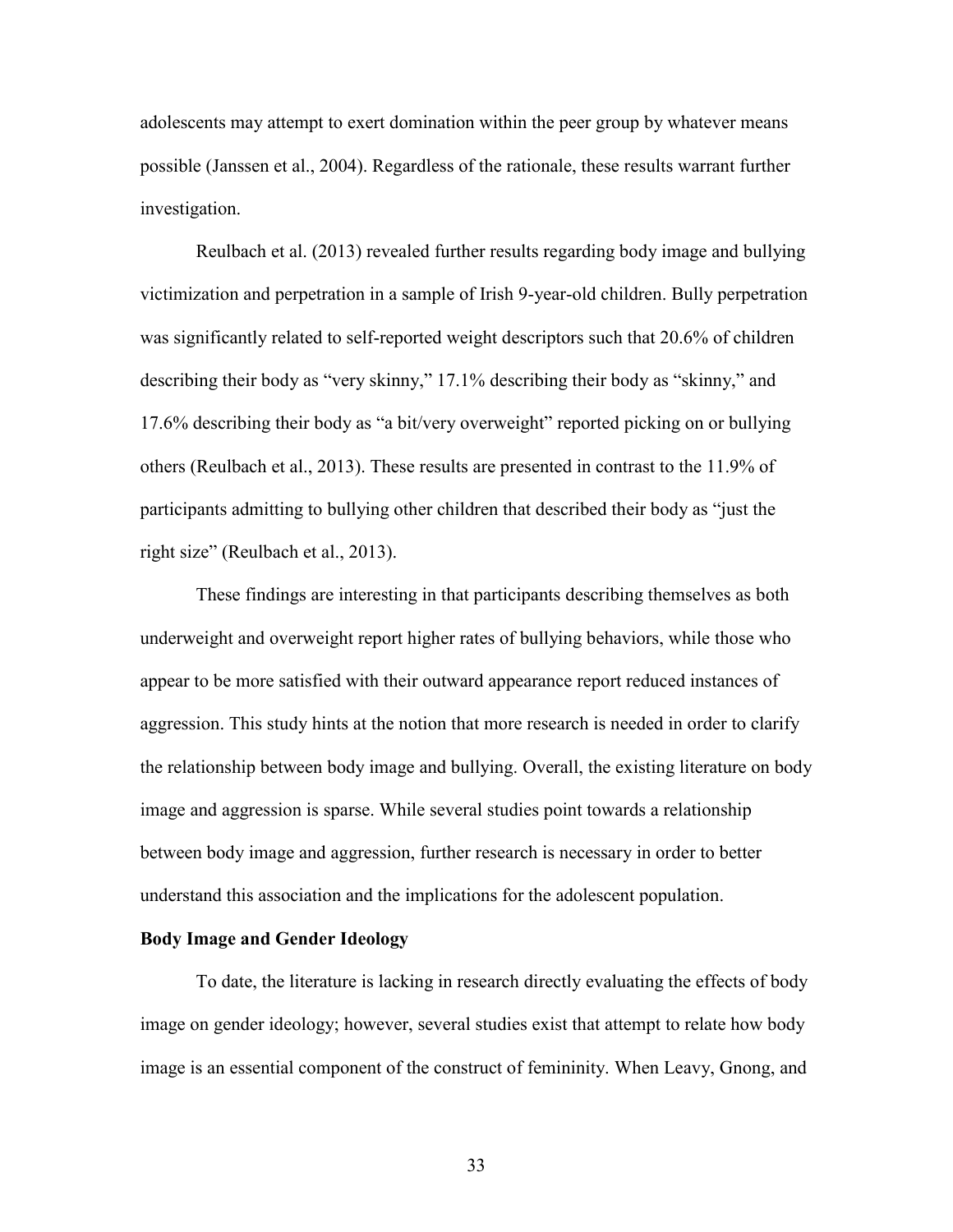Ross (2009) questioned college-aged women as to the definition of femininity, many responded with physical characteristics and discussed societal standards regarding appearance. This sample of women described femininity as a number of behaviors that they must engage in to be seen as attractive by the opposite sex (Leavy et al., 2009). Additionally, these women suggested that their relationships with others are essential to their self-representations and their feelings towards their bodies (Leavy et al., 2009). Out of their 20 female participants, not one of them indicated complete satisfaction with her current body. Furthermore, when asked what they would change about themselves, all participants listed an issue relating specifically to her body (Leavy et al., 2009). Even more troubling is the notion that these participants equated an improved body with greater levels of happiness and success (Leavy et al., 2009).

Monge-Rojas et al. (2015) also questioned the definition of femininity, but with an adolescent population. These researchers conducted focus groups with a sample of Costa Rican adolescents (aged 14 to 17-years) to better understand how they defined femininity (Monge-Rojas et al., 2015). The participants relayed how personal appearance was viewed as "an intrinsic part of being feminine" (Monge-Rojas et al., 2015). The study also revealed that adolescents feel consuming moderate amounts of healthy foods is also viewed as engaging in feminine behavior (Monge-Rojas et al., 2015). This study suggests that adolescent girls from a variety of backgrounds have been socialized to believe that in order to be feminine, one's body must align with the thinness espoused by the common culture.

These studies are essential in understanding the cognitive correlations today's female population has towards the notion of femininity. Girls ranging in age from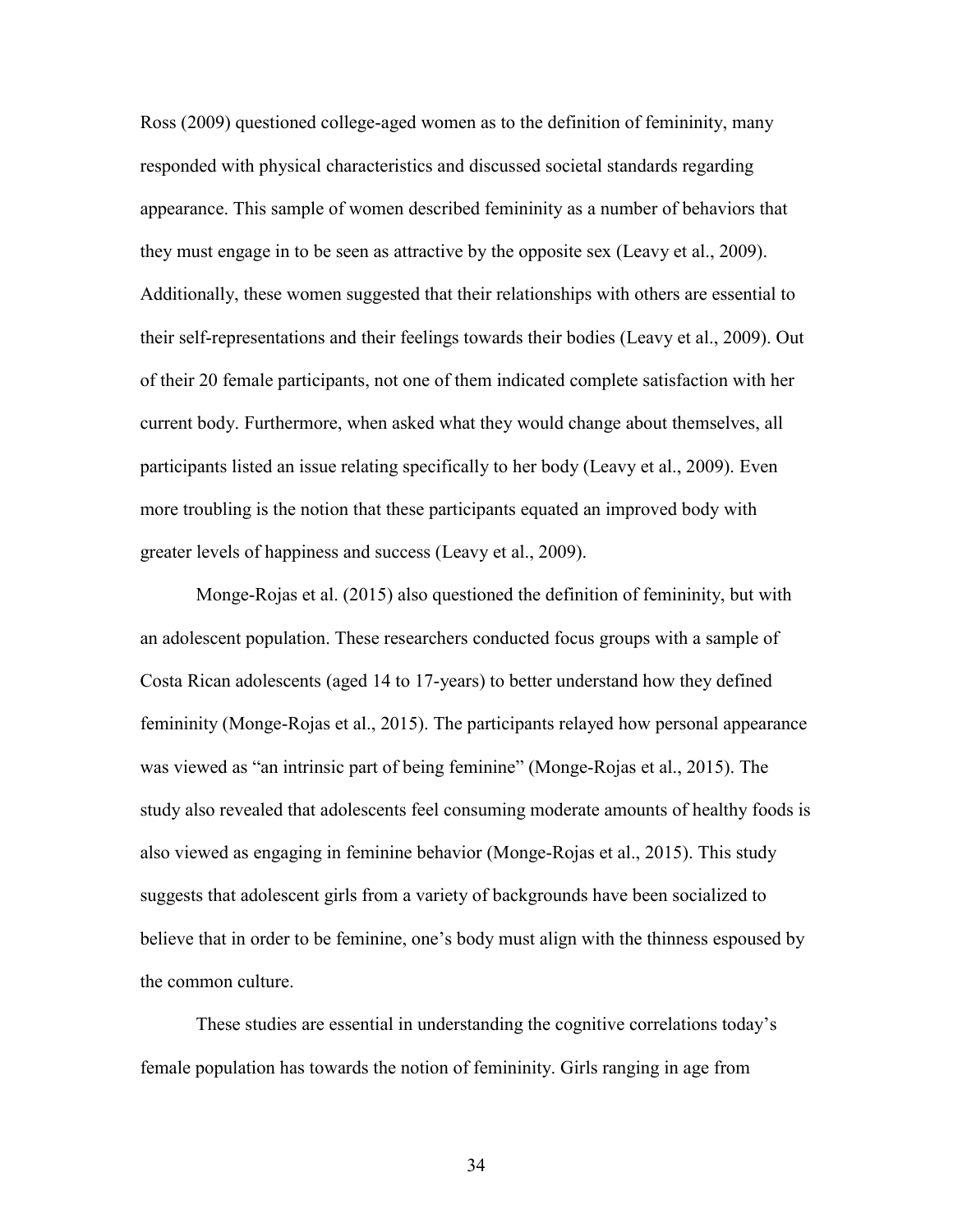adolescence to college-age believe that their bodies are an essential indicator of their level of femininity. More distressing is the notion that they feel they will reap greater rewards if their bodies conform to what society expects of them. Moving forward, it should be noted that body image appears to be at least somewhat related to both aggression and the feminine ideology as espoused by a number of studies within the literature base.

**Body appreciation.** Although much research has centered around the idea of body image and body dissatisfaction, the construct of body appreciation has enjoyed little attention in comparison. Body appreciation is important to consider within today's adolescent population as it indicates the ways in which one values her body and the positive manner by which she thinks of her body (Halliwell, 2013). Furthermore, the construct of body appreciation promotes a healthy image of the body while protecting her from negative messages regarding female bodies that are readily accessible within a variety of sources within our current society (Halliwell, 2013). While the current study focuses heavily upon positive body image, it is essential to document the existing literature on body appreciation and its associated outcomes.

A study conducted that examined differing levels of body appreciation, as indicated on the Body Appreciation Scale (BAS), and felt pre- and post-body evaluations after viewing images in the media yielded important implications for the promotion of body appreciation (Halliwell, 2013). The findings indicated that body appreciation protected college-aged women from the effects of negative media exposure (Halliwell, 2013). More interestingly, women who held both high levels of body appreciation and stereotyped beliefs regarding appearance standards tended to minimize the impact of the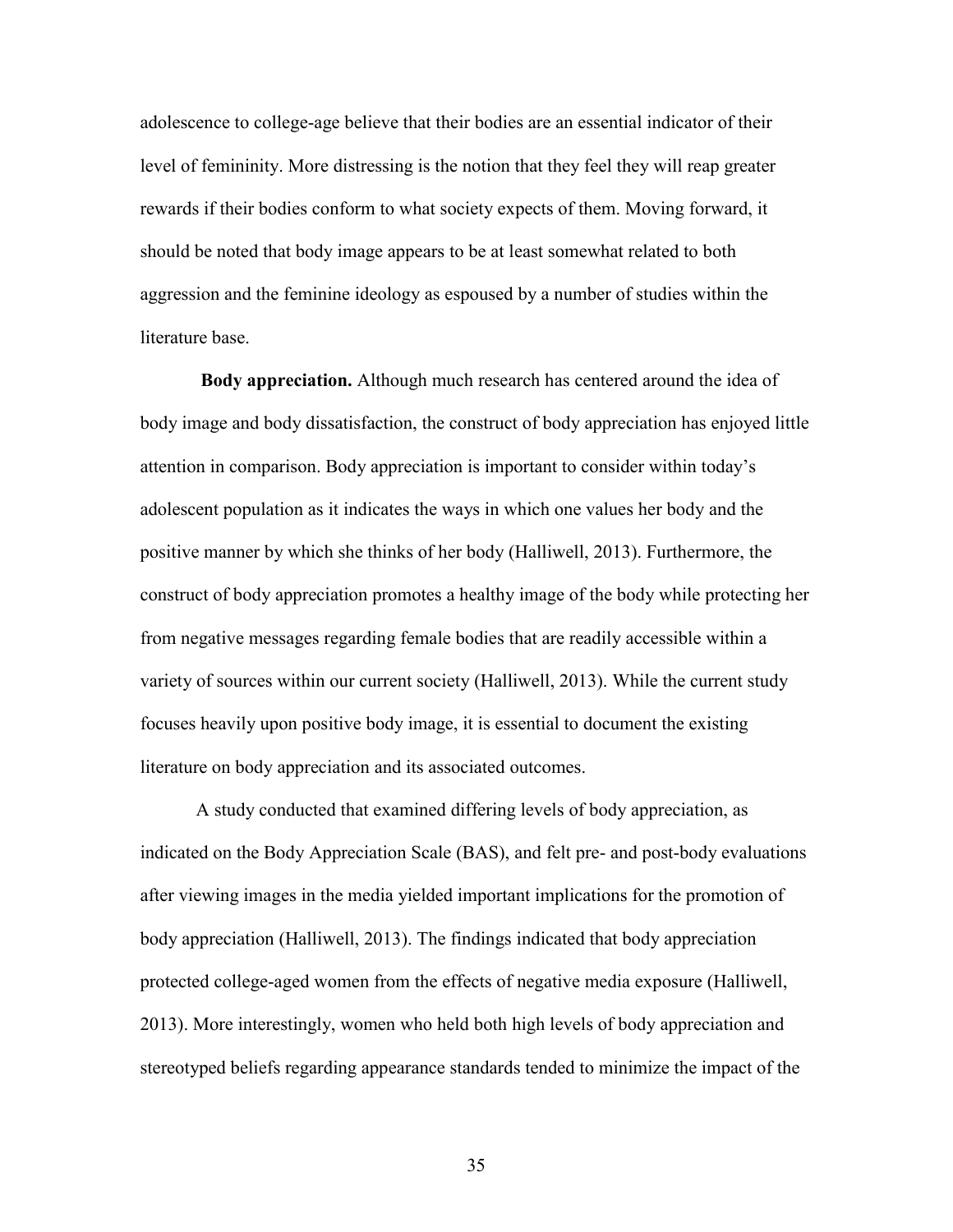negative media images displayed (Halliwell, 2013). Conversely, women rating themselves lower on the Body Appreciation Scale were more susceptible to body dissatisfaction after viewing thin models (Halliwell, 2013). Although this study was conducted with a sample of women older than the stage of adolescence, the results hold great weight in further exploring the construct of body appreciation and its possible protective implications in a world where girls and women are frequently meant to buy into societal standards of beauty.

One study was found that examined the association between feminine ideology and body appreciation in female undergraduate students. Although this study included older participants than the aim of this paper, this study is included for consideration as it is one of the only studies that examines the direct association between the two constructs. Body appreciation was selected for review as opposed to the traditional construct of body image, as few studies have measured a woman's respect for and appreciation of her own body (Swami & Abbasnejad, 2010). The research included 135 women in their undergraduate experience that ranged in age from 17 to 51 years (Swami & Abbasnejad, 2010). The scales used included the Body Appreciation Scale, which will be utilized in the current study, and the Femininity Ideology Scale (Swami & Abbasnejad, 2010).

Results revealed that those who held a more traditional feminine ideology were more likely to exhibit lower levels of body appreciation (Swami & Abbasnejad, 2010). This study is significant as it is one of the first to study femininity separate from the rigid construct of gender role orientation; rather, femininity ideology was described as the participants' endorsement of behaviors regarding how women are to act in society (Swami & Abbasnejad, 2010). Although the association between feminine ideology and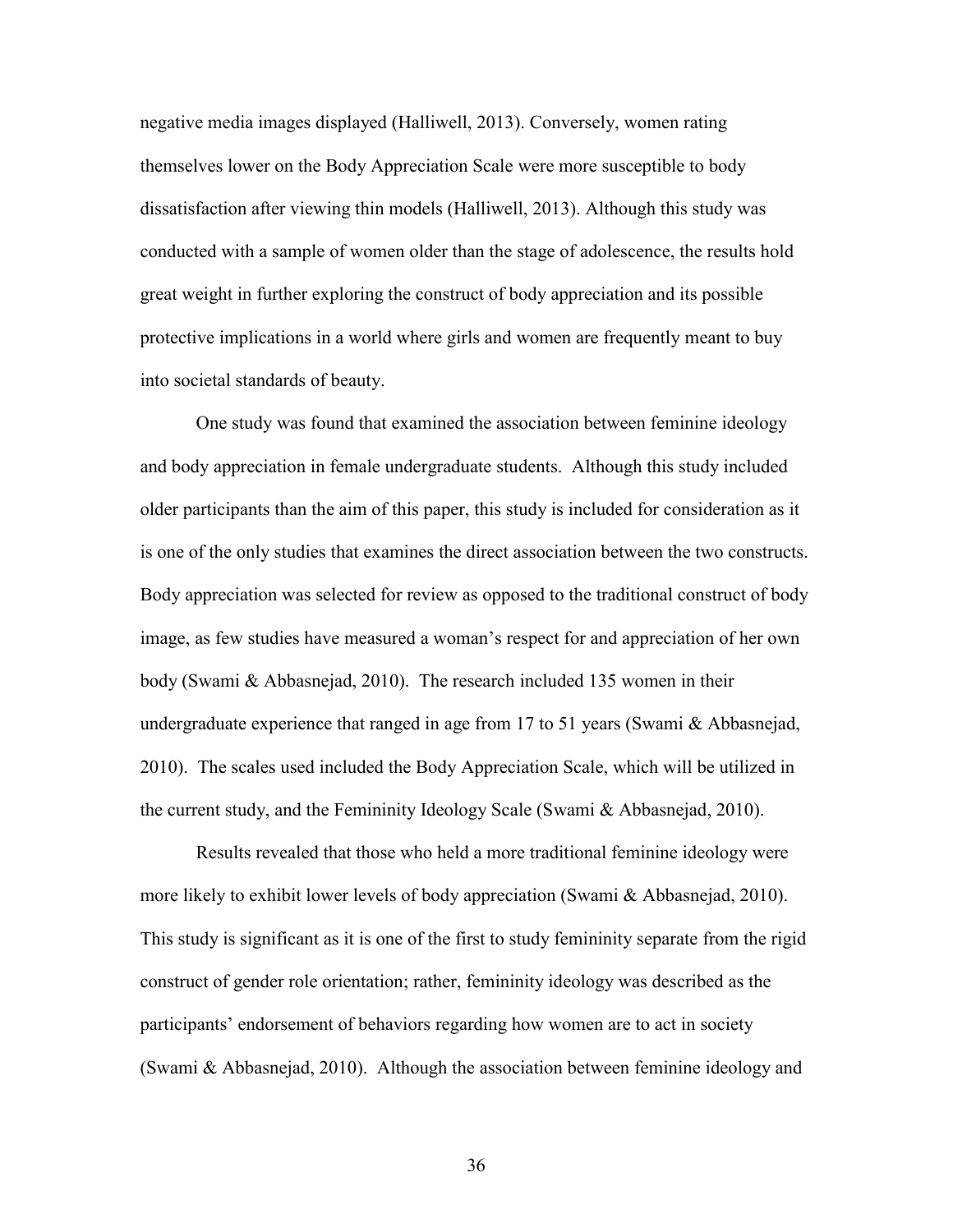body appreciation was weak, this study confirms a relationship between the two and calls for further research in this area (Swami & Abbasnejad, 2010).

These specific findings coupled with the previous research regarding the internalization and social comparisons used by female adolescents should be understood in how girls relate to their feminine identity. Perhaps body image serves as a moderating factor on the feminine ideology experienced by adolescent girls. For example, girls who experience greater body dissatisfaction may be a part of a social group that places great emphasis on conforming to traditionally feminine gender norms, and in turn, makes use of more indirect methods of aggression. Therefore, it should be noted that one of the aims of this study is to contribute to the literature base directly linking positive body image with the feminine ideology in female adolescents.

### **Interventions Targeting Aggression**

The employment of relationally and socially aggressive behaviors proves to be problematic for both victims and perpetrators, and although the research in this area is growing, school personnel and educators are in need of evidence-based interventions targeting these behaviors. Such interventions are more recently being developed and evaluated for effectiveness, so the following section details the essential components of programs as well as specific interventions that have been developed for the stated problem and their findings.

It is important that interventions address individual behaviors as well as peergroup dynamics (Young, Boye, & Nelson, 2006). It has been cited that programs focusing strictly on aggressive students will not likely lead to change, as the possible detrimental effects have been documented in grouping highly aggressive adolescents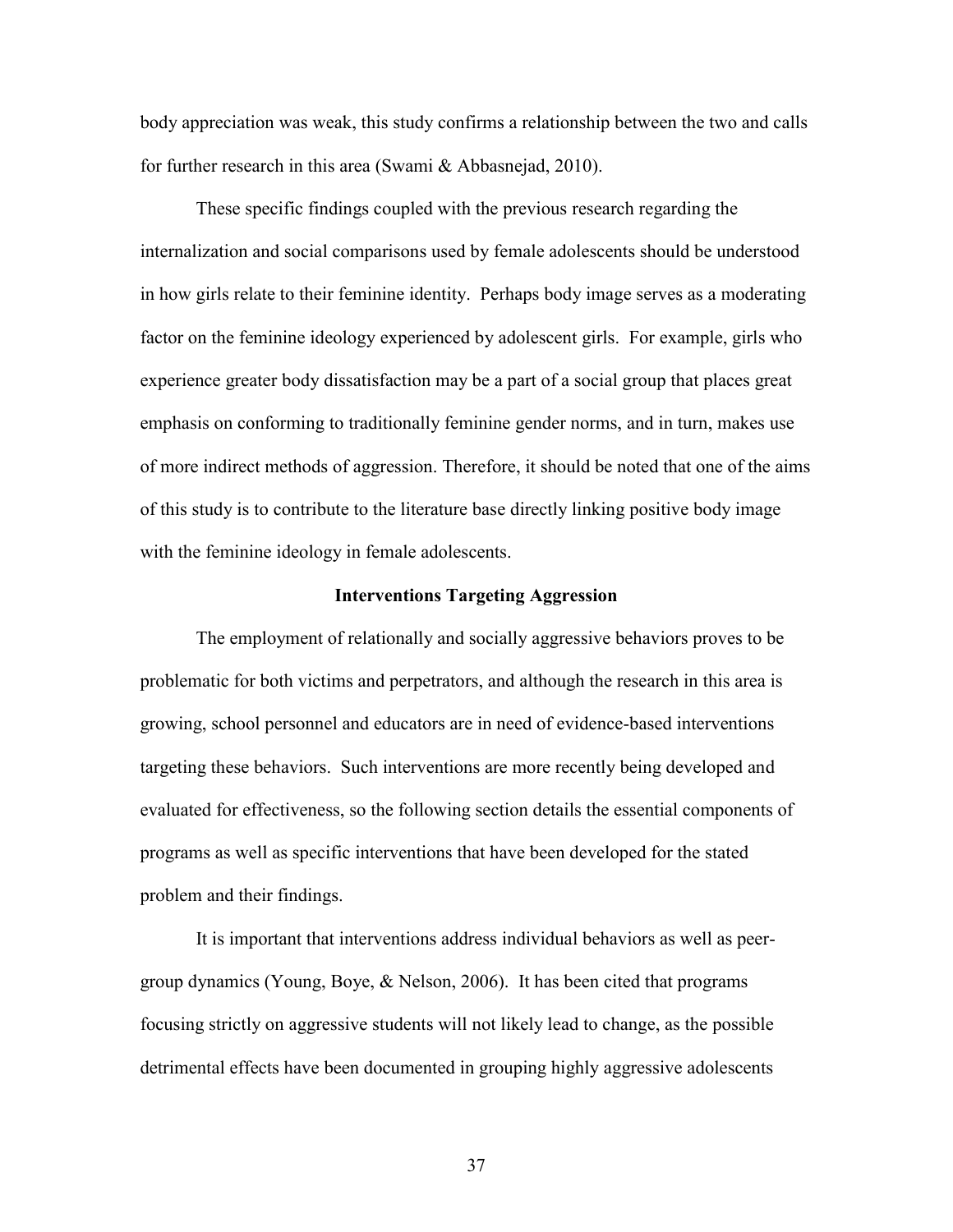together (Young et al., 2006; Leff, Waasdorp, & Crick, 2010). Programs that include both high-risk students in terms of aggression as well as prosocial peers yield more promising results, as purely targeting a group of aggressive individuals may only further support the use of relational aggression (Leff et al., 2010; Young et al., 2006). The larger group dynamic assists in the encouragement of altering which behaviors are received with higher levels of social status (Young et al., 2006).

Merrell, Buchanan, and Tran (2006) explain how little evidence exists regarding lasting change utilizing interventions that solely target relationally aggressive behaviors. However, it appears as though systemic approaches are more appropriate for reducing these forms of behavior by pursuing a wider scope in promoting the reduction of antisocial behaviors and increase of constructive social-emotional behaviors (Merrell et al., 2006). These more comprehensive programs have been shown to yield greater benefits in terms of fostering healthy social-emotional development (Merrell et al., 2006).

Additionally, programs fostering the development of essential skills in developing and maintaining support amongst peers are likely to reduce the overall effect of victimization from indirect forms of aggression (Young et al., 2006). Interventions instilling social-skills training and strengthening components of individuals' characters will aid students in maintaining caring and supportive peer relationships (Young et al., 2006). Lessons should address healthy friendship behaviors and appropriate qualities of a good friend (Young et al., 2006). Specifically targeting students' attitudes and beliefs may prove difficult; therefore, it may be more appropriate to instruct adolescents in skills that can be viewed, practiced, and rewarded (Knoff, 2003).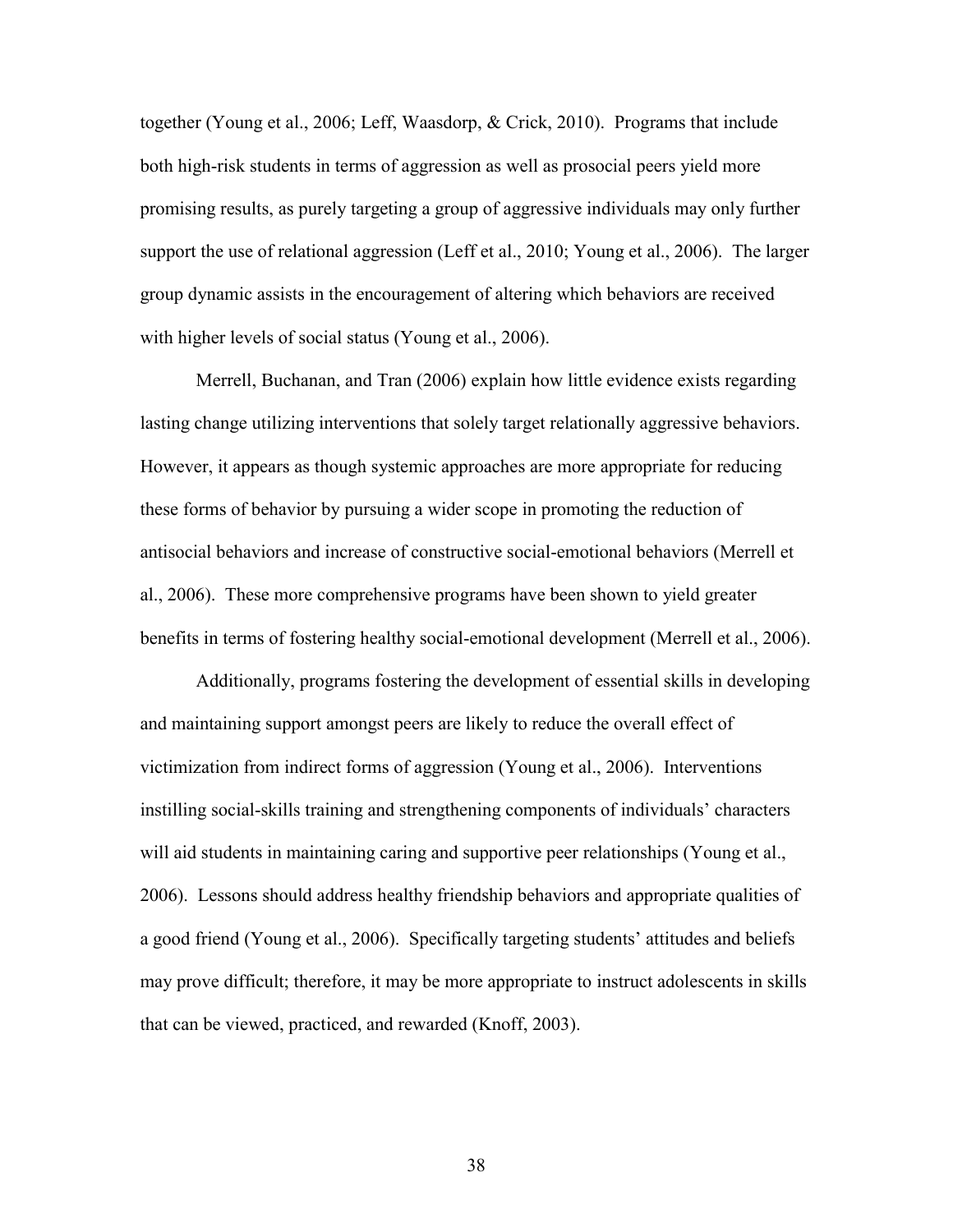Several programs have been established in the hopes of targeting these aggressive behaviors. Some of these interventions will be discussed to further understand their general effectiveness with adolescents in the current climate. The *Making Choices: Social Problem Skills for Children* (MC) program is a group intervention implemented in the school environment that focuses on specific deficits frequently found in children exhibiting aggressive behaviors (Leff et al., 2010). A study implementing this program with children aged  $6 - 12$  years found medium to large effect sizes in terms of prosocial behaviors, emotion regulation, social contact, and relational aggression in comparison to students in a control group (Leff et al., 2010). A separate study implementing the MC program with over 500 third-grade students also found medium to large effect sizes for prosocial behaviors, as well as encoding social cues when compared to the control conditions (Leff et al., 2010). Additionally, moderate effect sizes were evident in terms of social aggression (Leff et al., 2010).

The *Friend to Friend* (F2F) intervention was developed in order to reduce both relational and physical aggression, increase problem-solving skills, and improve prosocial actions in third through fifth grade girls utilizing relational aggression within an urban setting (Leff et al., 2010). A study evaluating its effectiveness found relationally aggressive girls exposed to the F2F program exhibited great improvements in peer likeability as rated by educators, significant reductions in relational aggression, and modest decreases in their use of physical aggression in comparison to girls exhibiting relational aggression who were assigned to a control group (Leff et al., 2010). One documented reason for the F2F program's success is the incorporation of the relationally aggressive girls as "co-facilitators" throughout the program (Leff et al., 2010).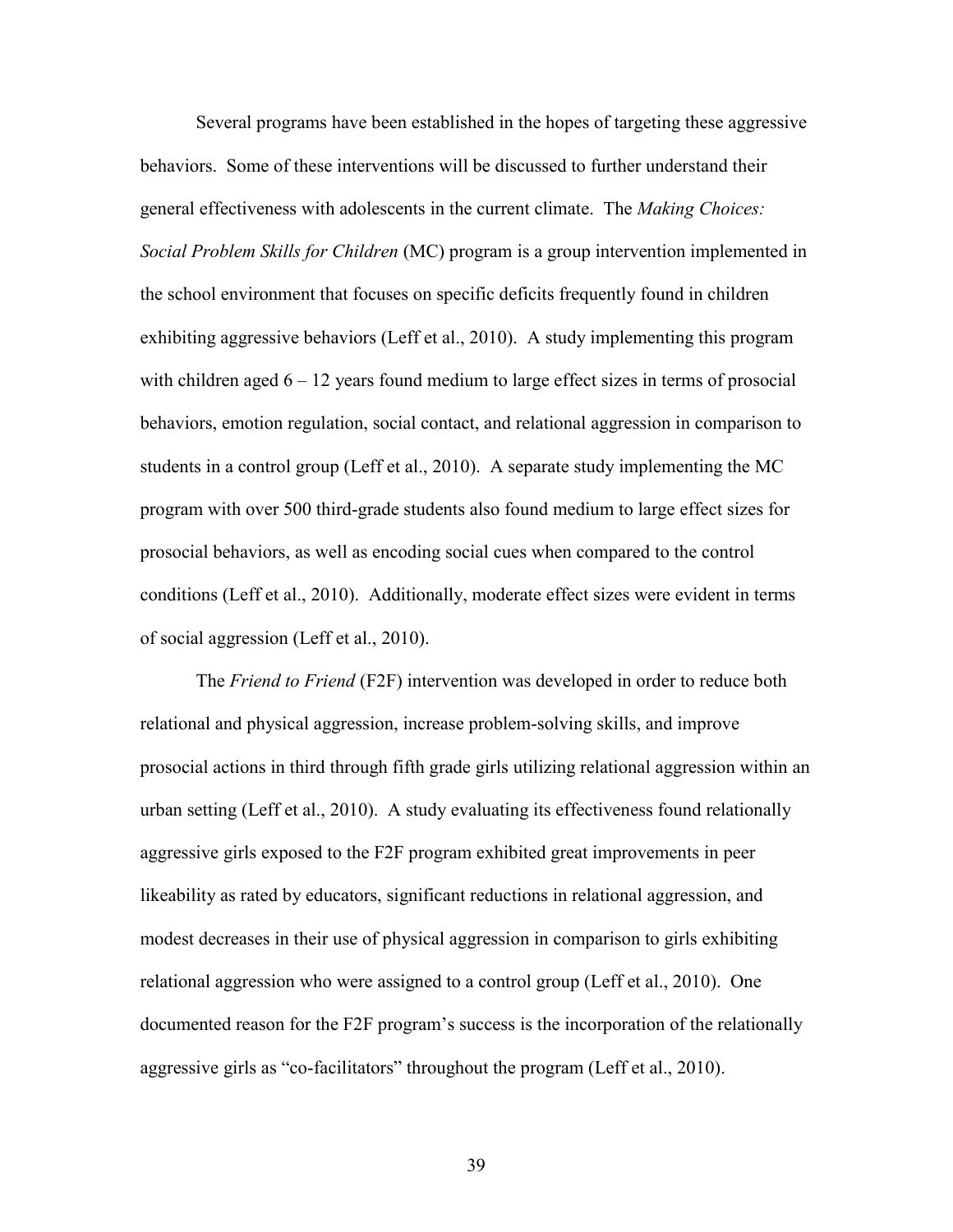*Second Step* is a school-based program that is known to enhance students' social competence and reduce instances of both physical aggression and antisocial behaviors (Leff et al., 2010). Additionally, several lessons instructing students specifically in relational aggression have been included in the program (Leff et al., 2010). To date, only one evaluation has been conducted on this curriculum since it has included the lessons targeting relationally aggressive behaviors (Leff et al., 2010). This particular study included over 700 students enrolled in the sixth through eighth grades, and found that students in one of the experimental groups reported enhanced attitudes in regards to social exclusion, physical aggression, and verbal derogation in comparison to individuals within a control group (Leff et al., 2010).

The *Social Aggression Prevention Program* (SAPP) was created with the aim of decreasing social aggression, and improving upon empathy skills, social problem-solving skills, and prosocial actions in a group of girls (Leff et al., 2010). The intervention makes use of a small-group format designed for fifth grade girls (Leff et al., 2010). A study of over 130 fifth grade girls found that high-risk girls in the experimental group enjoyed greater gains than high-risk girls in the control group on such areas as social problemsolving, prosocial behaviors, and empathy (Leff et al., 2010). This particular study was limited in that it did not document reductions in socially aggressive behaviors in the participants (Leff et al., 2010).

The *Sisters of Nia* program is a small-group intervention created specifically for African-American adolescent girls that focuses on ethnic identity as well as gender roles and social behaviors (Leff et al., 2010). Additionally, the program works to decrease relational aggression in its participants by focusing on bolstering healthy relationships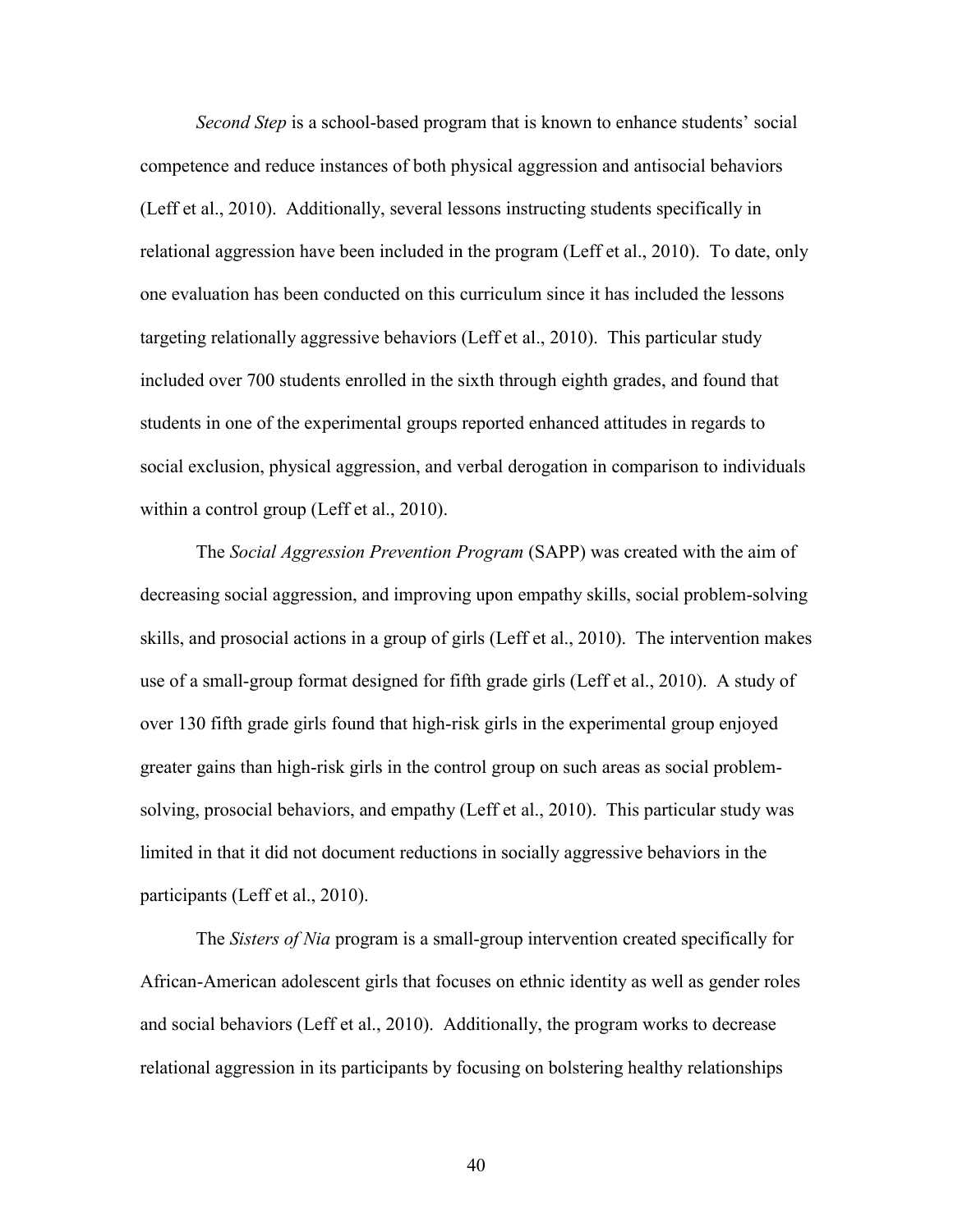and decreasing negative contact with members of their peer group (Leff et al., 2010). A study examined the effectiveness of the *Sisters of Nia* intervention with nearly 60 girls, and found the program to yield positive results in terms of relational aggression (Leff et al., 2010). Reductions in relational aggression were clearly evident in comparison to girls assigned to a control group (Leff et al., 2010).

It is evident that relationally and socially aggressive behaviors are garnering enough attention to warrant the development of many program aimed at reducing these behaviors while improving upon more adaptive and positive friendship skills. Although several programs have been documented as reducing the behaviors of interest, more research is needed into such interventions in order to solidify their utility and effectiveness. The intervention that will be utilized in this paper, *The Goodwill Girls and Boys Curriculum*, is one such program that aims to assist adolescents in reducing aggressive actions while promoting prosocial behaviors. This particular curriculum has only recently been employed within several schools; therefore, its evidence base has not yet been established. By evaluating *The Goodwill Girls and Boys Curriculum*'s effectiveness in reducing relational and social aggression in the adolescent female population, the findings of this paper will contribute to the extremely limited literature base on this particular intervention as well as on the utility of this group of programs as a whole.

### **Summary**

The research on aggression and bullying has come a long way in terms of identifying differing types of aggression and their varying purposes. Gender preferences in the use of aggression have been examined in order to better target interventions that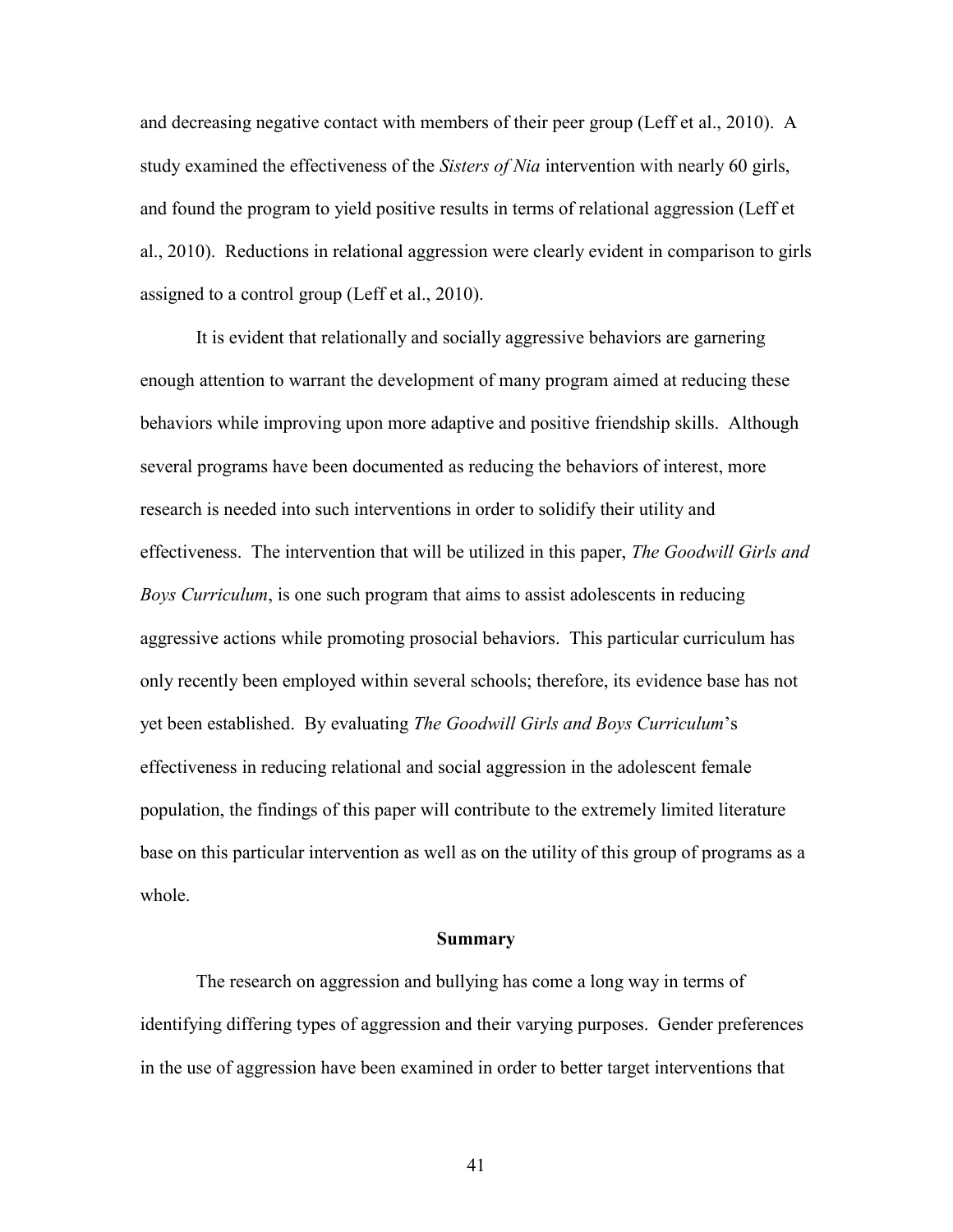will prove effective for a variety of children and adolescents. However, the research is lacking in examining the internalization of feminine ideology and how each adolescent may differ in how she views herself within the context of friendships and how she appreciates her body, and how this relates to the use of aggression.

Presented research has found various links among feminine ideology, body image, and indirect aggression used by adolescent girls. Many adolescent girls thrive upon a close-knit circle of friends, and this social group tends to share similar beliefs. Thus, if particular individuals within the social group subscribe to more feminine ideologies, others within the group may adopt such outlooks. Internalizing the feminine ideology has been linked to lower levels of self-esteem in females and higher levels of psychological distress, including greater body objectification. Since it has been noted that body appreciation is also similar within the context of a social group, one may hypothesize that a social group that subscribes to more strict feminine ideals are likely to have heightened standards regarding body objectification, as this is espoused by today's culture and media. By adopting these unattainable body ideals, many girls within such a social group will feel dissatisfied with their bodies, and are more likely to have a poor selfrepresentation.

Both those embracing more feminine ideals and those dissatisfied with their bodies are shown to exhibit lower levels of self-esteem. Low self-esteem may have an impact on the aggression utilized by adolescent girls, and indirect aggression affords adolescent girls the shelter they need to aggress against others without fully experiencing the consequences of such actions. Therefore, this research aims to add and expand to the literature base regarding gender and aggression, and intends to further identify how body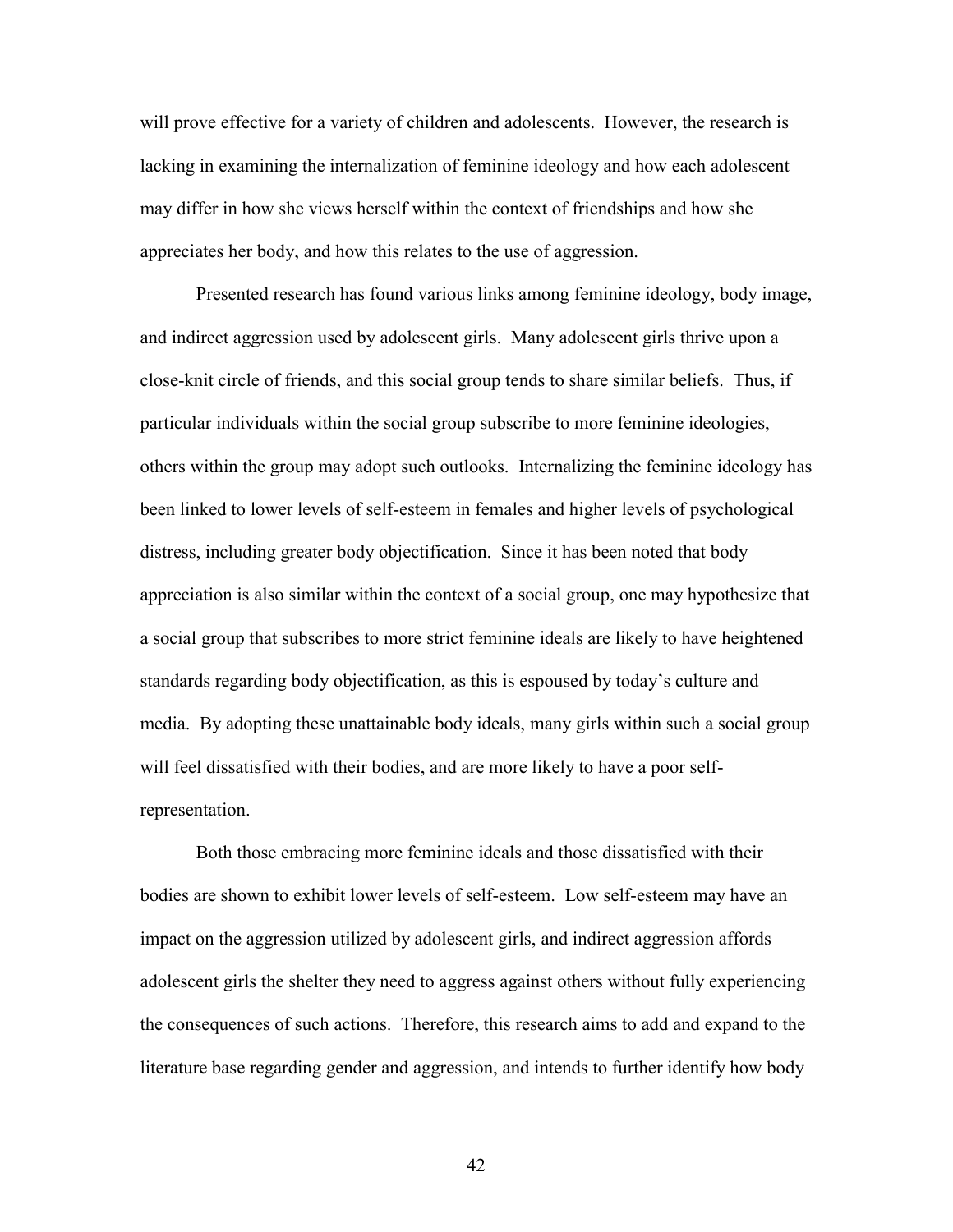image moderates the relationship between gender ideology and aggression in adolescent girls.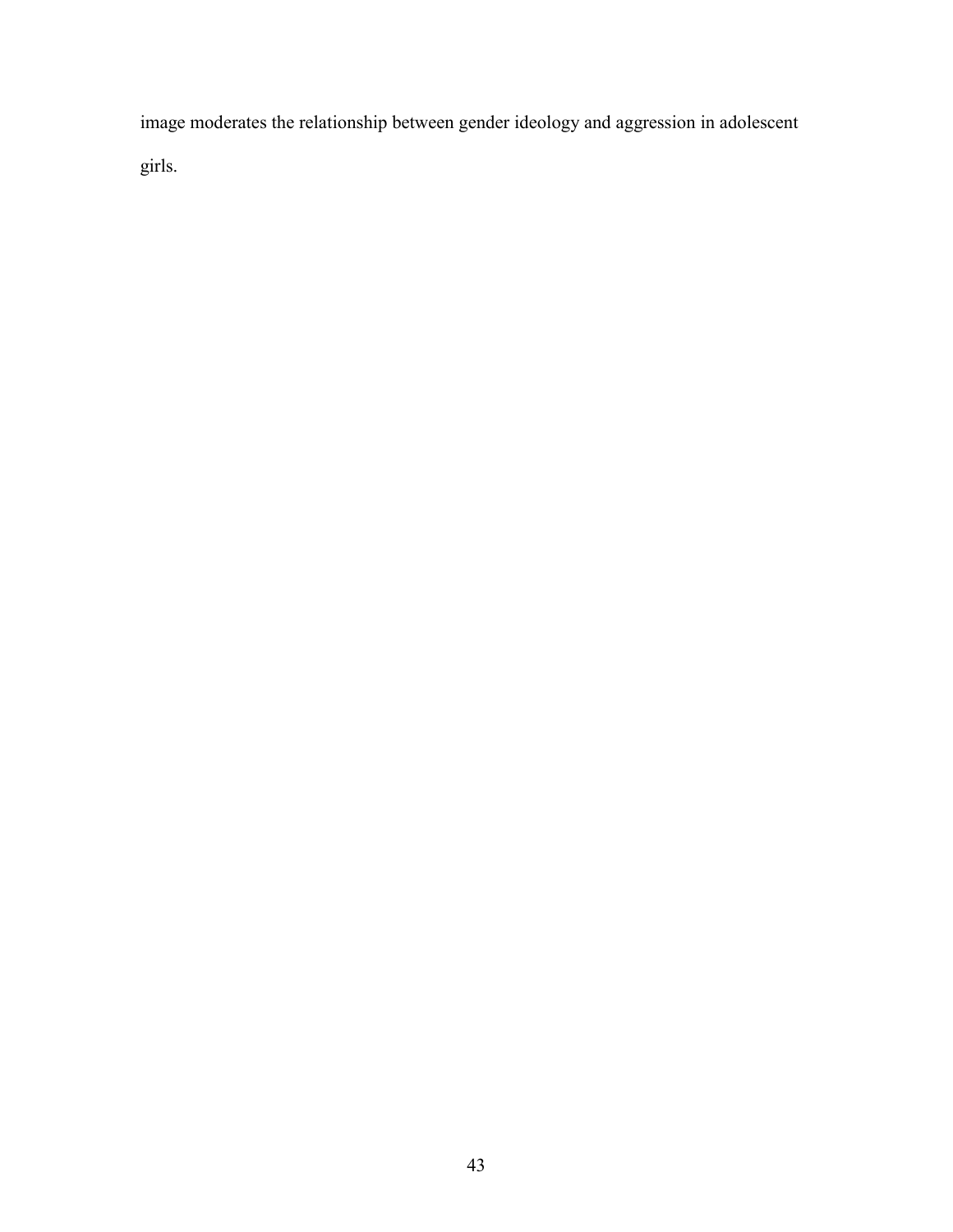### Chapter III

# **METHODS**

This chapter details the methodology used to assess the impact that body appreciation has on the feminine ideology and indirect aggression in adolescent girls. In order to better understand how this study will answer the research questions previously posed, the participants, instruments, design, procedures, and analyses will be discussed in detail. Specific characteristics of the participants will be reported, and an explanation of the instruments used, including psychometric properties, will be given. A description of the research design and variables will be specified, and the procedures will be listed. Lastly, the statistical analyses selected to answer the research questions will be stated.

### **Participants**

The population for this study is unique in that it consists of only female students ranging in age from 8 – 19 years old attending faith-based schools in the mid-Atlantic United States. Students at these schools were provided information on the nature of the study, and were invited to participate in the research. The final sample of participants included 45 female students taken from an overall sample of 116 students. Almost 76% of the sample identified as Caucasian, 17.8% African-American, 2.2% Biracial, 2.2% Asian/Pacific Islander, and 2.2% endorsed "Other."

Protocols were excluded from the analysis if they were completed by a male student, or if the protocol was incomplete. Additionally, protocols were excluded if the participant was randomly assigned to a control group in the initial study. These protocols were not included in the current analysis because this investigation focuses on a sample of students that were all exposed to the same conditions, in this case being *The Goodwill*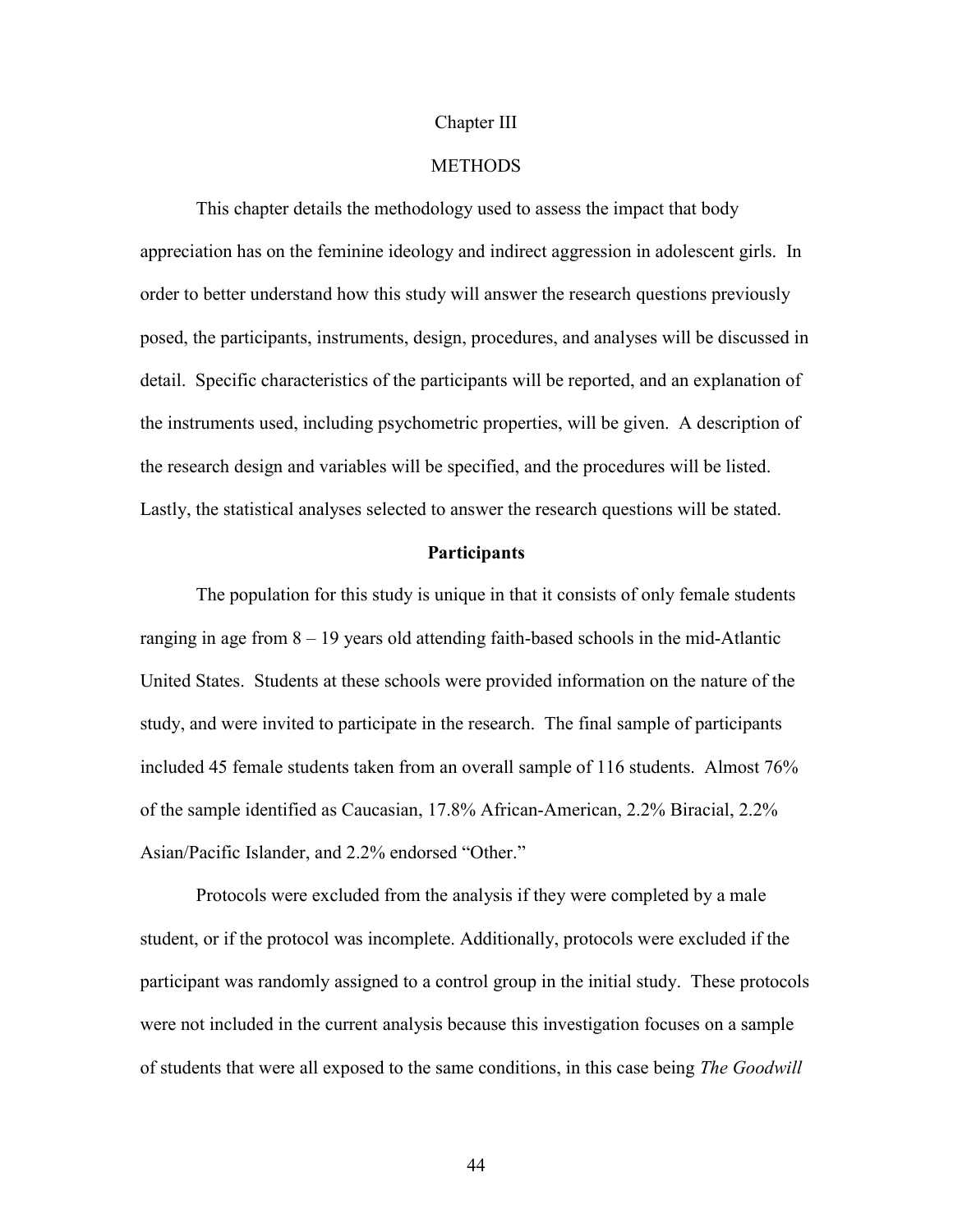*Girls and Boys Curriculum*. A control group was only present at one of the schools from which the data was obtained; therefore, this sample of students  $(n = 8)$  is not large enough to draw further conclusions or make valid comparisons to experimental groups in the present investigation.

#### **Measures**

Within the existing dataset, the following three measures were examined for the specific purposes of the current study: the *Adolescent Femininity Ideology Scale*, the *Body Appreciation Scale,* and the *Young Adult Social Behavior Scale*. These three instruments will be discussed in-depth as to evaluate the constructs measured, as well as their reliability and validity.

### **The Adolescent Femininity Ideology Scale**

Data obtained from the *Adolescent Femininity Ideology Scale* (AFIS) will be examined to understand how adolescent girls relate to the feminine ideology. The AFIS was developed to evaluate the extent to which adolescent girls internalize two significant aspects of femininity (Tolman & Porche, 2000). This measure utilizes 20-items within two subscales to examine how adolescent girls feel about themselves. Each item is rated on a 6-point Likert scale in which 1 denotes that a girl *Strongly Disagrees* and 6 indicates that a girl *Strongly Agrees.* The AFIS consists of two subscales that are to be scored separately, and allows the researcher to examine two key aspects of femininity (Tolman & Porche, 2000). After reverse-scoring several of the items, the scores on the two subscales are then averaged separately in order to examine these subsets of femininity (Tolman & Porche, 2000). Higher scores on these subscales indicate a stronger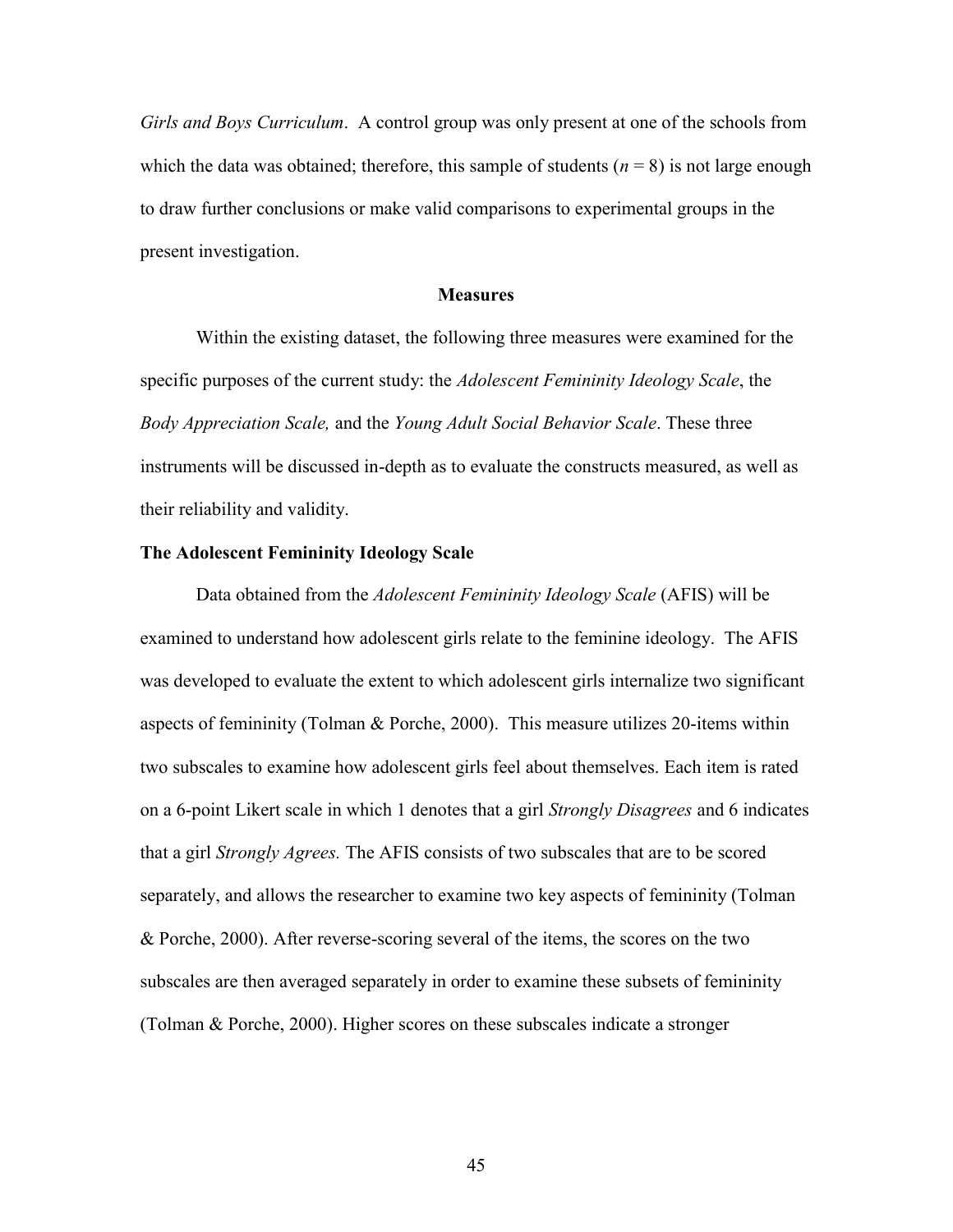internalization of the feminine ideology, while lower scores point towards weaker internalization of femininity (Tolman & Porche, 2000).

The Inauthentic Self in Relationship Subscale (ISR) measures an individual's ability to be authentic in the expression of her thoughts and feelings towards another within a close relationship (Tolman & Porche, 2000). Several items on the ISR subscale include, *"I worry that I make others feel bad if I am successful," "Often I look happy on the outside in order to please others, even if I don't feel happy on the inside," "I usually tell my friends when they hurt my feelings,"* and *"I express my opinions only if I can think of a nice way of doing it"* (Tolman & Porche, 2000). The Objectified Relationship to Body Subscale (ORB) illustrates how a girl may evaluate, rather than appreciate, her own body (Tolman & Porche, 2000). Items evaluated on the ORB subscale include, *"I often wish my body were different," "I think a girl has to have a light complexion and delicate features to be thought of as beautiful," "I often feel uncomfortable in my body,"* and *"I am more concerned about how my body looks than how my body feels"* (Tolman & Porche, 2000).

The AFIS has been shown to exhibit acceptable reliability as evidenced by the internal consistency of the measure. The ISR subscale had Cronbach's alpha score of  $\alpha$  = .81 for a first-year college sample (Tolman & Porche, 2000). Similarly, the ORB subscale yielded Cronbach's alpha score of  $\alpha$  = .81 for a first-year college site (Tolman & Porche, 2000).

Additionally, Tolman and Porche (2000) demonstrated the validity of the AFIS through several analyses. In terms of convergent validity, a moderate negative correlation was found between the ISR subscale and responses on the Mutual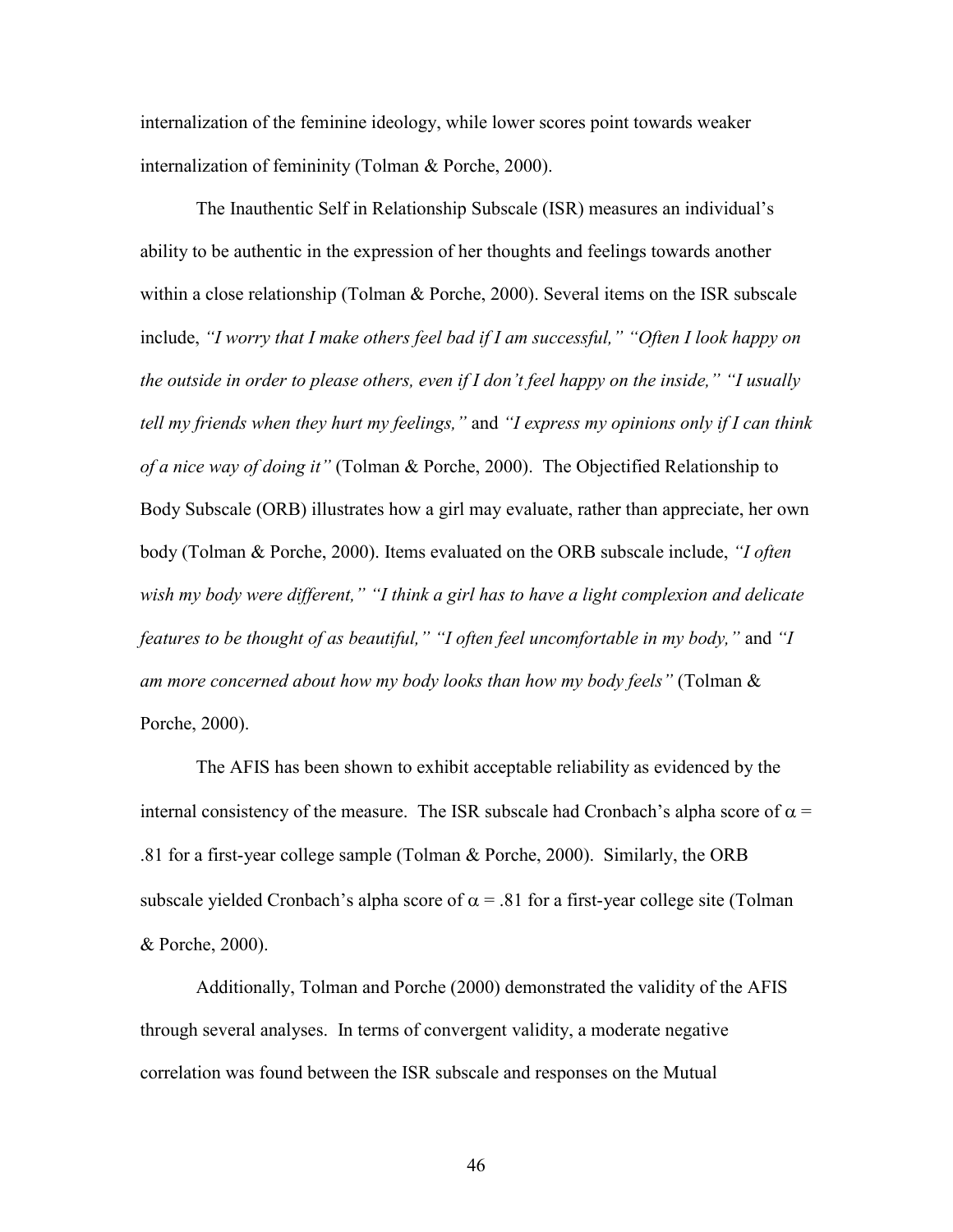Psychological Development Questionnaire, which targets mutuality within close relationships, for the first-year college population ( $r = -0.33$ ,  $p < 0.001$ ; Tolman & Porche, 2000). For the eighth-grade sample, the ORB subscale had a strong correlation with a tendency to evaluate one's appearance  $(r = -.65, p < .001)$ , as measured by the Appearance Evaluation subscale of the Multidimensional Body-Self Relations Questionnaire (Tolman & Porche, 2000). The ORB subscale also had a strong correlation with girls' body image for both the eighth-grade ( $r = -0.51$ ,  $p < 0.001$ ) and high school ( $r = -0.75$ ,  $p < 0.001$ ) populations, as measured by the Body Image subscale of the Self-Image Questionnaire for Young Adolescents (Tolman & Porche, 2000).

The AFIS has been shown to have acceptable predictive validity, as high scores on both the IRS and ORB subscales have been linked to low self-esteem and depression (Tolman & Porche, 2000). Adolescent girls who scored higher on the ISR subscale had lower self-esteem scores ( $r = -0.57$ ,  $p < 0.001$ ) and higher rates of depression ( $r = 0.42$ ,  $p <$ .001; Tolman & Porche, 2000). Similarly, girls who scored high on the ORB subscale also showed lower self-esteem ( $r = -0.53$ ,  $p < 0.001$ ) and elevated rates of depression ( $r =$ .42,  $p < .001$ ; Tolman & Porche, 2000). Additionally, those scoring higher on the ORB subscale evidenced a more intense drive for thinness ( $r = .60$ ,  $p < .001$ ) as well as higher bulimia scores ( $r = .39$ ,  $p < .05$ ) in the high school population (Tolman & Porsche, 2000). Overall, higher scores on both subscales of the AFIS are associated with greater levels of psychological distress; however, the correlations between psychological distress and the ORB subscale were stronger than they were for the ISR subscale (Tolman & Porsche, 2000).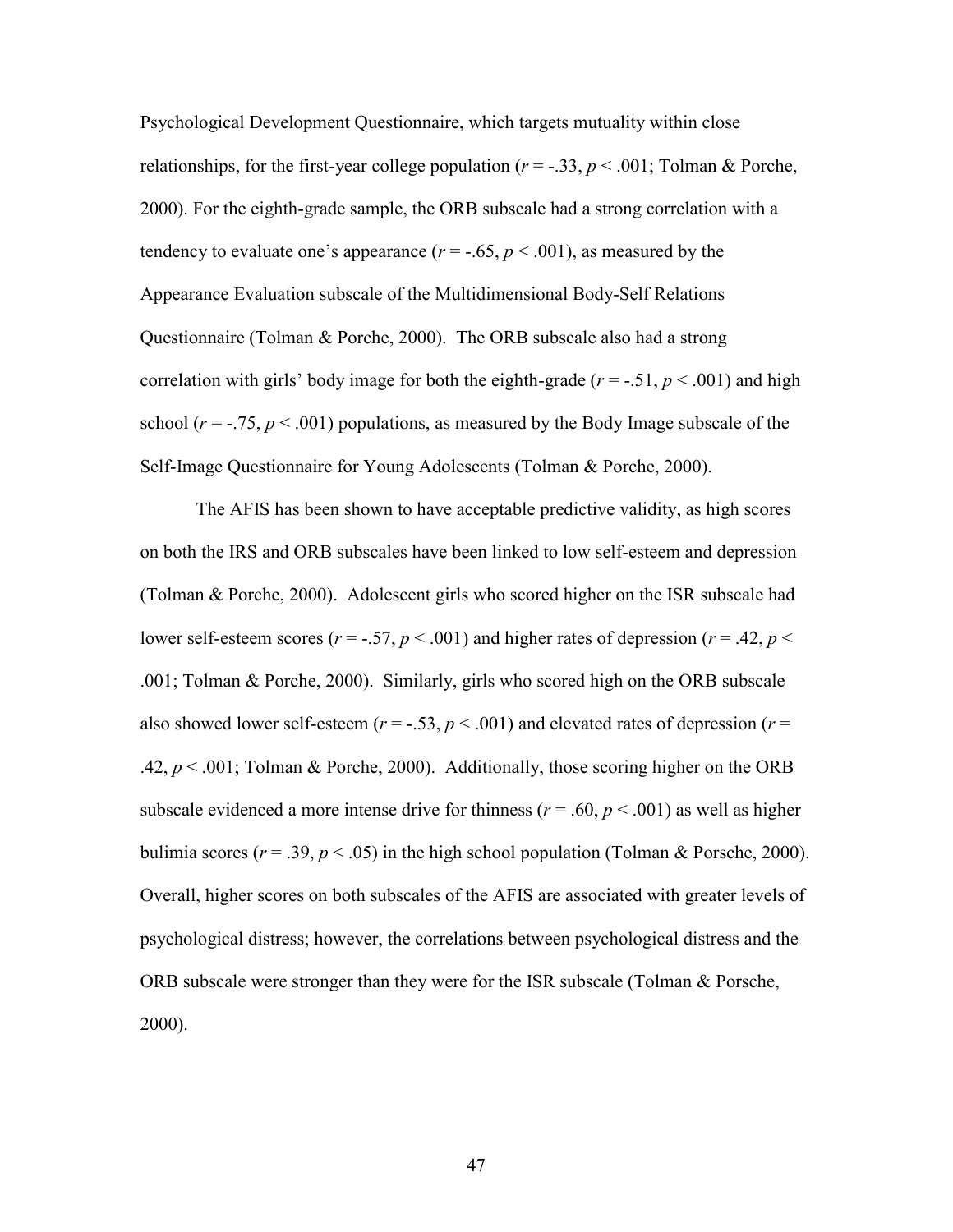Tolman and Porsche (2000) evaluated discriminant validity for the instrument by examining the relationships the subscales had to other measures of femininity. In a high school population, the ISR subscale had no relationship to the Femininity subscale of the Bem Sex Role Inventory (BSRI;  $r = .13$ ,  $p < .10$ ), and the ORB subscale was not significantly related to the Femininity subscale measured by the BSRI ( $r = .14$ ,  $p < .10$ ; Tolman & Porsche, 2000). When compared to the Attitudes Towards Women Scale for Adolescents (AWSA), the ISR subscale showed a non-statistically significant relationship for the eighth-grade sample  $(r = -16, p < 10)$  as well as the high school sample  $(r = -23, p < 10)$  $p < .10$ ), while the ORB subscale showed a non-statistically significant relationship for the eighth-grade population ( $r = -.06$ ,  $p < .10$ ; Tolman & Porsche, 2000). These analyses provide evidence that the AFIS is a unique scale that is not significantly related to any other current measures of femininity.

As demonstrated, the AFIS has acceptable psychometric properties, and has proved to be a sound instrument among adolescent girls of varying ages (Tolman  $\&$ Porsche, 2000). The reliability and validity of the measure has been examined in-depth, and the subscales have been found to predict important mental health and behavioral outcomes (Tolman & Porsche, 2000). Lastly, research has shown the AFIS to be a unique measure in that it evaluates feminine ideology separate from previously conceived ideas of the construct, such as a personality trait or gender role (Tolman & Porsche, 2000).

### **The Body Appreciation Scale**

The *Body Appreciation Scale* (BAS) will be evaluated, as it is an instrument that will be utilized to understand positive body image (Avalos et al., 2005). As most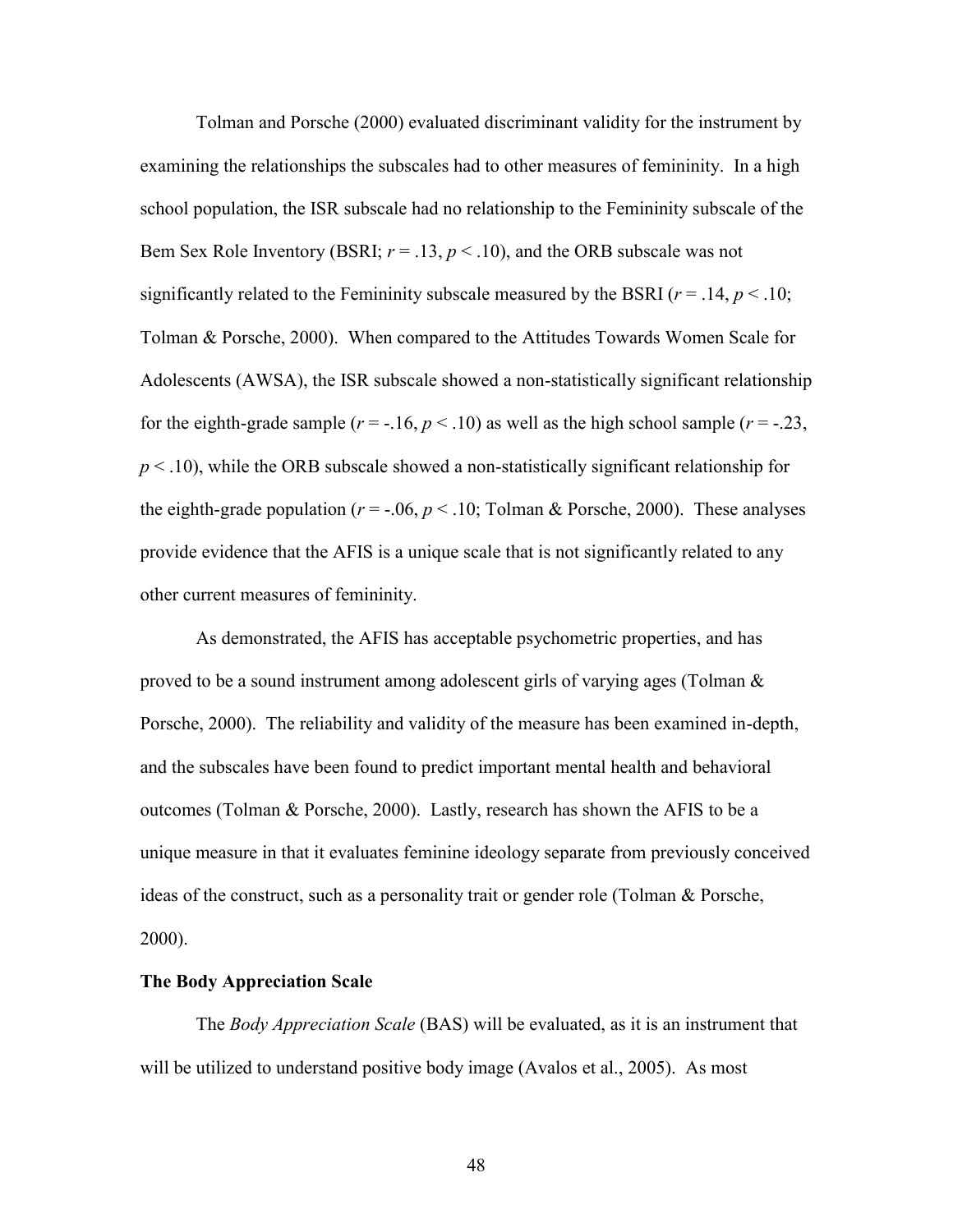research surrounding the construct of body image focuses on the pathology associated with negative body image, using the BAS in this study will further add to the very limited research base on the construct of positive body image (Avalos et al., 2005). The BAS utilizes 13-items to examine an individual's favorable opinions of the body, acceptance of the body regardless of weight, body shape, and imperfections, respect for the body by engaging in self-care behaviors, and protection of the body by resisting unrealistic body images (Avalos et al., 2005). BAS items are rated on a 5-point scale ranging from *Never*  (1) to *Always* (5). The scores are averaged to provide a global measure of body appreciation, with higher scores reflecting greater body appreciation (Avalos et al., 2005). A sample of items included on the BAS are, *"I respect my body," "Despite its flaws, I accept my body for what it is," "I am attentive to my body's needs,"* and *"I engage in healthy behaviors to take care of my body"* (Avalos et al., 2005).

Avalos et al. (2005) show the BAS to have good reliability by examining both the internal consistency and test-retest reliability of the measure. Cronbach's alpha was used to examine internal consistency, and this alpha was .94 (Avalos et al., 2005). The corrected item-total correlations had an average of .73, and ranged from .41 to .88 (Avalos et al., 2005). These statistics are indicative of appropriate internal consistency. To demonstrate test-retest reliability, the participants had to complete the BAS on two separate administrations (Avalos et al., 2005). The findings indicate that BAS scores are consistent over a 3-week period as demonstrated by an overall correlation ( $r = .90$ ,  $p <$ .001; Avalos et al., 2005). Additionally, its alphas for the first administration (.91) and second administration (.93) remained high (Avalos et al., 2005).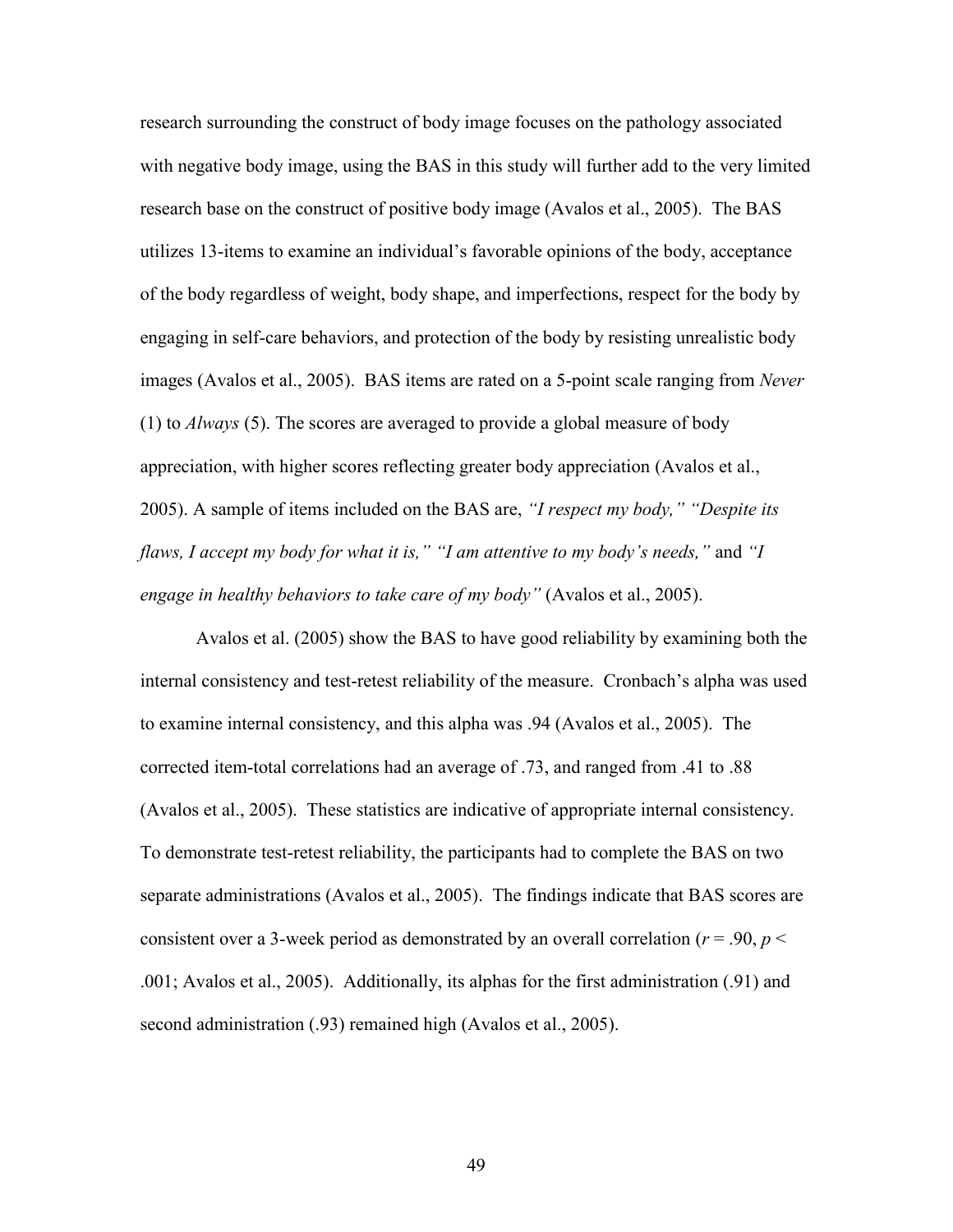The BAS has acceptable convergent validity as Avalos et al. (2005) demonstrated by examining its associations to similar measures. A large effect size was observed in regards to BAS scores and body esteem, as high BAS scores were clearly related to higher body esteem ( $r = .50$ ,  $p < .001$ ) and physical condition ( $r = .60$ ,  $p < .001$ ; Avalos et al., 2005). Additionally, high scores on the BAS were associated with lower weight concern ( $r = .72$ ,  $p < .001$ ), lower body surveillance ( $r = -0.55$ ,  $p < .001$ ), and lower body shame  $(r = -0.73, p < 0.001$ ; Avalos et al., 2005). Additional evidence for the BAS's convergent validity is provided in that higher BAS scores are linked with a greater tendency to evaluate one's appearance favorably  $(r = .68, p < .001)$ , a decreased likelihood to engage in body preoccupation  $(r = -0.79, p < 0.001)$ , and a decreased likelihood to feel dissatisfied with one's body  $(r = -0.73, p < 0.01$ ; Avalos et al., 2005).

The BAS also has strong associations to self-esteem  $(r = .53, p < .001)$ , optimism  $(r = .50, p < .001)$ , and proactive coping  $(r = .41, p < .001)$ , providing evidence for its association with psychological well-being (Avalos et al., 2005). The BAS proves to have a strong, negative correlation with eating disorder symptomatology ( $r = -0.60$ ,  $p < 0.001$ ), further providing evidence that high scores on the BAS illustrates positive body image (Avalos et al., 2005). Discriminant validity is presented as BAS scores were only slightly related to impression management ( $r = .14$ ,  $p < .01$ ; Avalos et al., 2005).

As the BAS was created due to a paucity of instruments available to measure positive aspects of body image, it was of great importance to explore the scale further and investigate its psychometric properties. The evidence suggests that the BAS has appropriate psychometric properties among women, as demonstrated by its reliability and validity (Avalos et al., 2005). Although today's society espouses many reasons for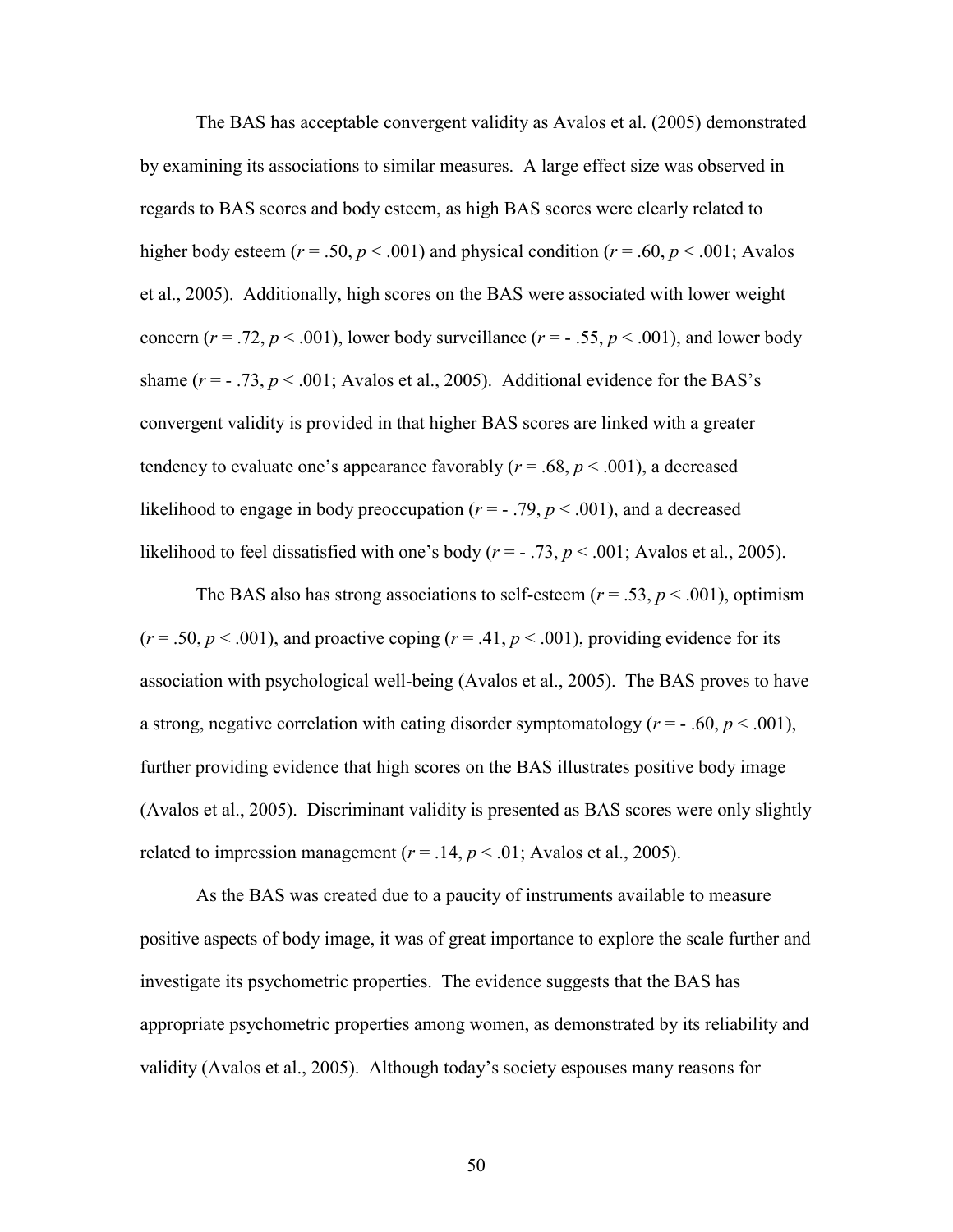women to be discontent with their bodies, it is still of interest to assess the appreciation women have for their bodies and under what circumstances this appreciation endures (Avalos et al., 2005).

## **The Young Adult Social Behavior Scale**

The *Young Adult Social Behavior Scale* (YASB) is also examined, as this is the measure that will be used to evaluate relationally and socially aggressive behaviors. The instrument is a 14-item self-report measure that aims to assess both healthy and maladaptive behaviors that individuals use within friendships or relationships (Crothers et al., 2009). The YASB was developed with the purpose of examining both relational and social aggression, as well as indicators of interpersonal maturity, in young adults (Crothers et al., 2009). Raters evaluate themselves utilizing a 5-point Likert scale including such responses from *Always* (1) to *Never* (5). On the YASB, lower scores reflect higher use of relational aggression, social aggression, and interpersonal maturity. Several items included on the YASB are as follows, *"When I am angry with someone, that person is often the last person to know. I will talk to others first," "I contribute to the rumor mill at school or with my friends and family," "I confront people in public to achieve maximum damage,"* and *"I respect my friend's opinions, even when they are quite different from my own"* (Crothers et al., 2009).

Although some researchers may argue that relational and social aggression are similar constructs, the YASB includes items meant to tap both relationally and socially aggressive behaviors separately from one another (Crothers et al., 2009). The definitions used for these two terms for the purposes of the YASB differ in that relational aggression includes influencing a person within the context of a dyadic relationship, while social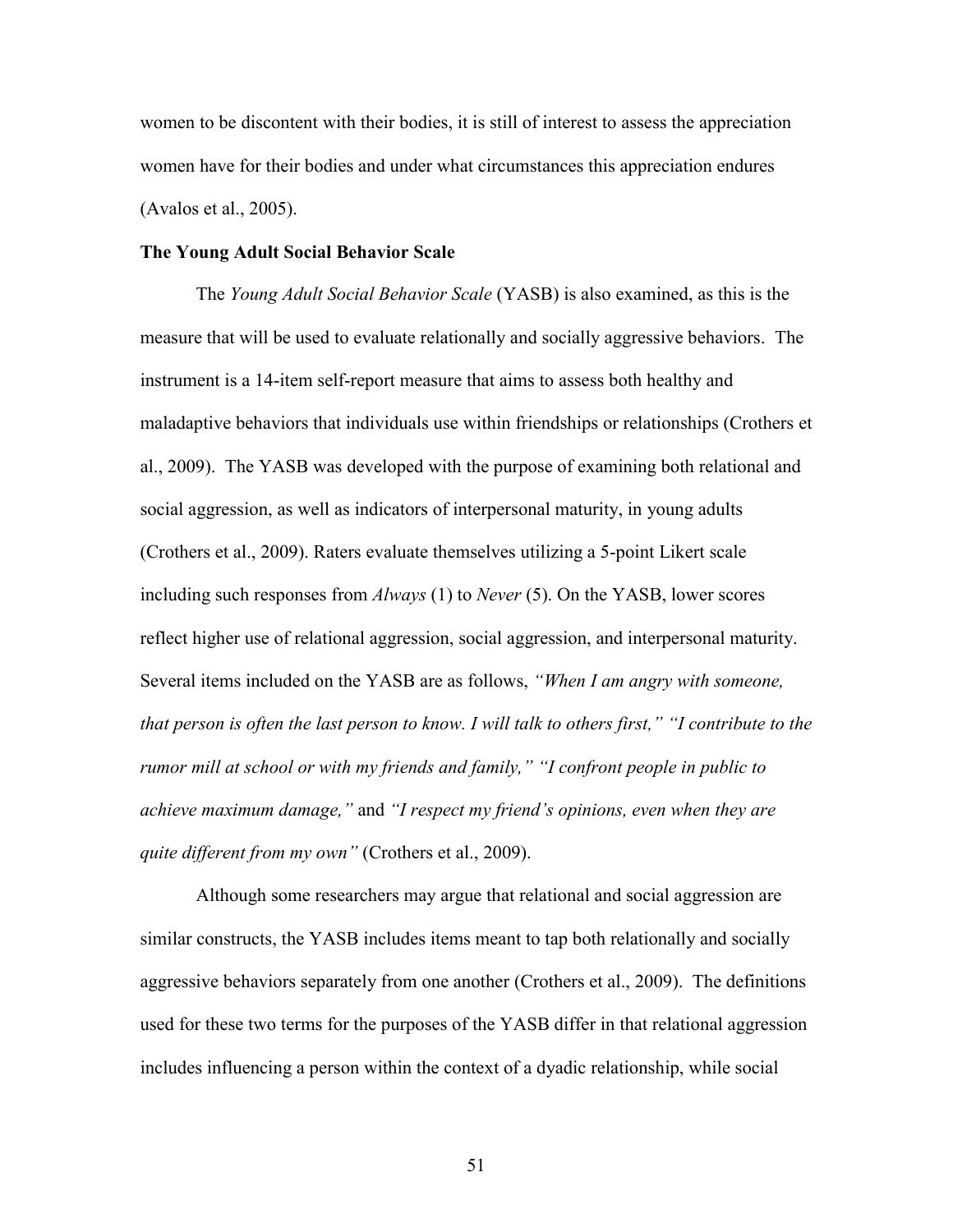aggression includes intending to harm an individual's social standing within a peer group (Crothers et al., 2009). These definitions differ in the intention of the aggressor, and thus the items on the YASB reflect this important difference (Crothers et al., 2009).

In order to further assess how relational and social aggression are separate constructs, Crothers et al. (2009) conducted a confirmatory factor analysis to test three separate theoretical models of the YASB. Model A, which depicted three separate factors including social aggression, relational aggression, and interpersonal maturity, was the best fit of the three proposed models (Crothers et al., 2009). The Akaike Information Criteria (AIC) was utilized to assess the best fitting model, with lower values representing a good fit (Crothers et al., 2009). The AIC was 164.39 for Model A, 178.78 for Model B, and 268.96 for Model C, providing support that Model A was the best fitting model in the CFA (Crothers et al., 2009). The comparative fit index (CFI) was .98, the Tucker-Lewis index (TLI) was .97, and the root mean square error of approximation (RMSEA) was .02 (Crothers et al., 2009). As values for CFI and TLI of more than .95 suggest a good fitting model, and RMSEA values less than .05 indicate a close fit, these results further support that Model A was superior and that the three constructs are separate from one another (Crothers et al., 2009).

In order to demonstrate convergent and divergent validity, the collected data was compared to a measure of hyperfemininity, the Hyperfemininity Inventory (Crothers et al., 2009). Correlations showed that those with lower scores on relational and social aggression behaviors (which indicates higher usage of these behaviors), scored higher on levels of hyperfemininity (Crothers et al., 2009). Furthermore, the YASB appears to be a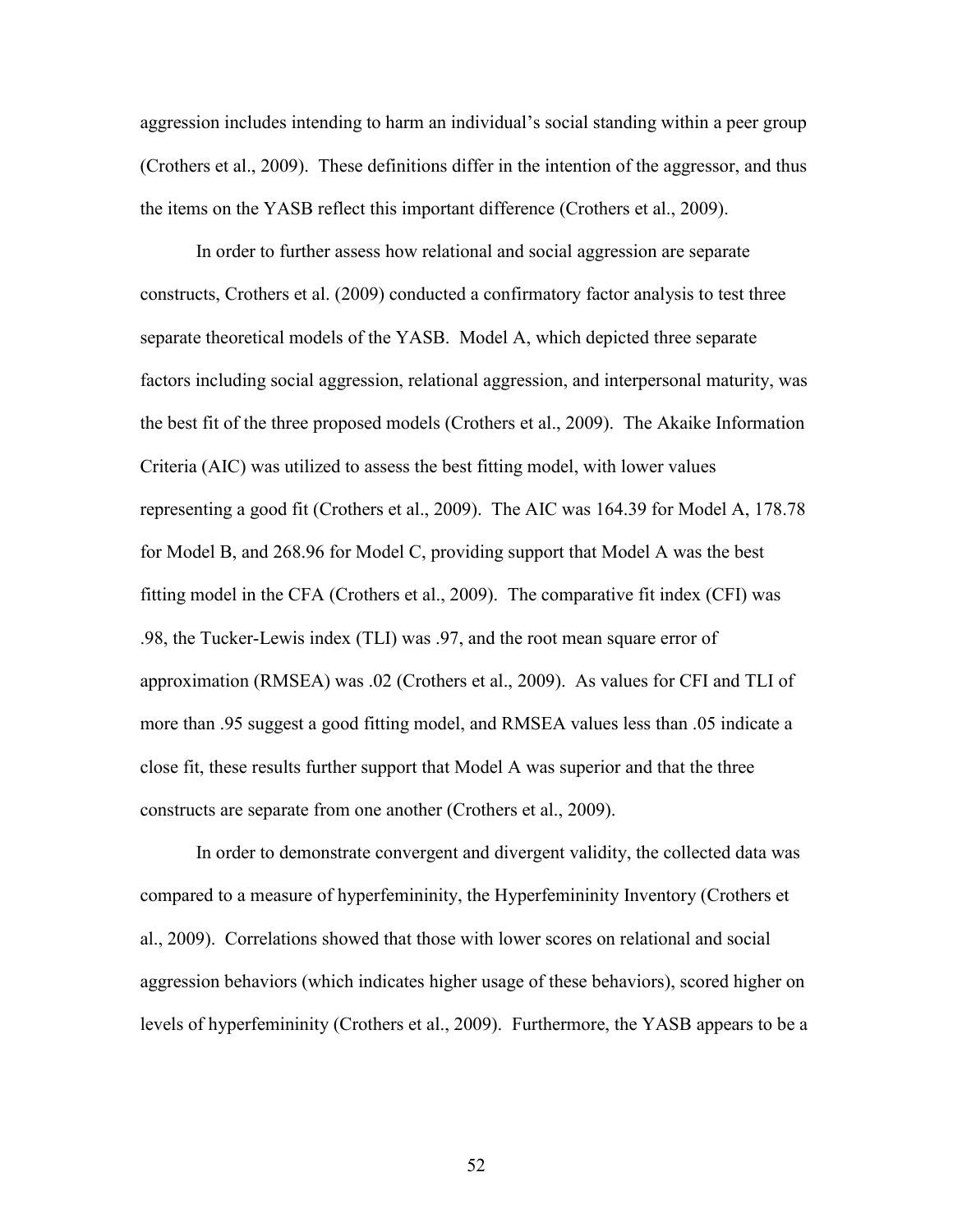reliable measure as the internal consistency of each factor is reported as exceeding .70 (Kolbert et al., 2012).

Overall, the research indicates that relational and social aggression are related, yet separate constructs (Crothers et al., 2009). Furthermore, CFA proved that the best fitting model was one that differentiated among the constructs of relational aggression, social aggression, and interpersonal maturity, indicating that this measure can appropriately distinguish between two types of aggression that have been linked in the past (Crothers et al., 2009).

### **Research Design**

# **Design**

This study will use a secondary data analysis within a Quasi-Experimental Simple Interrupted Time-Series Design. Although the researchers who initially collected the data made use of an Experimental Design at one site, in which participants were randomly assigned to either an experimental or control group, the data collected from the other two sites did not make use of such control groups. Due to the low number of participants within the control groups at the one site, the data collected from participants in the control groups were eliminated from the current analysis. The control group sample was not large enough from which to draw conclusions; therefore, the present study will analyze and examine pretest and posttest data of all participants who were in the experimental groups, and thus received the intervention.

A Quasi-Experimental Design is appropriate due to the fact that all elements of random assignment have been removed from the dataset, and the cause and effect of an intervention remains in question (McMillian & Schumacher, 2009). More specifically, a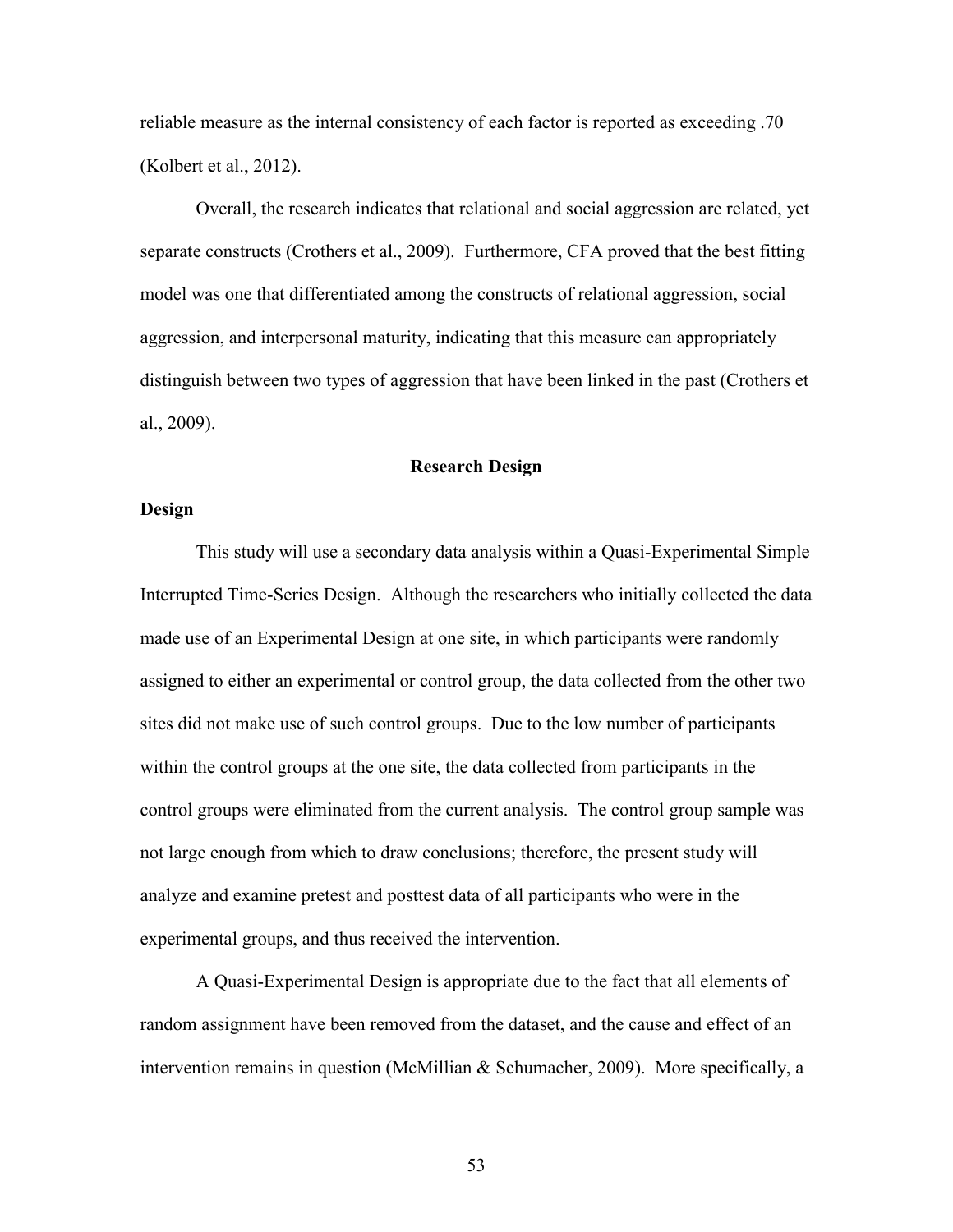Time Series Design is warranted when the researcher is evaluating several observations over a period of time, and the Interrupted Time Series Design is necessary when the researcher is aware of the point in which the treatment or intervention occurred within the series (Cook & Campbell, 1979).

The objective of the Quasi-Experimental Simple Interrupted Time Series Design for the purposes of this study is to identify and understand any impact the intervention has had on relational aggression, social aggression, and interpersonal maturity (Cook & Campbell, 1979). If this curriculum proves to have an impact on these constructs, then a change in the posttest measures should be evident in comparison to the pretest measures due to the interruption within the series (Cook  $&$  Campbell, 1979). Additionally, this research will elucidate the relationships and impact that the feminine ideology and body appreciation have on relational aggression, social aggression, and interpersonal maturity. The researcher will also closely examine whether body appreciation serves as a significant moderator between the variables of feminine ideology and indirect aggression. **Validity**

This particular design should yield appropriate internal, external, and construct validity. A potential threat to internal validity may be history of the participants. History threats include uncontrollable events that may affect how the participants respond in the study (McMillan & Schumacher, 2009). Due to the fact that the initial researchers did not utilize control groups at two of the participating sites, it may be difficult to identify whether unrelated events may have caused changes in attitudes between the pretest and posttest measures (McMillian & Schumacher, 2009). However, because *The Goodwill Girls and Boys Curriculum* is an intervention that does not involve lengthy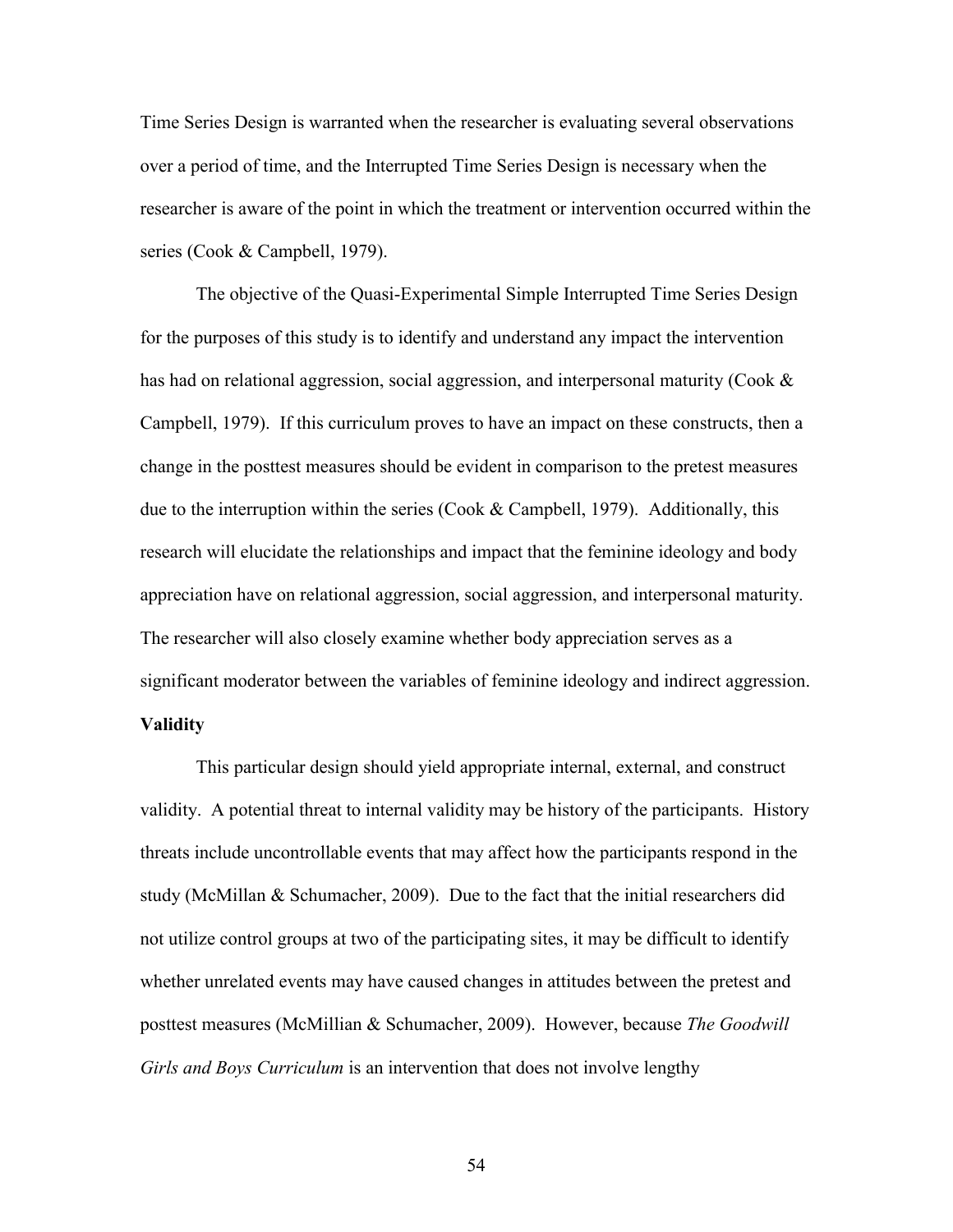implementation, it is unlikely that many of the participants would have experienced an event that would greatly influence their responses. Selection threats must be considered, as the sample was derived from specific schools that agreed to implement the intervention. Additionally, the child and parent had to provide permission for the student to participate in the study. For example, this could mean that certain students that could have benefitted from the content of the intervention may have been excluded from the study if they and their parents did not wish for them to participate. Pretesting may serve as an additional threat to internal validity because the simple act of responding to questionnaires or surveys may alter attitudes before the intervention takes place (McMillian & Schumacher, 2009).

Due to the brevity of *The Goodwill Girls and Boys Curriculum*, attrition and maturation should not be considered as serious threats to the study. As the intervention does not last for an extended period of time, the likelihood of losing participants or significant maturation of the subjects is rather low. Furthermore, instrumentation threat is unlikely to occur as the measures used consist of questionnaires. Instrumentation threat is more likely to arise when human observers are gathering the data and make errors in their collection (Cook & Campbell, 1979). Diffusion of intervention should not be considered as a threat to the study, as there was no control groups utilized in this study and all experimental groups received the same information. Experimenter effect threats should be evaluated as low as the researchers were trained in the administration of the intervention, and were not qualitatively evaluating its effectiveness.

In terms of external validity, a possible threat may include population external validity, in which the researcher must be cautious in how she generalizes the findings to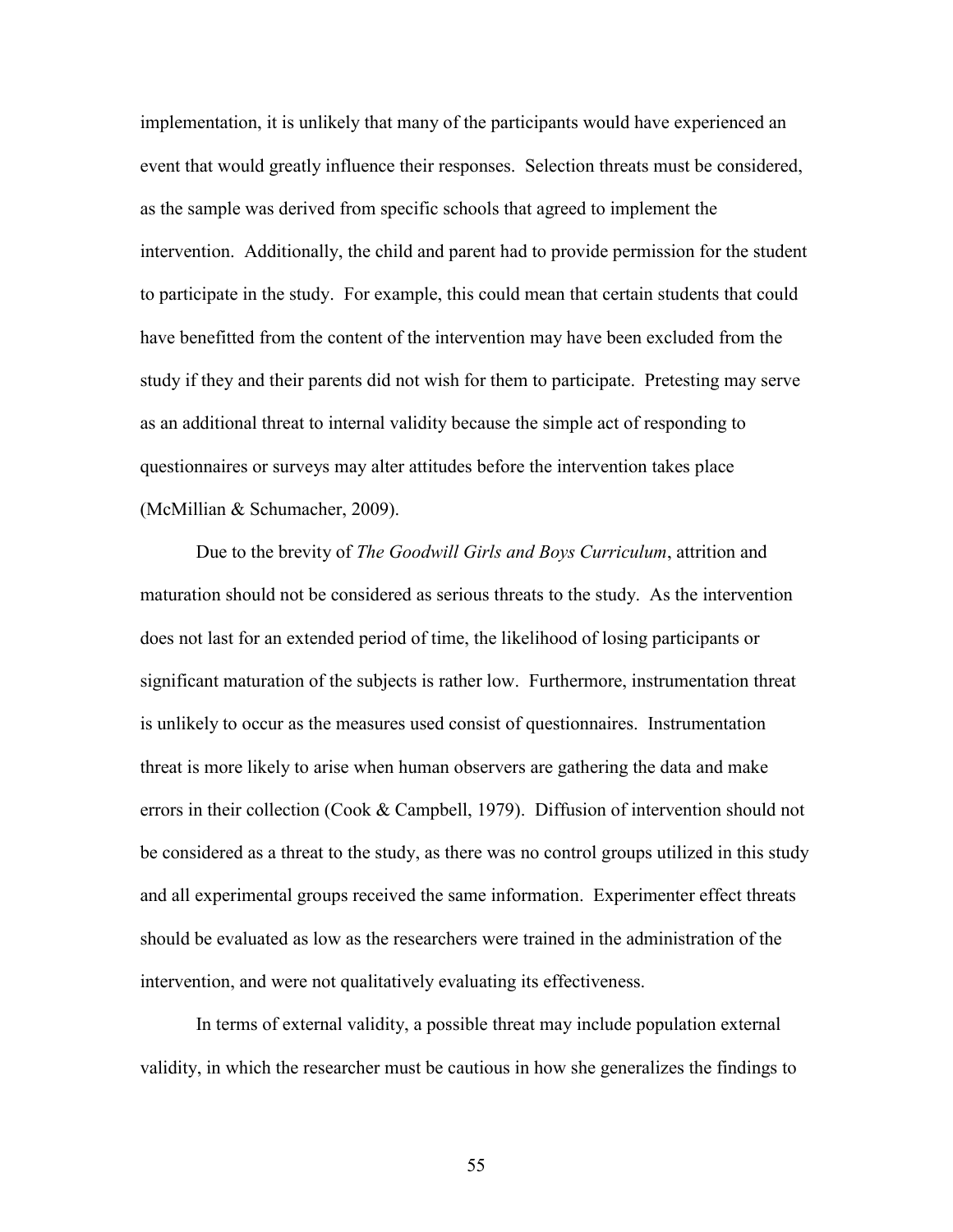other individuals (McMillan & Schumacher, 2009). As this population included adolescents, the results may only be generalized to others within a similar age range. Moreover, these particular participants were also selected from three particular faithbased sites, meaning they may answer differently than other adolescents who do not attend such educational settings. Therefore, one must be careful in making generalizing statements regarding the findings of this study. No other serious threats to external validity must be considered before conducting the study.

The current investigation will have sufficient construct validity. This chapter specifically defines the constructs to be measured, and documents the instruments' reliability and validity. Mono-operation bias is limited because although a single intervention is implemented, this intervention is comprised of ten lessons crafted to instill more assertive conflict management styles. Therefore, the intervention should impact the selected constructs from several different approaches. However, the researcher should take caution due to mono-method bias, as the variables will be assessed on single measures in the form of the questionnaires (McMillan & Schumacher, 2009). Because the variables are only measured via surveys, the results should be interpreted based on these specific self-report measures.

## **Variables**

The variables of interest in this study will be obtained from three measures: the *Adolescent Femininity Ideology Scale* (AFIS)*,* the *Body Appreciation Scale* (BAS)*,* and the *Young Adult Social Behavior Scale* (YASB)*.* Data obtained from the AFIS will be used as the independent in this study, as it is hypothesized that femininity ideology impacts a girl's use of aggression. Femininity ideology should be understood as a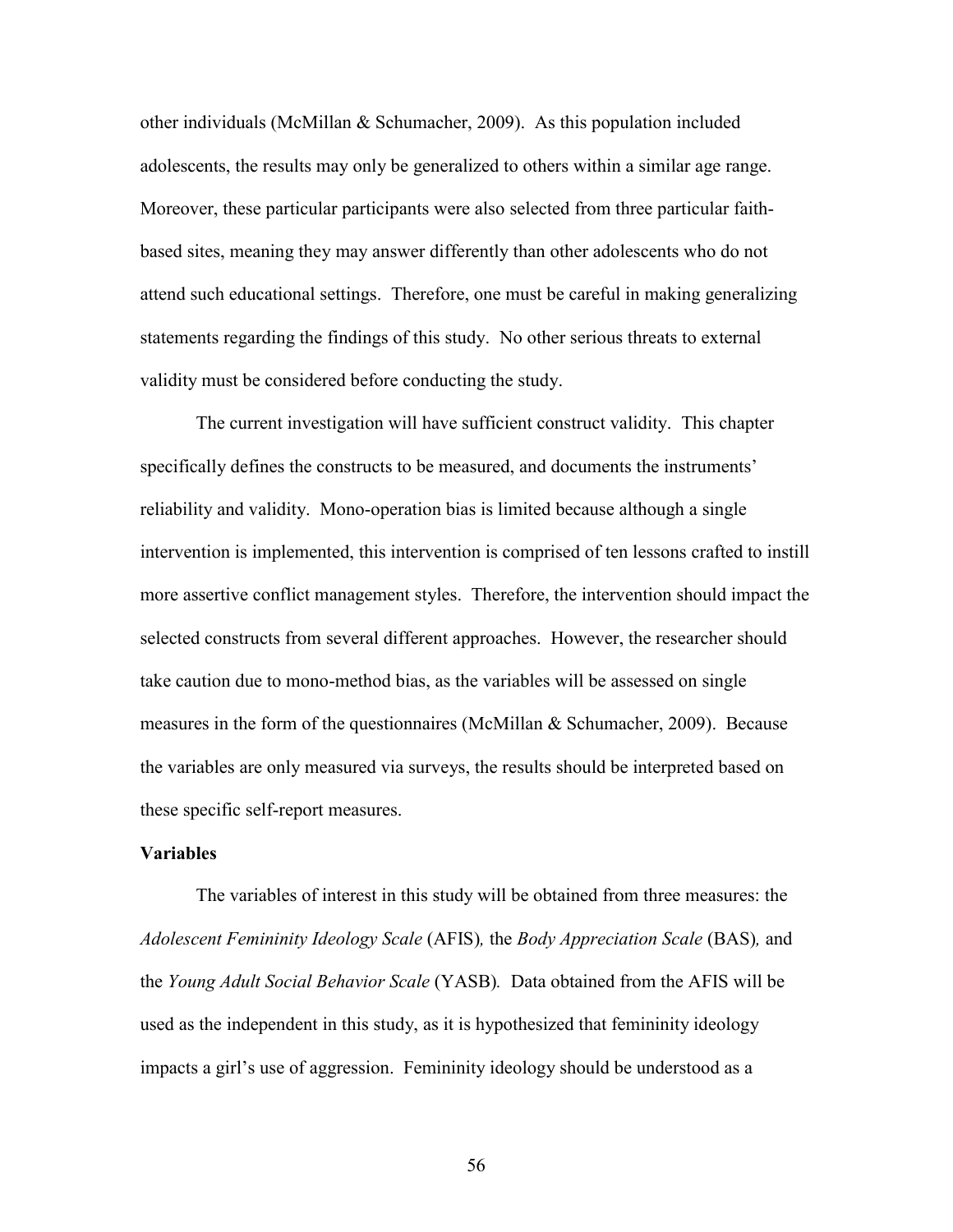construct that links individual girls to social constructions of femininity within their society (Tolman & Porche, 2000). As it has been previously noted that the AFIS is comprised of two scales that measure overall ideology, it may be understood that those who exhibit a more inauthentic sense of self and those who have a more objectified relationship with their body will be viewed as having a stronger femininity ideology.

The variable that will act as the moderator variable, as well as a predictor in some analyses, will be obtained from the BAS. The BAS will be examined as to how it impacts a girl's femininity ideology, and how together these two constructs work to influence her use of relational and social aggression. Higher scores obtained on the BAS will be indicative of higher levels of body appreciation, which points toward more favorable views of the body, greater acceptance of the body in spite of flaws, greater respect of the body by engaging in self-care behaviors, and greater protection of the body by resisting unrealistic body images displayed in society (Avalos et al., 2005).

Lastly, data obtained from the YASB will be utilized as the dependent or outcome variable in the study. The overall goal of the research is to better understand the effect that the internalization of a feminine ideology, body appreciation, and the intervention has on the use of aggression in female adolescents; therefore, the measure for aggression will serve as the dependent variable. The YASB distinguishes between relational aggression and social aggression; therefore, definitions for each should be noted. Relational aggression will be understood as seeking to influence another that they are in a dyadic relationship with (Crothers et al., 2009). In contrast, social aggression includes acts in which an aggressor seeks to harm a victim's social standing (Crothers et al., 2009).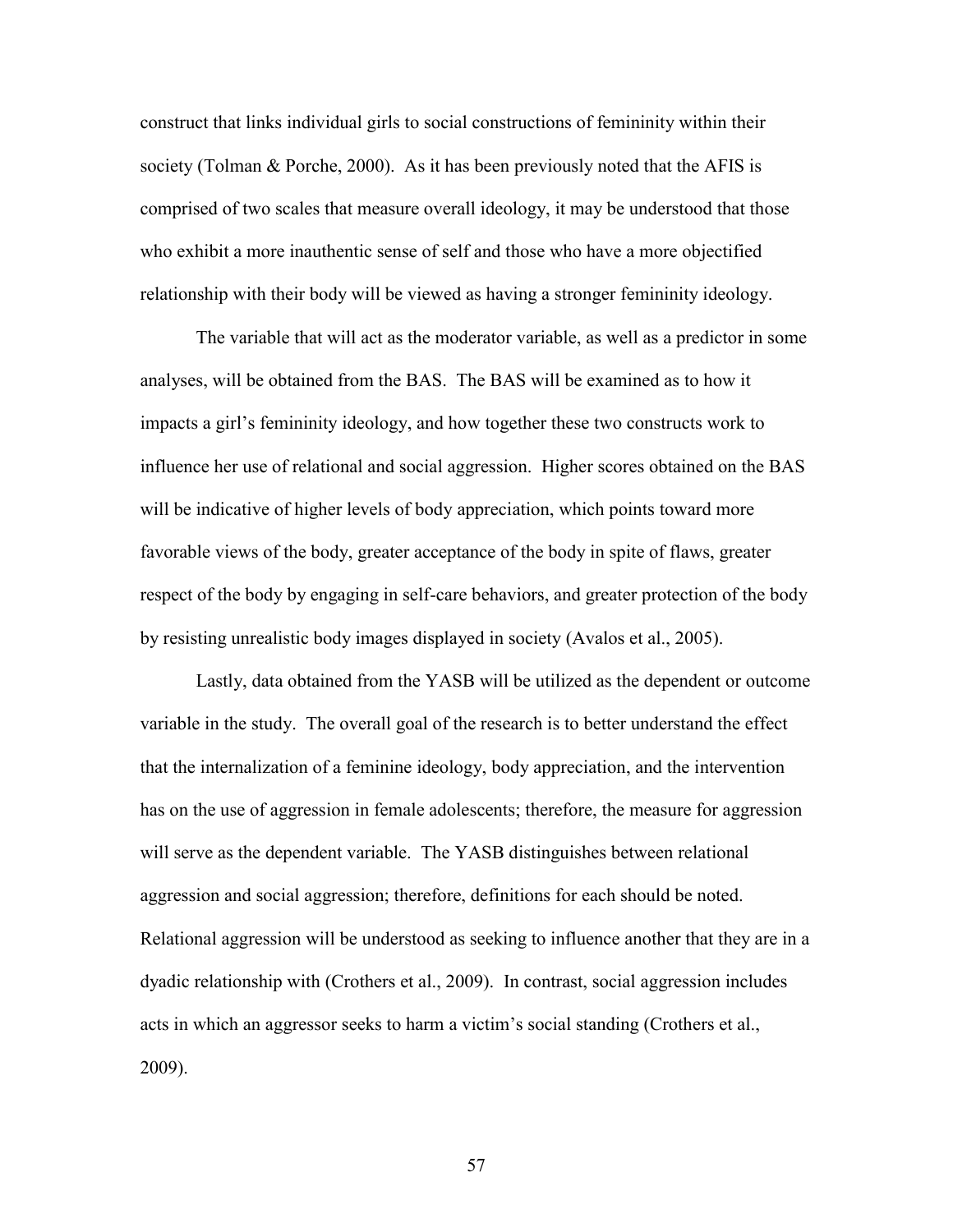## **Intervention**

The intervention that the participants have experienced is *The Goodwill Girls and Boys Curriculum*, a small-group program aimed to assist both perpetrators and victims of relational and social aggression (Field, Kolbert, Crothers, & Hughes, 2009). The curriculum was developed to support counselors in fostering healthy and assertive conflict management skills within students, and to help adolescents better relate to one another (Field et al., 2009). The group atmosphere of the program was meant to allow for adolescents to safely listen to their peers, and learn from each other within a supportive environment (Field et al., 2009). The material presented in the group instructs participants on positive friendship behaviors, as well as adaptive conflict resolution skills (Field et al., 2009).

*The Goodwill Girls and Boys Curriculum* includes ten, 40- minute sessions developed for adolescent females; however, the curriculum may also be adapted for adolescent male students as well. The curriculum is also flexible in that the program may be administered within a shorter or longer time period as needed to appropriately accommodate for the specific school schedule (Field et al., 2009). The program sessions are presented sequentially and follow the typical components of group development (Field et al., 2009). The curriculum was designed to be a "closed" group, meaning that new members are not added into the group after the curriculum begins (Field et al., 2009). The belief behind the idea of a "closed" group is that this type of atmosphere will foster greater levels of safety and security when discussing such personal matters as personal conflicts, aggression, and friendships (Field et al., 2009). The specific details of each session are appropriately listed within the curriculum. Each lesson includes the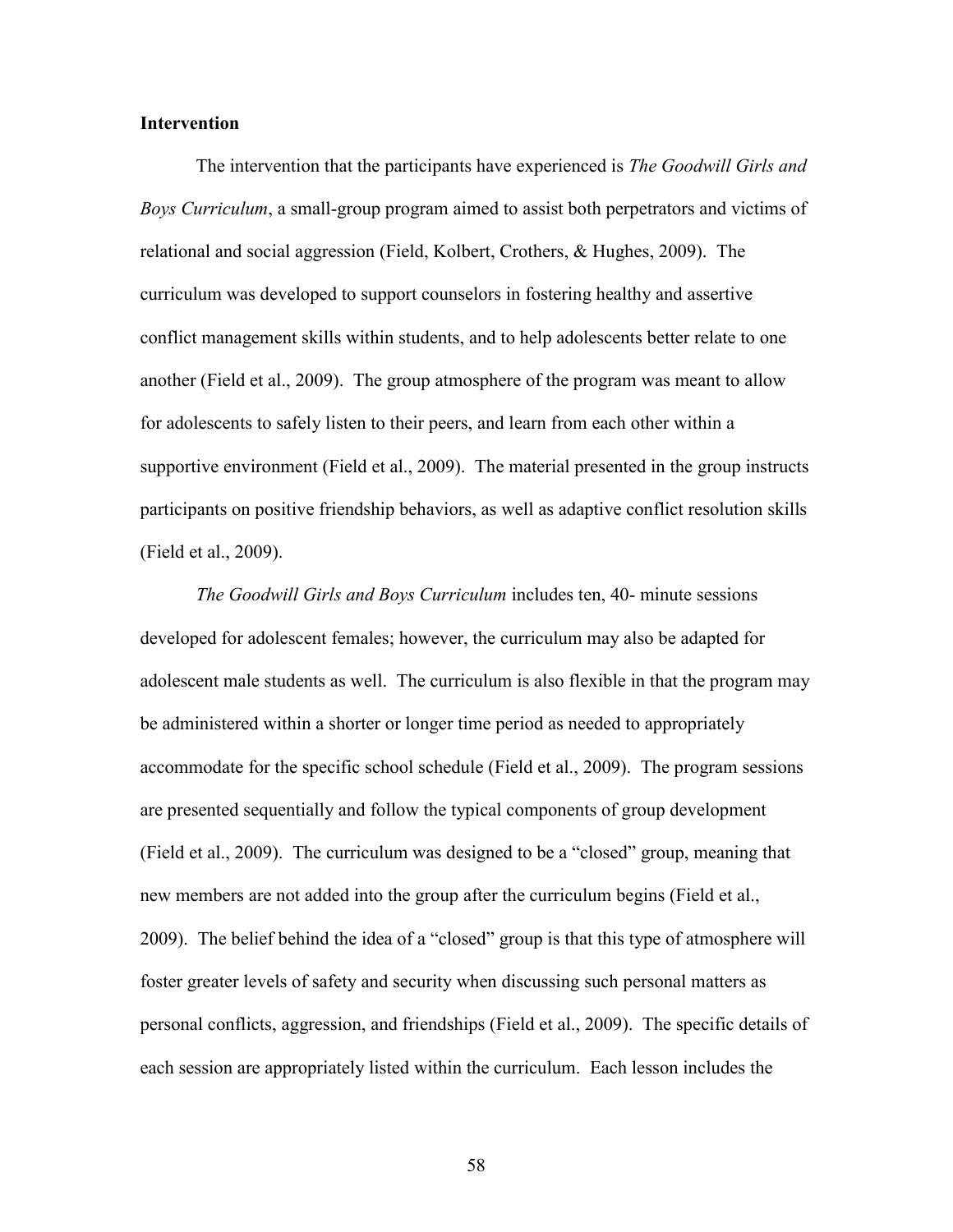following: an introductory activity, a specific activity or assignment (necessary worksheets are often provided), specific points of discussion for the counselor to bring to the group, and a concluding activity. This specific curriculum was administered to all participants in the current study after they were administered the pretest measures, but before they were administered the posttest measures.

#### **Procedure**

Because an existing dataset was utilized for the purposes of this study, specific procedures in which the data was collected by the initial researchers does not need to be reiterated in detail. However, it should be noted that the initial investigators gained approval from the principals of the participants' schools, and they required both parent consent as well as student assent in order for the student to participate in the study. The researchers ensured confidentiality of the participants' identities, and these procedures were outlined for the participants and their guardians. When I received the data, all information was already de-identified, further ensuring complete confidentiality. The curriculum began once all consent forms were signed and returned to the investigators. Those students who opted not to participate in the curriculum were offered a study hall during the period in which the curriculum took place.

# **Data Analysis**

Now, the paper will turn towards a more in-depth examination of the research questions, along with its accompanying hypotheses, and the statistical analyses that will be used to answer these questions. The previously mentioned research questions are reiterated below, and a discussion of the appropriate analyses follows.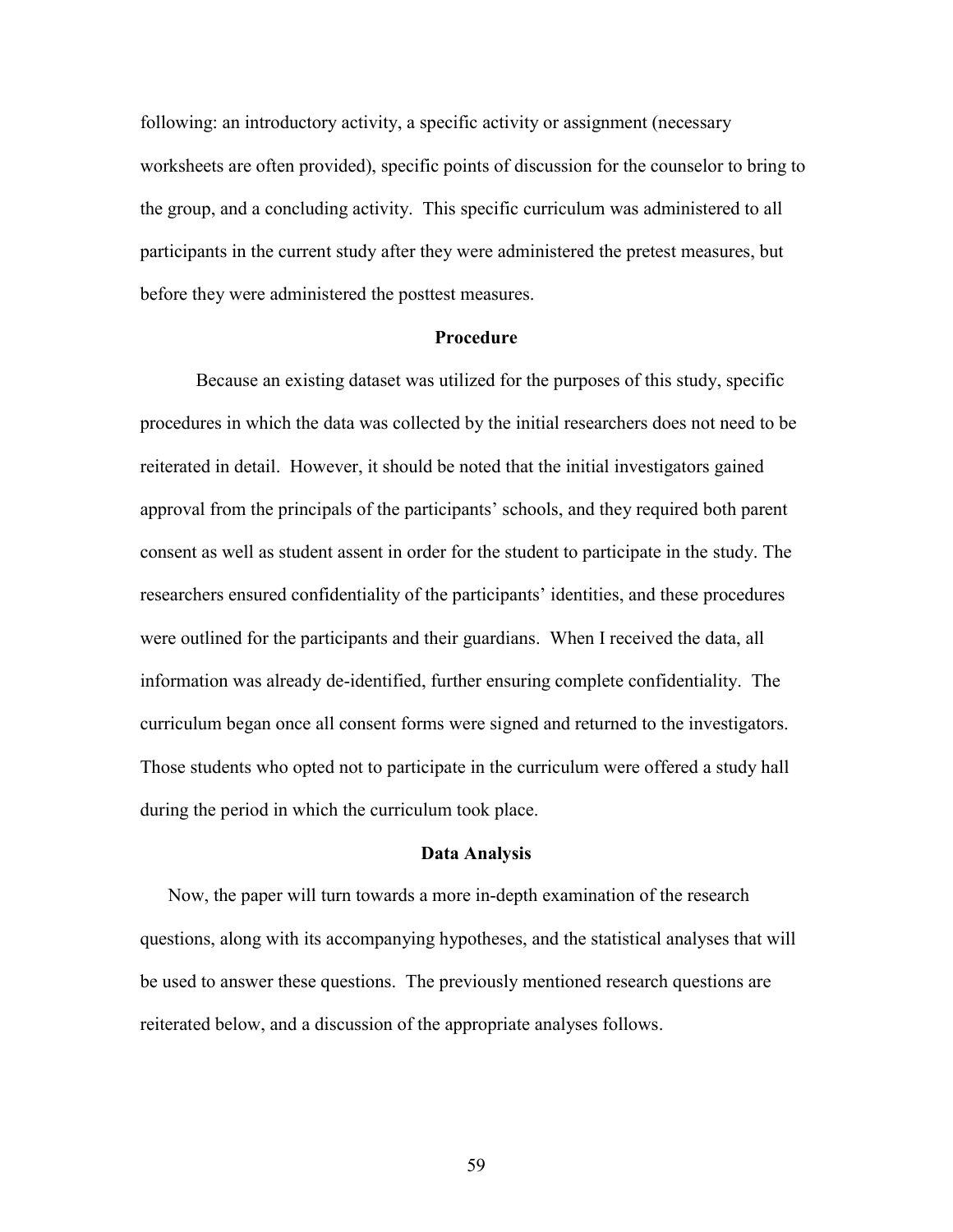- 1. **Research Question**: Does the internalization of the feminine ideology impact adolescent girls' use of indirect aggression?
	- 1. **Hypothesis**: Adolescent girls who internalize conventional feminine ideologies are more likely to exhibit greater levels of indirect aggression than those who are more gender atypical.
- 2. **Research Question**: Does body appreciation impact adolescent girls' use of indirect aggression?
	- 2. **Hypothesis**: Adolescent girls who exhibit lower levels of body appreciation are more likely to exhibit aggressive behaviors than those with higher levels of body appreciation.
- 3. **Research Question**: Are adolescent girls' levels of interpersonal maturity impacted by such constructs as the internalization of feminine ideology or body appreciation?
	- 3a. **Hypothesis**: Adolescent girls subscribing more deeply to the traditional feminine ideology will report lower levels of interpersonal maturity than those who do not internalize the feminine ideology as strongly.
	- 3b. **Hypothesis**: Adolescent girls reporting higher levels of body appreciation will exhibit greater levels of interpersonal maturity than those reporting lower levels of body appreciation.
- 4. **Research Question**: Does *The Goodwill Girls and Boys Curriculum* influence the self-reported rates of indirect aggression and interpersonal maturity in adolescent girls?
	- 4a. **Hypothesis**: Adolescent girls exposed to *The Goodwill Girls and Boys Curriculum* will report reduced rates of relational aggression on a post-test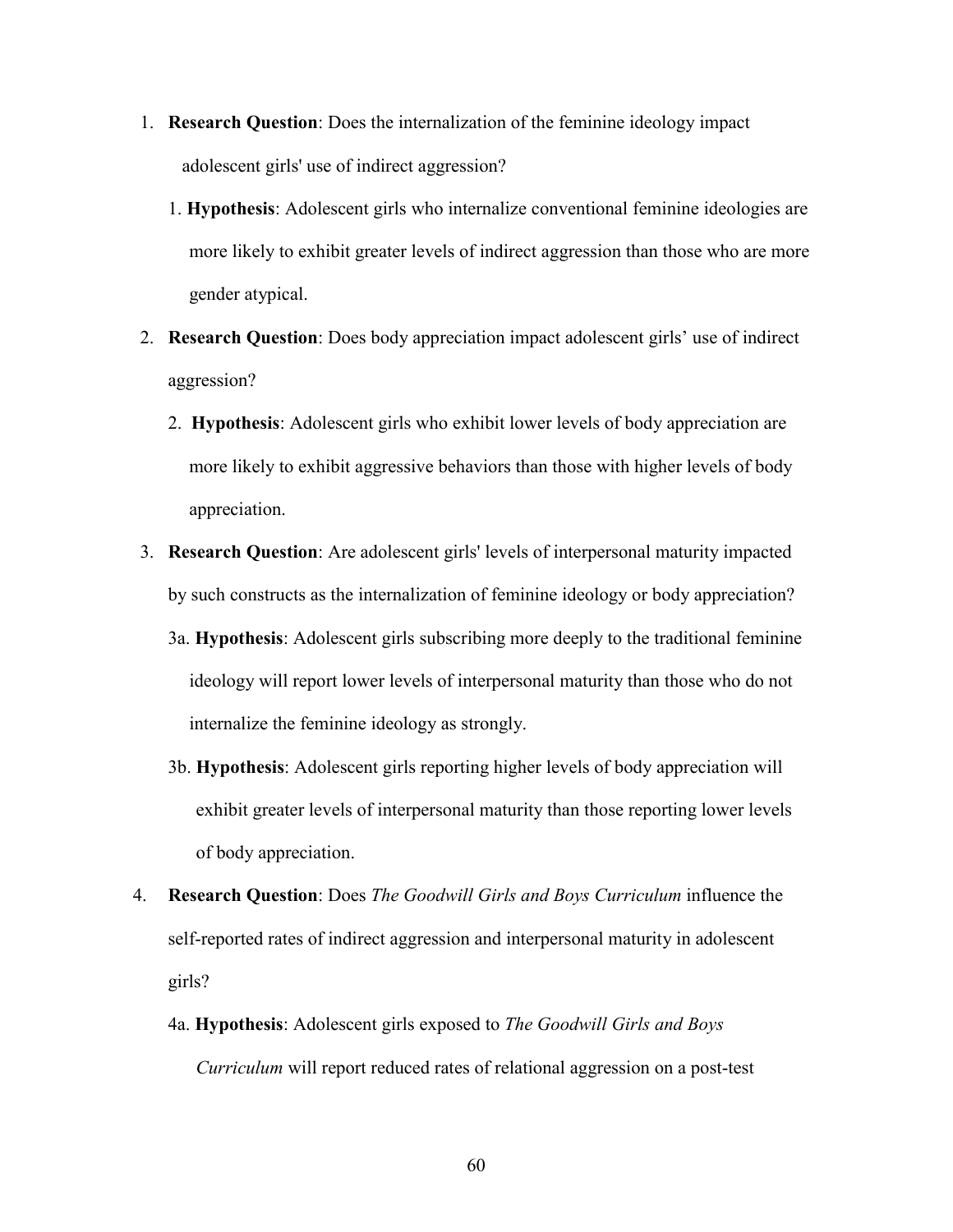measure in comparison to a pre-test measure collected before implementation of the program.

- 4b. **Hypothesis**: Adolescent girls exposed to *The Goodwill Girls and Boys Curriculum* will report reduced rates of social aggression on a post-test measure in comparison to a pre-test measure collected before implementation of the program.
- 4c. **Hypothesis**: Adolescent girls exposed to *The Goodwill Girls and Boys Curriculum* will report greater levels of interpersonal maturity on a post-test measure in comparison to a pre-test measure collected before implementation of the program.
- 5. **Research Question**: Does body appreciation moderate the relationship between feminine ideology and indirect aggression in adolescent girls?
	- 5. **Hypothesis**: Adolescent girls who have lower levels of body appreciation will report internalizing more traditional feminine ideologies, which will be related to elevated rates of aggressive behaviors.

# **Structural Equation Modeling**

In order to answer research questions  $1 - 3$ , structural equation modeling (SEM) will be employed. SEM was deemed appropriate in clarifying the causal pathways between feminine ideology and body appreciation with relational aggression, social aggression, and interpersonal maturity because this analysis approximates the overall fit of a hypothesized model (Mertler & Vannatta, 2010). Because the constructs of feminine ideology, body appreciation, and indirect aggression were hypothesized to have a specific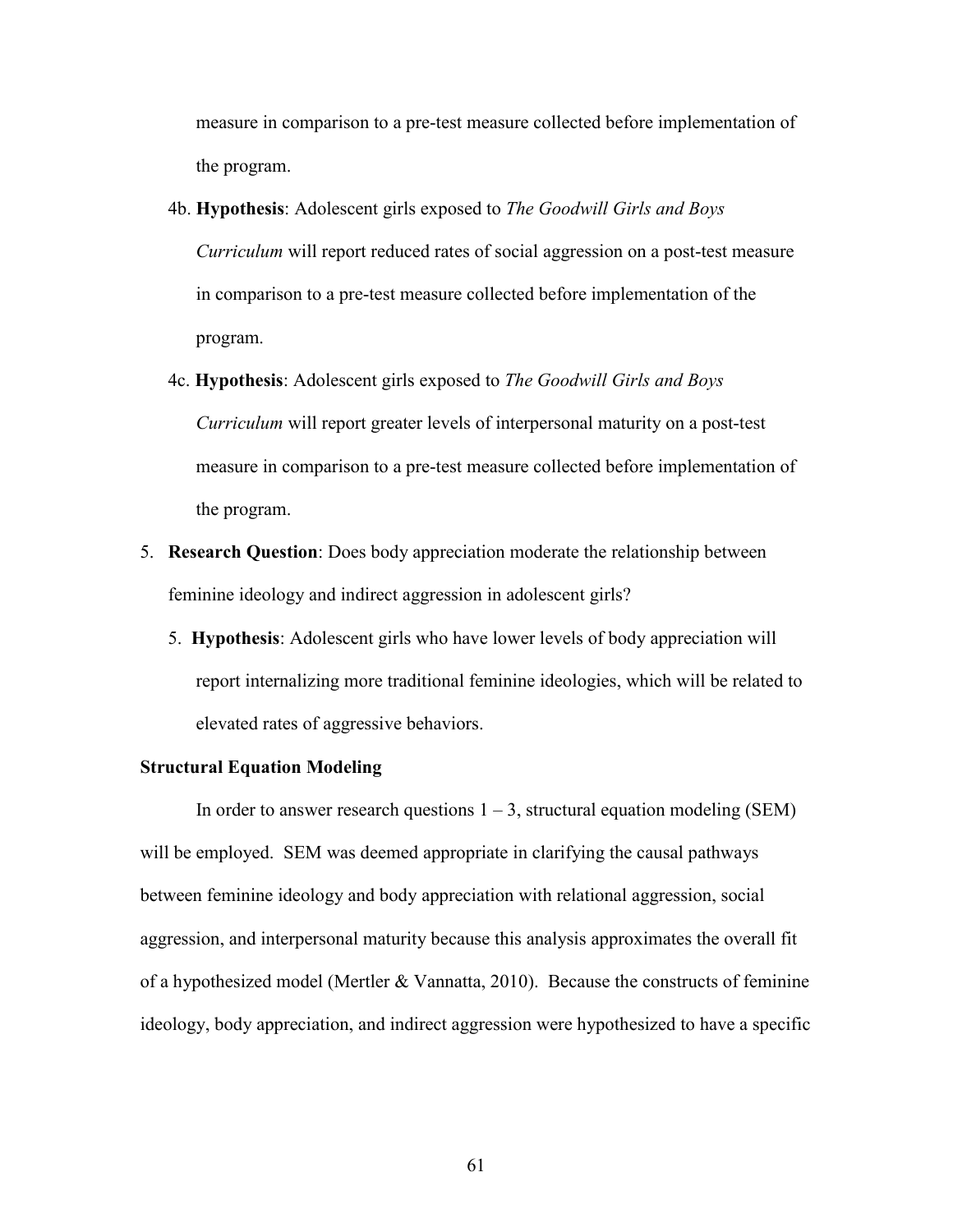causal relationship, SEM appears to be an appropriate analysis in understanding these hypothesized relationships.

# **Regression Discontinuity**

Research question 4 will be analyzed utilizing a regression discontinuity (RD) analysis. This type of analysis is a quasi-experimental design with the crucial feature of determining the impact of a treatment or intervention has on an outcome variable (Hahn, Todd, & Van Der Klaauw, 2001). This analysis was introduced by Thistlethwaite and Campbell (1960) as a means by which to assess social programs. Thistlethwaite and Campbell (1960) claim that their proposed analysis "seems to provide a persuasive test of the presence or absence of experimental effects" (p. 316). The RD analysis allows for an evaluation within a non-experimental setting whereby the impact of the intervention is gauged in reference to certain "forcing variables" exceeding a specified cutoff point (Lee & Lemieux, 2010). For these reason, among others, RD will be employed by the researcher to evaluate the effects of the intervention on the outcome variables of relational and social aggression as well as interpersonal maturity.

This type of analysis has enjoyed more recent, widespread attention due to several factors. The fact that it does not employ random assignment, which has frequently been cited as the gold standard in empirical evaluation studies (Jacob, Zhu, Somers, & Bloom, 2012). For many reasons, especially within the field of education, random assignment is not always possible or practical (Jacob et al., 2012). Schools may not elect to participate in random assignment studies, as these methods may seem as unfair since certain students are immediately exposed to a potentially beneficial program while others are excluded (Jacob et al., 2012). This happens to be the case in this particular study, as students and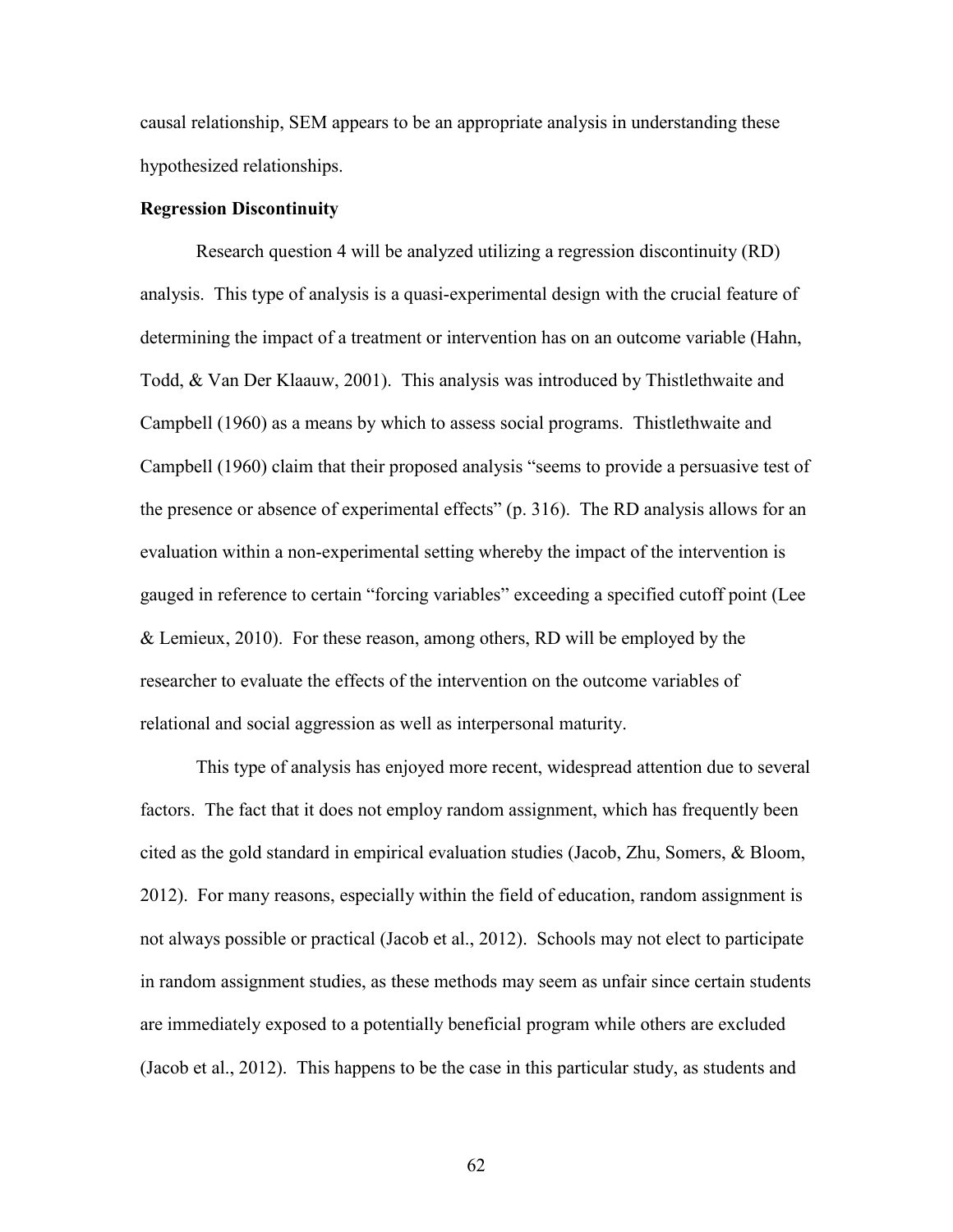parents were given the choice to participate in *The Goodwill Girls and Boys Curriculum*, and random assignment was not employed. Additionally, the assumptions that must be met for this particular analysis are considered mild in comparison to those required for other non-experimental analyses (Lee & Lemieux, 2010). Researchers are also finding that the causal inferences obtained from RD analyses have more credibility than inferences obtained from other approaches (Lee & Lemieux, 2010). Lee and Lemieux (2010) assert that RD designs serve as "a highly credible and transparent way of estimating program effects" (p. 282). It is apparent that a review of the RD literature declares this approach to be a particularly strong form of analysis for many economic and educational situations (Jacob et al., 2012; Lee & Lemieux, 2010; Thistlethwaite & Campbell, 1960).

For the purposes of this study, the intervention will be evaluated in terms of selfreported indirect aggression and interpersonal maturity, which will serve as the outcome variables. Because pre-test scores of indirect aggression were obtained prior to the implementation of the intervention, these pre-test scores will serve as a predictor within the study. The post-test scores of indirect aggression that were gathered after the conclusion of the curriculum will serve as the outcome. Using the RD analysis will allow for the researcher to examine any discontinuity of the distribution of the outcome variable at a certain cutoff value (Imbens & Lemieux, 2008). If this discontinuity is observed, this can be taken as evidence of a casual impact of the intervention (Imbens & Lemieux, 2008).

RD analyses are distinguished into two distinct groups, the sharp design or the fuzzy design (Jacob et al., 2012). This study will make use of the sharp design, meaning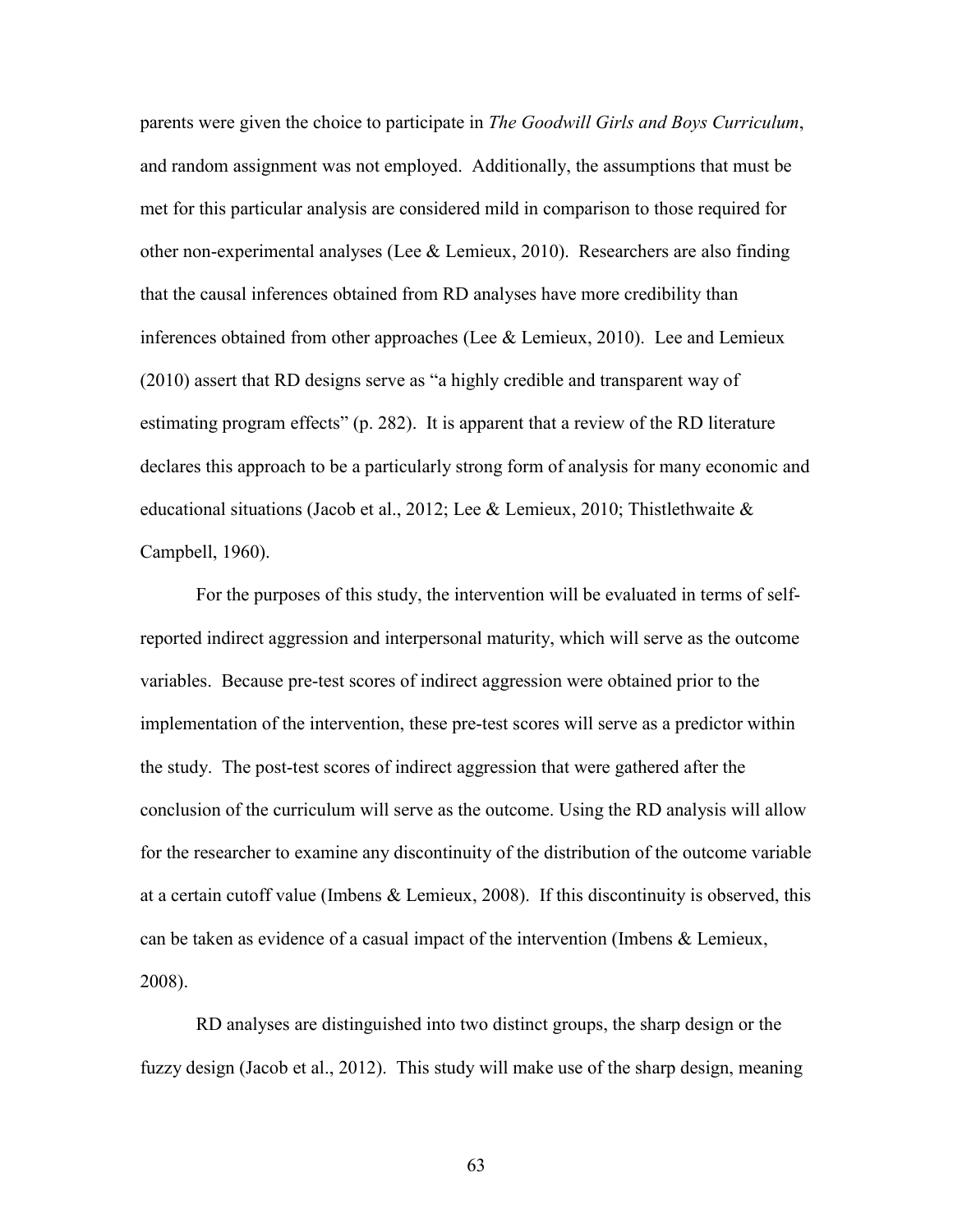the researcher expects to observe a "sharp" discontinuity or difference on the outcome variable as a result of a strict cutoff point on the forcing variable (Lee & Lemieux, 2010). Furthermore, the researcher is searching for the discontinuity in the expectation of the outcome variable to detect the overall, average effect of the intervention (Imbens & Lemieux, 2008).

It is important to graph the data first by calculating the average estimate of the outcome variable over a set of bins, which are equivalent intervals of the forcing variable (Imbens & Lemieux, 2008; Jacob et al., 2012). Then, the intervention effect must be estimated by performing linear regressions on either side of the cutoff value (Imbens  $\&$ Lemieux, 2008).

### **Moderation**

Research question 5 will be evaluated using a moderation analysis. A moderation analysis allows the researcher to examine the combined effect of two predictor variables on an outcome variable (Field, 2013). Within the moderation analysis, the researcher will examine the interaction effect, which illustrates how the two variables work in conjunction to impact the outcome variable (Field, 2013). For the purposes of this study, feminine ideology will serve as the predictor variable, body appreciation will serve as the moderator variable, and indirect aggression will serve as the outcome variable. If a significant interaction is present, it is said that moderation has occurred (Field, 2013). Therefore, the researcher has hypothesized that the construct of body appreciation impacts the strength of the relationship between feminine ideology and indirect aggression.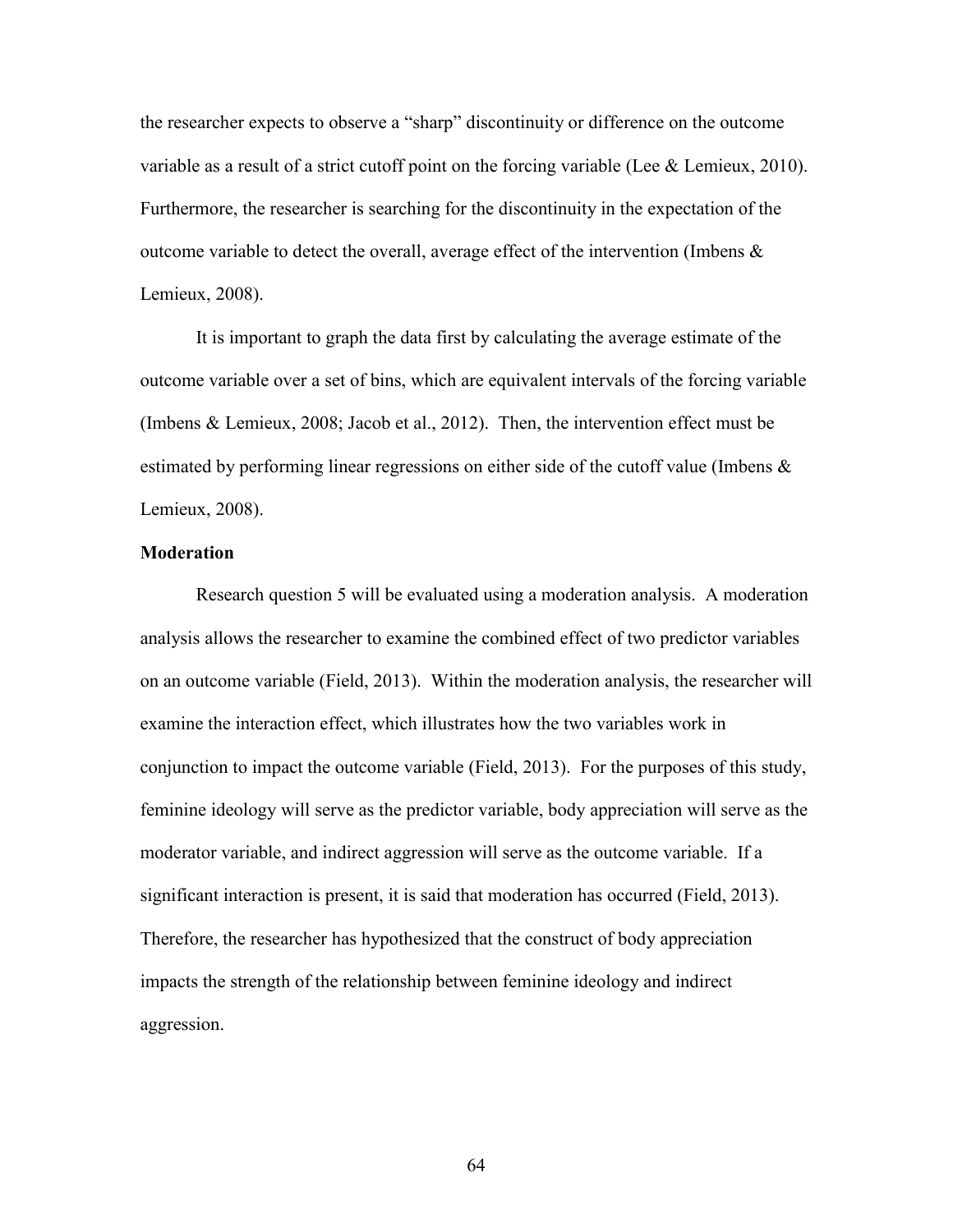**Assumptions.** Several assumptions will be evaluated before the primary statistical analyses are performed, including the assessment of outliers, normality, linearity, multicollinearity, and homoscedasticity. Graphical representations will be utilized in order to examine for any outliers that could represent extreme cases and bias the output. The assumption of normality ensures that all observations included within the dataset are distributed normally (Mertler & Vannatta, 2010). It also must be determined that linearity has occurred between the variables, meaning that the variables have a linear relationship (Mertler & Vannatta, 2010). Multicollinearity includes the analysis of correlations between the predictor variables, such that any 'high' correlation could indicate that two variables are not providing unique contributions to the analysis (Field, 2013). Field (2013) indicates that a 'high' correlation should be evaluated at a correlation of .80 or higher. Lastly, the assumption of homoscedasticity examines the variability in scores (Mertler & Vannatta, 2010). An evaluation of these assumptions did not reveal any significant implications.

**Power analysis.** An essential component of any statistical analysis includes first assessing the statistical power. A statistical power analysis illustrates how well the selected design of the study will accurately display valid effects as opposed to differences observed due to chance (Schochet, 2008). When employing a regression discontinuity analysis, it is advised that researchers calculate the minimum detectable effect (MDE) size (Schochet, 2008). The MDE is representative of the smallest impacts of the intervention that can be identified with a high probability (Schochet, 2008). These minimum detectable effects are meant to appropriately illustrate the average difference due to the implementation of a program (Schochet, 2008).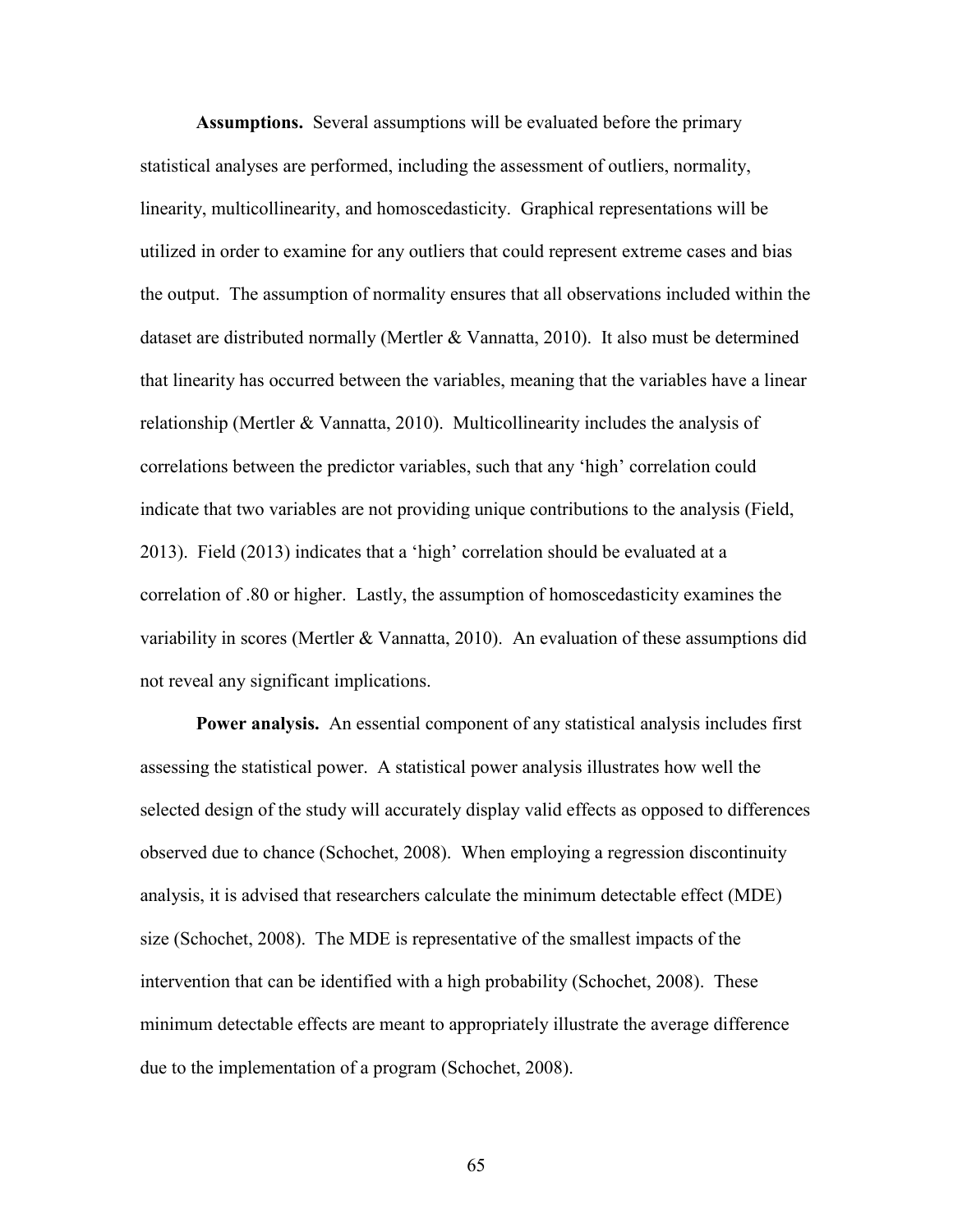This particular type of power analysis applies to several frequently used cluster designs within the education field (Schochet, 2008). These cluster designs identify "units" which are assigned to a single experimental or control group, and commonly used "units" in schools may include individual students, classrooms, school buildings, or school districts (Schochet, 2008). Therefore, the students utilized in the study may be nested within larger units, such as a classroom or a school (Schochet, 2008). However, for the purposes of this study, the individual students will serve as the "units" of assignment while the site or school effects are fixed. This means that the students who serve as participants for the study are obtained from schools that the researchers specifically selected, and the students are then directly assigned to a research group (Schochet, 2008). Because these sites were purposively selected, it is important to recognize that the results may only be interpreted within the context of each particular school (Schochet, 2008).

The *PowerUp!* tool was utilized in order to conduct the following power analysis. *PowerUp!* was created with the MDE framework in mind, and makes use of the MDE formula within several different experimental and quasi-experimental designs to estimate either the MDE or the minimum required sample size needed to achieve an appropriate amount of statistical power (Dong & Maynard, 2013). The program covers 21 differing designs, and requests the user to select the appropriate design within the program before entering the relevant information (Dong  $\&$  Maynard, 2013). Several of the most essential pieces of information requested include the minimum relevant size impact, the significance level, and the power level, among others (Dong & Maynard, 2013). Researcher-supplied specifications will allow the program to calculate the minimum size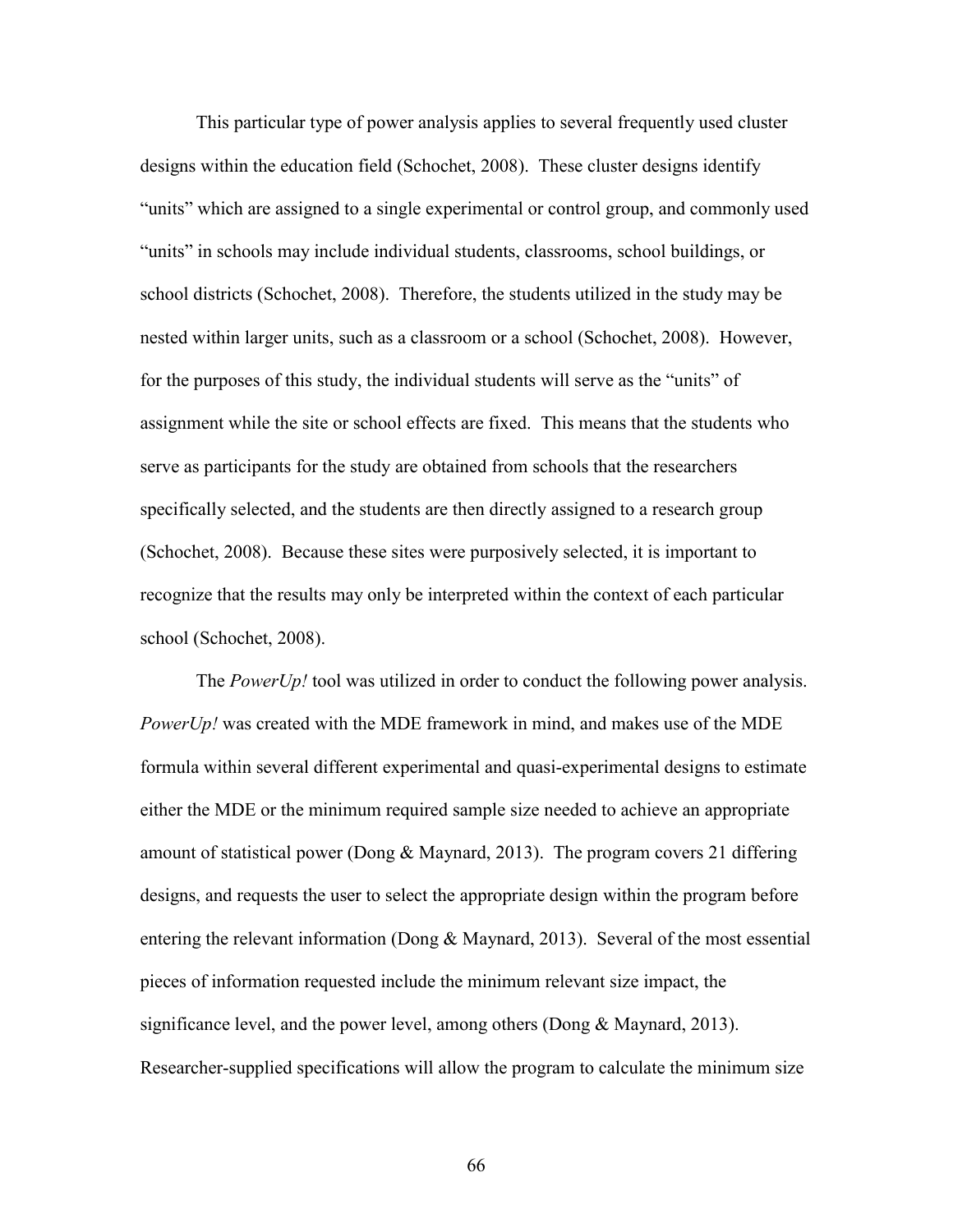of true impact that may be detected, given the design of the study, the sample size, and the allocation to experimental versus control groups (Dong & Maynard, 2013).

Therefore, a statistical power analysis was performed using the *PowerUp!* program in order to determine the MDE. The power analysis was conducted on a sample of adolescent female students, comparing pre-test scores to post-test scores on a measure of relational aggression, social aggression, and interpersonal maturity. The design effect in this study was 1.56, which was obtained by calculating the variance inflation factor. With an alpha  $= 0.05$ , a power-level  $= 0.80$ , and a total sample size of 45 students, an MDE of 0.896 was obtained for the current analysis. An MDE of 0.2 to 0.4 is typically used within educational settings (Lee  $\&$  Munk, 2008). The calculated MDE for this study is much larger than what is typically used; therefore, it should be noted that the statistical power will be considered low due to the small sample size.

#### **Summary**

This chapter has included all of the essential components to execute the current study. This study will make use of a secondary data analysis and a Quasi-Experimental Simple Interrupted Time-Series design using data obtained from surveys collected from adolescent female students. The completed questionnaires will be used to analyze the variables of gender ideology, body image, and indirect aggression to better understand the research questions. The three scales used have been thoroughly investigated, and have been shown to have excellent psychometric properties; thus, they are appropriate measures for the desired constructs. In order to understand how these three variables influence one another, a regression discontinuity analysis and several standard regression analyses will be completed to illuminate how the predictor variables and/or their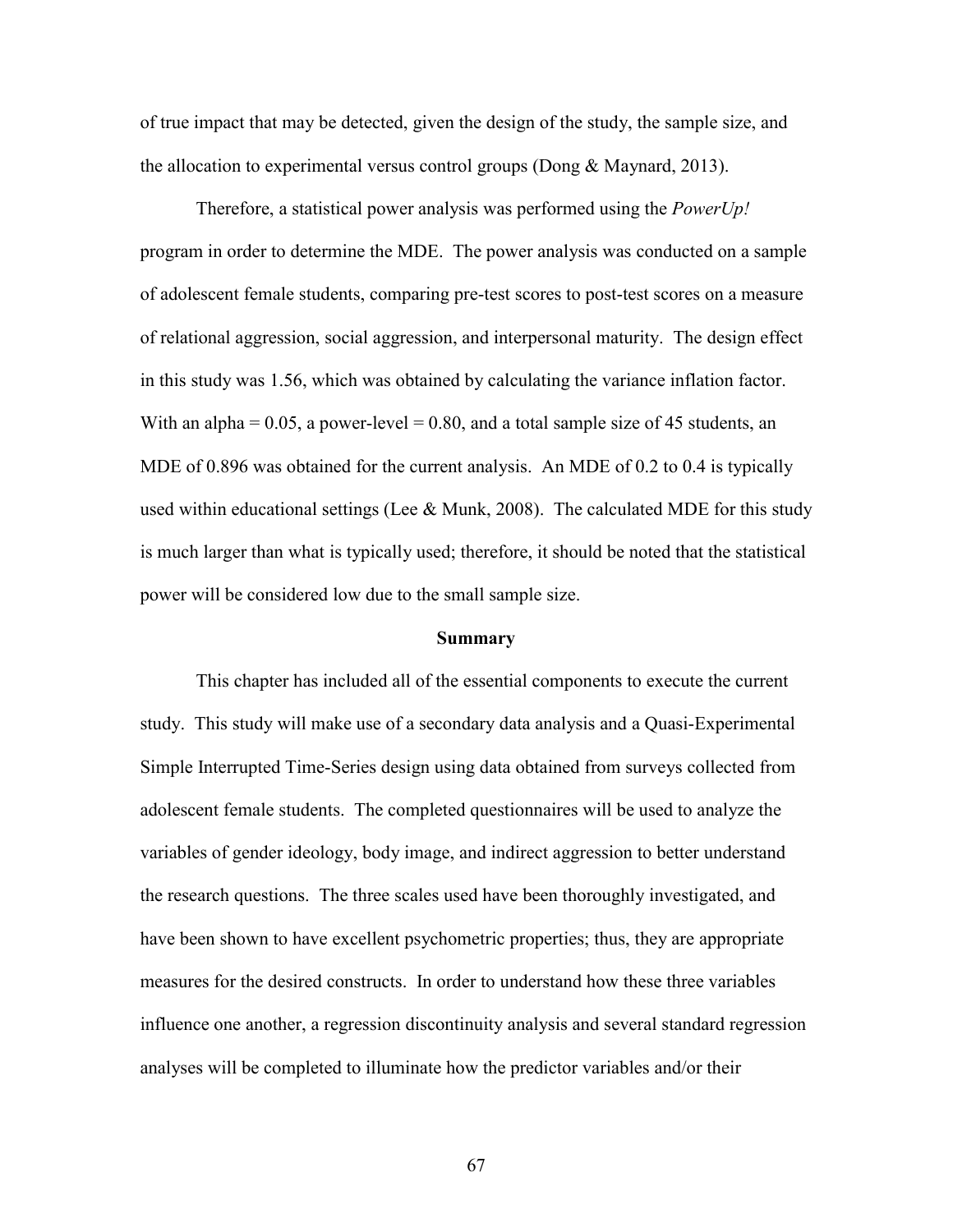interaction work to predict values of the outcome variable due to the implementation of an intervention. In the next chapter, the results of the analyses will be examined and discussed in order to answer the proposed research questions.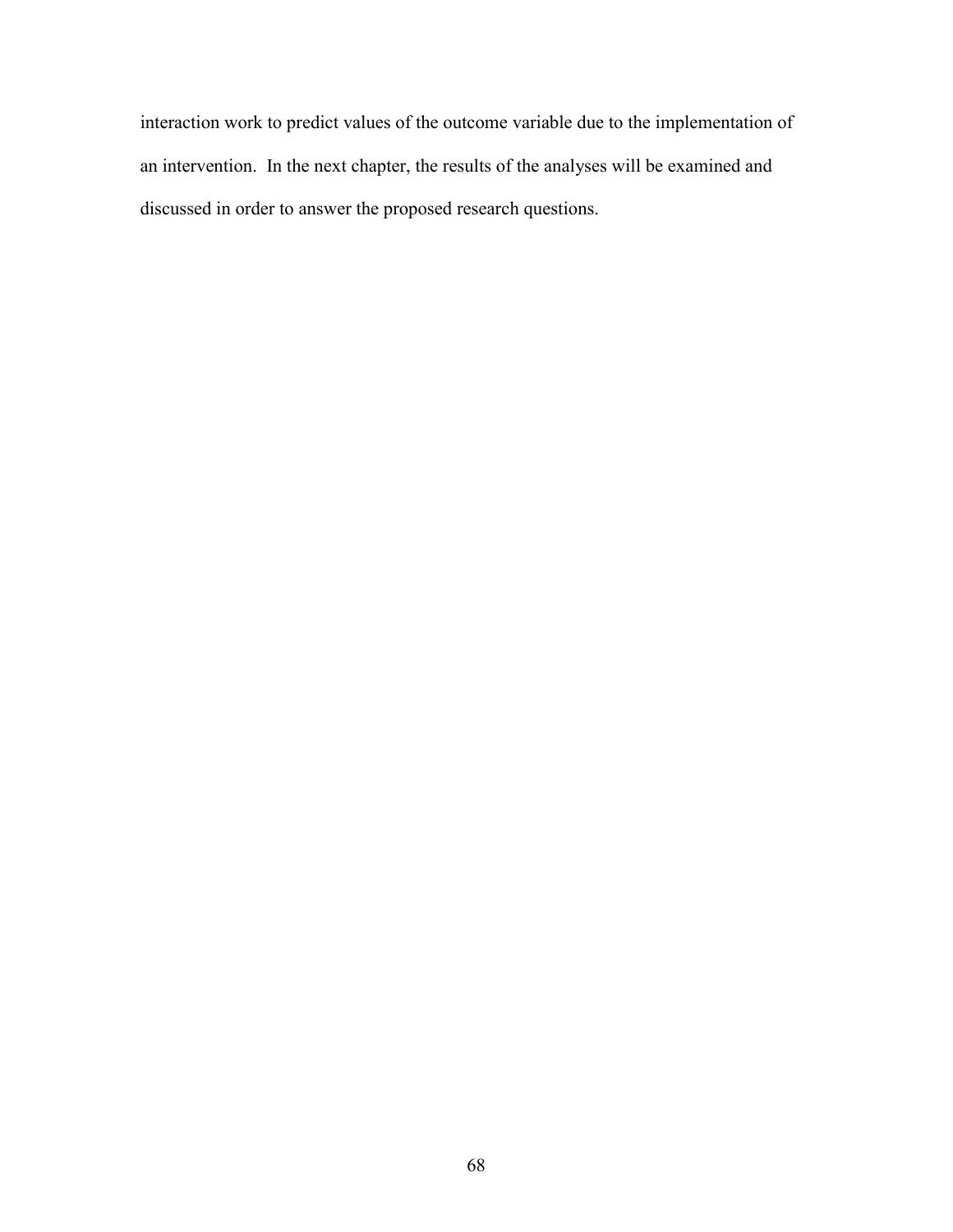#### Chapter IV

# RESULTS

The intent of this chapter is to review the results of the statistical analyses carried out in order to provide answers to the research questions. The author answers the five proposed research questions in order to contribute to the sparse literature base regarding feminine ideology, body appreciation, and indirect aggression in adolescent girls. Additionally, these results will illuminate the efficacy of a curriculum aiming to reduce indirect aggression, and promote adaptive conflict management styles. The impact of *The Goodwill Girls and Boys Curriculum* has not yet been established within the literature base, and the current study will provide information and implications regarding its success. Lastly, these results will allow for an examination as to the possible moderating relationship of body appreciation between feminine ideology and indirect aggression.

After conducting a comprehensive literature review regarding feminine ideology, body image, and aggression in adolescent girls, the author proposed research questions and hypotheses regarding these constructs and their relationships to one another. The presented results will be utilized to answer these research questions, thus bolstering the limited research within this area and offering implications on possible factors that could reduce aggression within the adolescent female population.

# **Descriptive Statistics**

For the purposes of this study, data collected from forty-five valid participants were utilized in the following analyses. Table 1 displays the ages of the valid subjects at the time of the pre-test, which will be referenced as "time 1," and at the time of the post-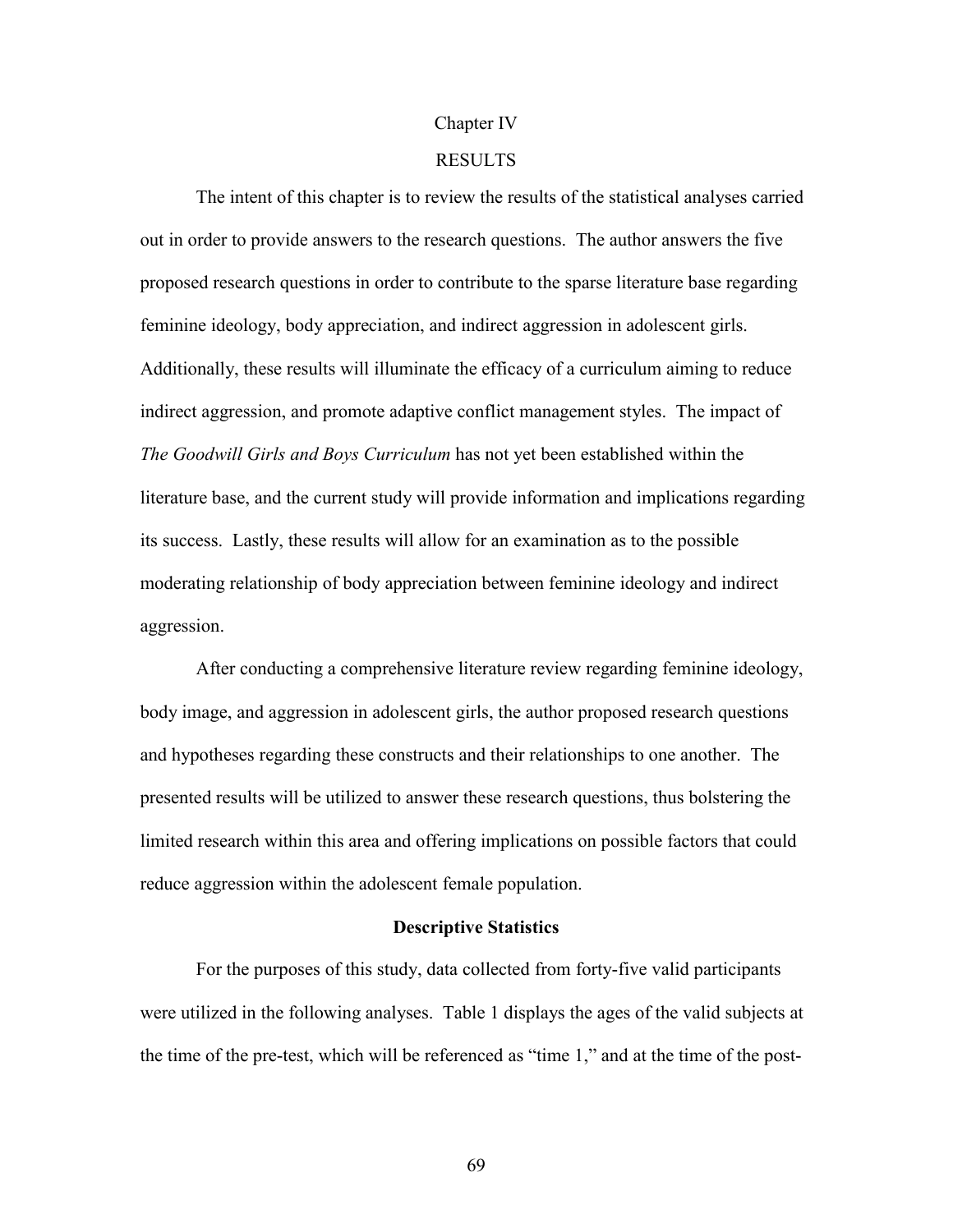test, which will be referenced as "time 2." As one can view below, all participants were not available at the time of the post-test, resulting in missing data.

Table 1

# *Age Descriptive Statistics*

|        |                   | Frequency | Percentage $(\% )$ |
|--------|-------------------|-----------|--------------------|
| Time 1 | 8-9 years old     |           | 2.2                |
|        | 10-11 years old   | 11        | 24.4               |
|        | 12-13 years old   | 5         | 11.1               |
|        | 14-15 years old   | 21        | 46.7               |
|        | 16-17 years old   | 6         | 13.3               |
|        | 18-19 years old   |           | 2.2                |
|        | Total             | 45        | 100                |
| Time 2 | 8-9 years old     | 1         | 3.6                |
|        | $10-11$ years old | 10        | 35.7               |
|        | 12-13 years old   | 1         | 3.6                |
|        | 14-15 years old   | 12        | 42.9               |
|        | 16-17 years old   | 4         | 14.3               |
|        | Total             | 28        | 100                |

Table 2 provides information regarding the racial composition of the sample. Nearly 76% of the participants described themselves as Caucasian, almost 18% described themselves as African-American, 2.2% reported as Asian Pacific Islander, 2.2% reported as Biracial, and 2.2% indicated "other."

Table 2

*Race*

|                        | Frequency | Valid Percent |
|------------------------|-----------|---------------|
| African American       |           | 17.8          |
| Asian Pacific Islander |           | 2.2           |
| Caucasian              | 34        | 75.6          |
| <b>Biracial</b>        |           | 2.2           |
| Other                  |           | 2.2           |
| Total                  |           | 100.0         |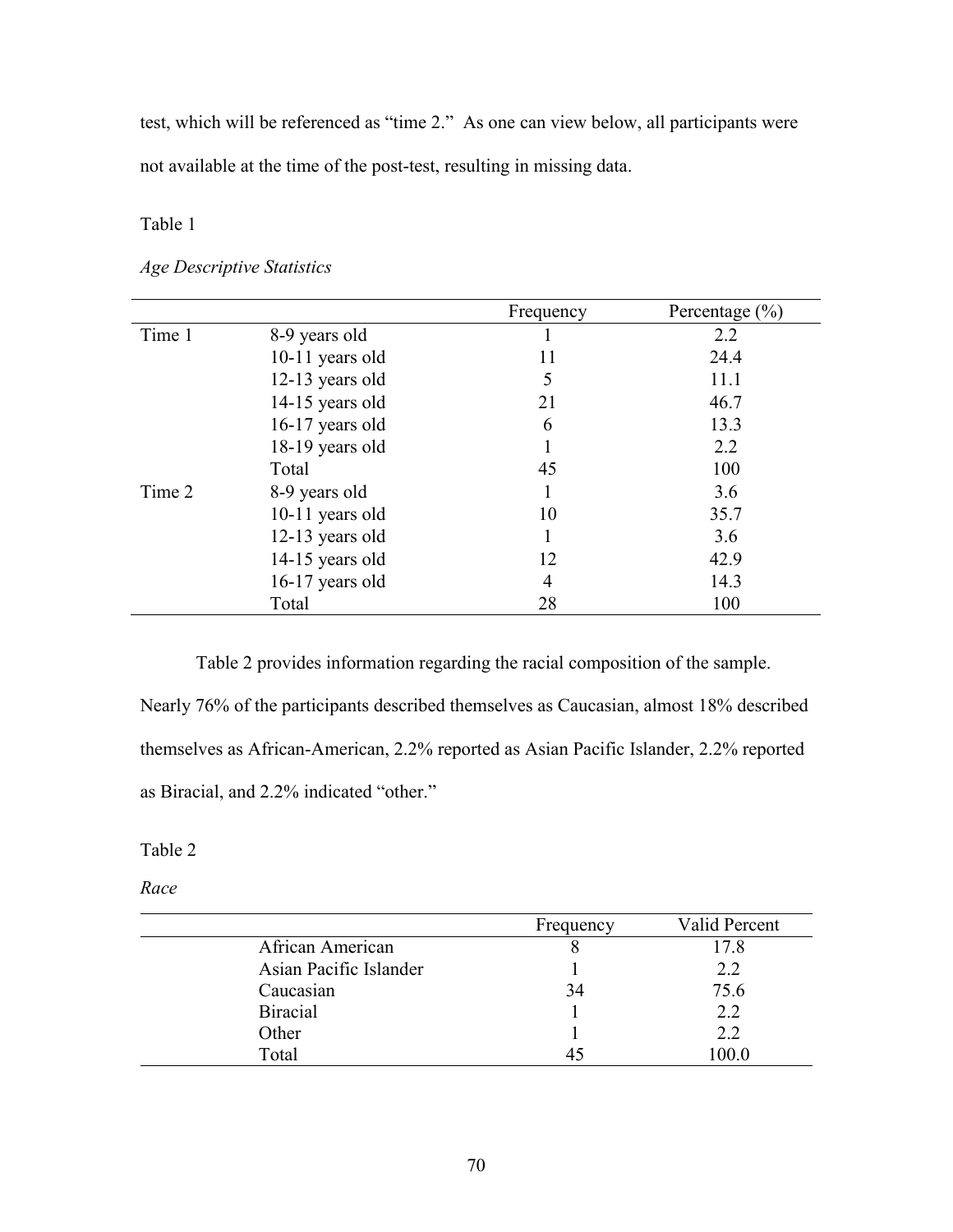The descriptive statistics for feminine ideology, body appreciation, indirect aggression, and interpersonal maturity may be found in Table 3. The Inauthentic Self in Relationships subscale (isrs) and the Objectified Relationship with Body subscale (orbs) items refer to feminine ideology, the bas items refers to body appreciation, and RA, IM, and SA items refer to the measure of indirect aggression and interpersonal maturity.

Table 3

|                    | N  | Minimum | Maximum | Mean | <b>SD</b> |
|--------------------|----|---------|---------|------|-----------|
| isrs.1             | 45 | 1.40    | 5.10    | 3.52 | 0.66      |
| i <sub>STS.2</sub> | 26 | 1.70    | 5.00    | 3.70 | 0.66      |
| orbs.1             | 41 | 2.00    | 4.50    | 3.38 | 0.59      |
| orbs.2             | 27 | 2.00    | 3.90    | 3.16 | 0.52      |
| bas.1              | 45 | 2.31    | 5.00    | 4.16 | 0.68      |
| bas.2              | 27 | 1.69    | 5.00    | 4.19 | 0.73      |
| RA.1               | 44 | 2.40    | 4.80    | 3.98 | 0.53      |
| RA.2               | 27 | 3.20    | 5.00    | 4.21 | 0.48      |
| IM.1               | 45 | 1.00    | 4.25    | 2.36 | 0.89      |
| IM.2               | 27 | 1.00    | 4.25    | 2.13 | 0.75      |
| SA.1               | 44 | 3.00    | 5.00    | 4.28 | 0.49      |
| SA.2               | 27 | 3.40    | 5.00    | 4.44 | 0.49      |

*Descriptive Statistics for the Constructs* 

*Note.* isrs = Inauthentic Self in Relationships subscale; orbs = Objectified Relationship with Body subscale; bas = Body Appreciation Scale;  $RA$  = relational aggression;  $IM$  = interpersonal maturity;  $SA = social$  aggression. 1 denotes data collected on each measure at the time of the pre-test; 2 denotes data collected on each measure at the time of the post-test.

#### **Primary Statistical Analyses**

# **Statistical Methodology for Research Questions 1 - 3**

Research questions 1, 2, and 3 were evaluated with structural equation modeling

(SEM). Structural equation modeling is an appropriate technique by which to answer

these research questions as it provides a researcher the ability to assess the fit of the

proposed model and theory behind it (Mertler & Vannatta, 2010). Several indices were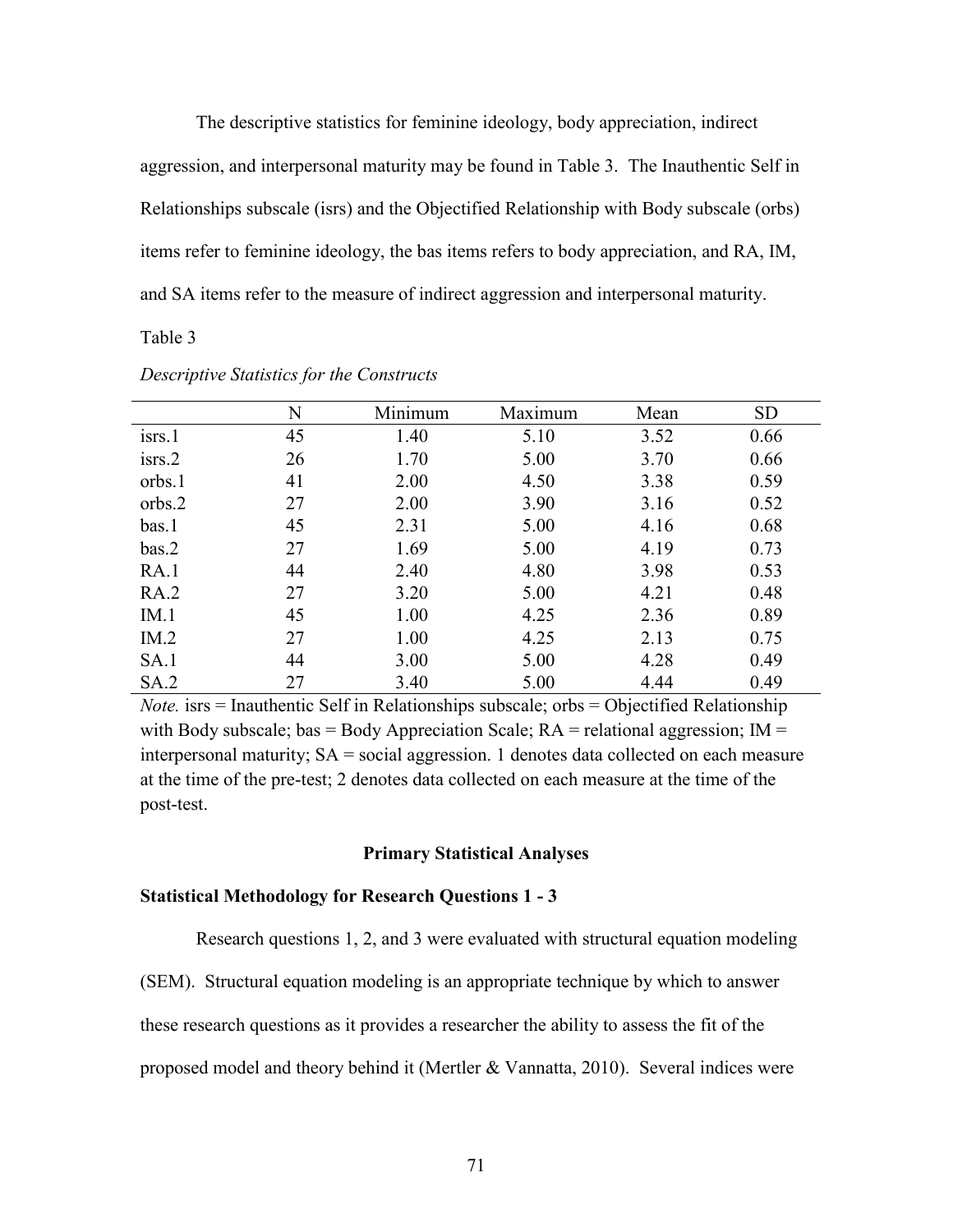examined to assess the overall fit of the hypothesized model: the chi-square  $(\chi^2)$ , the comparative fit index (CFI), the Tucker-Lewis index (TLI), the chi-square adjusted by its degrees of freedom (CMIN/DF), and the root mean square error of approximation (RMSEA). A good-fitting model would have a  $\chi^2$  that is insignificant (p > 0.05), CFI  $\geq$ 0.95, TLI  $\geq$  0.95, CMIN/DF < 3.00, and RMSEA  $\leq$  0.08 (Hooper, Coughlan, & Mullen, 2008; Iacobucci, 2010). It should be noted that the chi-square statistic is sensitive to sample size; therefore, the CMIN/DF has been recommended as a more appropriate indicator of model fit (Iacobucci, 2010). Given that this study is based on a very small sample size, the chi-square statistic should be interpreted with caution.

A diagram of the researcher's proposed model is depicted in Figure 1. The fit indices for the model are displayed in Table 4, and indicate a poor fit. This suggests that the data collected from this particular sample of adolescents do not appropriately fit the hypothesized model. Due to sample size constraints, only the predictor and outcomes variables from time 1 were utilized for the purposes of research questions  $1 - 3$ .



*Figure 1.* Path diagram for Research Questions 1 – 3.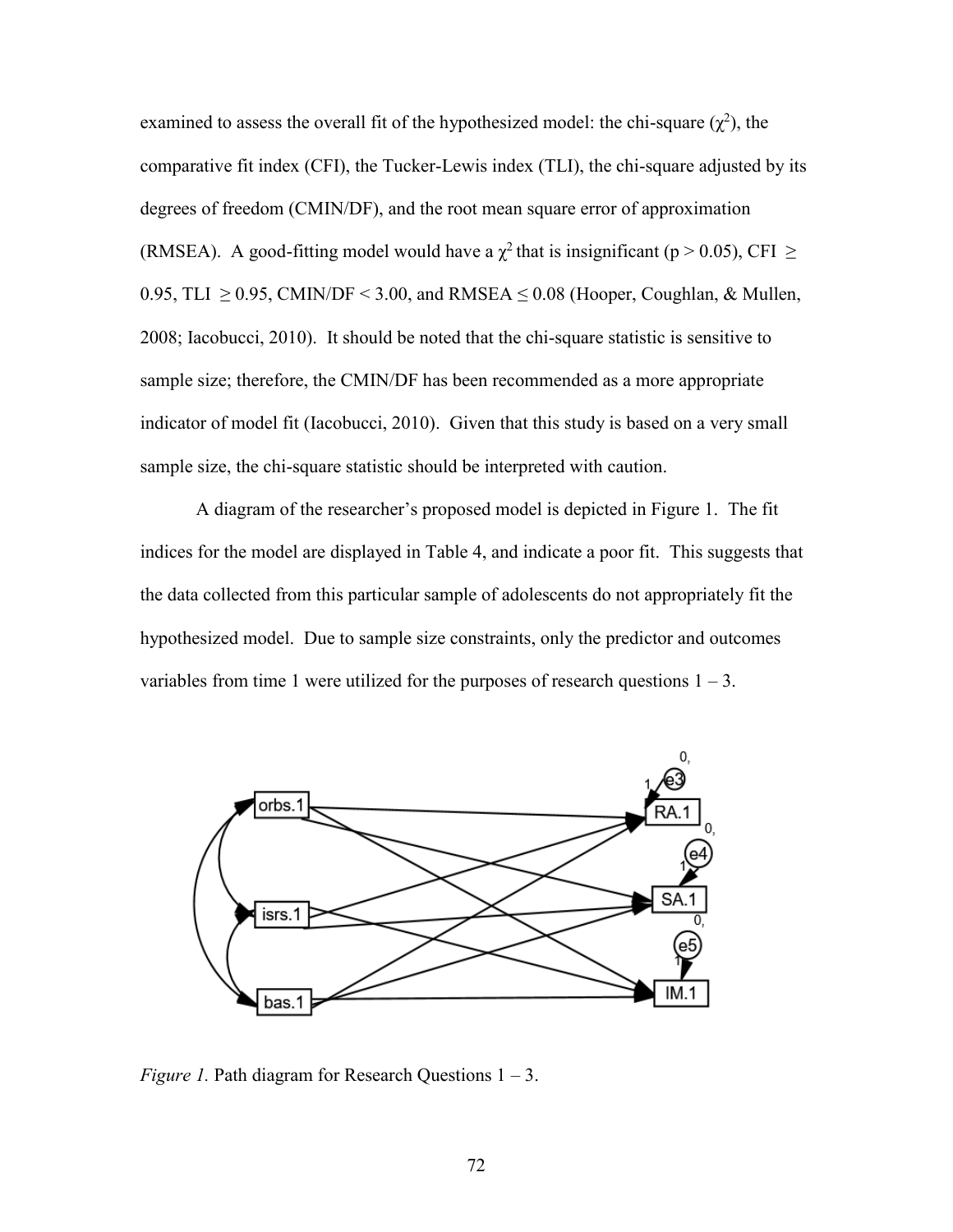#### Table 4

|      |                 |              | B       | S.E. | P    | b       |
|------|-----------------|--------------|---------|------|------|---------|
| RA.1 | $\leftarrow$ -- | orbs.1       | $-0.26$ | 0.15 | 0.09 | $-0.30$ |
| RA.1 | <---            | isrs.1       | 0.07    | 0.12 | 0.57 | 0.08    |
| SA.1 | <---            | orbs.1       | $-0.37$ | 0.14 | 0.01 | $-0.47$ |
| SA.1 | ⊂---            | $i$ srs. $1$ | 0.17    | 0.10 | 0.11 | 0.22    |
| RA.1 | $\leftarrow$ -- | bas.1        | 0.13    | 0.13 | 0.31 | 0.17    |
| SA.1 | <---            | bas.1        | 0.00    | 0.12 | 0.99 | 0.00    |
| IM.1 | <---            | orbs.1       | $-0.04$ | 0.28 | 0.90 | $-0.03$ |
| IM.1 | <---            | isrs.1       | 0.13    | 0.21 | 0.52 | 0.10    |
| IM.1 | <---            | bas.1        | $-0.25$ | 0.24 | 0.29 | $-0.19$ |
|      |                 |              |         |      |      |         |

*Estimates from SEM Model for Research Questions 1, 2, and 3*

*Note.*  $\chi^2(3)=14.92$ ,  $p=0.002$ , CFI=0.58, TLI=-1.98, RMSEA=0.28, CMIN/DF=5.0. isrs = Inauthentic Self in Relationships subscale; orbs = Objectified Relationship with Body subscale; bas  $=$  Body Appreciation Scale;  $RA =$  relational aggression;  $IM =$  interpersonal maturity; SA = social aggression. 1 denotes data collected on each measure at the time of the pre-test.

# **Research Question 1**

Research question 1 reads as follows: "Does the internalization of the feminine ideology impact adolescent girls' use of indirect aggression?"

**Hypothesis 1.** The author's proposed hypothesis for research question 1 states:

"Adolescent girls who internalize conventional feminine ideologies are more likely to

exhibit greater levels of indirect aggression than those who are more gender atypical."

**Results for Research Question 1.** The two subscales on the AFIS, the

Objectified Relationship with Body subscale (orbs) and the Inauthentic Self in

Relationships subscale (isrs), were utilized as predictors, and two constructs on the

YASB, relational aggression (RA) and social aggression (SA), were examined as

outcome variables. Therefore, the paths from orbs.1 and isrs.1 to RA.1 and SA.1 will be

analyzed in answering this question. The statistical estimate, or regression coefficients,

for these paths may be viewed within Table 4. A significant path was found from the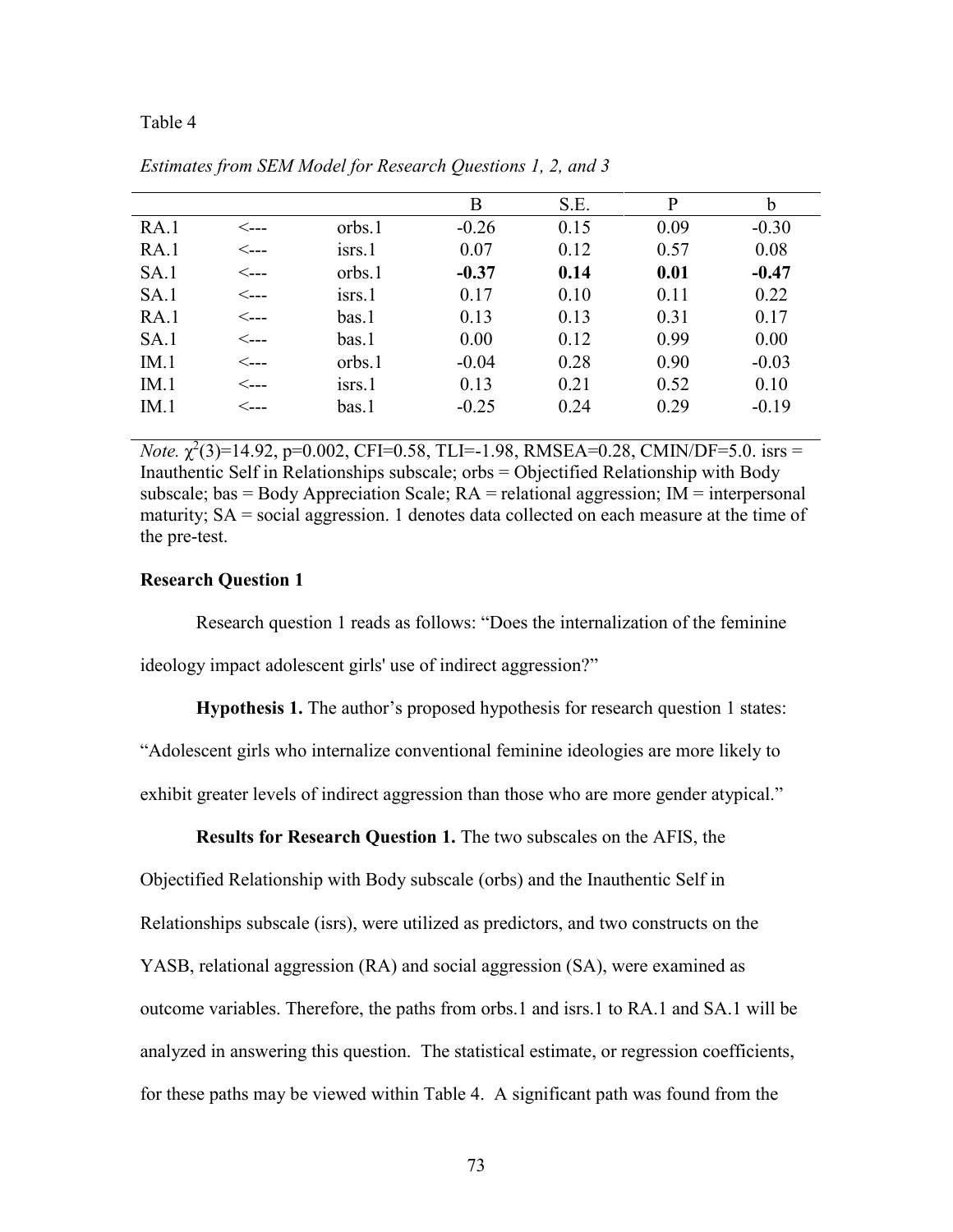Objectified Relationship with Body subscale to the construct of social aggression (beta  $=$  $-0.47$ ,  $p = 0.01$ ). More specifically, the analysis reveals that those participants reporting lower ratings on the Objectified Relationship with Body subscale of the AFIS tended to rate themselves higher on the YASB items relating to social aggression. Lower scores on the two subscales within the AFIS indicate lower levels of femininity while higher scores on the YASB items indicates lower rates of aggression; therefore, these results reveal that those who rated themselves as engaging in less stereotypically 'feminine' behaviors tended to report engaging in fewer acts of social aggression. In contrast, significant paths could not be derived between the Inauthentic Self in Relationships subscale of the AFIS and either form of indirect aggression as indicated on the YASB. Although these findings partially support the hypothesis in that subjects who rated themselves as more gender atypical on the Objectified Relationship with Body subscale of the AFIS also indicated more infrequent utilization of social aggression, it should be noted that this was found within a poor-fitting model and the result should be interpreted with caution.

### **Research Question 2**

Research question 2 states: "Does body appreciation impact adolescent girls' use of indirect aggression?"

**Hypothesis 2.** The hypothesis corresponding to this question included:

"Adolescent girls who exhibit lower levels of body appreciation are more likely to exhibit aggressive behaviors than those with higher levels of body appreciation."

**Results for Research Question 2.** Responses from the Body Appreciation Scale (bas) were employed as predictors, while relational aggression (RA) and social aggression (SA) scores were again scrutinized as outcome variables. The Body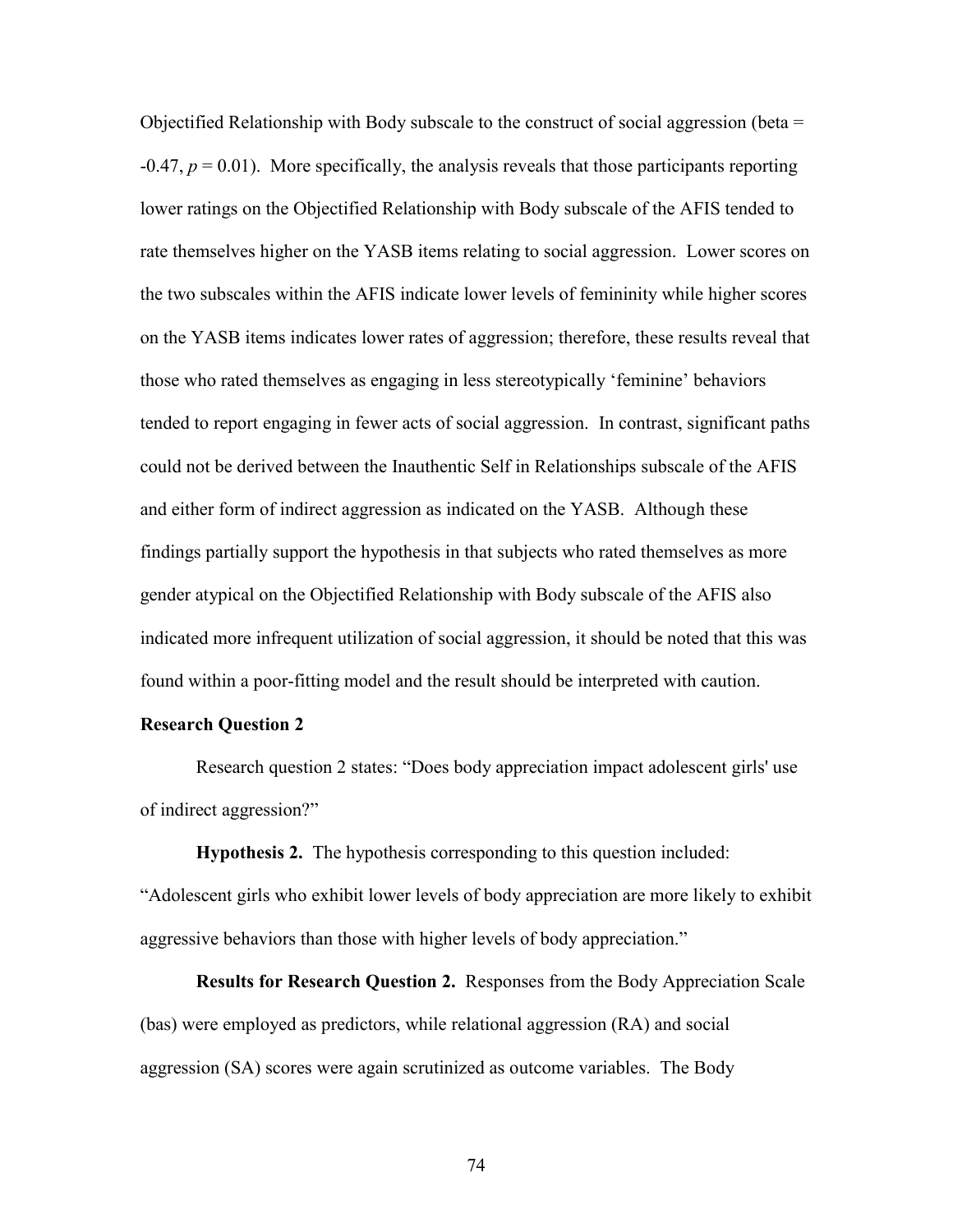Appreciation Scale provides a global indicator of body appreciation, with higher scores indicating higher levels of body appreciation and lower scores indicating reduced appreciation for the body. Paths leading from bas.1 to RA.1 and SA.1 were examined (Table 4) to gain greater insight as to research question 2. Neither the path from the Body Appreciation Scale to relational aggression nor the path from the Body Appreciation Scale to social aggression was found to be statistically significant. The statistical analyses performed in relation to body appreciation and indirect aggression suggest that this hypothesis is not supported within this sample.

# **Research Question 3**

In research question 3, the researcher asked: "Are adolescent girls' levels of interpersonal maturity impacted by such constructs as the internalization of feminine ideology or body appreciation?"

**Hypothesis 3a.** The author proposed two hypotheses for this question. The first hypothesis reads: "Adolescent girls subscribing more deeply to the traditional feminine ideology will report lower levels of interpersonal maturity than those who do not internalize the feminine ideology as strongly."

**Hypothesis 3b.** The second hypothesis includes: "Adolescent girls reporting higher levels of body appreciation will exhibit greater levels of interpersonal maturity than those reporting lower levels of body appreciation."

**Results for Research Question 3.** For this question, ratings collected on the Objectified Relationship with Body subscale (orbs), the Inauthentic Self in Relationships subscale (isrs), and the Body Appreciation Scale (bas) were used as predictors, and a third construct from the YASB, interpersonal maturity (IM), was assessed as the outcome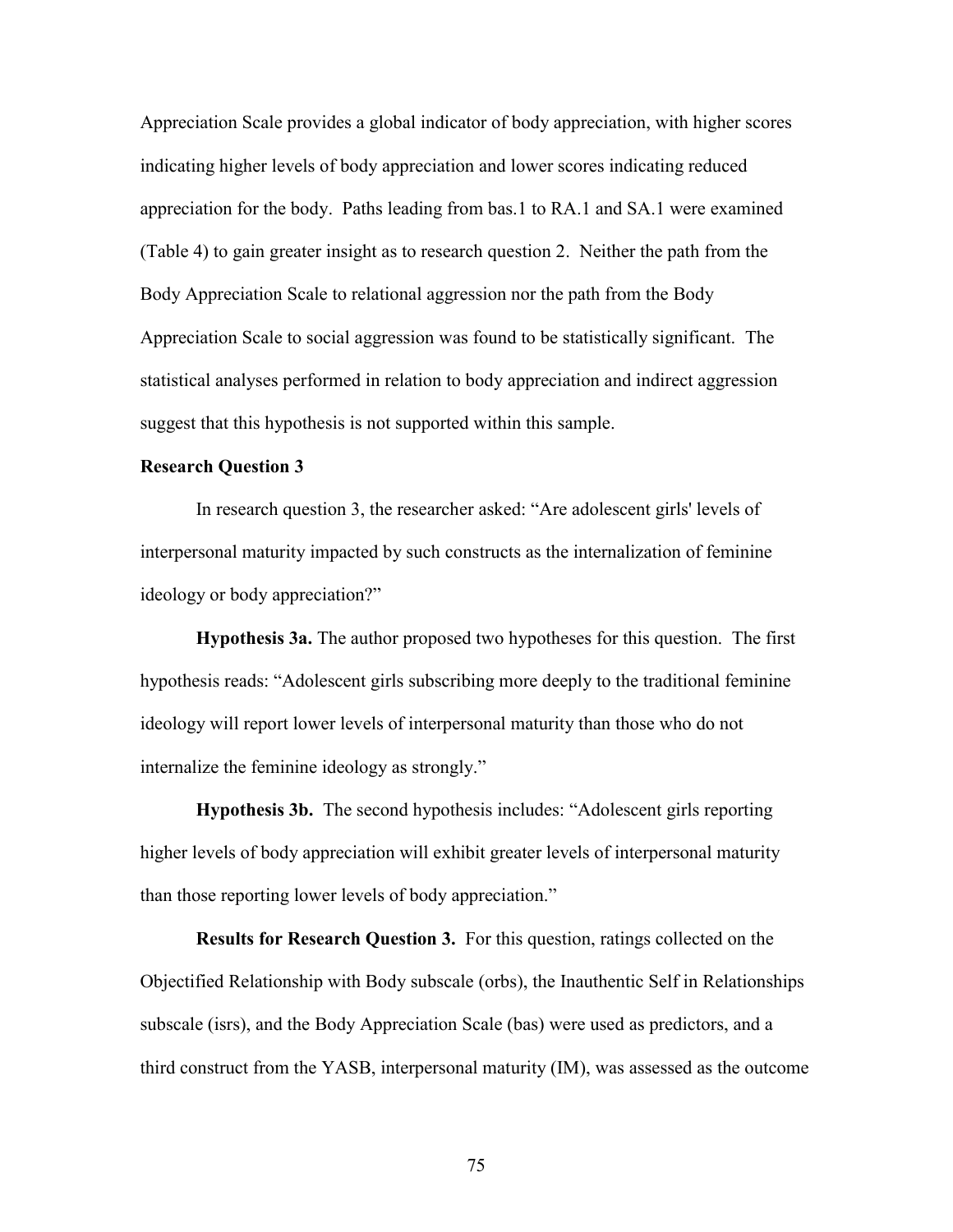variable. The paths from orbs.1, isrs.1, and bas.1 to IM.1 were evaluated in answering this question (Table 4). The analyses found that none of these paths held statistical significance. It should be noted that the paths from the Objectified Relationship with Body subscale and the Body Appreciation Scale to interpersonal maturity were negative, signifying that those who rated themselves lower on the Objectified Relationship with Body subscale and the Body Appreciation Scale rated themselves higher on the interpersonal maturity items of the YASB. The author proposed two hypotheses for this question. Hypothesis 3a did not earn support as a significant result could not be obtained, and the pattern of scores collected did not point towards a supported hypothesis, either. Additionally, a significant result could not be found to prove hypothesis 3b correct, and the pattern of ratings collected indicated that those reporting themselves as having lower levels of appreciation for their bodies also rated themselves as exhibiting lower levels of interpersonal maturity.

# **Statistical Methodology for Research Question 4**

A regression discontinuity (RD) analysis was performed to answer research question 4, as through this question, the researcher aimed to examine the effect of an intervention. The regression discontinuity analysis calls for the grouping of participants in order to assess the overall impact of the intervention. The median score of the measures at time 1 was used in building these groups, in which group 1 were subjects ratings themselves at or below the median and group 2 were those rating themselves above the median. These will further be referred to as the "group designation" or "group label" within the resulting models. The regression discontinuity analysis will be applied to all constructs captured by the YASB, including relational aggression, social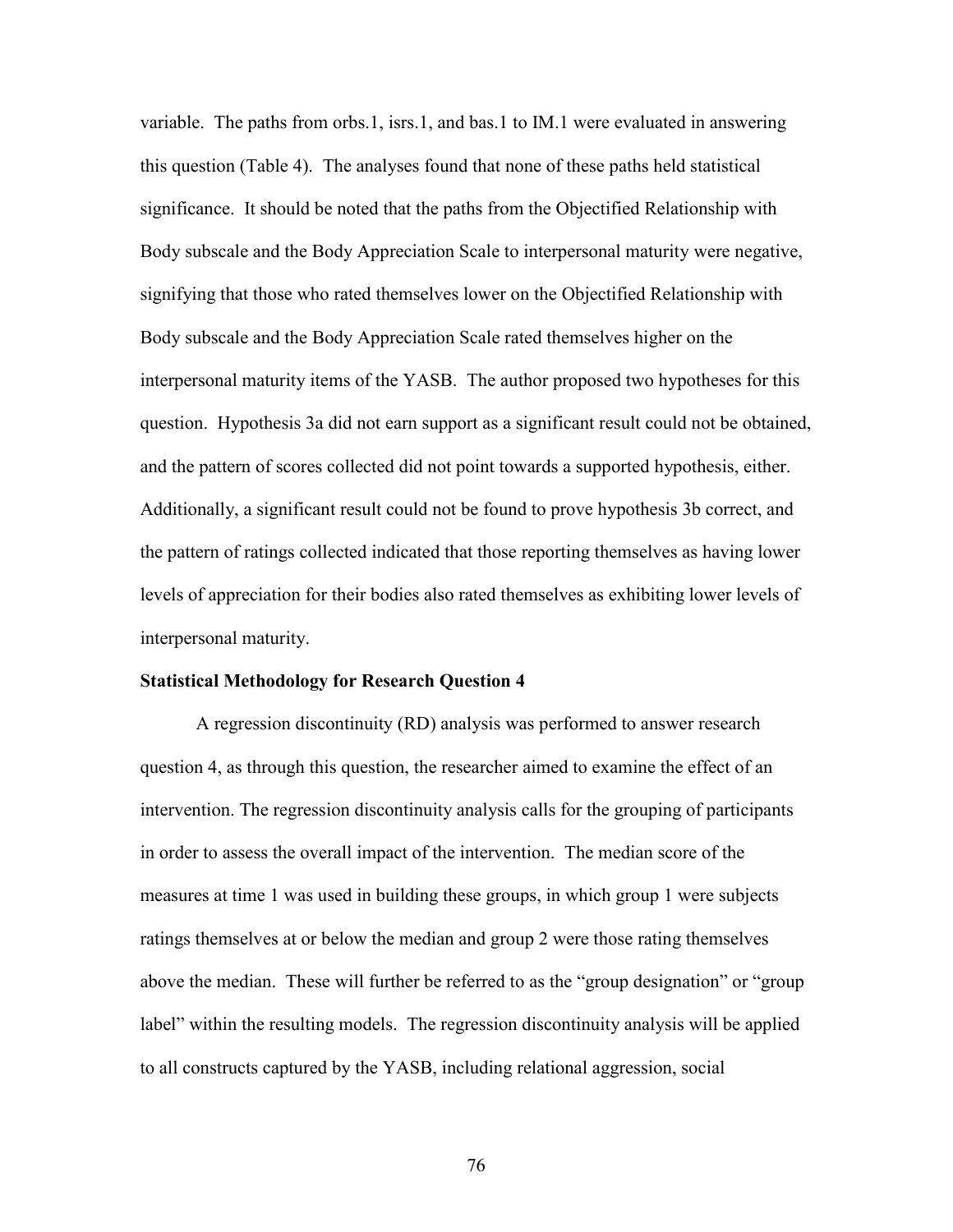aggression, and interpersonal maturity. The same statistical procedures will be performed for all three constructs.

# **Research Question 4**

Research question 4 states: "Does *The Goodwill Girls and Boys Curriculum*  influence the self-reported rates of indirect aggression and interpersonal maturity in adolescent girls?"

**Hypothesis 4a.** The hypothesis made for this question was: "Adolescent girls exposed to *The Goodwill Girls and Boys Curriculum* will report reduced rates of relational aggression on a post-test measure in comparison to a pre-test measure collected before implementation of the program."

**Hypothesis 4b.** The second hypothesis made in response to this research question read as follows: "Adolescent girls exposed to *The Goodwill Girls and Boys Curriculum* will report reduced rates of social aggression on a post-test measure in comparison to a pre-test measure collected before implementation of the program."

**Hypothesis 4c.** The final hypothesis created for this research question included: "Adolescent girls exposed to *The Goodwill Girls and Boys Curriculum* will report greater levels of interpersonal maturity on a post-test measure in comparison to a pre-test measure collected before implementation of the program."

**Relational aggression.** For relational aggression (RA), the median score was 4.1 at time 1. Twenty-two subjects were included within both group 1 and group 2. Figure 2 illustrates the scatterplot created to assess the construct of relational aggression by group label. The "precut" values refer to the median value subtracted from the time 1 score relating to the particular construct in question. Therefore, the precutRA value indicated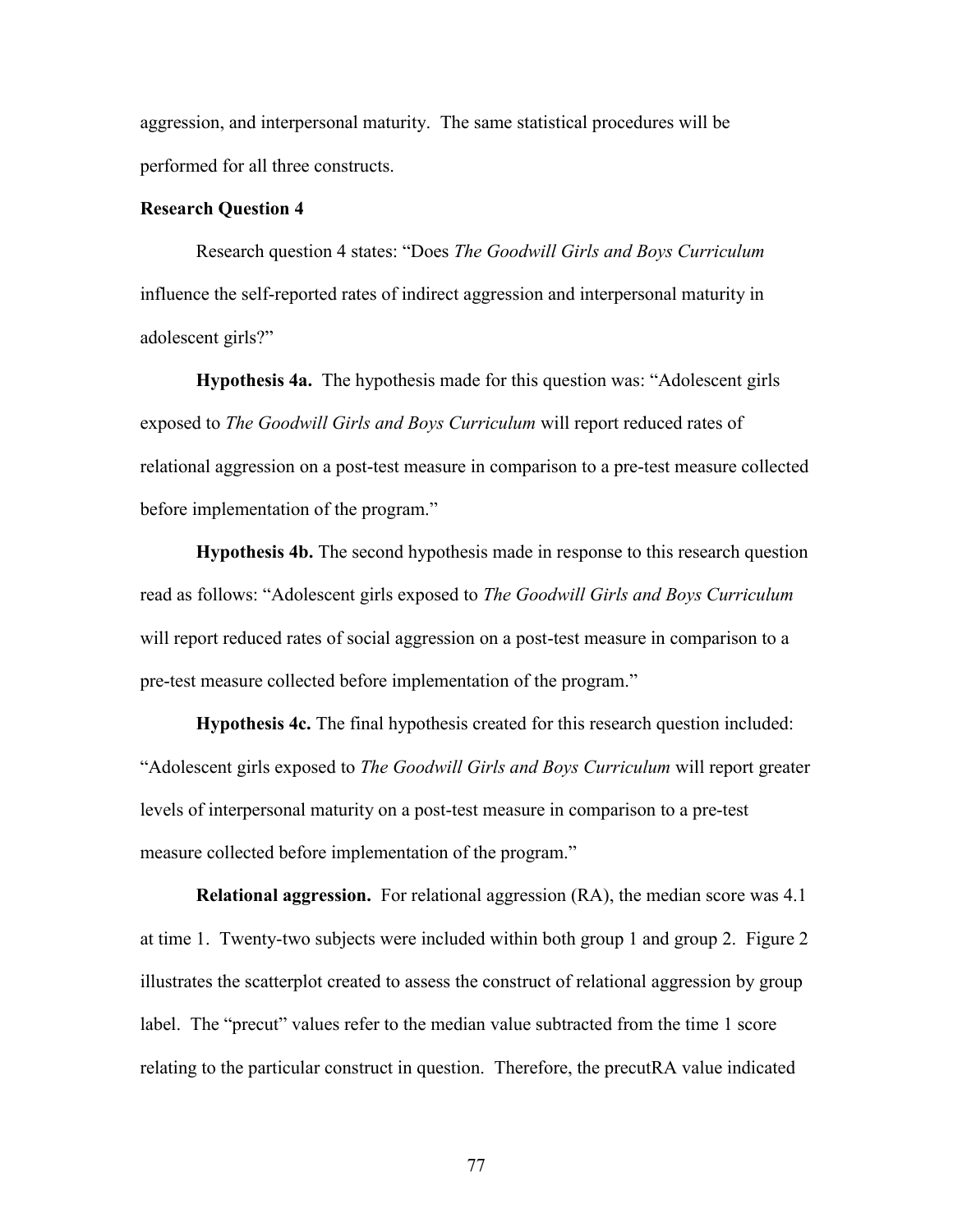along the x-axis in the following scatterplot is the median value subtracted from the time 1 relational aggression score.



*Figure 2.* Scatterplot of relational aggression by group (above or below the median).

The next step in the RD analysis calls for the addition of an interaction term within the analysis to further assess for statistical significance. This term is generated by multiplying the precut variable by the group designation variable. For this specific model, the interaction term was created using group designation and the precutRA variable. A univariate general linear model was then completed using relational aggression at time 2 as the outcome variable, and the precutRA variable, group designation, and the interaction term as the predictor variables (Table 5). The results of the univariate general linear model indicate that the interaction term did not yield statistical significance. When an interaction is not significant, this suggests that the two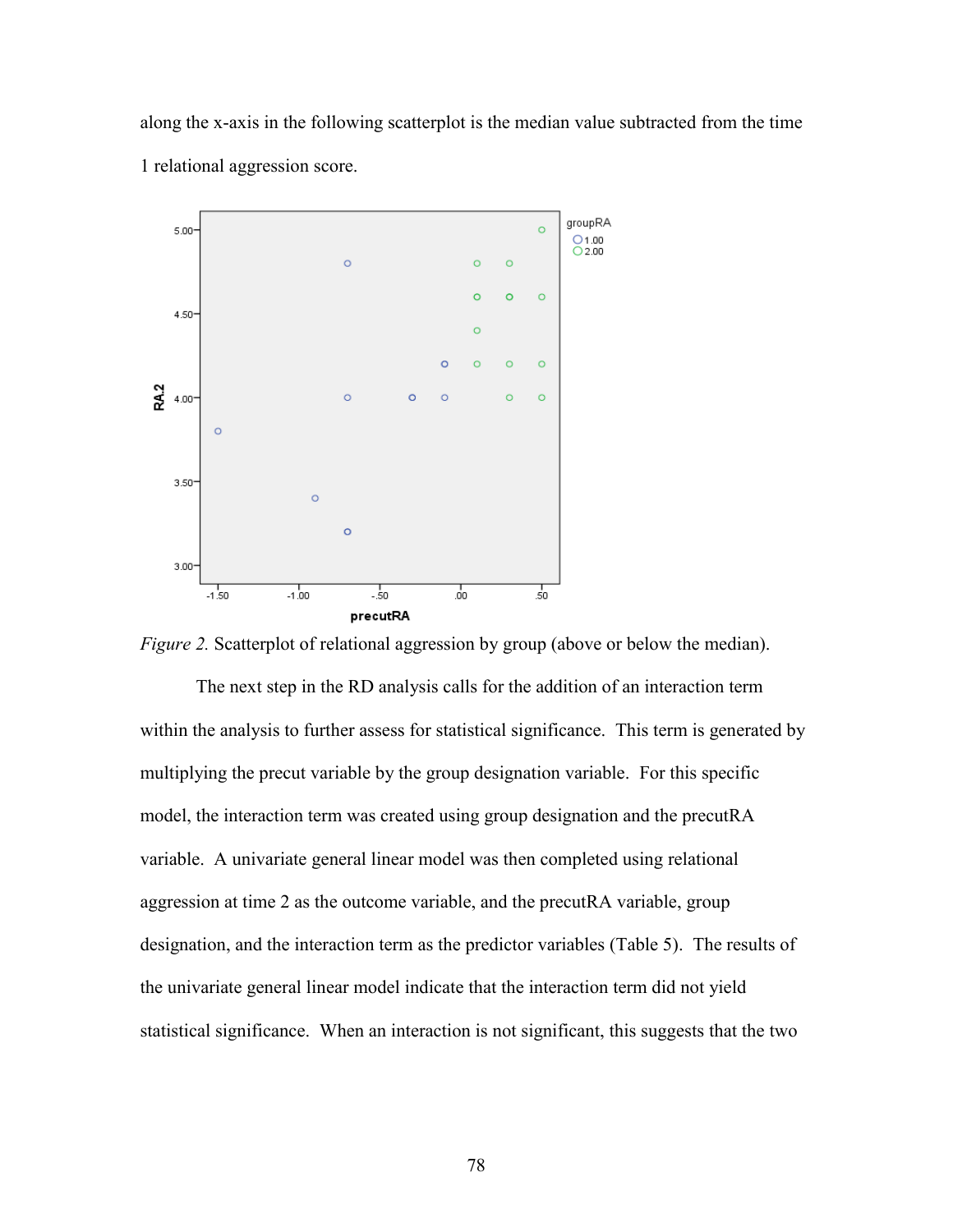groups do no significantly differ and the slopes of the regression line for these two groups are not vastly different from one another.

Table 5

|            |      |            |      |      | 95% Confidence Interval |      |  |
|------------|------|------------|------|------|-------------------------|------|--|
| Parameter  | B    | Std. Error |      | Sig. | Lower Bound Upper Bound |      |  |
| Intercept  | 3.67 | .44        | 8.27 | 0.00 | 2.75                    | 4.59 |  |
| precutRA   | .93  | .86        | 1.09 | .29  | $-.85$                  | 2.71 |  |
| groupRA    | .43  | .29        | 151  | .15  | $-.16$                  | 1.03 |  |
| interactRA | - 56 | .70        | - 79 | 44   | $-2.01$                 | .90  |  |

*Regression Output from RD with Relational Aggression*

When an interaction term is not statistically significant, the researcher may drop the term from the analysis in order to observe the individual impact of each group. However, the groupRA variable did not reach statistical significance despite the removal of the interaction term (Table 6).

Table 6

|           |      |            |     |      | 95% Confidence Interval |      |  |
|-----------|------|------------|-----|------|-------------------------|------|--|
| Parameter |      | Std. Error |     | S12. | Lower Bound Upper Bound |      |  |
| Intercept | 3.70 | .44        | 846 | 0.00 | 2.80                    | 4.61 |  |
| precutRA  | .29  | .26        | -11 | .28  | $-.25$                  | .82  |  |
| groupRA   | .35  | 26         | -32 | .20  | $-20$                   | .89  |  |

At this time, separate regression analyses were completed by the groupRA designation for the purpose of assessing the regression lines (Table 7). Participants below the median prior to the intervention (participants in group 1) reported an increase in relational aggression ratings, while participants above the median prior to the intervention (participants in group 2) reported a decrease in their relational aggression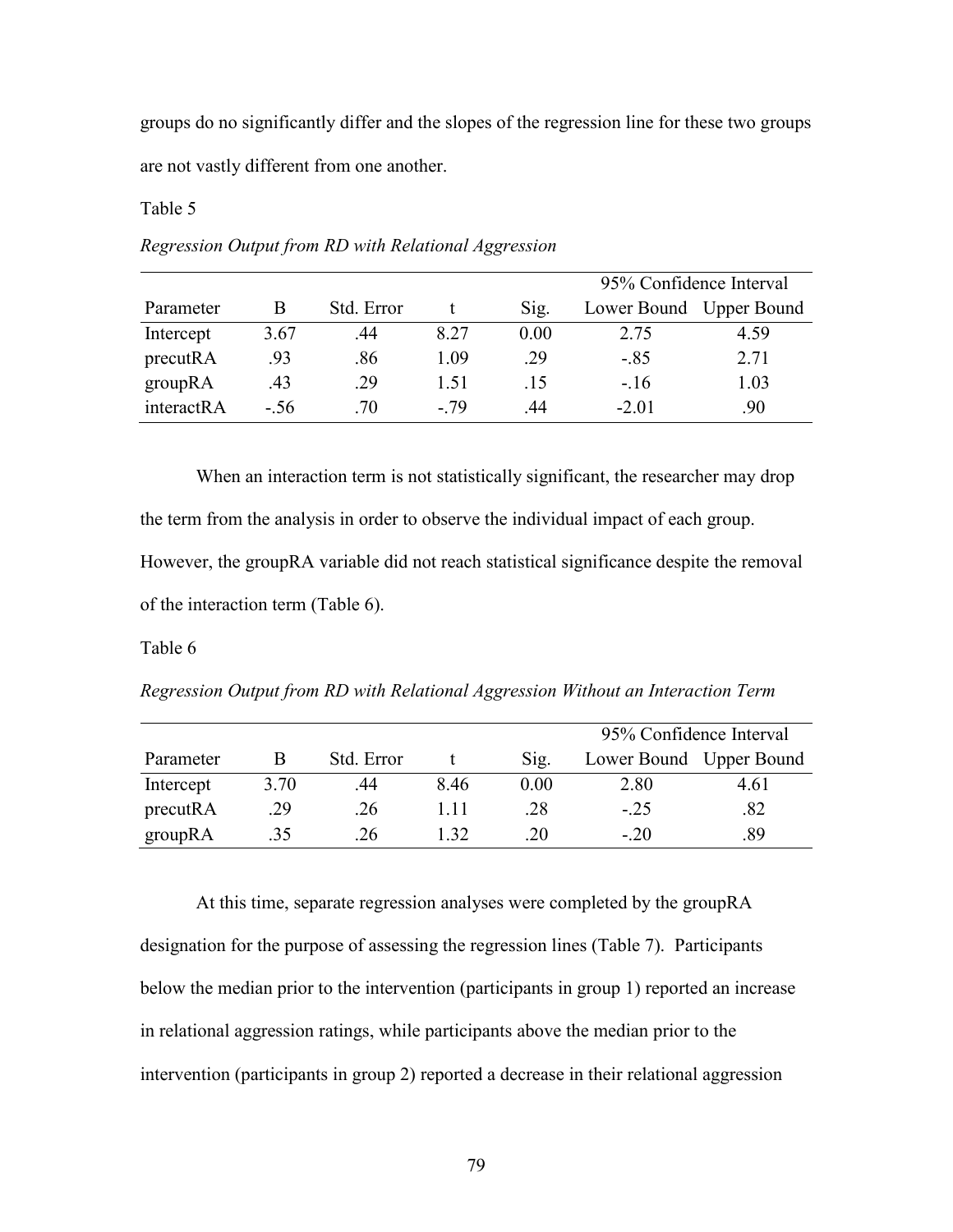ratings. These results do not lend support to hypothesis 4a relating to relational aggression.

Table 7

*Group Comparison for Relational Aggression*

|               |            | Unstandardized |              | Standardized |       |      |
|---------------|------------|----------------|--------------|--------------|-------|------|
|               |            |                | Coefficients | Coefficients |       |      |
| groupRA Model |            | В              | Std. Error   | Beta         |       | Sig. |
| 1.00          | (Constant) | 4.10           | .24          |              | 17.11 | 0.00 |
|               | precutRA   | .38            | .35          | .34          | 1.08  | .31  |
| 2.00          | (Constant) | 4.53           | .17          |              | 26.80 | 0.00 |
|               | precutRA   | $-.18$         | .52          | $-10$        | $-34$ | .74  |

**Social aggression.** The median score for the construct of social aggression (SA) at time 1 was found to be 4.2. Twenty-three subjects were included in group 1, and 21 participants were included in group 2. Figure 3 provides a visual representation for social aggression by group label. The precutSA values were derived, and displayed on the scatterplot below.



*Figure 3.* Scatterplot of social aggression by group.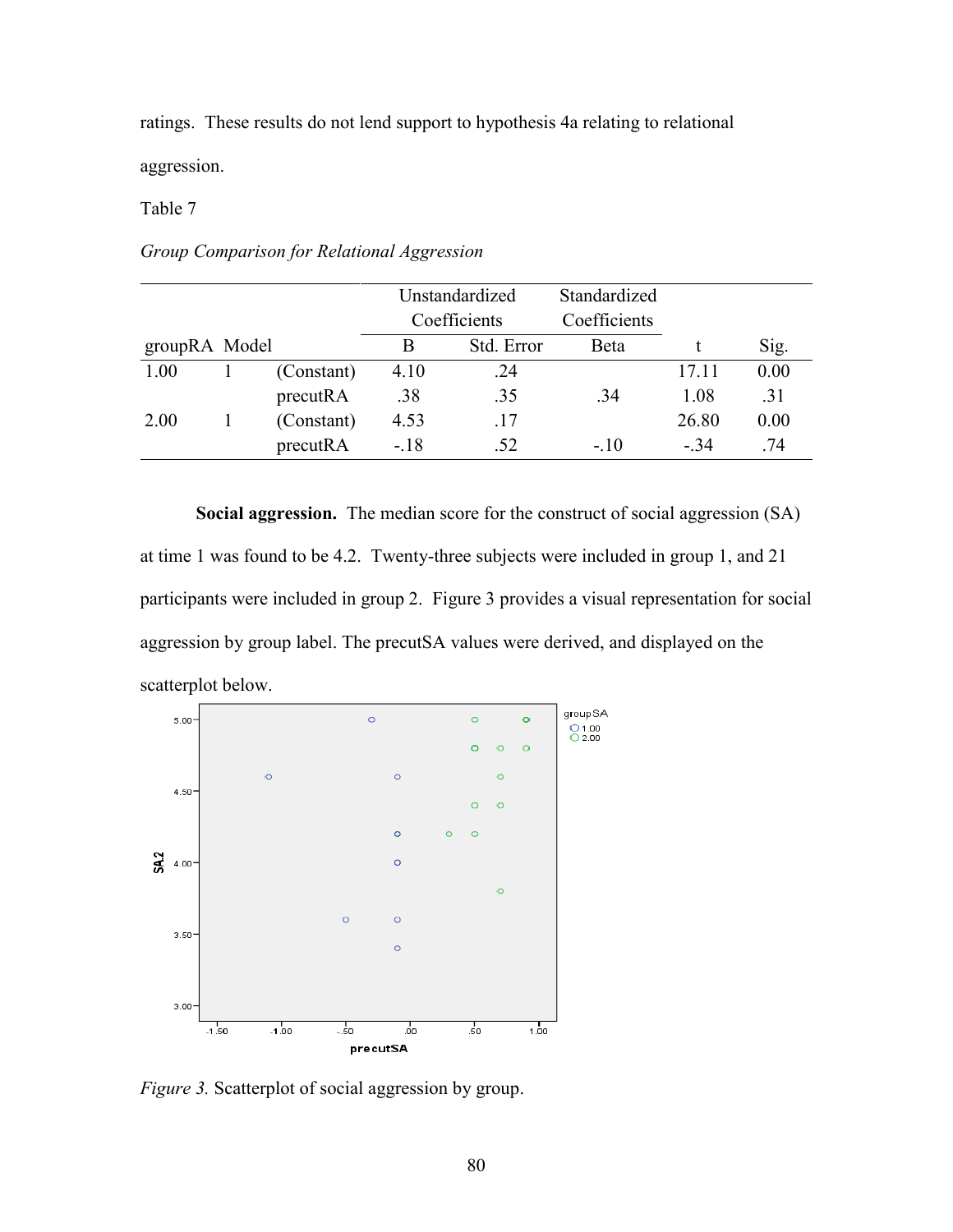The interaction term for this model was generated with the precutSA variable and groupSA variable. The social aggression ratings at time 2 were utilized as the outcome variable and precutSA, group, and the interaction term were included as predictor variables when running the univariate general linear model (Table 8). Like the previous findings for relational aggression, the interaction term for the social aggression model was not statistically significant.

# Table 8

#### *Regression Output from RD with Social Aggression*

|            |         |            |         |      | 95% Confidence Interval |      |  |
|------------|---------|------------|---------|------|-------------------------|------|--|
| Parameter  | B       | Std. Error |         | Sig. | Lower Bound Upper Bound |      |  |
| Intercept  | 3.88    | .50        | 7.69    | .00. | 2.83                    | 4.92 |  |
| precutSA   | $-1.78$ | 1.00       | $-1.77$ | -09  | $-3.86$                 | .30  |  |
| groupSA    | .12     | .41        | .29     | .78  | $-.73$                  | .97  |  |
| interactSA | -30     | -69        | 190     | -07  | $-12$                   | 2.72 |  |

Furthermore, the removal of the interaction term did not produce a significant result for the groupSA variable (Table 9).

# Table 9

*Regression Output from RD with Social Aggression Without an Interaction Term*

|           |      |            |      |      |       | 95% Confidence Interval |
|-----------|------|------------|------|------|-------|-------------------------|
| Parameter |      | Std. Error |      | S12. |       | Lower Bound Upper Bound |
| Intercept | 3.60 | .51        | 7 07 | .00  | 2.55  | 4.65                    |
| precutSA  | .02  | .35        | .06  | .96. | $-71$ | .75                     |
| groupSA   | .52  | -37        | 143  |      | $-24$ | .29                     |

Table 10 provides the output for separate regression analyses by group

designation. Subjects in group 1 indicated a decrease in social aggression scores, while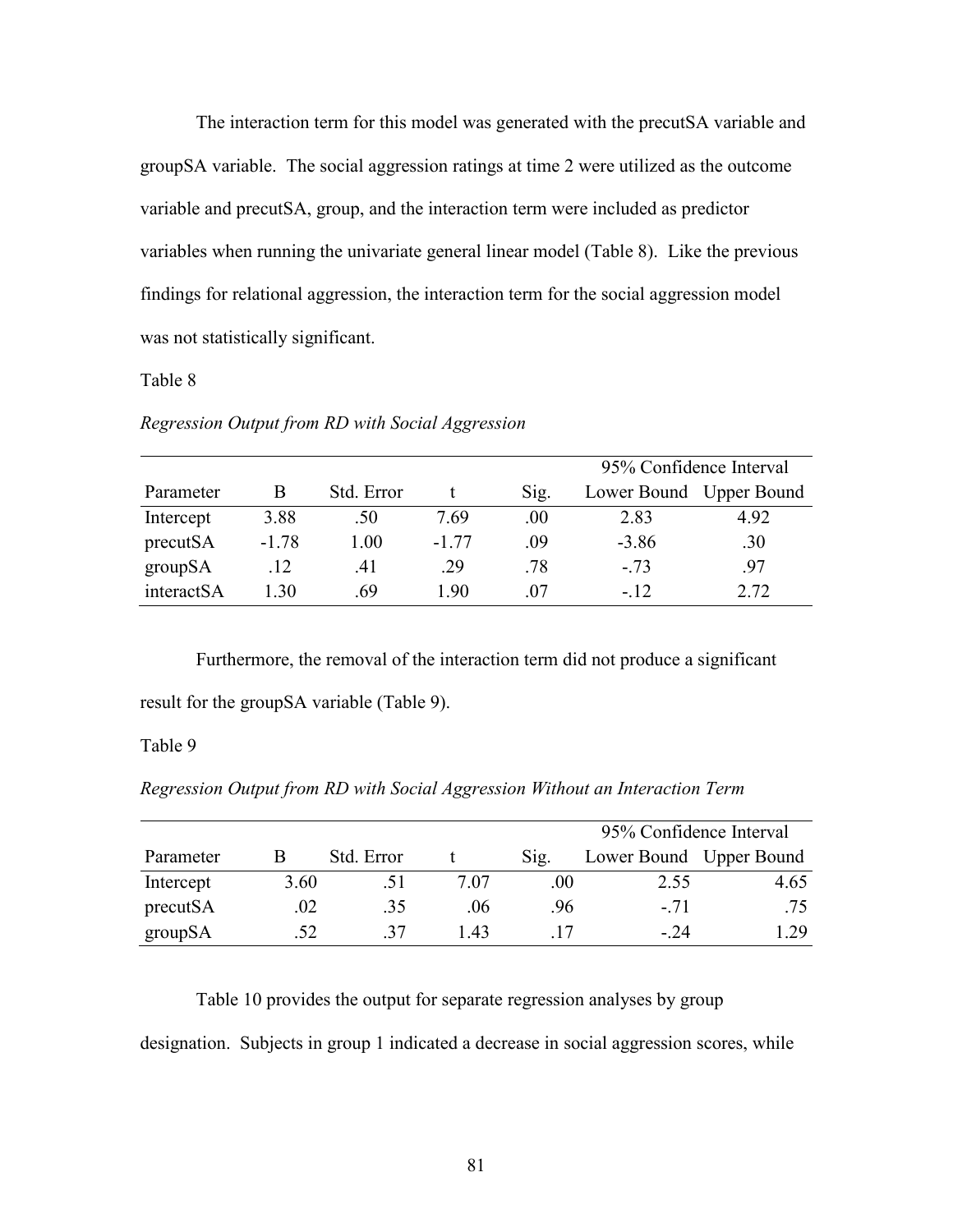subjects in group 2 reported an increase in their social aggression scores. Hypothesis 4b has not been proven given the statistical findings.

Table 10

|               |            | Unstandardized |              | Standardized |        |         |
|---------------|------------|----------------|--------------|--------------|--------|---------|
|               |            |                | Coefficients | Coefficients |        |         |
| groupSA Model |            | B              | Std. Error   | Beta         |        | Sig.    |
| 1.00          | (Constant) | 4.00           | .21          |              | 18.73  | .00     |
|               | precutSA   | $-.47$         | .53          | $-.30$       | $-.89$ | .40     |
| 2.00          | (Constant) | 4.11           | .30          |              | 13.49  | .00     |
|               | precutSA   | .83            | .44          | .45          | 187    | $.08\,$ |

*Group Comparison for Social Aggression*

**Interpersonal maturity.** Interpersonal maturity (IM) was also examined

utilizing the RD analysis. The median score obtained for this construct at time 1 was 2.0. Group 1 was comprised of 23 participants while group 2 was comprised of 22 participants. Figure 4 offers the scatterplot for this model. The precutIM values were derived in the same fashion as the precutRA and precutSA variables, and were essential for the subsequent analyses.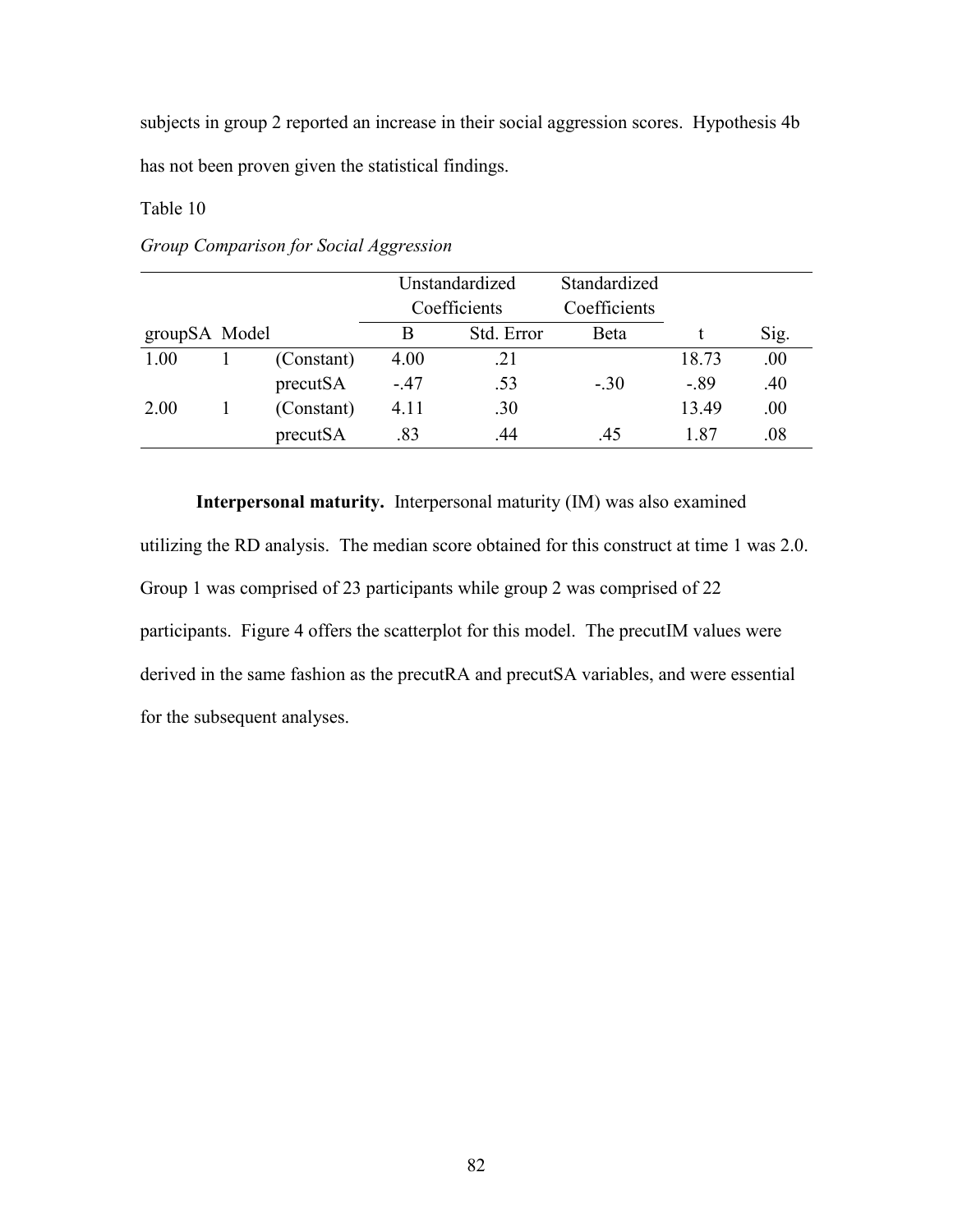



The precutIM and group status variables were used to produce an interaction term for this model. The univariate general linear model was used with interpersonal maturity at time 2 as the outcome variable, and the precutIM, group and the interaction term as predictor variables (Table 11). Once again, this model did not yield a statistically significant interaction.

# Table 11

|            |        |            |      | 95% Confidence Interval |         |                         |  |  |
|------------|--------|------------|------|-------------------------|---------|-------------------------|--|--|
| Parameter  | B      | Std. Error |      | $S_1g$ .                |         | Lower Bound Upper Bound |  |  |
| Intercept  | 1.85   | .74        | 2.51 | .02                     | .32     | 3.38                    |  |  |
| precutIM   | .91    | 1 20       | .76  | .45                     | $-1.57$ | 3.39                    |  |  |
| groupIM    | .16    | .50        | .31  | .76                     | $-.88$  | 1.19                    |  |  |
| interactIM | $-.28$ | .66        | - 42 | .68                     | $-1.63$ | 1.08                    |  |  |

*Regression Output from RD with Interpersonal Maturity*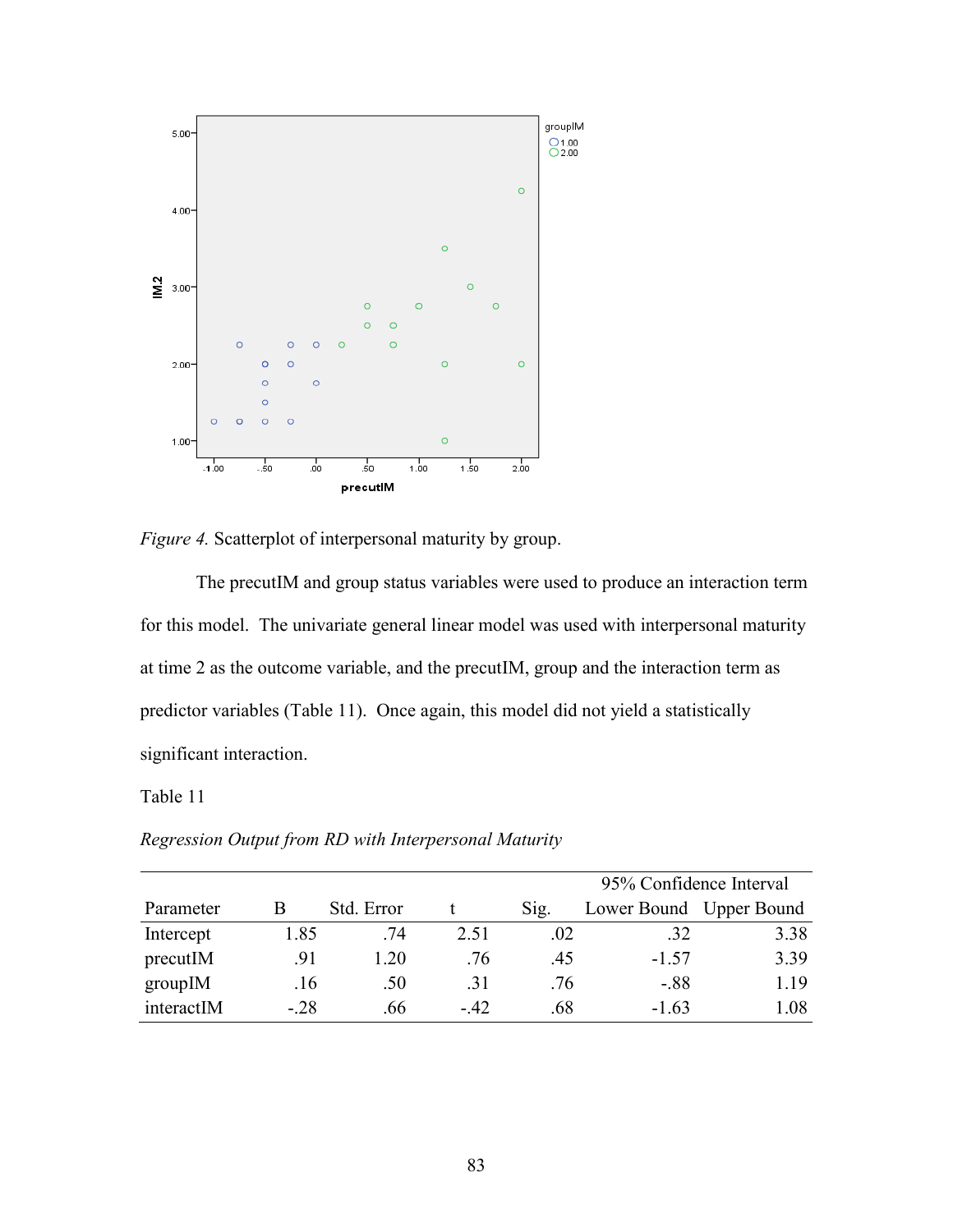The groupIM variable could not reach statistical significance, even when the interaction term was eliminated from the analysis (Table 12).

# Table 12

*Regression Output from RD with Interpersonal Maturity Without an Interaction Term*

|           |      |            |      |      | 95% Confidence Interval |      |  |
|-----------|------|------------|------|------|-------------------------|------|--|
| Parameter |      | Std. Error |      | Sig. | Lower Bound Upper Bound |      |  |
| Intercept | 1.72 | .66        | 2.62 | .02  | .36                     | 3.08 |  |
| precutIM  | .42  | .27        | 1.58 | .13  | $-13$                   | .97  |  |
| groupIM   | 19   | 49         | -39  | -70  | - 81                    | -19  |  |

Table 13 provides the results of separate regression analyses conducted by the groupIM status. A greater increase in interpersonal maturity scores was obtained by participants in group 1 versus participants in group 2. The collected findings do not offer support for hypothesis 4c.

## Table 13

# *Group Comparison for Interpersonal Maturity*

|               |  |            | Unstandardized |            | Standardized |       |      |
|---------------|--|------------|----------------|------------|--------------|-------|------|
|               |  |            | Coefficients   |            | Coefficients |       |      |
| groupIM Model |  |            | B              | Std. Error | Beta         |       | Sig. |
| 1.00          |  | (Constant) | 2.01           | .20        |              | 10.11 | .00  |
|               |  | precutIM   | .64            | .37        | .45          | 1 74  | .11  |
| 2.00          |  | (Constant) | 2.17           | .50        |              | 4.35  | .00  |
|               |  | precutIM   | .36            | .39        | 27           | -91   | .38  |

# **Statistical Methodology for Research Question 5**

Research question 5 was evaluated using a moderation analysis, or using regression models that included interaction terms. Put simply, moderation is an interaction effect, whereby two variables work together to produce an effect on an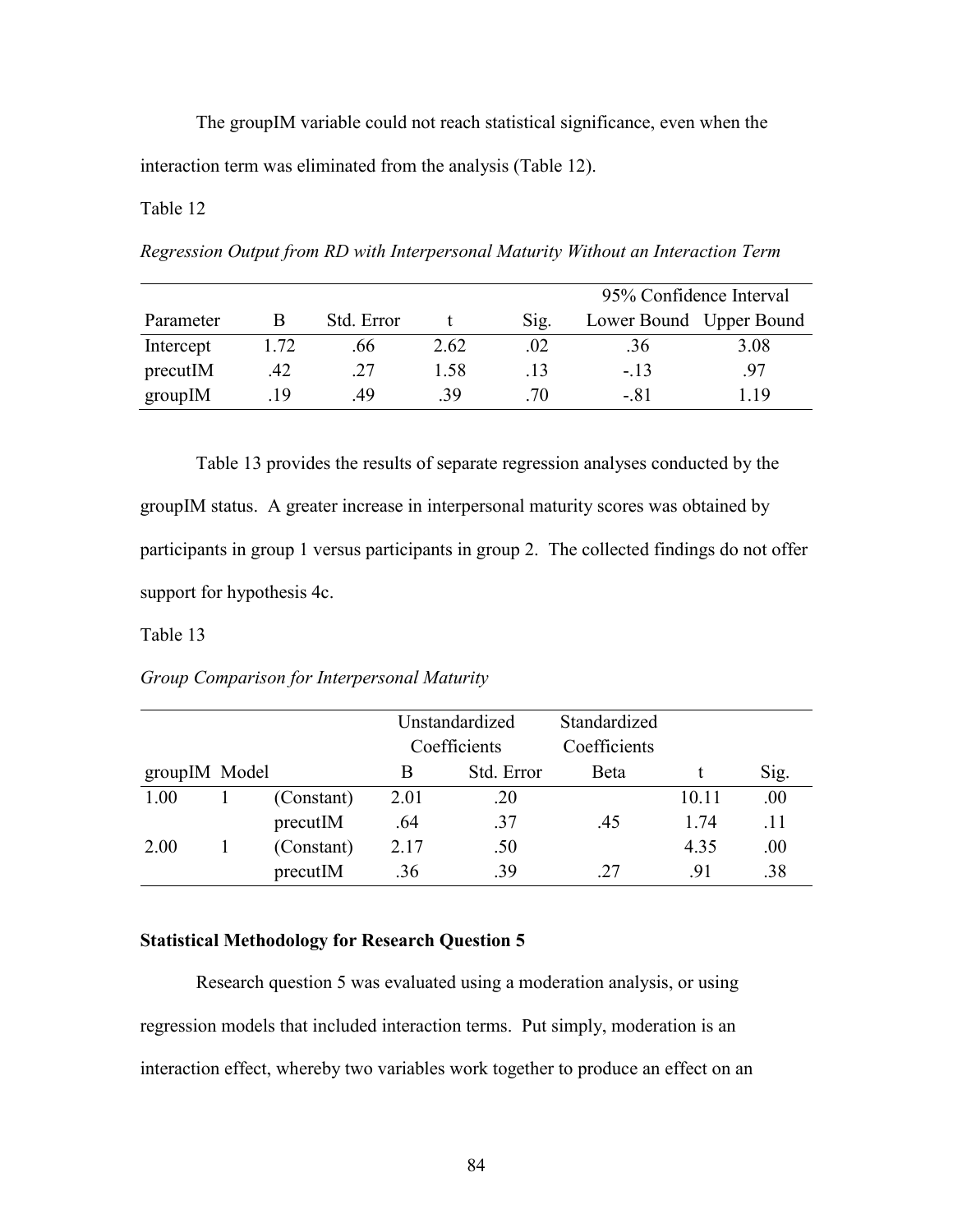outcome variable (Field, 2013). This means that a dependent variable is being predicted from the inclusion of an independent variable, a moderator variable, and the interaction of these two variables (Field, 2013). The interaction term is essential in signifying whether a moderation has taken place (Field, 2013). Therefore, a variable is considered to moderate the relationship if it impacts the strength or the form of the relationship between a predictor and an outcome variable (MacKinnon, 2011).

# **Research Question 5**

Research question 5 states: "Does body appreciation moderate the relationship between feminine ideology and indirect aggression in adolescent girls?"

**Hypothesis 5.** The hypothesis for this question included the following: "Adolescent girls who have lower levels of body appreciation will report internalizing more traditional feminine ideologies, which will be related to elevated rates of aggressive behaviors."

**Results for Research Question 5.** While indirect aggression served as the dependent variable for this research question, the independent variable was identified as subtypes of feminine ideology while the moderator variable was body appreciation. The independent, dependent, and moderator variables were all entered into the model. Four separate models were required in order to provide the most information relating to the relationships between the variables. The four models included one for each indirect aggression style, both relational aggression and social aggression, modeled on two subtypes of feminine ideology, the Inauthentic Self in Relationships subscale and the Objectified Relationship with Body subscale. Moderation has occurred if the model produces a significant interaction term and a significant change in  $r^2$ .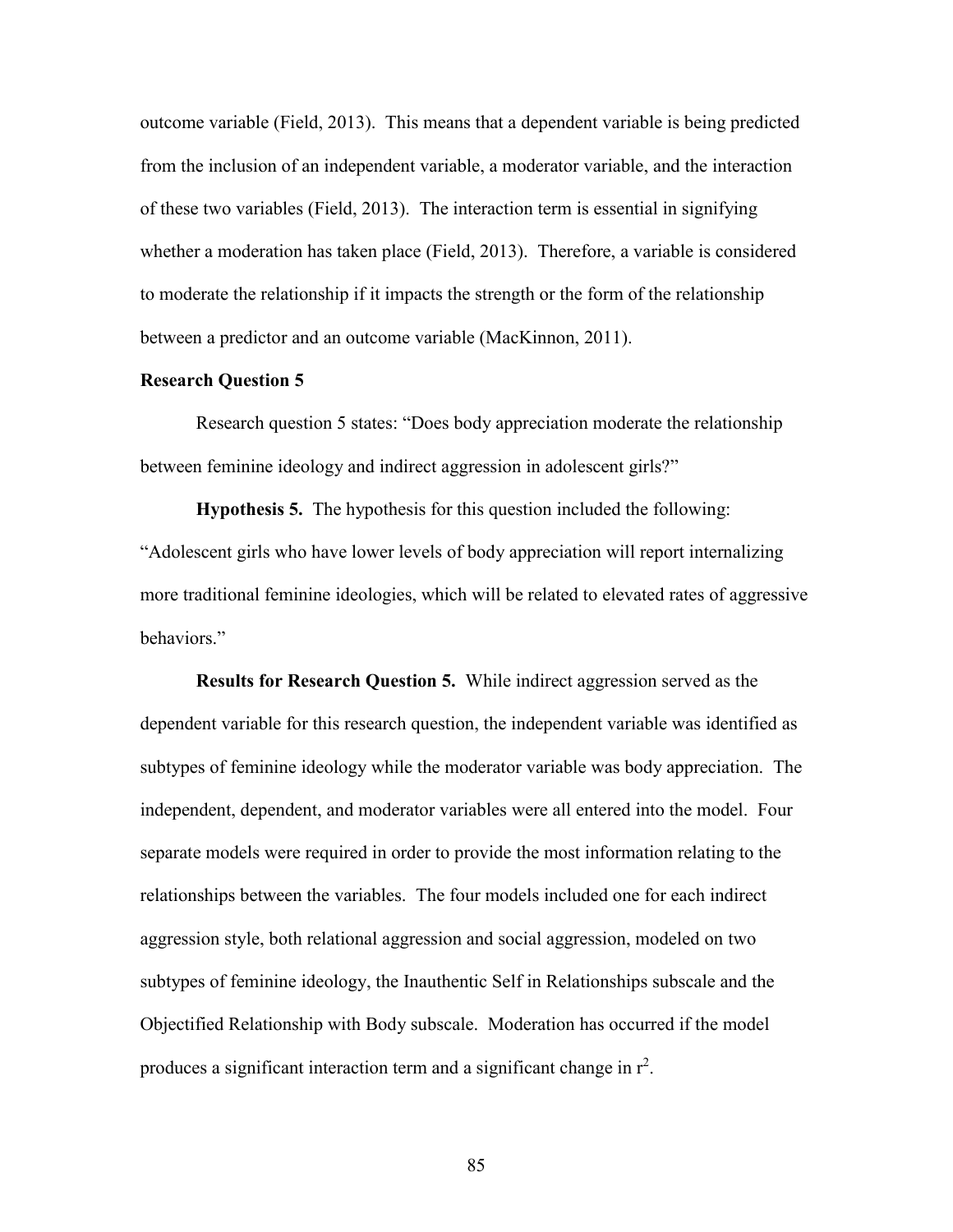The results from the four separate moderation models are presented in Table 14. The moderation analysis did not find any significant interactions, nor did any changes in  $r^2$  yield statistical significance. These analyses reveal that body appreciation does not act as a moderator between feminine ideology and indirect aggression within this specific sample of adolescent girls.

Table 14

| Outcome   |          | coeff   | se   | $\mathbf t$ | p    | $R^2$ change | p    |
|-----------|----------|---------|------|-------------|------|--------------|------|
| RA        | constant | 3.84    | 3.52 | 1.09        | 0.28 | 0.001        | 0.85 |
|           | bas.1    | 0.19    | 0.81 | 0.24        | 0.81 |              |      |
|           | orbs.1   | $-0.01$ | 0.92 | $-0.01$     | 0.99 |              |      |
|           | int 1    | $-0.04$ | 0.22 | $-0.20$     | 0.85 |              |      |
|           |          |         |      |             |      |              |      |
| RA        | constant | 4.18    | 2.75 | 1.52        | 0.14 | 0.006        | 0.61 |
|           | bas.1    | $-0.04$ | 0.62 | $-0.06$     | 0.95 |              |      |
|           | isrs.1   | $-0.40$ | 0.79 | $-0.51$     | 0.62 |              |      |
|           | int 1    | 0.09    | 0.18 | 0.52        | 0.61 |              |      |
|           |          |         |      |             |      |              |      |
| <b>SA</b> | constant | 5.78    | 3.17 | 1.83        | 0.08 | 0.00         | 0.92 |
|           | bas.1    | $-0.11$ | 0.74 | $-0.14$     | 0.89 |              |      |
|           | orbs.1   | $-0.39$ | 0.85 | $-0.45$     | 0.65 |              |      |
|           | int 1    | 0.02    | 0.20 | 0.09        | 0.92 |              |      |
|           |          |         |      |             |      |              |      |
| <b>SA</b> | constant | 0.53    | 2.54 | 0.21        | 0.84 | 0.03         | 0.29 |
|           | bas.1    | 0.80    | 0.57 | 1.38        | 0.17 |              |      |
|           | isrs.1   | 0.86    | 0.72 | 1.19        | 0.24 |              |      |
|           | $int_1$  | $-0.18$ | 0.16 | $-1.08$     | 0.29 |              |      |

*Estimates from Moderation Models*

*Note.* isrs = Inauthentic Self in Relationships subscale; orbs = Objectified Relationship with Body subscale; bas = Body Appreciation Scale;  $RA$  = relational aggression;  $IM$  = interpersonal maturity;  $SA = social$  aggression. int 1 is the interaction term between the moderator and the independent variable created for each model. 1 denotes data collected on each measure at the time of the pre-test.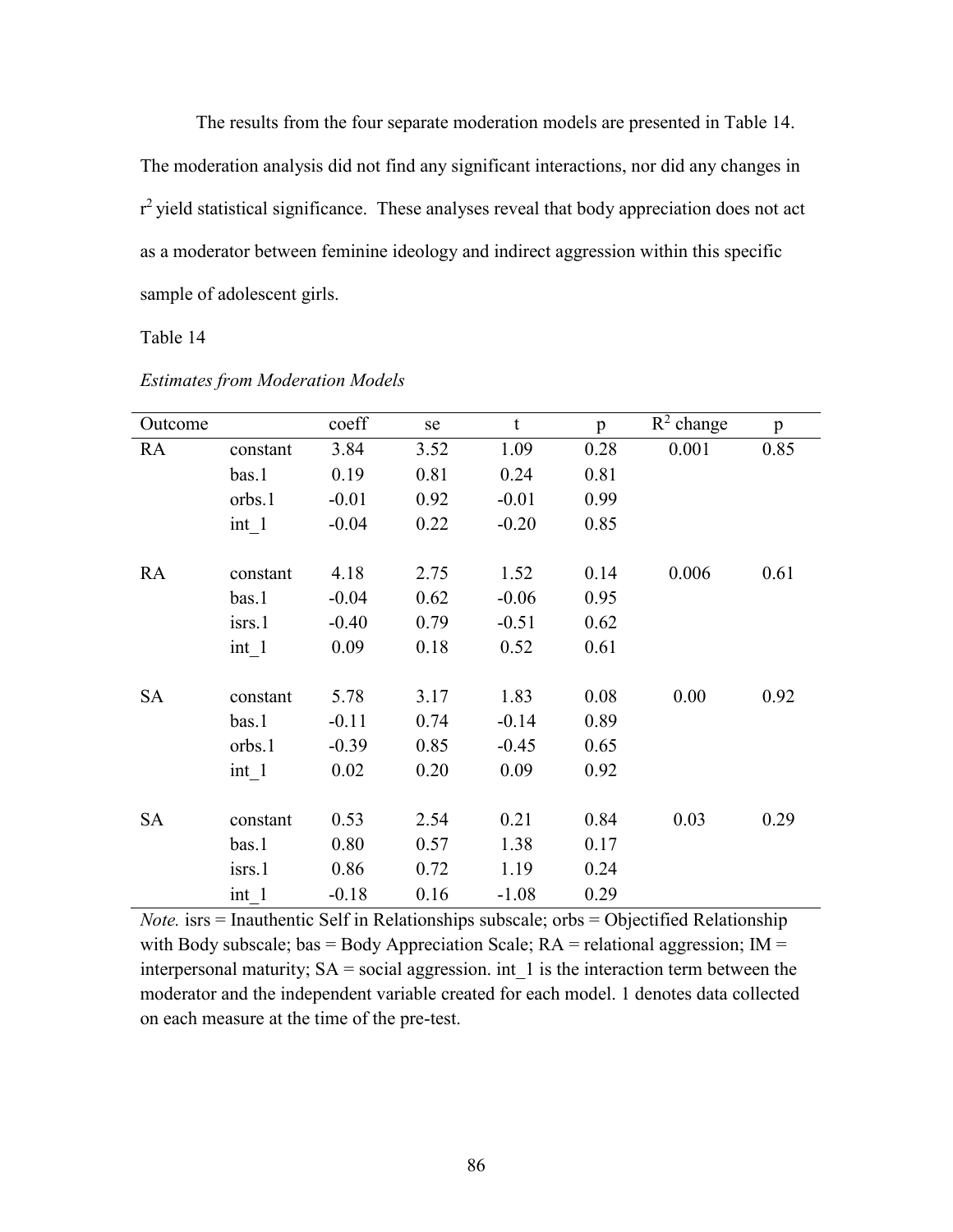#### **Additional Analyses**

Additional regression analyses were completed as an attempt to see if the large age range of the participants contributed to any changes within the relational aggression, social aggression, or interpersonal maturity scores. In order to evaluate the impact of age on these three outcome variables, linear regression analyses were conducted using age as the predictor variable. The participants' age did not appear to have a statistically significant impact on the change in relational aggression scores,  $R^2 = .12$ ,  $R^2_{\text{adj}} = .08$ , *F*  $(1, 24) = 3.10, p = .09$ . Age, however, proved to significantly impact changes in scores relating to social aggression,  $R^2 = .15$ ,  $R^2$ <sub>adj</sub> = .12,  $F(1, 24) = 4.33$ ,  $p = .048$ . The effect size was 0.39, indicating a moderate effect. However, age did not serve as a statistically significant predictor of changes in scores on the interpersonal maturity items,  $R^2 = .06$ ,  $R^2_{\text{adj}} = .02, F(1, 25) = 1.63, p = .21.$ 

Lastly, multiple regression analyses were conducted including the predictor of age along with the items relating to feminine ideology and body appreciation. The three constructs captured on responses on the YASB served as the outcome variables for this series of regressions. Regression results examining the variables of age, feminine ideology (isrs and orbs), and body appreciation (bas) as predictors did not significantly predict the change in relational aggression scores,  $R^2 = .13$ ,  $R^2$ <sub>adj</sub> = -0.05, *F* (4, 20) = 0.71,  $p = 0.59$ . Likewise, the results utilizing these same predictors on changes in social aggression did not yield statistically significant findings,  $R^2 = .27$ ,  $R^2$ <sub>adj</sub> = .13, *F* (4, 20) = 1.86,  $p = 0.16$ . Lastly, a multiple regression examining the impact of these predictors on interpersonal maturity did not find statistically significant implications,  $R^2 = .13$ ,  $R^2$ <sub>adj</sub> =  $-0.03$ ,  $F(4, 21) = 0.81$ ,  $p = .53$ . These additional analyses indicate that the inclusion of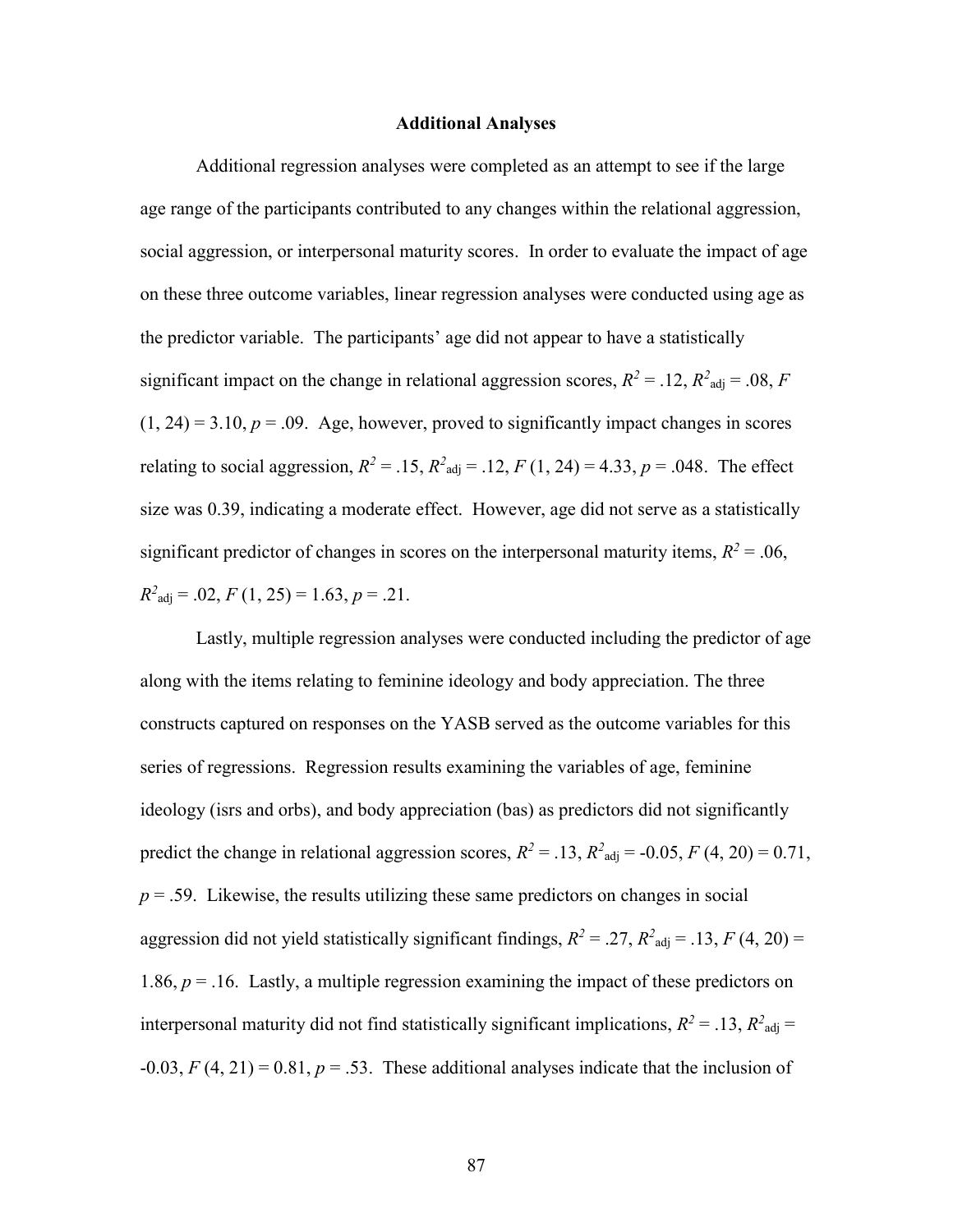age within the three regression models did not assist in the discovery of statistically significant findings.

# **Summary**

This chapter detailed the statistical analyses conducted to answer the research questions relating to feminine ideology, body appreciation, and indirect aggression. Structural equation modeling was employed for research questions  $1 - 3$ , and RD analyses were conducted for research question 4 in order to evaluate the impact of an intervention on a sample of adolescent girls. Additionally, a moderation analysis was utilized for research question 5 for the purposes of clarifying whether the construct of body appreciation served as a moderating variable between feminine ideology and indirect aggression. Although only one statistically significant result was found in examining these research questions, there are several implications that can be taken from these analyses. The following chapter will offer a thorough discussion of the findings, as well as the limitations of the current study and a call for further research within this area.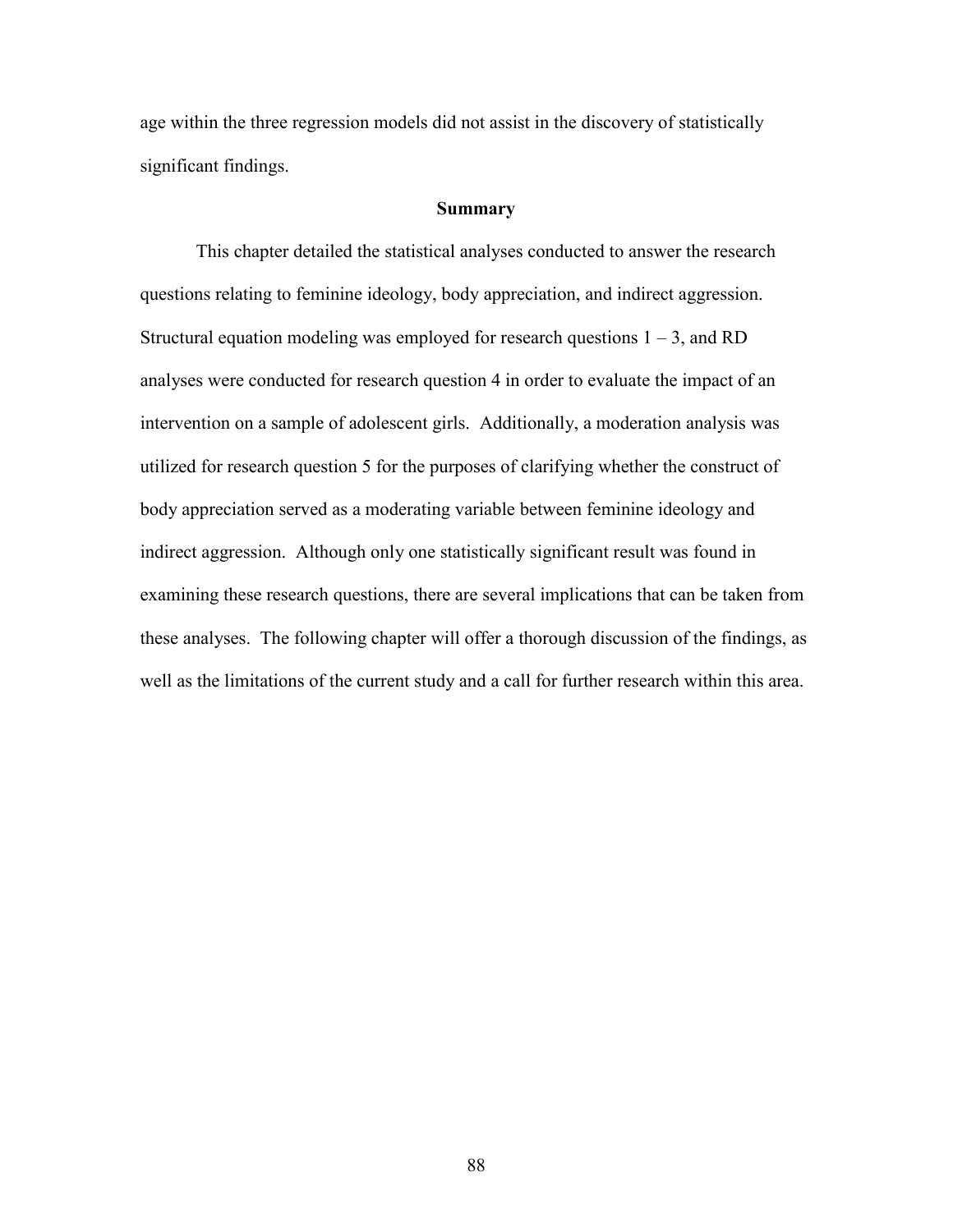#### Chapter V

# DISCUSSION

The objective of this chapter is to discuss the results of the statistical analyses in light of the proposed research questions and in conjunction with the existing literature within the area of indirect aggression in the adolescent female population. The results will be reviewed in a manner by which the research questions may be answered, and implications and conclusions will be drawn from the findings. Additionally, the limitations imposed by the restraints of this study will be fully described as to provide a context by which the results may be interpreted. The importance of the current study will be emphasized, and a description of further research within the related area will be detailed.

#### **Summary of Results**

Five separate research questions were posed by which the statistical analyses provided insight. The sample included forty-five female participants with ages ranging from 8 – 19 years-of-age. The participants predominantly described their race as Caucasian, with almost 76% of the sample using this descriptor. Nearly 18% of the sample described themselves as African American, and a very small percentage reported themselves as Asian Pacific Islander, Biracial, and Other. Data were obtained on both pre- and post-test measures of feminine ideology, body appreciation, and indirect aggression. It should be noted that more data were collected on the pre-test measures in comparison to the post-test measures; therefore, many of the analyses focused on the relationship between the variables at the time of the pre-test.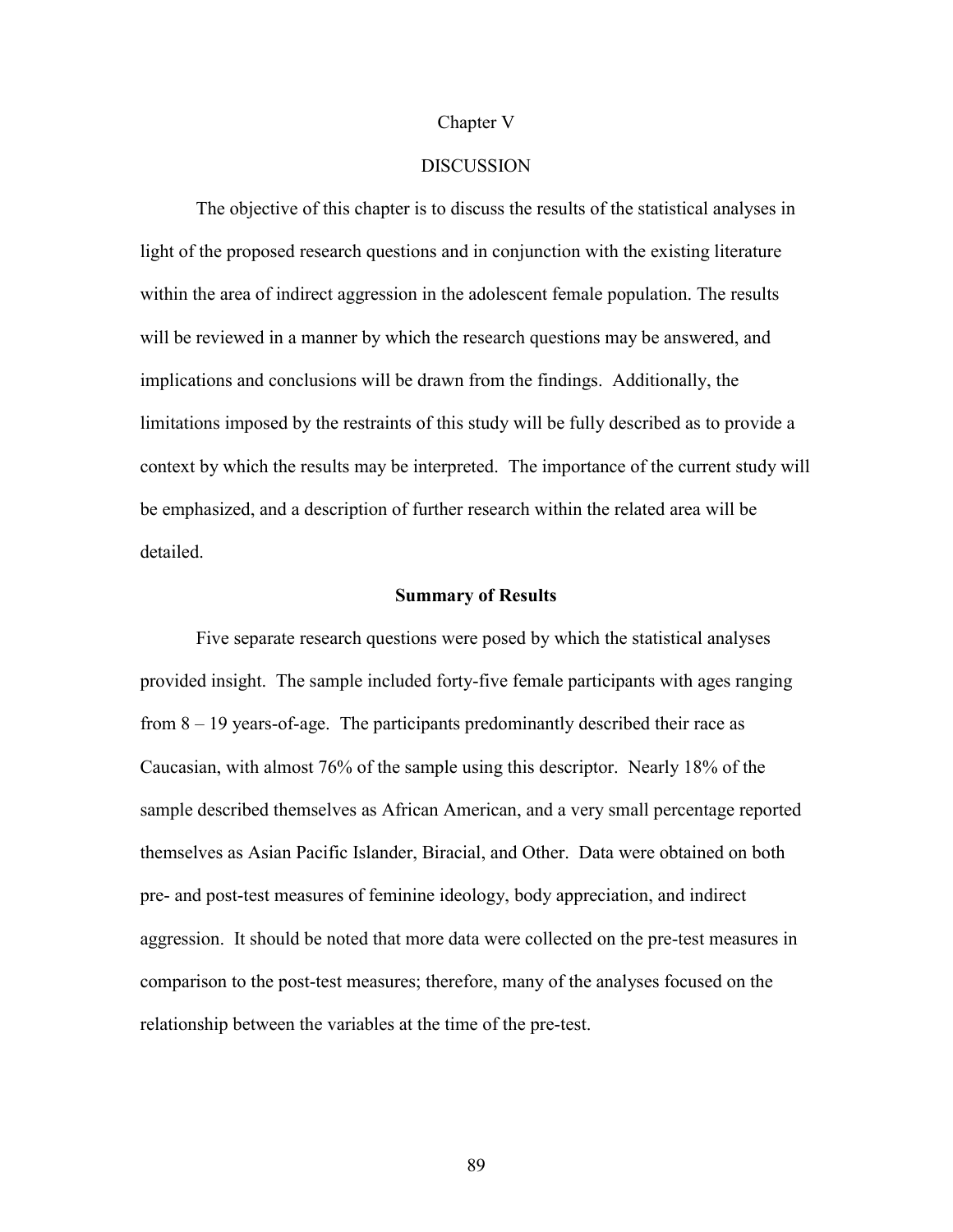# **Findings for Research Question 1**

The first research question aimed to investigate whether the internalization of the feminine ideology impacted adolescent girls' use of indirect aggression. A significant impact or association was found between a subtype of feminine ideology, a girl's objectified relationship with her body (orbs), to one type of indirect aggression, social aggression. The results revealed that participants rating themselves lower on the Objectified Relationship with Body subscale tended to rate themselves higher on measures of social aggression. Therefore, participants who rated themselves as having a weaker internalization of a subtype of feminine ideology indicated more infrequent use of socially aggressive tactics. This result should be interpreted with caution as to how it is generalized to the wider population, as it was derived from a poor-fitting model.

A significant effect was not detected between an adolescent's objectified relationship with her body and her use of relational aggression. In regards to the second subtype of feminine ideology assessed, inauthentic self in relationships, this was not found to have an impact on either form of indirect aggression. This means that within this sample of girls, their tendency to either act authentically or compromise themselves within their relationships with others did not significantly impact their use of indirect aggression.

Given these findings, the author's proposed hypothesis of observing greater levels of indirect aggression in adolescent girls who internalize conventional feminine ideologies more strongly is not fully supported. This sample endorsed that the way they relate to their bodies influences their utilization of social aggression within their peer group. Interestingly, the participants did not support the notion that the way in which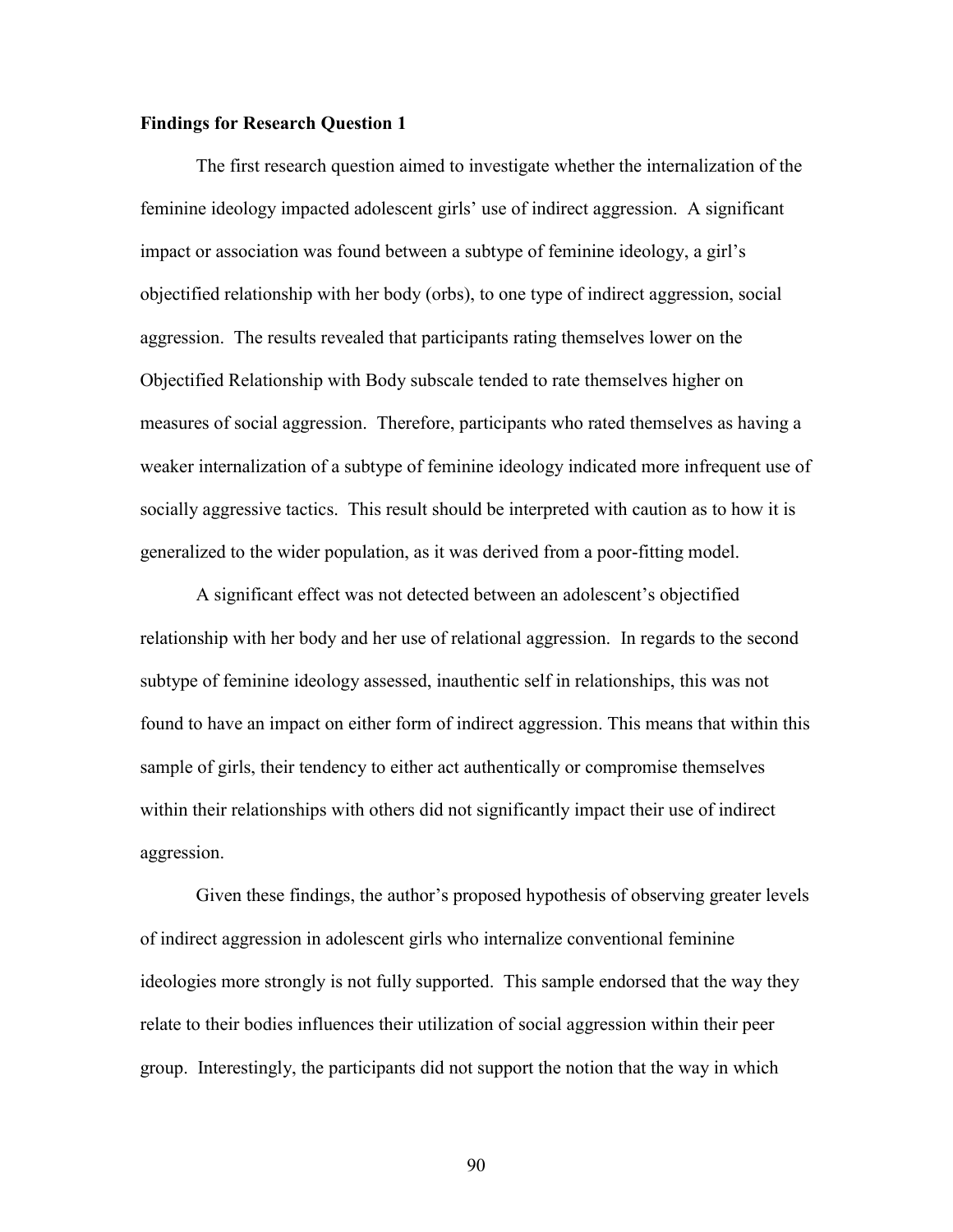they purport themselves within the peer group impacts their use of social or relational aggression.

### **Findings for Research Question 2**

Research question 2 targeted the impact of body appreciation on a girl's use of indirect aggression. The results do not point towards a statistically significant impact of a girl's reported levels of body appreciation (bas) with either form of indirect aggression. The hypothesis formulated for this research question was therefore not supported by the findings given that the author had hypothesized that participants reporting greater levels of body appreciation would also report utilizing lower levels of relational and social aggression.

### **Findings for Research Question 3**

The third research question assessed the impact that an internalization of feminine ideology and feelings of body appreciation would have on the construct of interpersonal maturity, a third construct captured by the YASB. Although no significant findings were detected, an analysis of the response pattern indicates that the observed impact from the Objectified Relationship with Body subscale and the Body Appreciation Scale to interpersonal maturity was negative. This reveals that participants rating themselves as having both a weaker internalization of the feminine ideology and lower levels of body appreciation also rated themselves as having lower levels of interpersonal maturity.

The hypotheses relating to this research question stated that participants subscribing more deeply to the feminine ideology would report lower levels of interpersonal maturity, and subjects with higher levels of body appreciation would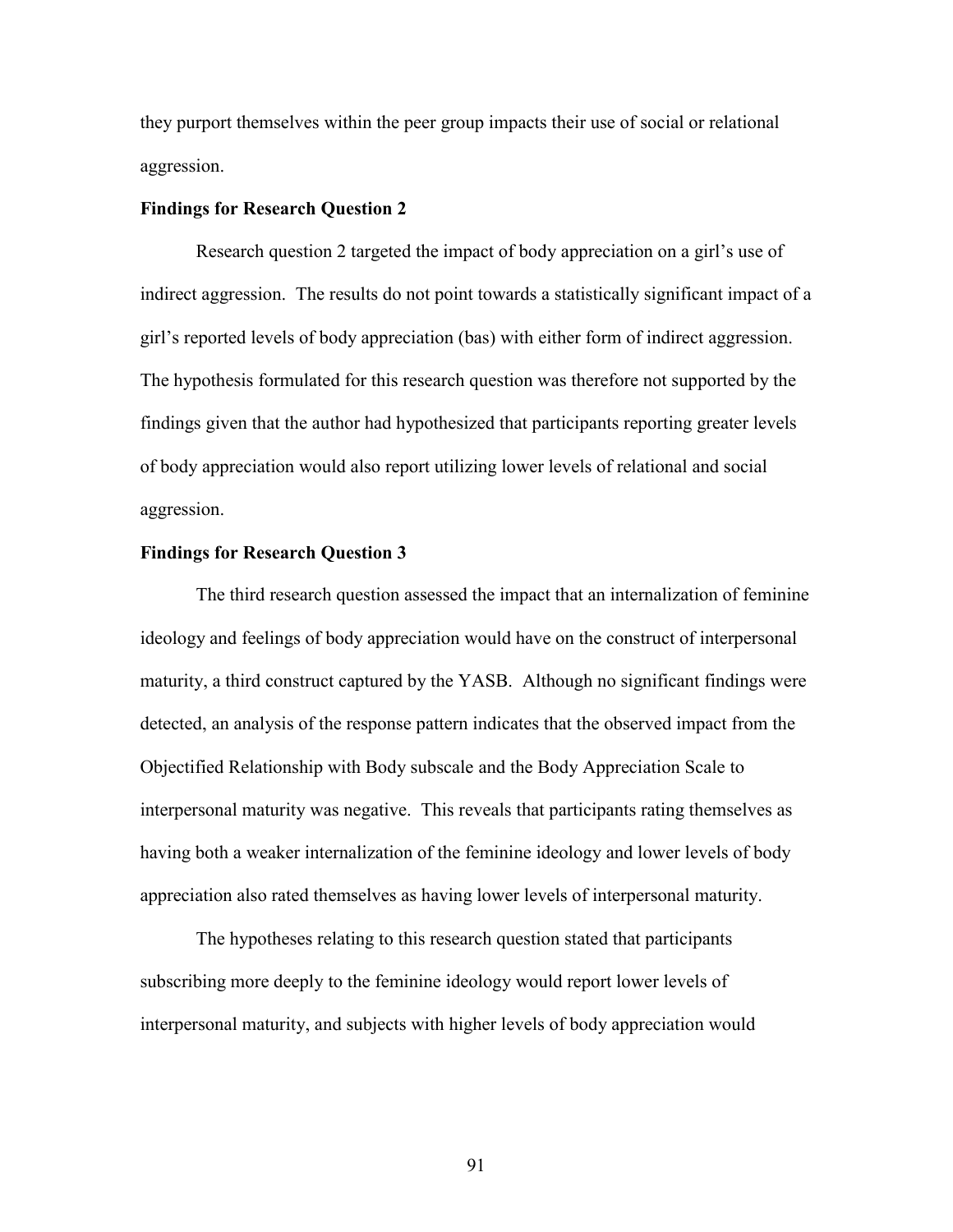display greater levels of interpersonal maturity. The author's hypotheses regarding this research question were not supported within this study.

### **Findings for Research Question 4**

The purpose of research question 4 was to evaluate the effectiveness of *The Goodwill Girls and Boys Curriculum.* This question specifically questioned the impact this intervention would have on adolescent girls' self-reported ratings of indirect aggression and interpersonal maturity. The analyses did not reveal any statistically significant differences; however, some response patterns seemed apparent and may be examined to inform future research.

In terms of relational aggression, participants who initially reported more frequent use of relational aggression indicated a reduction in these tactics following the intervention. Additionally, subjects who initially reported lower rates of relational aggression later reported higher rates of relational aggression following the intervention. The hypothesis that estimated that the implementation of the intervention would reduce rates of relational aggression was not supported by statistically significant results.

Similarly, the impact of the intervention was not significantly tied to a reduction in the self-reported ratings of social aggression. An examination of the trends in ratings on a measure of social aggression from pre-test to post-test indicates that those participants reporting a higher use of social aggression at the time of the pre-test showed an increase in their use of social aggression at the time of the post-test. In contrast to those findings, participants reporting more infrequent use of social aggression at the time of the pre-test indicated a reduction in their use of social aggression at post-test. The hypothesis regarding how social aggression would be impacted as a result of the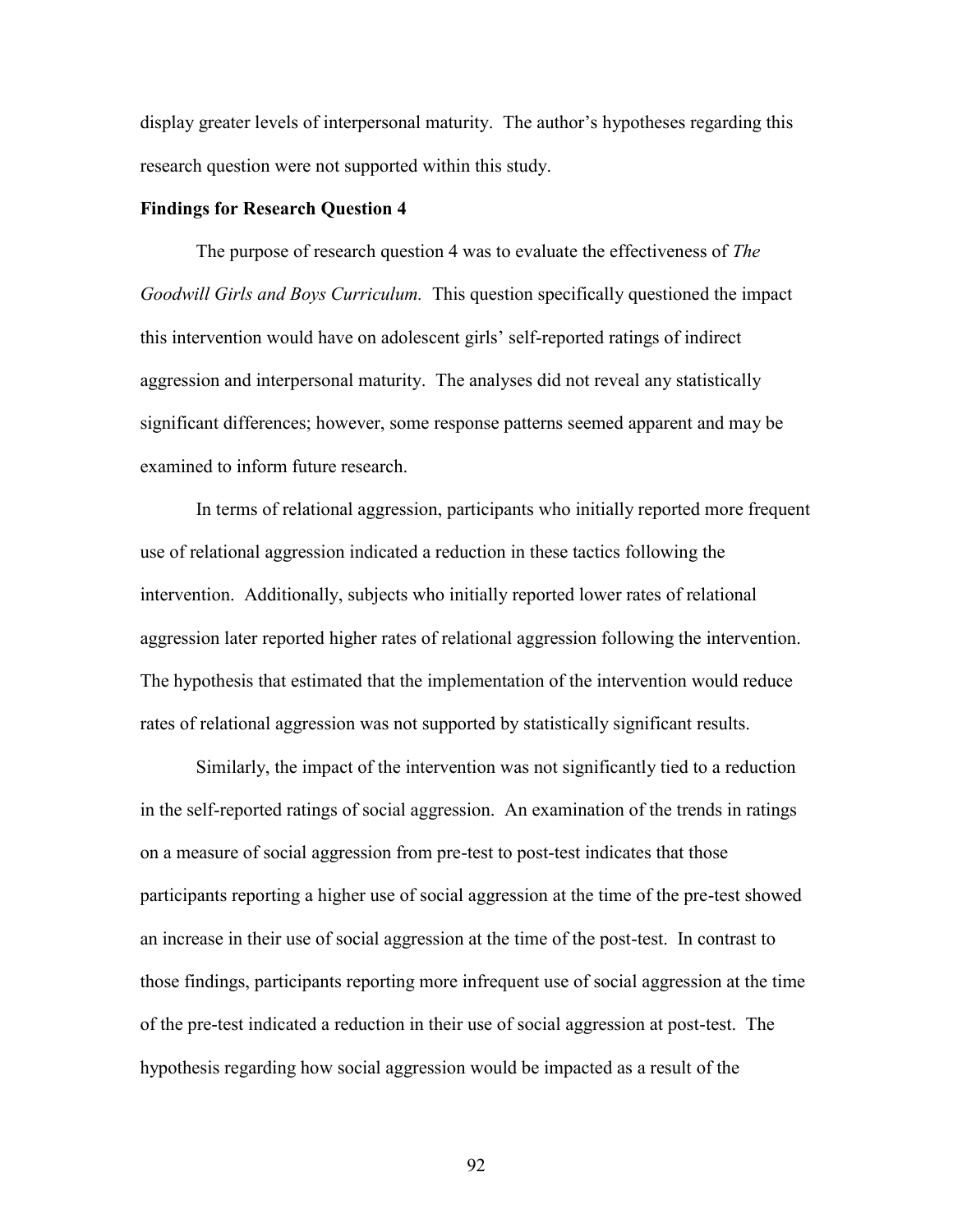intervention was not endorsed by this sample, as a significant reduction in rates of social aggression was not achieved.

The implementation of the intervention did not find a significant impact on reported rates of interpersonal maturity. Those subjects reporting higher levels of interpersonal maturity at the time of the pre-test exhibited a greater reduction in their utilization of interpersonal maturity than those who had initially reported lower levels of interpersonal maturity. Therefore, the hypothesis proposed that hoped to observe an increase in levels of interpersonal maturity following the intervention was not supported.

### **Findings for Research Question 5**

In the final research question, the researcher investigated the possible moderating effect of body appreciation on feminine ideology and indirect aggression. The analyses did not reveal statistically significant evidence of a moderation between any of the hypothesized models. Therefore, the hypothesis by which the researcher had believed that body appreciation may act as a moderator variable between these two constructs did not prove noteworthy given the ratings of this sample.

### **Conclusions**

The purpose of this study was to examine the relationship between the constructs of feminine ideology, body appreciation, and indirect aggression in a sample of adolescent girls in order to further contribute to the research base on possible contributors to 'girl bullying.' Although bullying remains a prominent issue within the adolescent population, instances of relational and social aggression (due to their covert nature) are not as well documented as overt forms of bullying. Furthermore, girl bullying remains as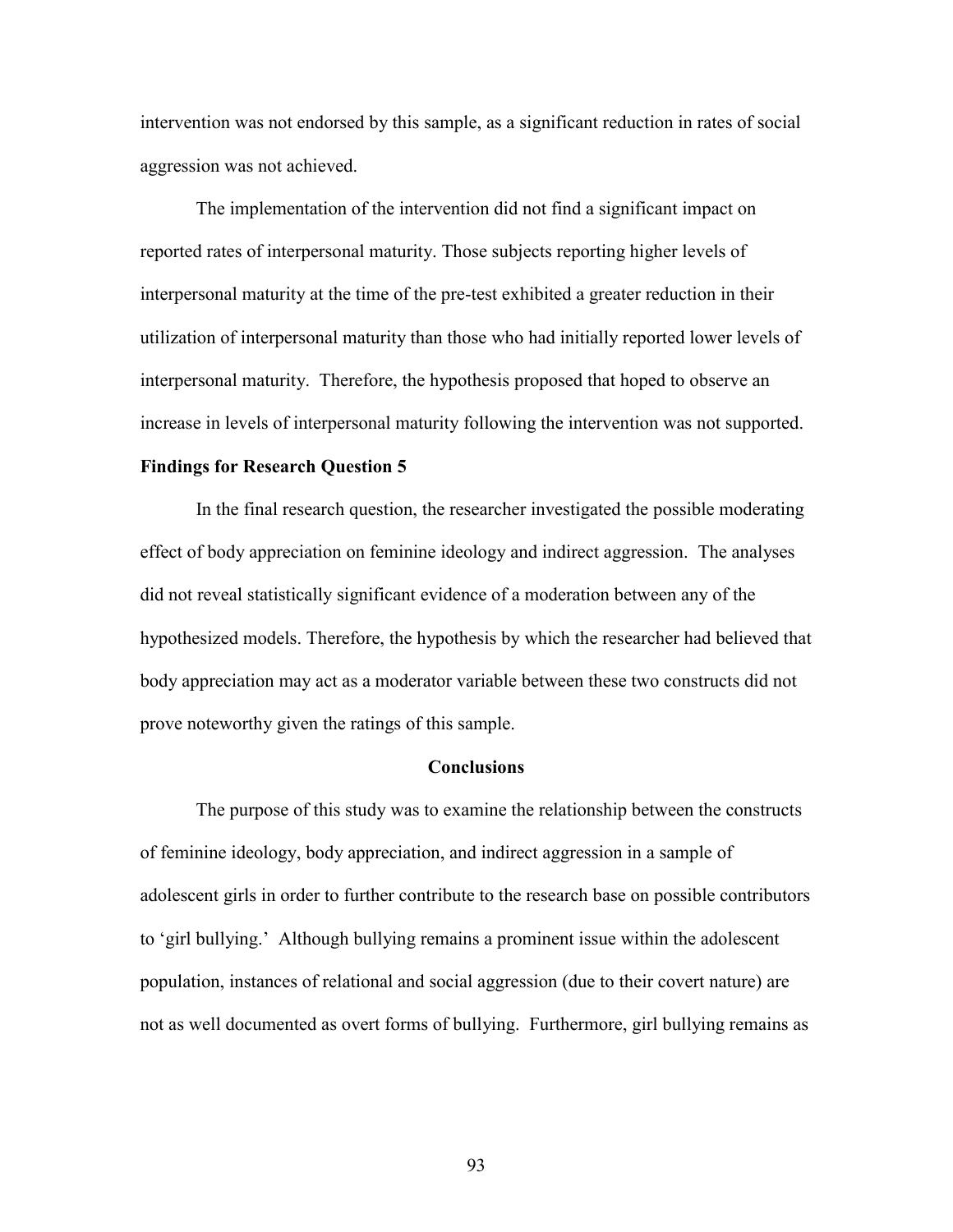a problem that many do not fully understand, and therefore have difficulty proving effective interventions.

The tactics by which girls select in handling disputes with their friends may be understood through social learning theory. Social learning theorists posits that children learn gender-appropriate behaviors through a variety of techniques, including modeling, reinforcement, and punishment (Pressley & McCormick, 2007). Therefore, young girls quickly understand that it is not acceptable, as purported by traditional gender norms, to use more overtly aggressive techniques when in conflict with a female friend, as their male peers may. In simpler terms, physical aggression is not viewed by society as "feminine" behavior, and this is ingrained within the female adolescent population from a young age. In contrast, adolescent girls may come to realize that by utilizing relationally and socially aggressive tactics, they can control or manipulate the friend group in a way that is viewed as more acceptable by society.

Additionally, gender socialization only further solidifies traditional gender roles. Adolescents will typically segregate themselves into same-sex peer groups, and due to the increased amount of time spent with these same-sex peers, this may further propel the means by which adolescent girls feel they can express themselves. In this way, girls may more closely align their behaviors and activities with those espoused by the peer group, which may lead adolescent girls to more strongly align themselves with the traditional feminine ideology. It should be understood that body image is also embedded within the adolescent population both by society and the peer group. Many girls during the adolescent years will internalize unrealistic body ideals, and adolescents frequently make use of social comparisons in which they compare their bodies to those of their peers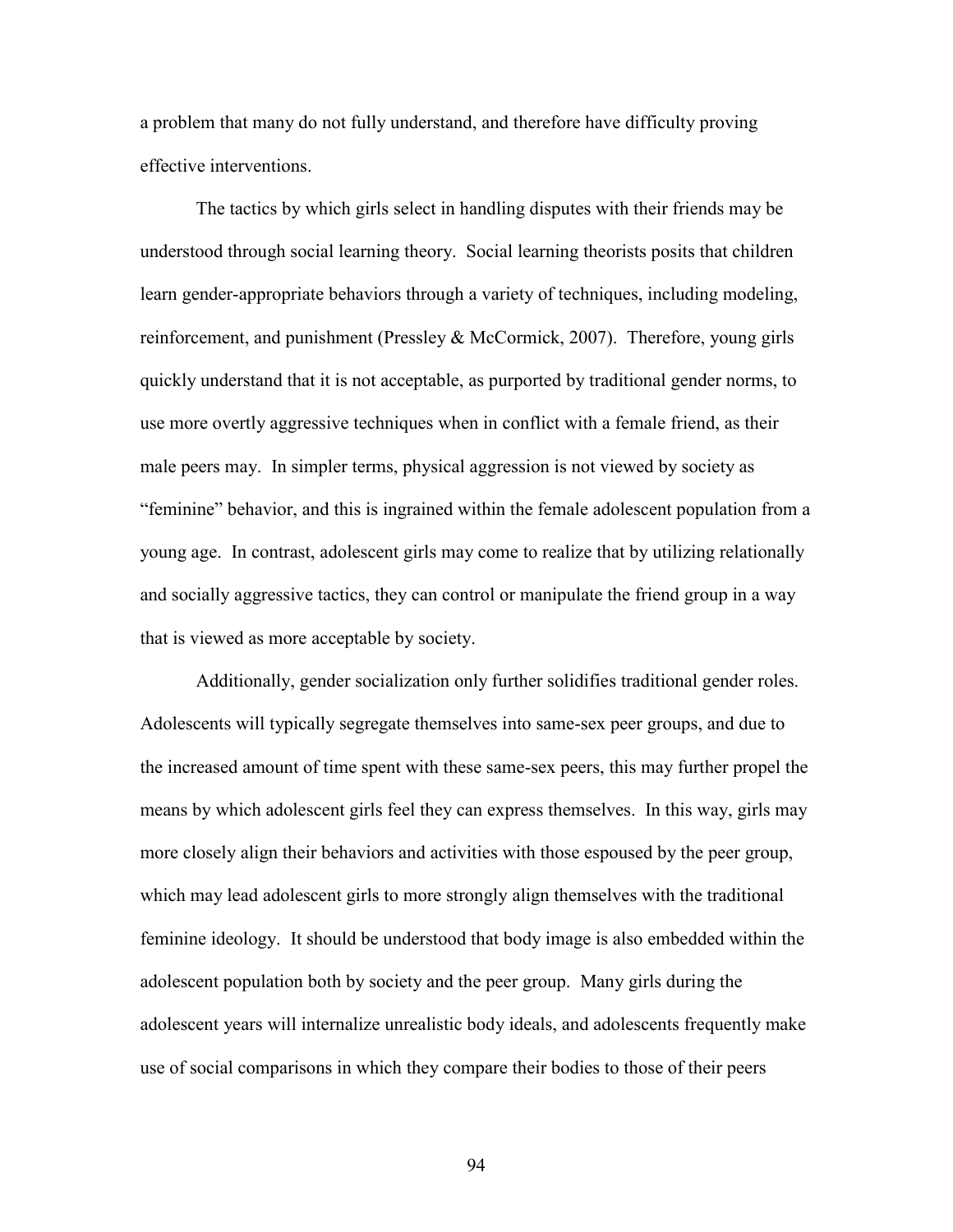(Jones, 2004). Because of these factors, many girls may feel dissatisfied with their bodies as they strive to reach these unrealistic goals, and this may impact the strength at which they internalize the feminine ideology. Therefore, friendship groups may have a strong impact on both the way that adolescent girls relate to their femininity and their bodies, which could result in such maladaptive conflict management styles as relational and social aggression.

Thus, the current study aimed to examine the relationships between these important constructs within the adolescent female population as to better understand how the feminine ideology and positive body image may increase or decrease indirect aggression. This study specifically examined the feminine ideology, body appreciation, and indirect aggression experienced by a small group of adolescent girls attending faithbased school settings. Although the current study did not yield many statistically significant findings, several findings may be evaluated within the context of the limited literature base.

An examination of the impact that the internalization of the feminine ideology has on the use of indirect aggression revealed a significant association between responses on a feminine ideology subscale relating to a girl's objectified relationship with her body and social aggression. Specifically, the results revealed that those who indicated a weaker internalization of the feminine ideology in regards to the way they relate to their bodies reported more infrequent use of social aggression. Although these results were found within a poor-fitting statistical model, these results prove promising in that they align with social learning theory. Specifically, adolescent girls within this sample who have not been taught or socialized to internalize their femininity to a stronger degree also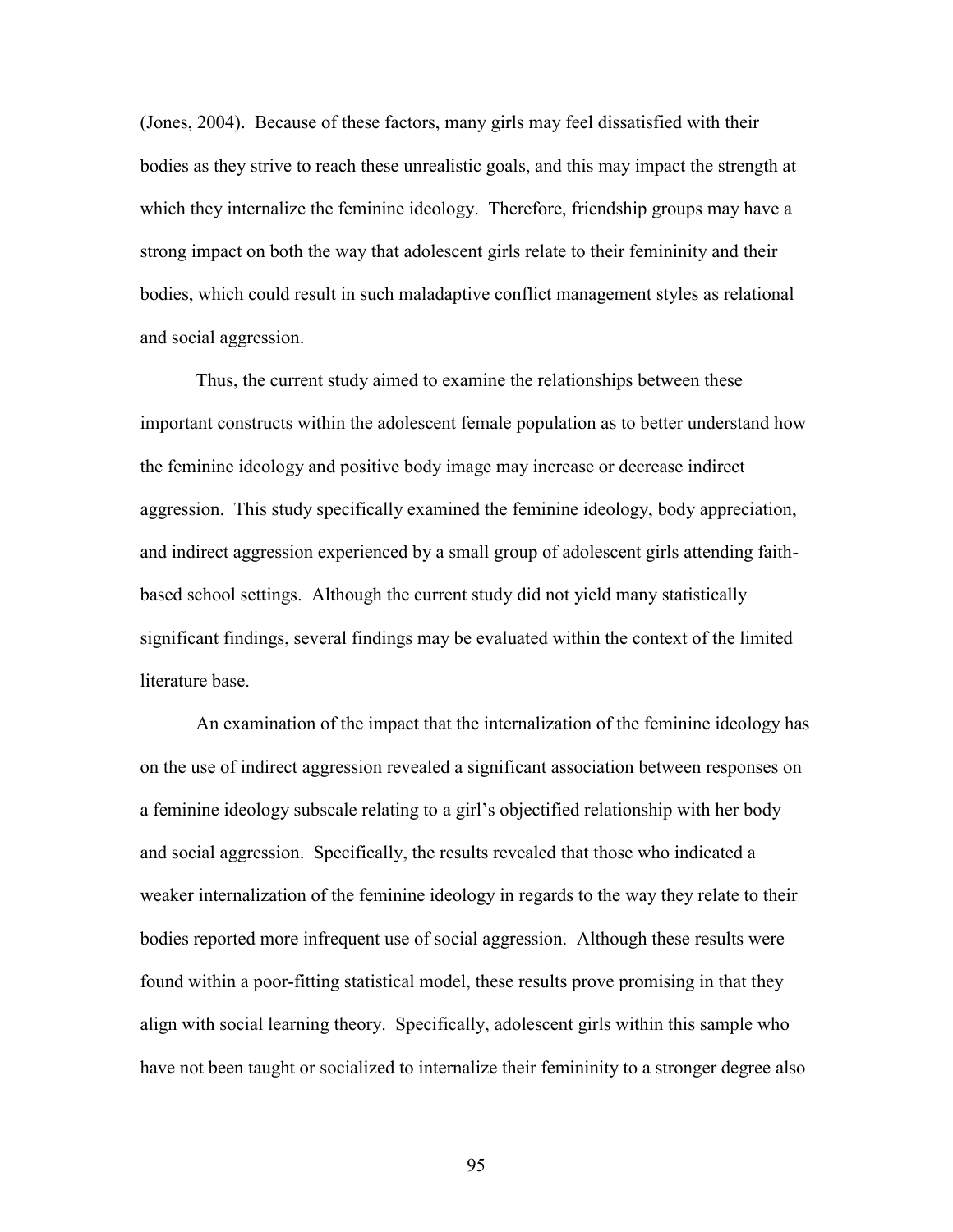have not reported the use of more traditionally gender appropriate way of handling conflict. In other words, adolescent girls who would not describe themselves as adhering to traditional feminine norms, as indicated by their responses on a measure of feminine ideology, also do not report high levels of use of strictly "feminine" aggression styles as social aggression.

The findings of this study, however, did not support lower use of relational aggression within adolescents espousing a weaker internalization of femininity, as found in the research conducted by Crothers, Field, and Kolbert (2005). While these researchers found adolescent girls identifying a stronger and more traditional feminine ideology to utilize relational aggression at a higher rate, this study could not replicate their findings specifically in relation to relational aggression. However, the fact that the current study found that a weaker internalization of femininity is significantly related to lower use of social aggression is similar in that both studies identify a linkage between self-reported femininity and indirect forms of aggression. It should be noted that the 2005 study conducted by Crothers, Field, and Kolbert included a definition of relational aggression that also encompassed socially aggressive tactics. The current study instead separated the two constructs of relational aggression and social aggression as measured on the YASB, which may have had an effect on the obtained results.

Perhaps the current study only revealed significant implications regarding the internalization of the feminine ideology and social aggression due to the social context within which the particular subscale subscribes. The Objectified Relationship with Body subscale of the feminine ideology measure correlates to the way in which a girl evaluates her body, which is closely tied to her understanding of and compliance with socially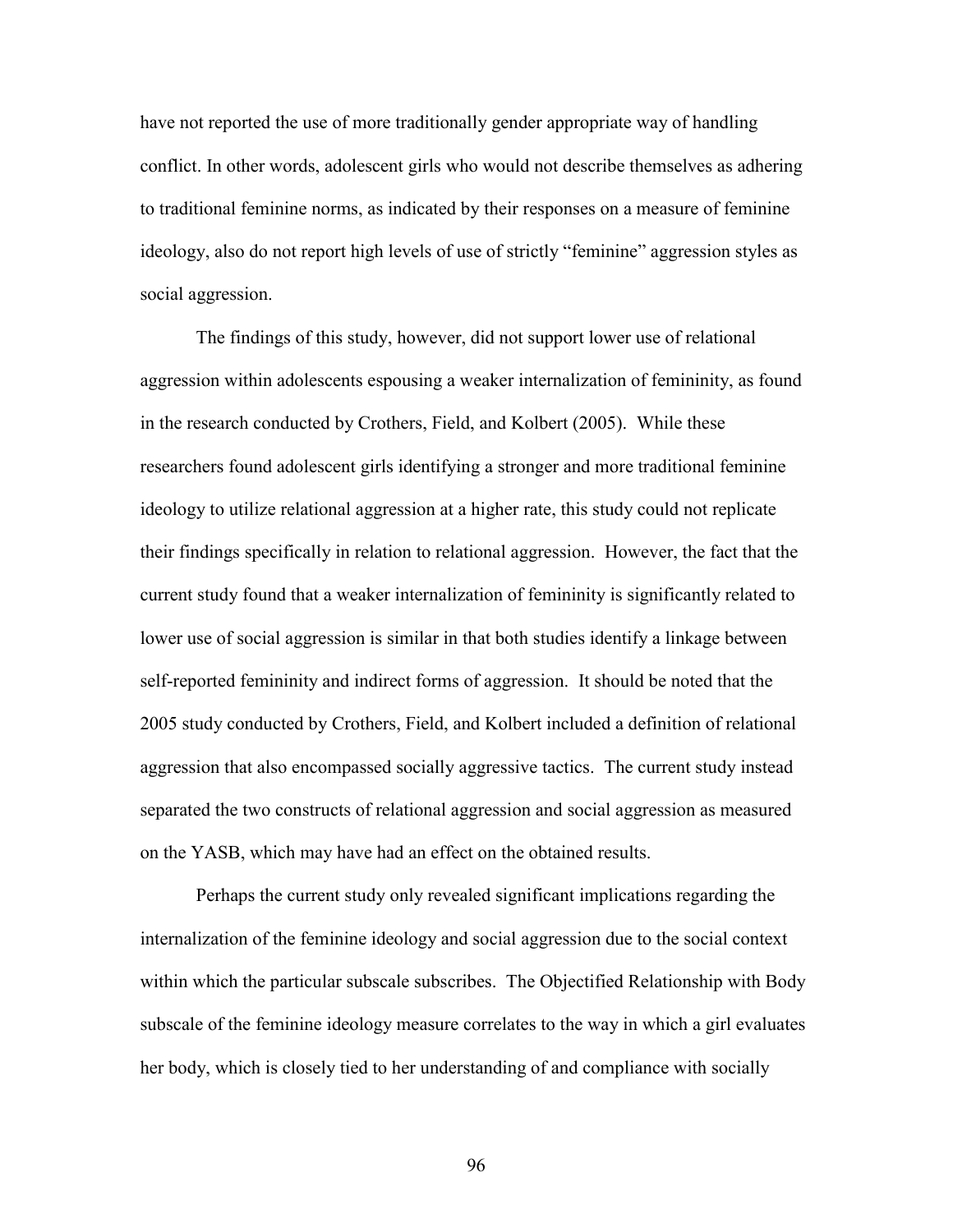accepted norms. Objectifying one's body is an act that occurs intentionally, in which the individual is assessing the body, and this may have stronger implications for the usage of social aggression in that this type of indirect aggression also operates under intentional conditions. When utilizing social aggression, an individual must intentionally manipulate the peer group in order to attain some goal. In this way, this particular subtype of femininity and indirect aggression may have a stronger relationship due to the acceptance of sociocultural expectations and the intent with which both operate.

The hypothesis linking higher levels of body appreciation to lower levels of indirect aggression was made after reviewing the literature regarding self-evaluations of the body and its association to aggression. For example, Reulbach et al. (2013) found that children describing themselves as both underweight and overweight reported more frequent use of bullying behaviors. In contrast, children describing their bodies as "just the right size" indicated a lower use of aggression (Reulbach et al., 2013). Given the fact that body image has much to do with how an adolescent girl views herself, it was postulated that those who held a more positive view of her body would refrain from engaging in aggressive behaviors. Although the author was hopeful see this trend within the current study, the results do not support a significant relationship or association between body appreciation and relational or social aggression.

Another purpose of the current study was to evaluate the impact of *The Goodwill Girls and Boys Curriculum* on self-reported rates of relational and social aggression. This research will add to the limited research base on the effectiveness of this curriculum; however, a significant impact of the intervention could not be detected within the current study. This may be due to a number of limitations that are discussed in the next section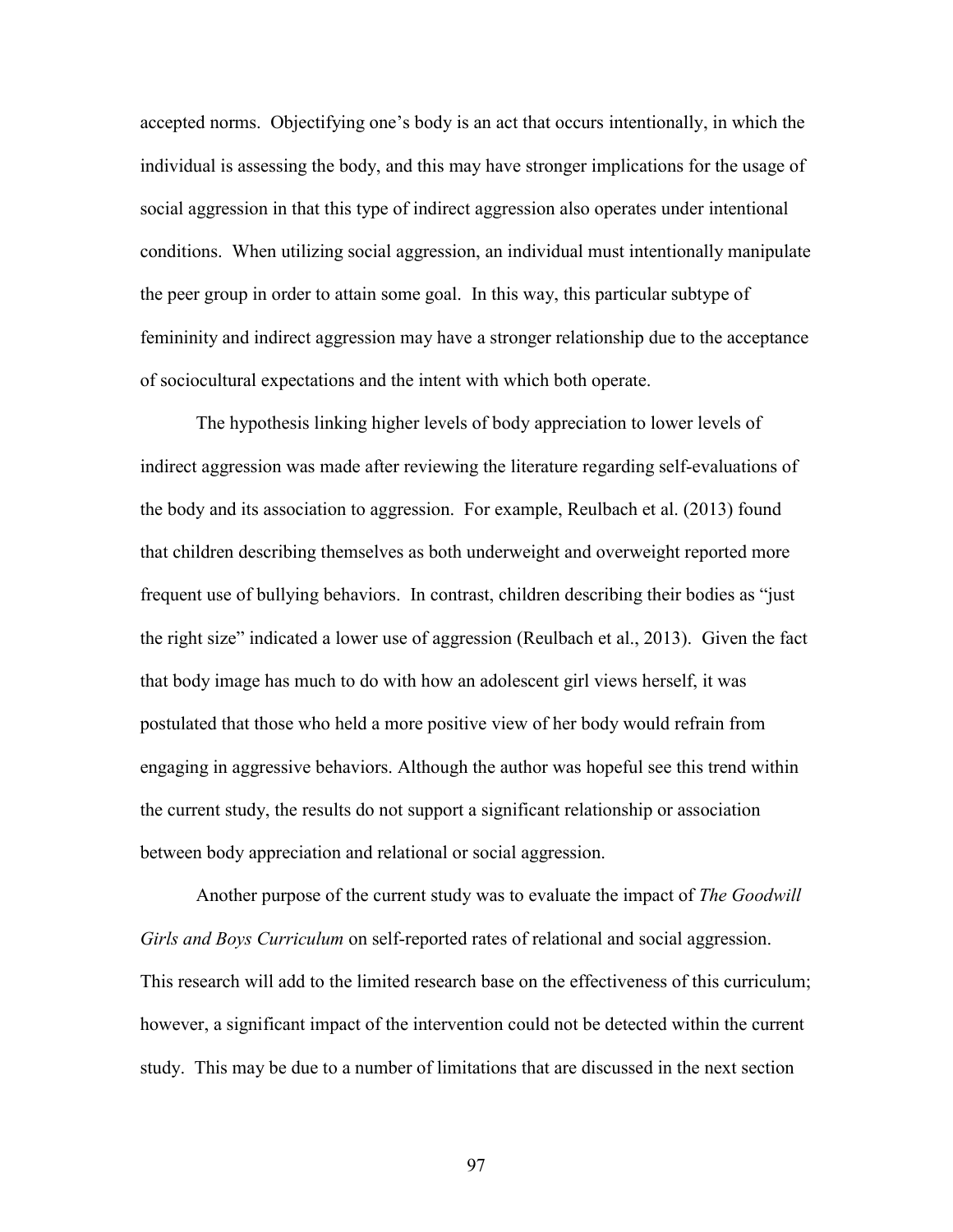of the paper; therefore, future research should be conducted in which the intervention is implemented and monitored within a larger sample of adolescent girls.

Due to the limited literature documenting the effects of body image on the feminine ideology, the final research question was developed to evaluate the possibility that body appreciation may serve as a moderating variable between the feminine ideology and indirect forms of aggression within the adolescent female population. Swami and Abbasnejad (2010) completed one of the only studies that could be found assessing the association between feminine ideology and body appreciation. These researchers found that those who subscribed to a more traditional feminine ideology were more likely to exhibit lower levels of body appreciation (Swami  $\&$  Abbasnejad, 2010). Although these researchers examined a group of undergraduate students rather than an adolescent population, the author believed that more research was necessary within this area and had hoped to reveal similar findings in an adolescent sample. However, a significant moderation effect could not be found utilizing the current sample. Although Swami and Abbasnejad (2010) found a weak association between these two constructs, it proves a linkage between these constructs. Additionally, the Swami and Abbasnejad (2010) study had a larger sample size than what was used in the current study. Therefore, these moderation results should be interpreted with caution and further research is required in order to better examine the possible relationships between these variables, as well as their associations with indirect aggression.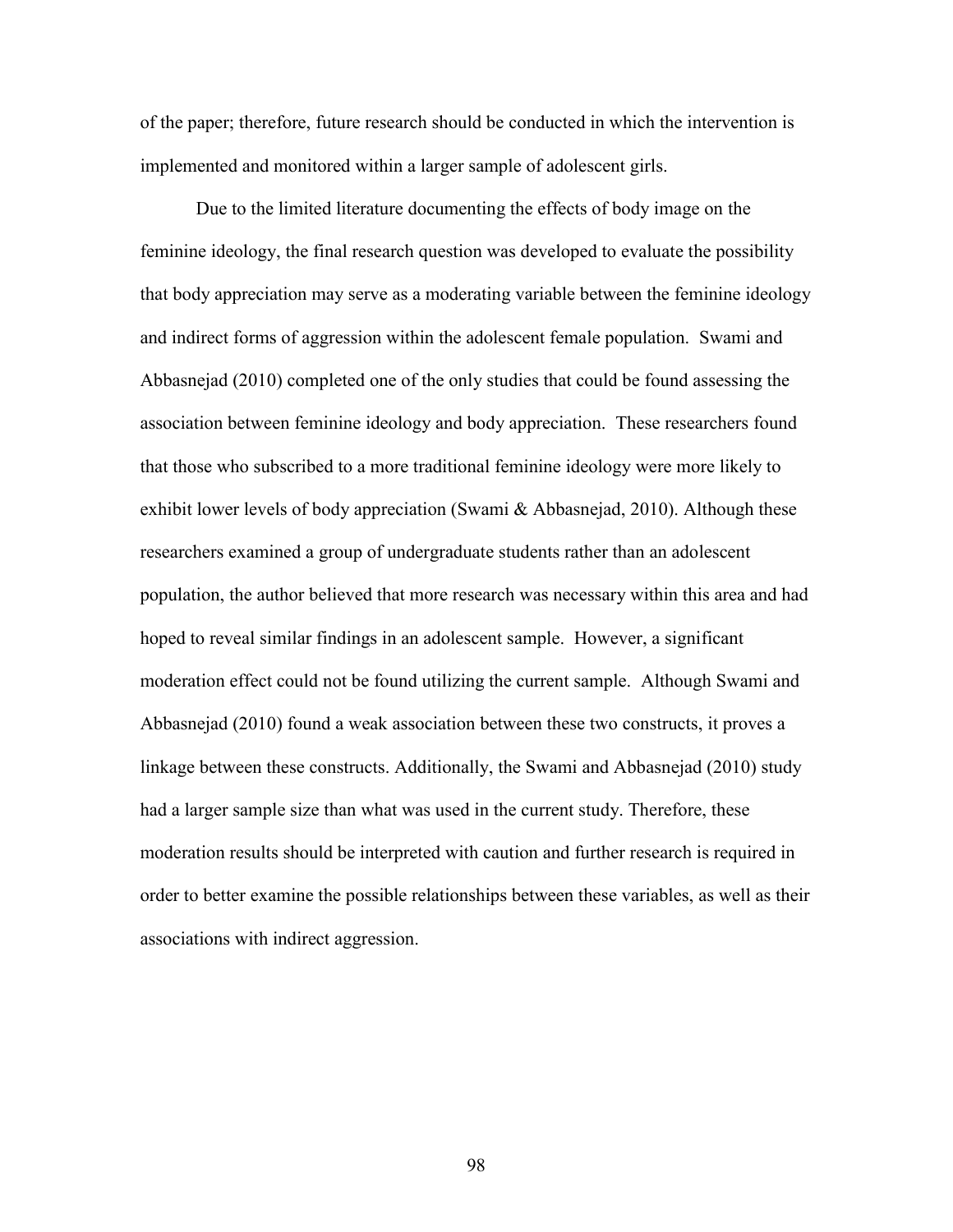## **Limitations**

The presented results and findings should be evaluated in light of the study's limitations. Many of the limitations encountered throughout the study are related to the particular dataset used to analyze the constructs of interest.

Perhaps the largest threat to this study was its low statistical power due to the small sample size. In order to implement *The Goodwill Girls and Boys Curriculum,* not only must the school agree to implement the intervention, but also both parent consent and student assent must be obtained. Such preconditions render it difficult to implement an intervention that reaches a wider population.

Another limitation to the study was the number of students who provided pre-test data but were not available at the time of the post-test. Attrition reduced the impact of the study, as the already small sample size became more limited as more students dropped out or were not present for the administration of the post-test measures. This resulted in a large amount of missing data within the dataset. Therefore, researchers must use their clinical judgment when generalizing the present findings to other adolescents.

Several cautions should be noted in regards to group composition and selection threats. The sample utilized in this study was homogeneous in that all students attended faith-based educational settings. These types of educational environments may have a different culture in comparison to more traditional school settings; therefore, the intervention should be implemented within a variety of educational settings in order to obtain findings that may be more widely generalized. In contrast, the participants within this study were quite heterogeneous in that they notably ranged in age.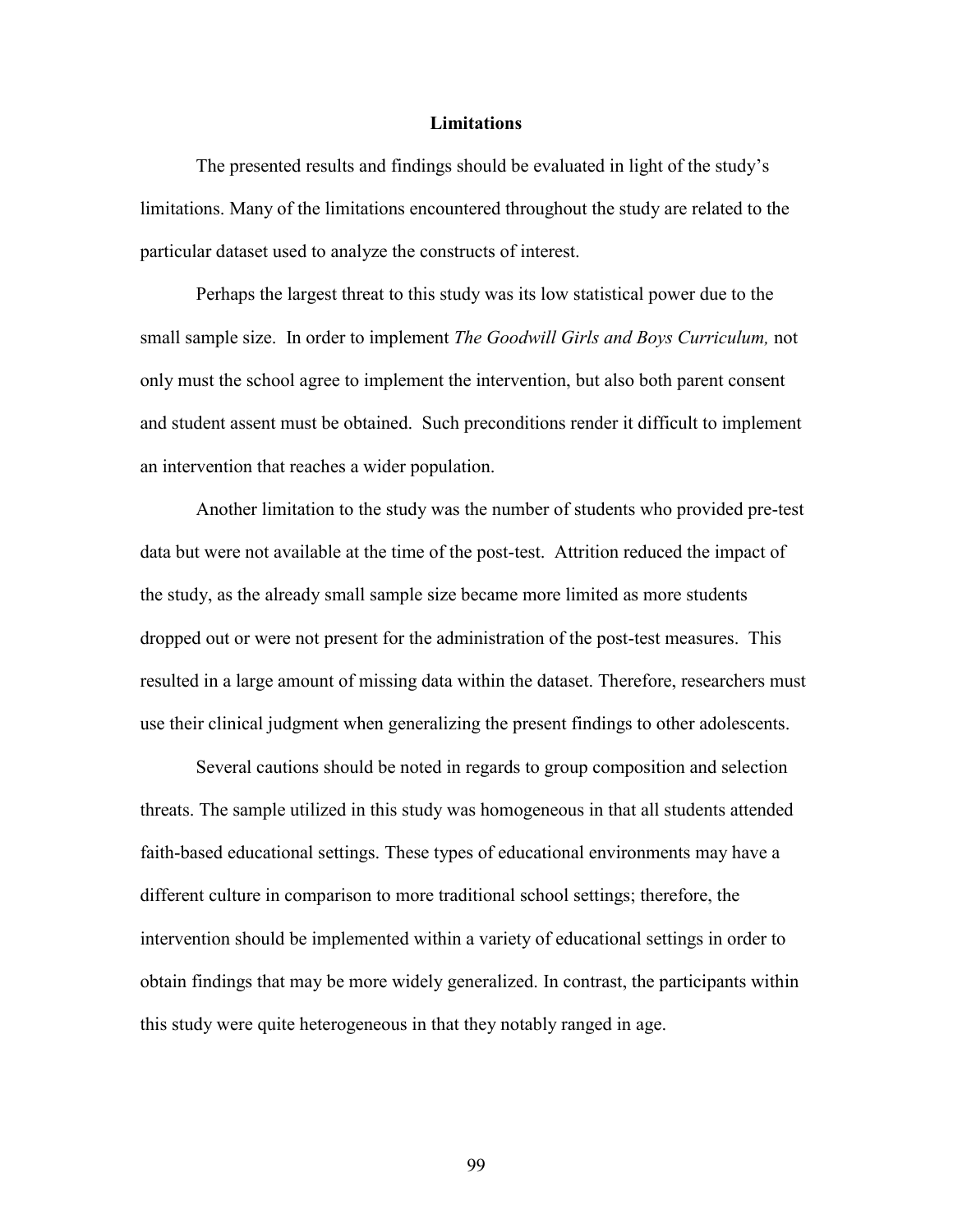Additionally, selection threat may have hindered the researcher from seeing greater results, as parents of more aggressive adolescents may not have provided consent for their child to participate in the study. On the other hand, parents of students who do not typically and consistently engage in relationally and socially aggressive behaviors may have permitted their child to partake in the intervention more as a preventative measure. Therefore, it is difficult to conclude whether the adolescents who would most benefit from the curriculum were included within the study. Research has shown that the group dynamic is essential to ensure success, and that interventions typically yield greater results when the groups of students include both aggressive students as well as prosocial peers (Leff et al., 2010; Young et al., 2006). It is difficult to ascertain whether this balance was struck for this implementation of the intervention. For these reasons, researchers should interpret the findings within the context of the current sample, and take caution when generalizing to more diverse populations.

Lastly, a control group was only utilized at one of the school settings by which data was obtained. Because control groups were not created at the other educational sites, this single control group was eliminated from the current study, as it did not contain enough participants for the researcher to draw conclusions. Although it may be difficult to create control groups in the schools by which a useful intervention is being implemented, it only bolsters the impact found on the experimental groups, and the more frequent use of control groups should be considered for future implementations of *The Goodwill Girls and Boys Curriculum.*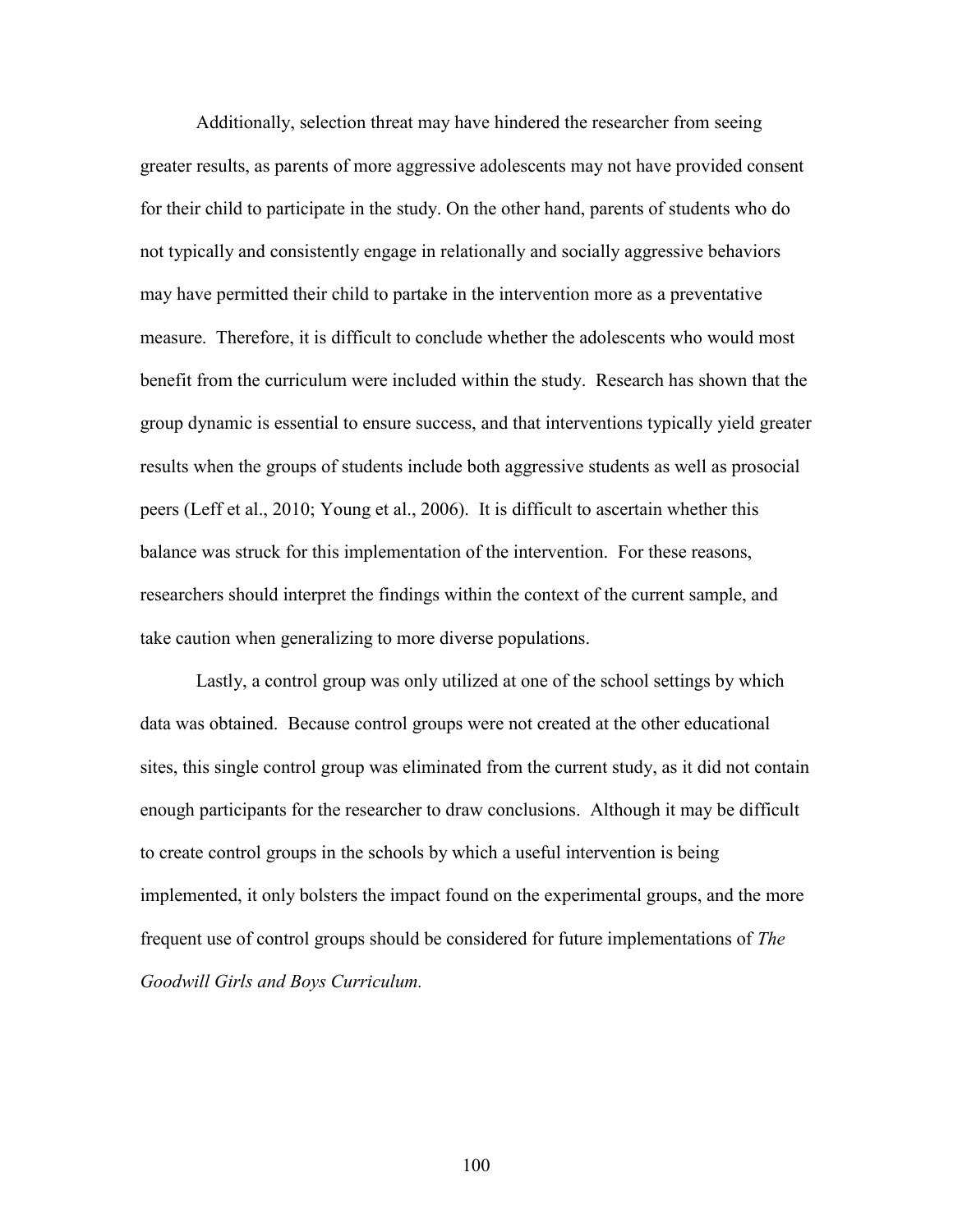## **Future Research**

Due to the limited research base regarding this topic area, further research is necessary in order to better understand the relationships and interactions between feminine ideology, body appreciation, and indirect aggression. Although this study will only further add to the documented research conducted in this area of adolescent development, the limitations imposed by the dataset hindered this study from obtaining many statistically significant findings, and cannot be widely generalized to the adolescent female population.

Future studies should aim to include a larger sample size, and make every effort to collect post-test data from the participants that were exposed to the curriculum. Researchers should attempt to work with a more diverse sample so that future findings may hold stronger implications. Furthermore, stronger evidence for the effectiveness of *The Goodwill Girls and Boys Curriculum* could be attained by utilizing control groups. Participants placed in the control groups should be offered the opportunity to participate in the implementation following the collection of the post-test measures to ensure that all who participate in the study have the chance to learn vital conflict management styles.

When possible, the sample should include a heterogeneous group of individuals. More specifically, the groups should include both students who exhibit relationally and socially aggressive behaviors as well as peers who typically engage in positive conflict management styles. This may be accomplished by having teachers and administrators nominate students who they believe would greatly benefit from the curriculum. Due to the covert nature of indirect aggression, it may even prove more fruitful to include a peernomination process in which students anonymously suggest other students who they feel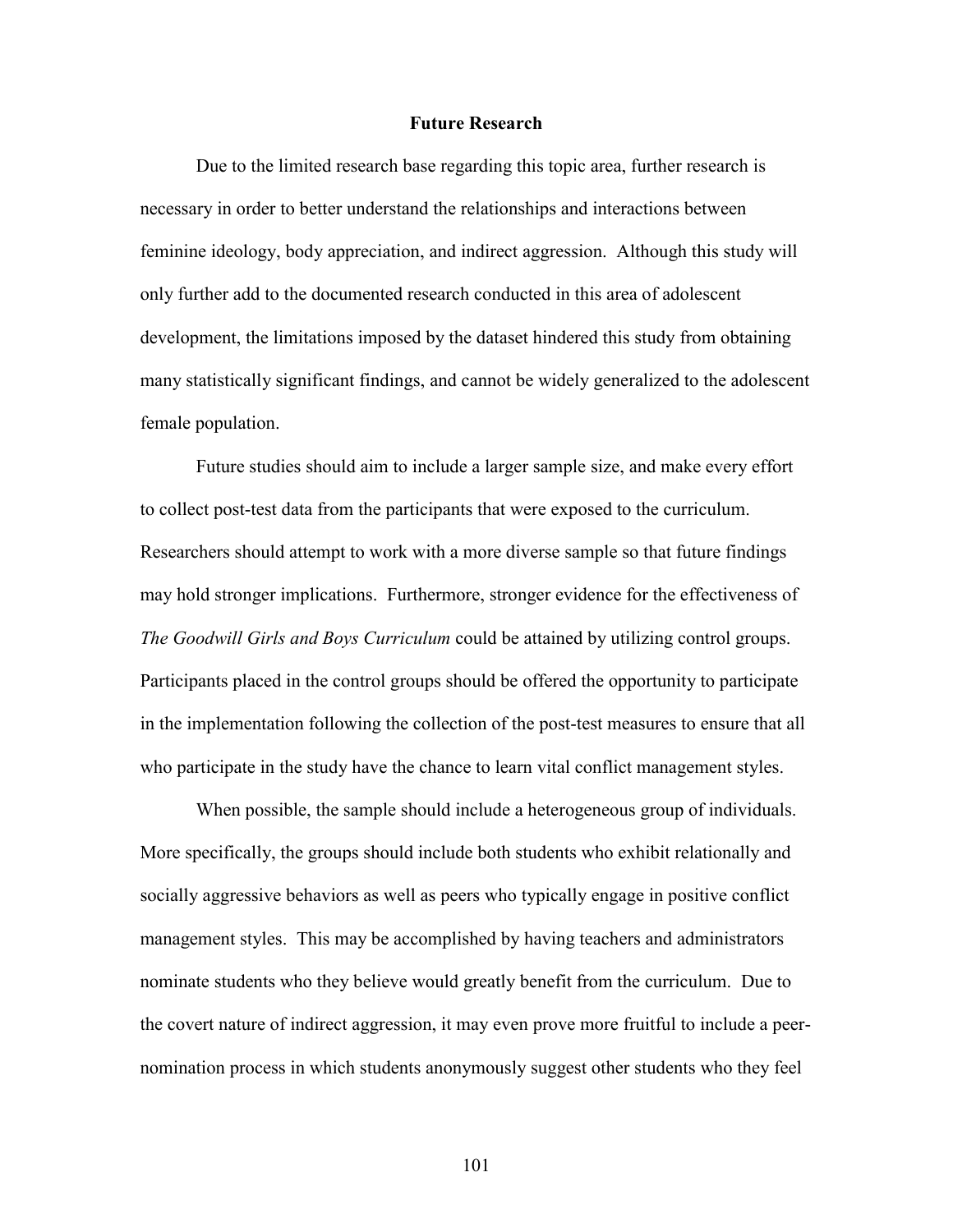require the intervention. In this way, those students who engage in more aggressive behaviors can be targeted and assessed for meaningful change.

Additionally, the sample of students utilized for the purposes of this study included those with a wide age-range. In terms of studying body image and body appreciation, it must be understood that children and adolescents of differing ages will have varying outlooks on these constructs. For example, students in elementary school likely have very different opinions, views, and perceptions of their bodies in comparison to high school students. Therefore, it would be more advantageous to study the differing views of body objectification and body appreciation within more stringent and welldefined age groups in order to obtain a more comprehensive understanding of the development of body image.

## **Summary**

Although many significant findings could not be detected within the current sample, the results will only contribute to the limited research within the areas of the feminine ideology, body appreciation, and indirect aggression. As bullying continues to be viewed as a prominent issue within today's schools, it is imperative that more research be conducted that targets aggression in its many forms, including both relational and social aggression. This study addressed several research questions, and the findings were connected to the most relevant research in these areas. Additionally, the effectiveness of an important curriculum was evaluated in order to gain greater insight as to its impact. Due to this study's stated limitations, further research is warranted in order to better understand the constructs of interest as well as their interactions. Researchers should aim to appropriately implement interventions that target aggression in the adolescent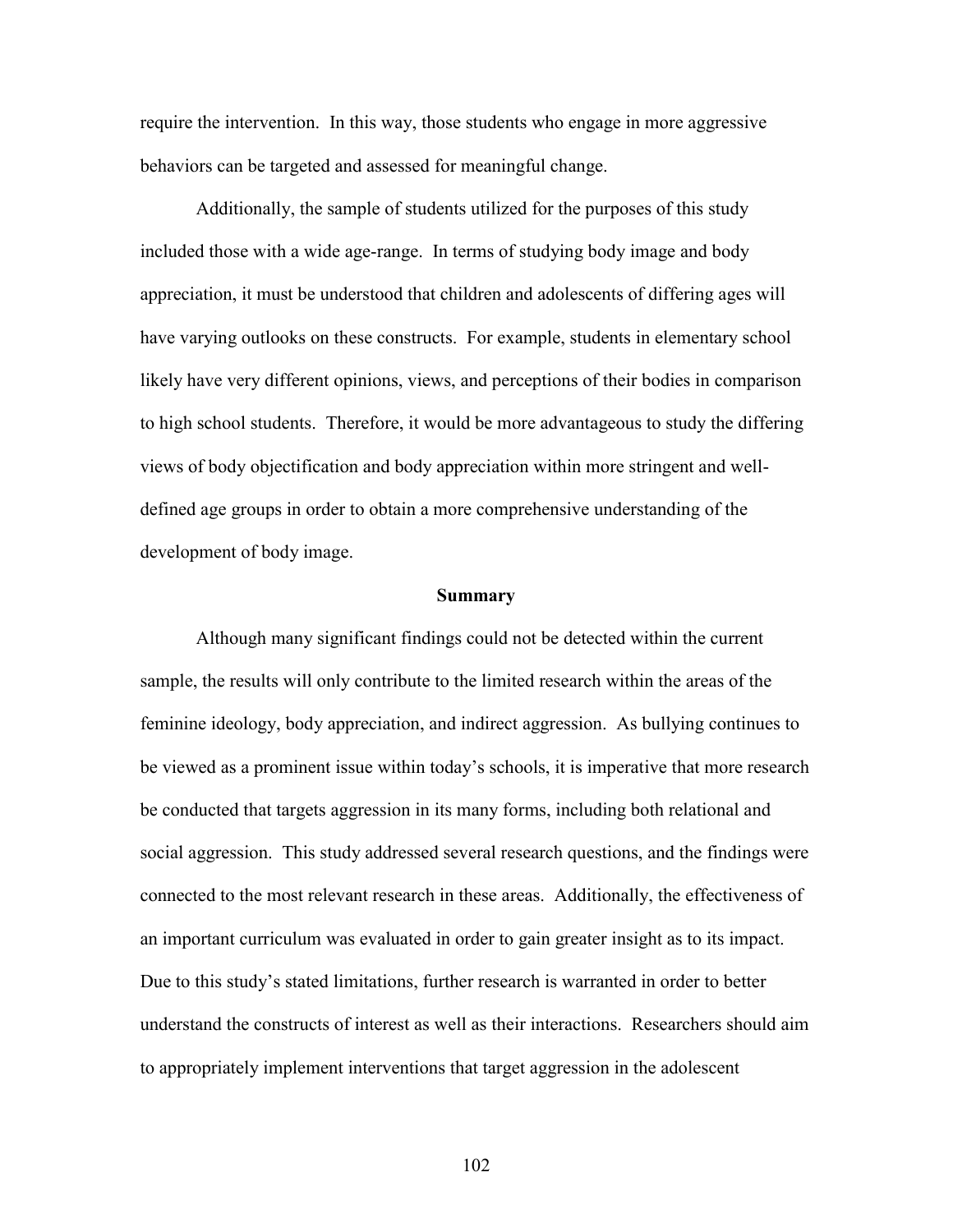population in an effort to educate today's youth and create a more kind, caring, and assertive generation.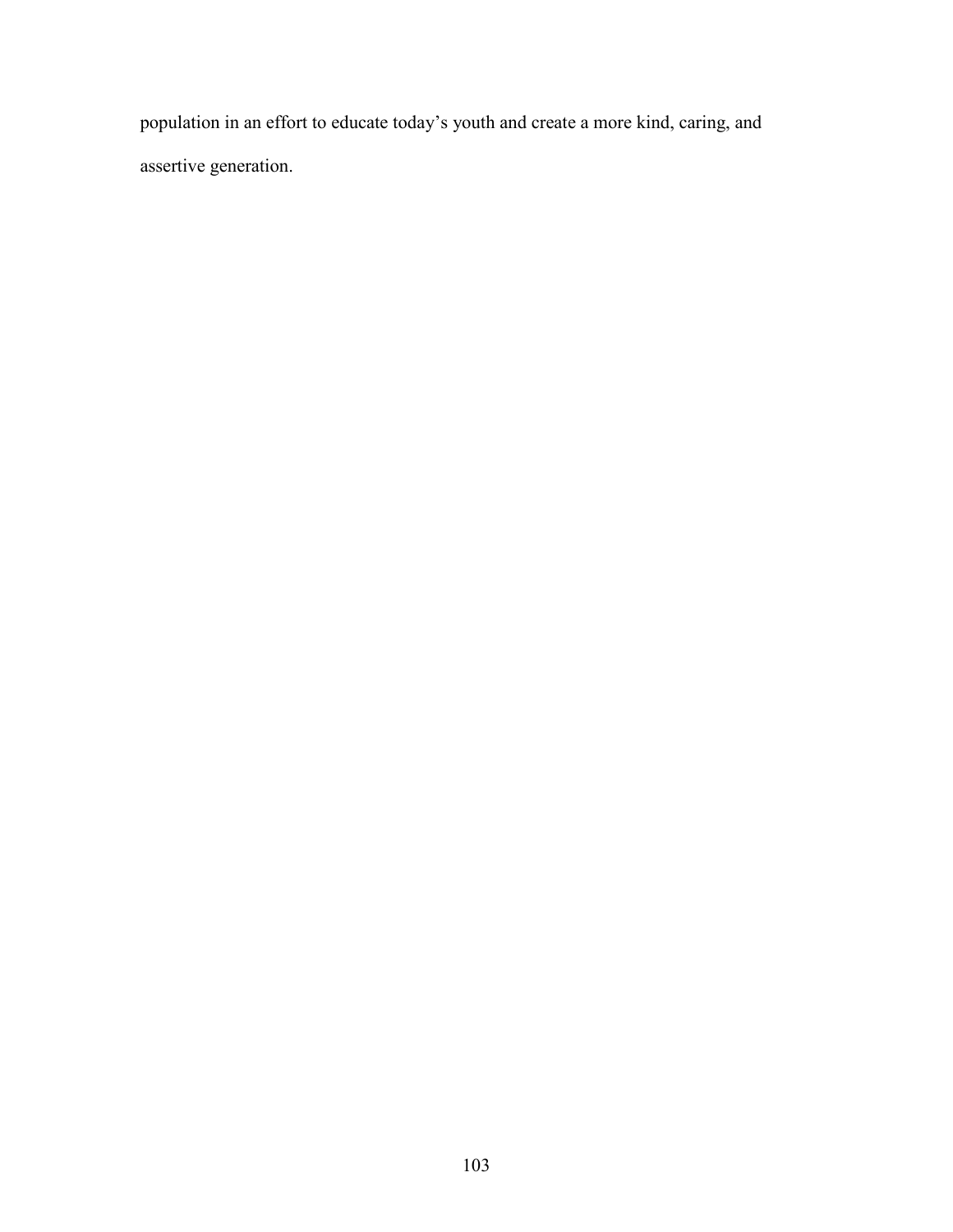## References

- Archer, J., & Coyne, S. M. (2005). An integrated review of indirect, relational, and social aggression. *Personality & Social Psychology Review*, *9*, 212–230. doi:10.1207/s15327957pspr0903\_2
- Avalos, L., Tylka, T. L., & Wood-Barcalow, N. (2005). The body appreciation scale: Development and psychometric evaluation. *Body Image*, *2*, 285–297. doi:10.1016/j.bodyim.2005.06.002
- Bearman, S. K., Martinez, E., Stice, E., & Presnell, K. (2006). The skinny on body dissatisfaction: A longitudinal study of adolescent girls and boys. *Journal of Youth and Adolescence*, *35*, 217 – 229.
- Björkqvist, K., Lagerspetz, K., & Kaukiainen, A. (1991). Do girls manipulate and boys fight? Developmental trends in regard to direct and indirect aggression. *Aggressive Behavior*, *18*, 117–127. doi:10.1002/1098-2337(1992)18:2<117::AID-AB2480180205>3.0.CO;2-3
- Björkqvist, K., Österman, K., & Kaukiainen, A. (1992). The development of direct and indirect aggressive strategies in males and females. In K. Björkqvist & P. Niemelä (Eds.), *Of mice and women. Aspects of female aggression* (pp. 51–64). San Diego, CA: Academic Press.

Björkqvist, K., Österman, K., Lagerspetz, K., Landau, S. F., Caprara, G., & Fraczek, A. (2001). Aggression, victimization and sociometric status: Findings from Finland, Israel, Italy and Poland. In J. M. Rameriez & D. S. Richardson (Eds.), *Crosscultural approaches to aggression and reconciliation* (pp. 111–119). Huntington, NY: Nova Science.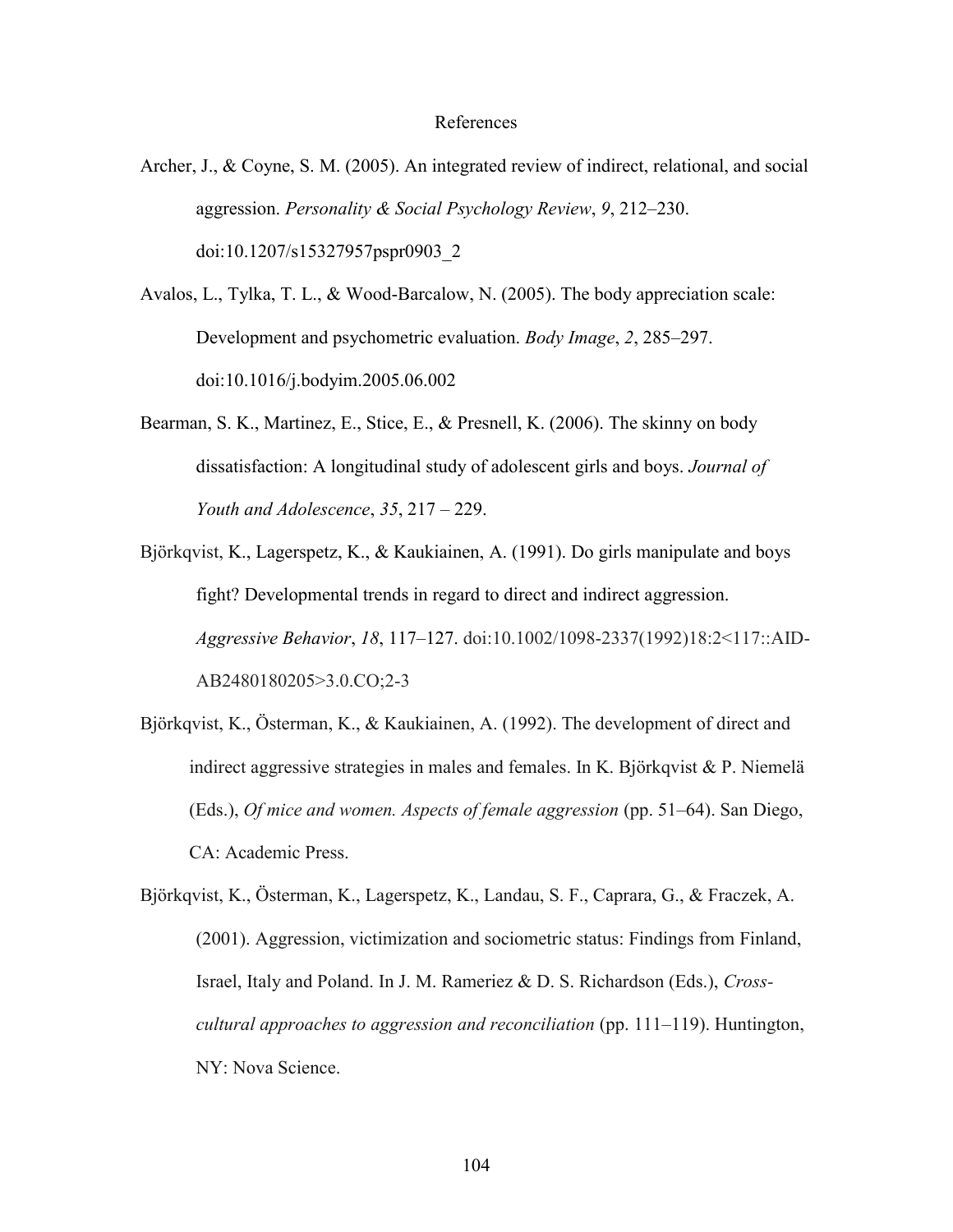Bowie, B. H. (2007). Relational aggression, gender, and the developmental process. *Journal of Child and Adolescent Psychiatric Nursing*, *20*, 107–115. doi:10.1111/j.1744-6171.2007.00092.x

- Brody, L. (1999). *Gender, emotion, and the family*. Cambridge, MA: Harvard University Press.
- Cash, T. F. (1994). Body-image attitudes: Evaluation, investment, and affect. *Perceptual and Motor Skills, 78,* 1168 – 1170. doi:10.2466/pms.1994.78.3c.1168
- Cook, T. D., & Campbell, D. T. (1979). *Quasi-Experimentation: Design and analysis issues for field settings.* Chicago, IL: Rand McNally College Publishing Company.
- Crick, N. R., Casas, J. F., & Nelson, D. A. (2002). Toward a more comprehensive understanding of peer maltreatment: Studies of relational victimization. *Current Directions in Psychological Science, 11*, 98-101. doi:10.1111/1467-8721.00177
- Crick, N. R., & Grotpeter, J. K. (1995). Relational aggression, gender, and socialpsychological adjustment. *Child Development*, *66*, 710–722. doi:10.1111/1467- 8624.ep9506152720
- Crick, N. R., Werner, N. E., Casas, J. F., O'Brien, K. M., Nelson, D. A., Grotpeter, J. K., & Markon, K. (1999). Childhood aggression and gender: A new look at an old problem. In D. Bernstein (Ed.), *Gender and motivation* (pp. 75-141). Lincoln, NE: University of Nebraska Press.
- Crothers, L. M., Field, J. E., & Kolbert, J. B. (2005). Navigating power, control, and being nice: Aggression in adolescent girls' friendships. *Journal of Counseling & Development*, *83*, 349–354.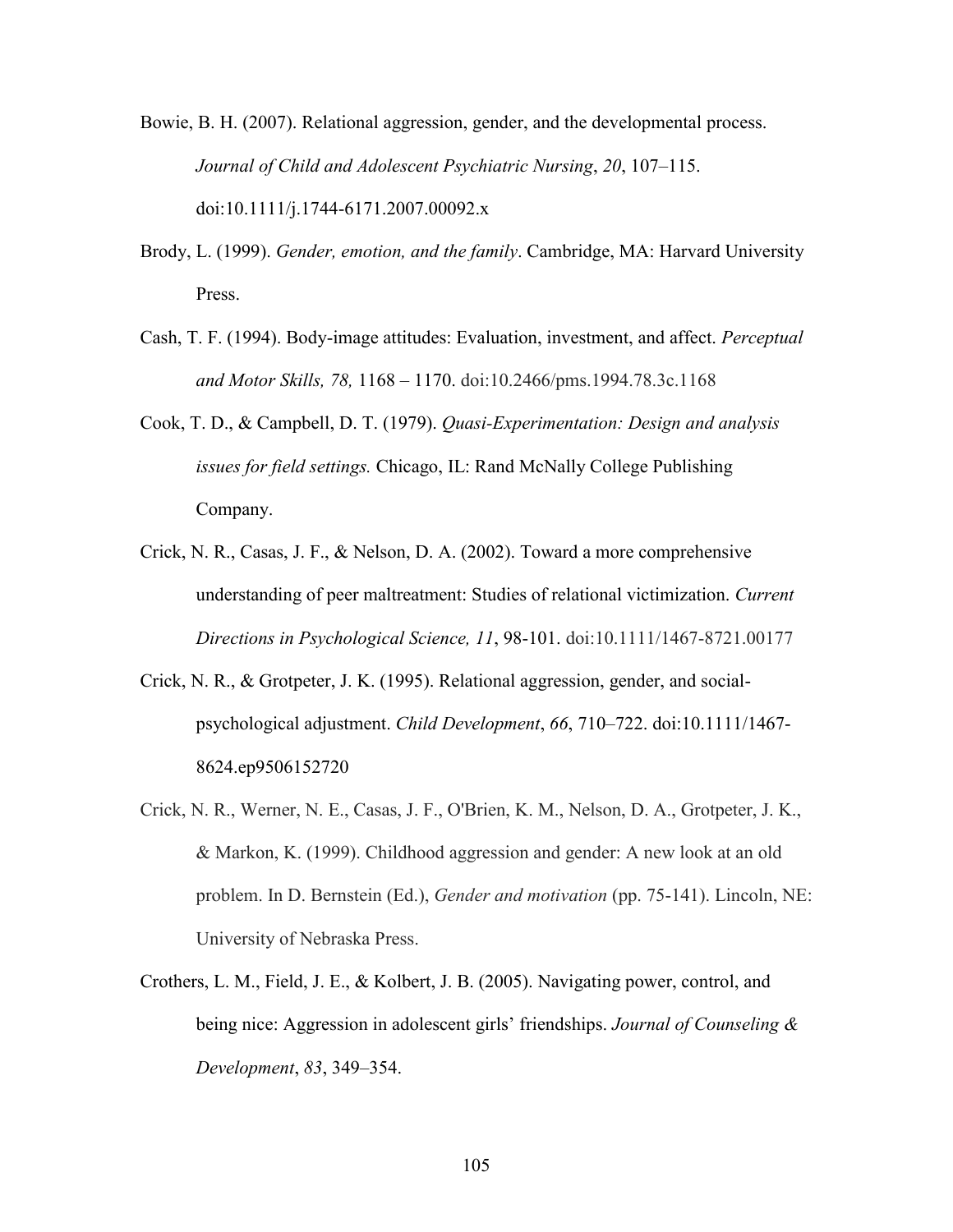- Crothers, L. M., Schreiber, J. B., Field, J. E., & Kolbert, J. B. (2009). Development and measurement through confirmatory factor analysis of the young adult social behavior scale (YASB): An assessment of relational aggression in adolescence and young adulthood. *Journal of Psychoeducational Assessment, 27*, 17 – 28. doi:10.1177/0734282908319664
- Dong, N. & Maynard, R. A. (2013). *PowerUp!*: A tool for calculating minimum detectable effect sizes and minimum required sample sizes for experimental and quasi-experimental design studies. *Journal of Research on Educational Effectiveness, 6*, 24-67. doi: 10.1080/19345747.2012.673143
- Field, A. (2013). *Discovering statistics using IBM SPSS statistics* (4<sup>th</sup> ed.). Thousand Oaks, CA: Sage Publications.
- Field, J. E., Crothers, L. M., & Kolbert, J. B. (2006). Fragile friendships: Exploring the use and effects of indirect aggression among adolescent girls. *Journal of School Counseling, 4*, 1 – 25.
- Field, J. E., Kolbert J. B., Crothers, L. M., & Hughes, T. L. (2009). *Understanding girl bullying and what to do about it: Strategies to help heal the divide.* Thousand Oaks, CA: Corwin.
- Galambos, N. L. (2004). Gender and gender development in adolescence. In R. M. Lerner & L. Steinberg (Eds.), *Handbook of adolescent psychology* (2nd ed., pp. 233–262). Hoboken, NJ: John Wiley & Sons.
- Hahn, J., Todd, P., & Van Der Klaauw, W. (2001). Identification and estimation of treatment effects with a regression-discontinuity design. *Econometrica*, *69*, 201 – 209. doi:10.1111/1468-0262.00183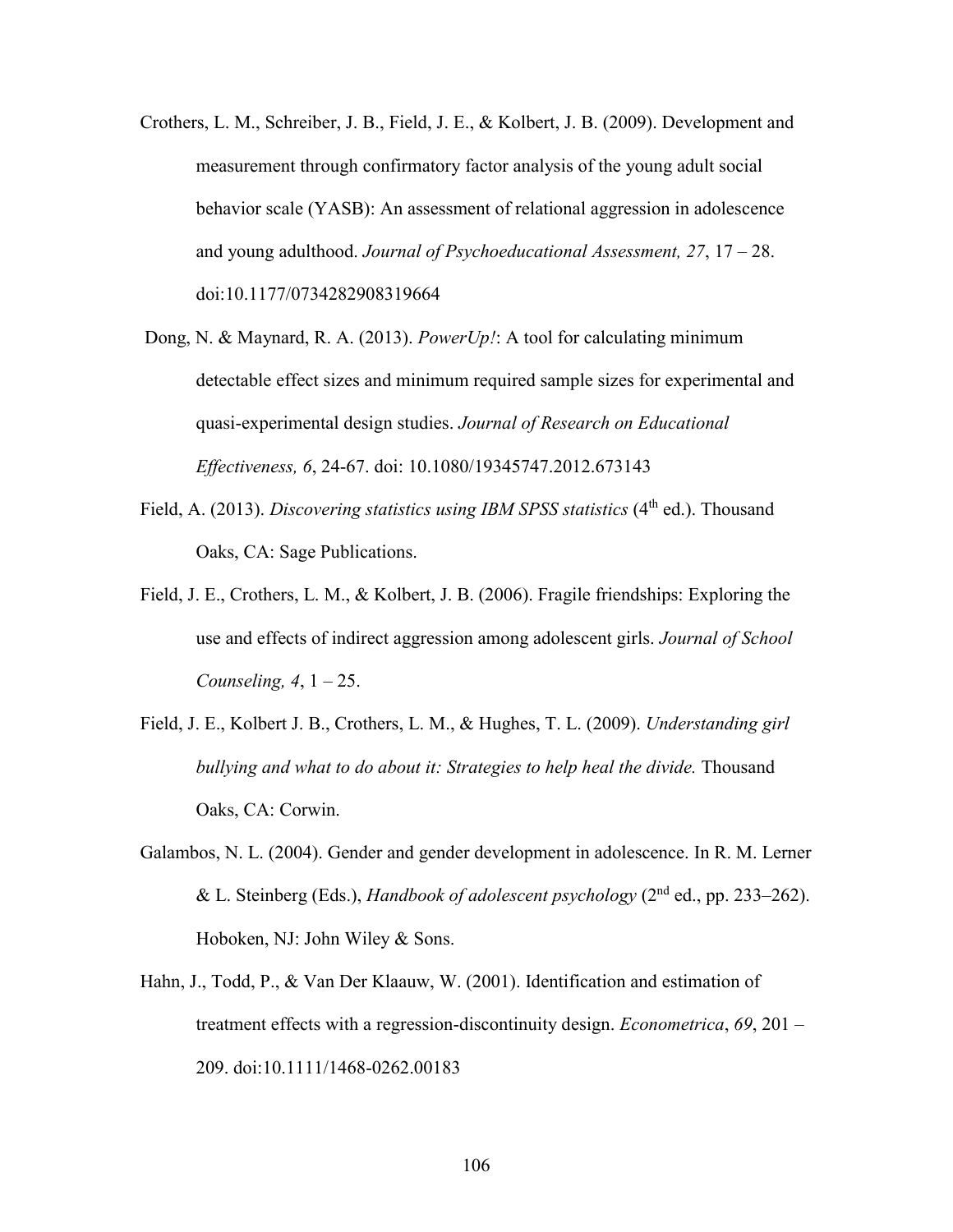- Halliwell, E. (2013). The impact of thin idealized media images on body satisfaction: Does body appreciation protect women from negative effects? *Body Image*, *10*,  $509 - 514$ .
- Hargreaves, D. A., & Tiggemann, M. (2004). Idealized media images and adolescent body image: "Comparing" boys and girls. *Body Image*, *1*, 351–361. doi:10.1016/j.bodyim.2004.10.002
- Hooper, D., Coughlan, J., & Mullen, M. (2008). Structural equation modeling: Guidelines for determining model fit. *The Electronic Journal of Business Research Methods,*   $6, 53 - 60.$
- Iacobucci, D. (2010). Structural equation modeling: Fit indices, sample size, and advanced topics. *Journal of Consumer Psychology, 20,* 90 – 98. doi: 10.1016/j.jcps.2009.09.003
- Imbens, G. W., & Lemieux, T. (2008). Regression discontinuity designs: A guide to practice. *Journal of Econometrics*, *142*, 615 – 635. [doi:10.1016/j.jeconom.2007.05.001](http://doi.org/doi:10.1016/j.jeconom.2007.05.001)
- Jacob, R., Zhu, P., Somers, M., & Bloom, H. (2012). *A practical guide to regression discontinuity.* Retrieved from

http://www.mdrc.org/sites/default/files/regression\_discontinuity\_full.pdf

- Janssen, I., Craig, W. M., Boyce, W. F., & Pickett, W. (2004). Associations between overweight and obesity with bullying behaviors in school-aged children. *Pediatrics*, *113,* 1187 - 1194. doi: 10.1542/peds.113.5.1187
- Jones, D.C. (2004). Body image among adolescent girls and boys: A longitudinal study. *Developmental Psychology*, *40*, 823 – 835. doi: 10.1037/0012-1649.40.5.823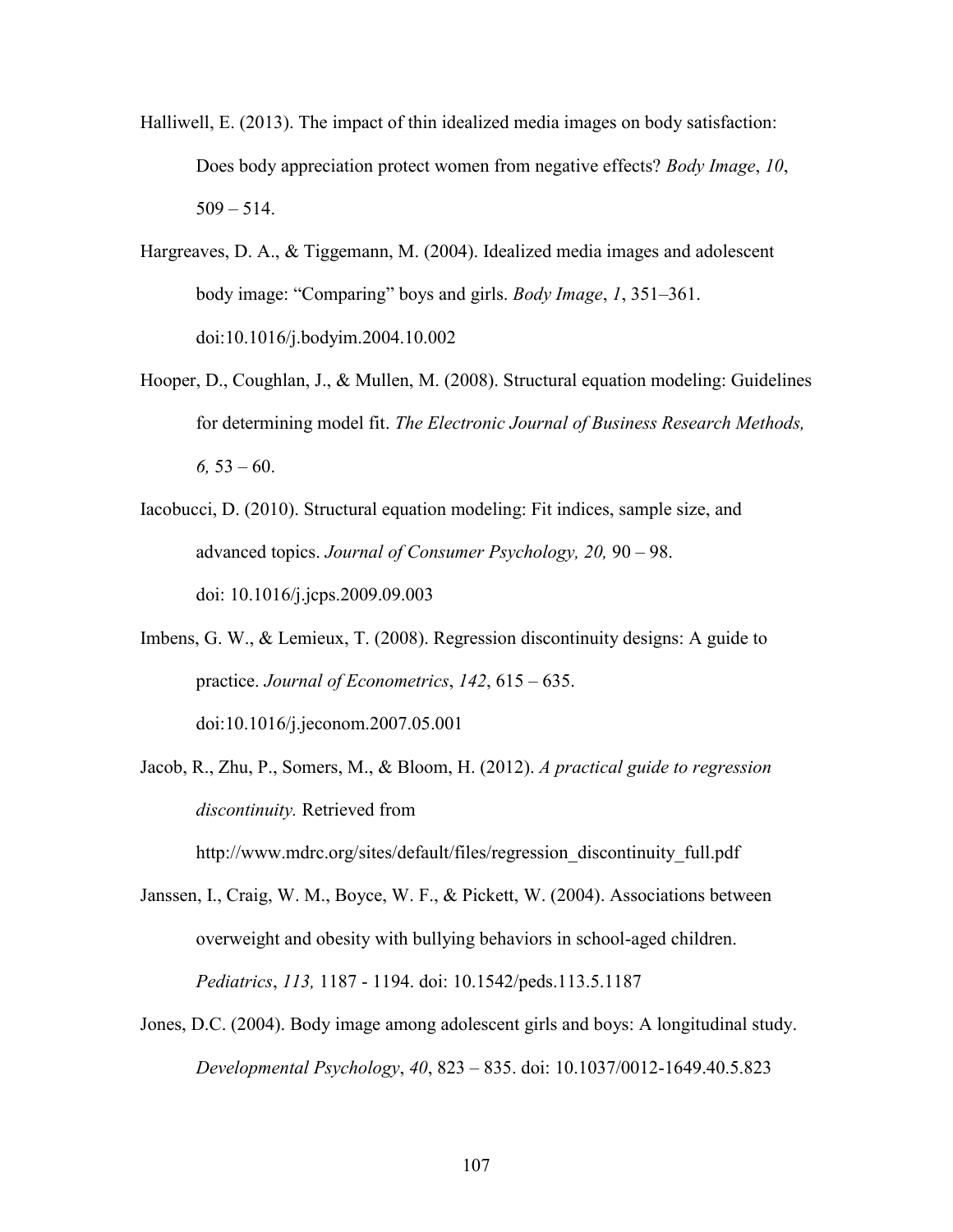- Jones, D. C., Vigfusdottir, T. H., & Lee, Y. (2004). Body image and the appearance culture among adolescent girls and boys: An examination of friend conversations, peer criticism, appearance magazines, and the internalization of appearance ideals. *Journal of Adolescent Research, 19,* 323–339.
- Knoff, H. M. (2003). Character education vs. social skills training: Comparing constructs vs. behavior. *Communiqué, 32*, 39.
- Kolbert, J. B., Crothers, L. M., Kanyongo, G. Y., Ng, H. K. Y., Albright, C. M., Fenclau, E., Jr., ... & Wells, D. (2012). Ego identity and relational and social aggression mediated by elaborative and deep processing. *International Journal of Criminology and Sociology, 1*, 98 – 108. doi: http://dx.doi.org/10.6000/1929- 4409.2012.01.10
- Lagerspetz, K. M., Björkqvist, K., & Peltonen, T. (1988). Is indirect aggression typical of females? Gender differences in aggressiveness in 11- to 12-year-old children. *Aggressive Behavior*, *14*, 403-414. doi:10.1002/1098-2337(1988)14:6<403::AID-AB2480140602>3.0.CO;2-D
- Leavy, P., Gnong, A., & Ross, L. S. (2009). Femininity, masculinity, and body image issues among college-age women: An in-depth and written interview study of the mind-body dichotomy. *The Qualitative Report*, *14*, 261 – 292.
- Lee, D .S., & Lemieux, T. (2010). Regression discontinuity designs in economics. *Journal of Economic Literature*, *48*, 281 – 355. <http://doi.org/doi=10.1257/jel.48.2.281>
- Lee, H., & Munk, T. (2008). Using regression discontinuity design for program evaluation. Paper presented at the Joint Statistical Meetings, Section of Survey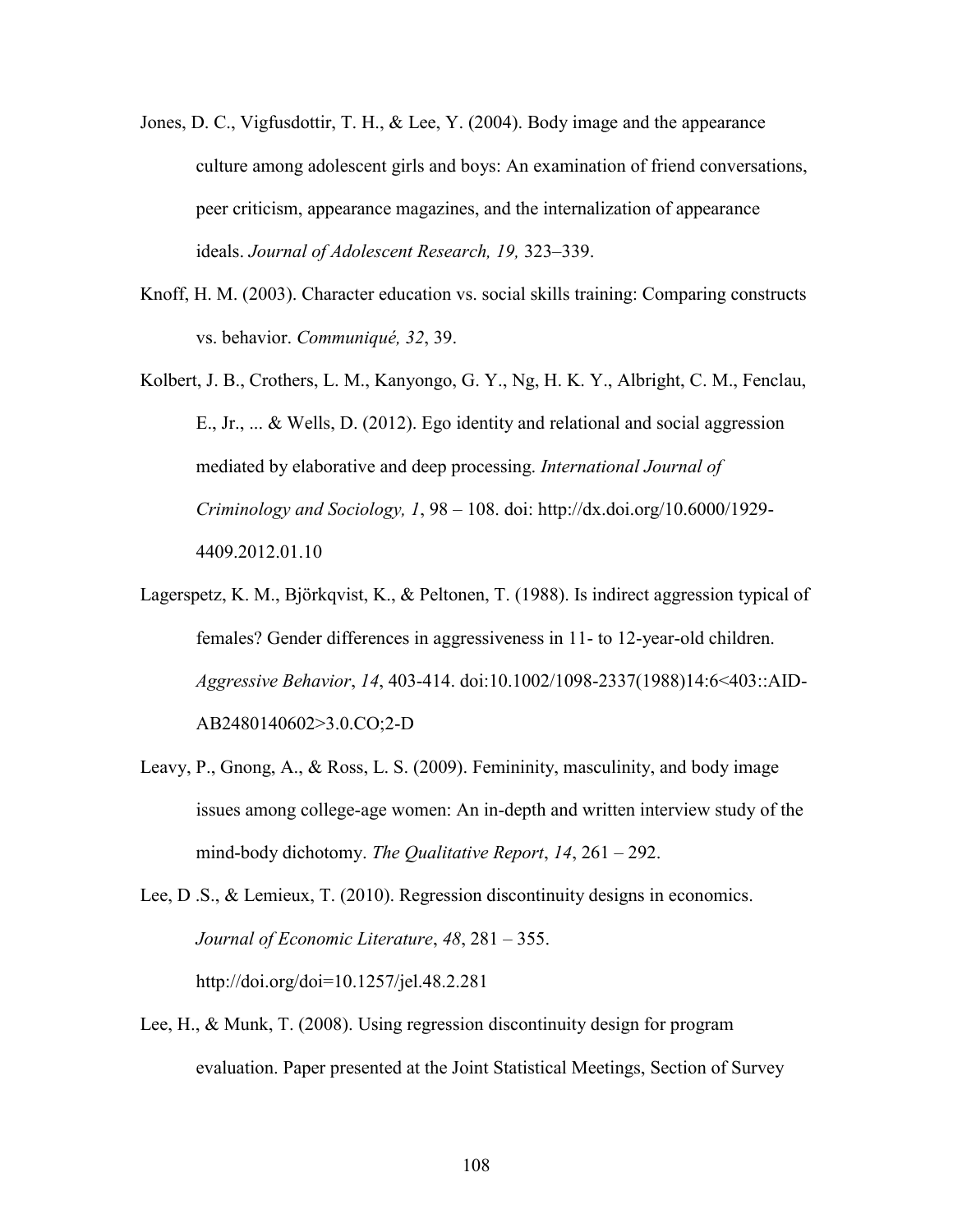Research Methods*,* Denver, CO (pp. 1675 – 1682). Retrieved from https://www.amstat.org/sections/srms/proceedings/y2008/Files/301149.pdf

- Leff, S. S., Waasdorp, T. E., & Crick, N. R. (2010). A review of existing relational aggression programs: Strengths, limitations, and future directions. *School Psychology Review*, *39*, 508 – 535.
- Levine, M. P., & Smolak, L. (2002). Body image development in adolescence. In T. F. Cash & T. Pruzinsky (Eds.), *Body image: A handbook of theory, research, and clinical practice* (pp. 74–82). New York, NY: Guilford Press.
- Lindberg, S. M., Grabe, S., & Hyde, J. S. (2007). Gender, pubertal development, and peer sexual harassment predict objectified body consciousness in early adolescence. *Journal of Research on Adolescence*, *17*, 723–742. doi:10.1111/j.1532- 7795.2007.00544.x
- Maccoby, E. E., & Jacklin, C. N. (1974). *The psychology of sex differences*. Stanford, CA: Stanford University Press.
- Maccoby, E. E., & Jacklin, C. N. (1987). Gender segregation in childhood. In H. Reese (Ed.), *Advances in child development and behavior* (Vol. 20, pp. 239–287). New York, NY: Academic Press.

MacKinnon, D.P. (2011). Integrating mediators and moderators in research design. *Research on Social Work Practice, 21,* 675 – 681. doi: 10.1177/1049731511414148

Marcia, J. E. (1966). Development and validation of ego-identity status. *Journal of Personality and Social Psychology, 3*, 551-558. doi:10.1037/h0023281

McKinley, N. M. (1999). Women and objectified body consciousness: Mothers' and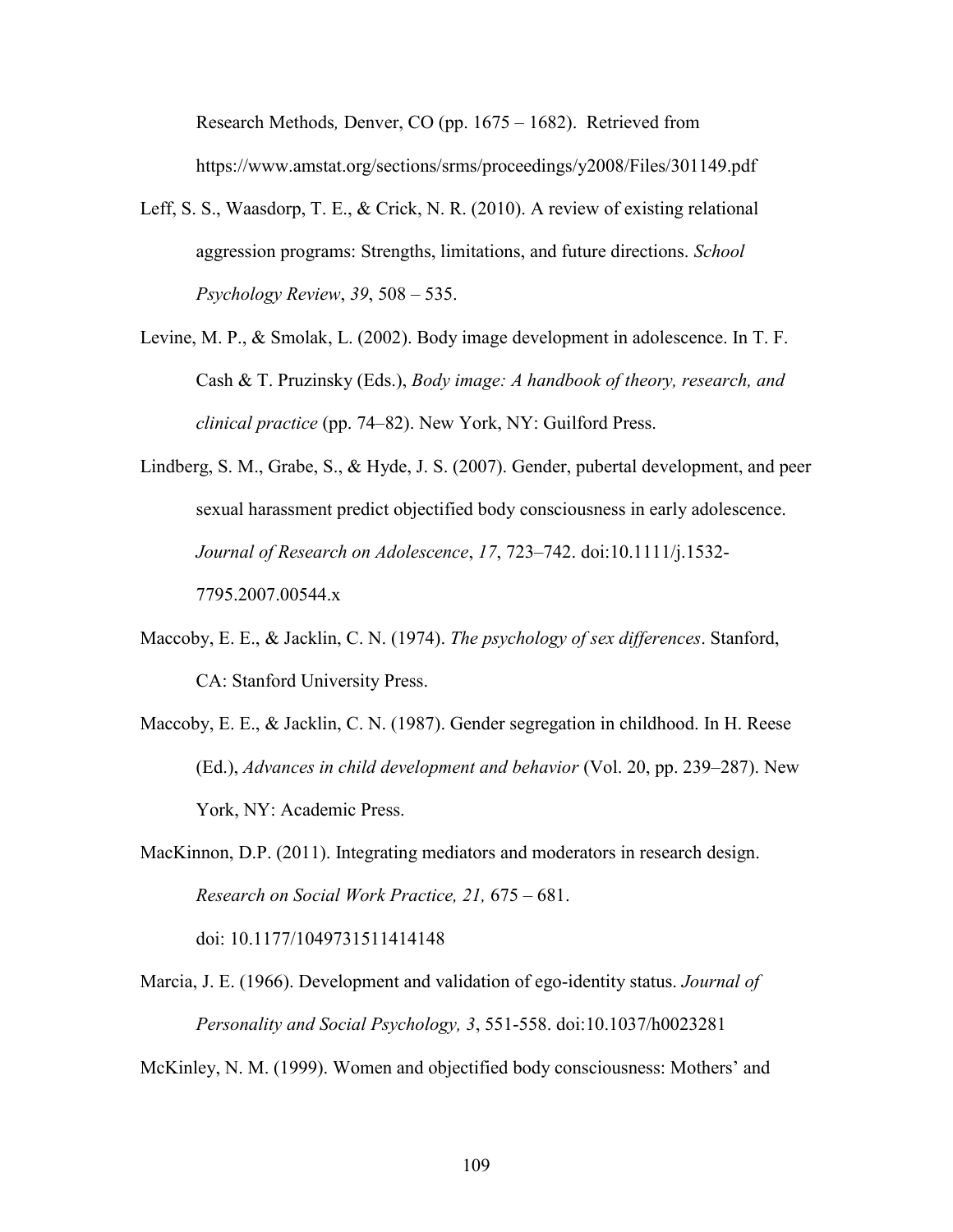daughters' body experience in cultural, developmental, and familial context. *Developmental Psychology, 35,* 760–769. doi:10.1037/0012-1649.35.3.760

- McMillan, J. H., & Schumacher, S. (2009). *Research in education: Evidence-based inquiry*  $(7<sup>th</sup>$  ed.). Upper Saddle River, NJ: Pearson Education, Inc.
- Merrell, K. W., Buchanan, R., & Tran, O. K. (2006). Relational aggression in children and adolescents: A review with implications for school settings. *Psychology in the Schools*, *43*, 345 – 360. doi:10.1002/pits.20145
- Mertler, C.A., & Vannatta, R.A. (2010). *Advanced and multivariate statistical methods*  $(4<sup>th</sup>$  ed.). Glendale, CA: Pyrczak Publishing.
- Monge-Rojas, R., Fuster-Baraona, T., Garita, C., Sanchez, M., Smith-Castro, V., Valverde-Cerros, O., & Colon-Ramos, U. (2015). The influence of gender stereotypes on eating habits among Costa Rican adolescents. *American Journal of Health Promotion*, *29*, 303 – 310. doi:10.4278/ajhp.130904-QUAL-462
- Oliver, K. K., & Thelen, M. H. (1996). Children's perceptions of peer influence on eating concerns. *Behavior Therapy, 27,* 25–39. doi:10.1016/S0005-7894(96)80033-5
- Olweus, D., & Limber, S. P. (2010). Bullying in school: Evaluation and dissemination of the Olweus bullying prevention program. *American Journal of Orthopsychiatry, 80,*124 – 134. doi:10.1111/j.1939-0025.2010.01015.x
- Paxton, S. J., Schutz, H., Wertheim, E. H., & Muir, S. L. (1999). Friendship clique and peer influences on body image concerns, dietary restraint, extreme weight-loss behaviors, and binge eating in adolescent girls. *Journal of Abnormal Psychology, 108,* 255–266. doi:10.1037/0021-843X.108.2.255

Polce-Lynch, M., Myers, B. J., Kliewer, W., & Kilmartin, C. (2001). Adolescent self-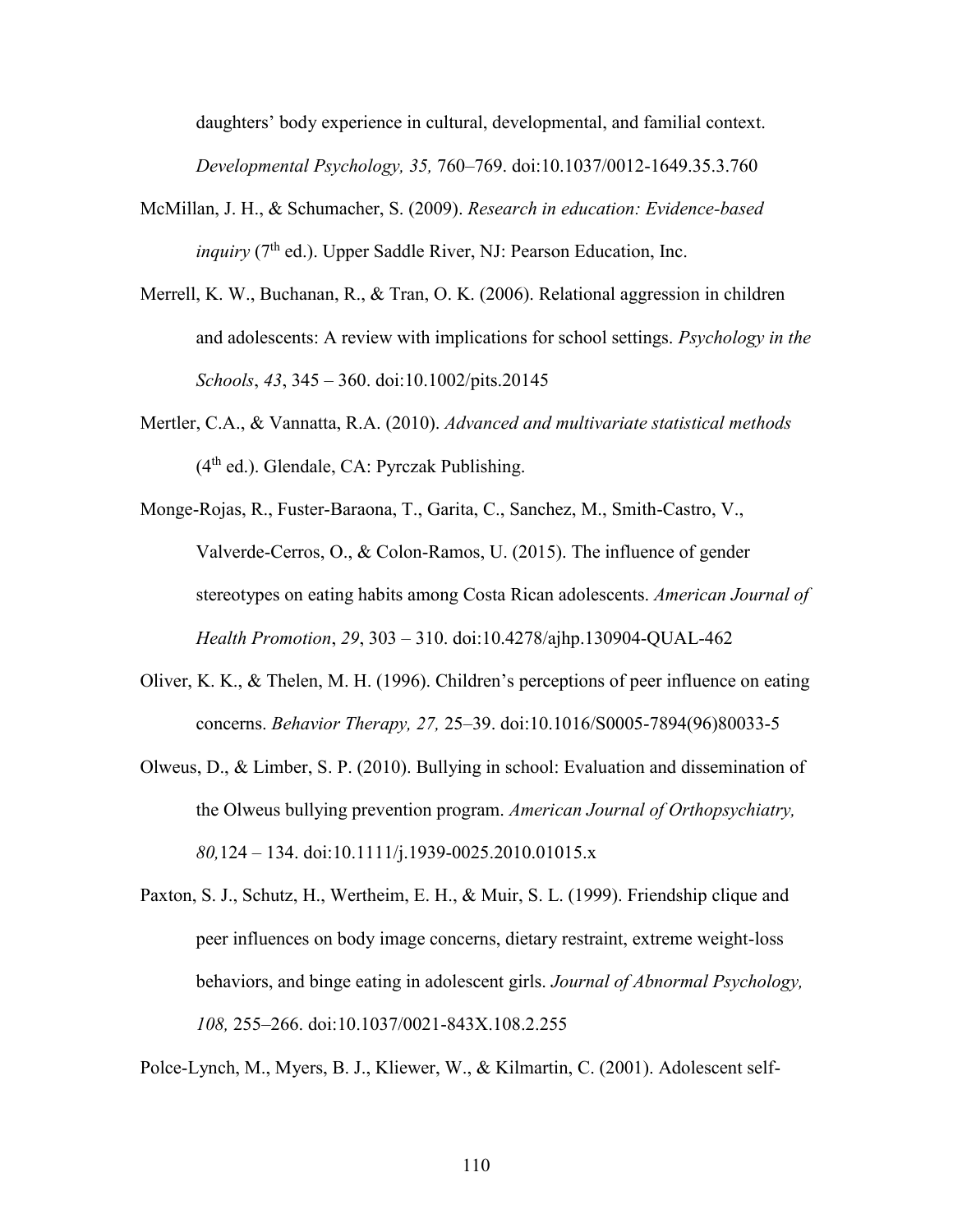esteem and gender: Exploring relations to sexual harassment, body image, media influence, and emotional expression. *Journal of Youth and Adolescence*, *30*, 225– 244. doi:10.1023/A:1010397809136

- Pressley, M., & McCormick, C. (2007). *Child and adolescent development for educators*. New York, NY: Guilford.
- Reulbach, U., Ladewig, E. L., Nixon, E., O'Moore, M., Williams, J., & O'Dowd, T. (2013). Weight, body image and bullying in 9-year-old children. *Journal of Paediatrics and Child Health*, *49*, E288 – E293.
- Robers, S., Kemp, J., Rathbun, A., and Morgan, R.E. (2014). *Indicators of School Crime and Safety: 2013* (NCES 2014-042/NCJ 243299). Washington, DC: National Center for Education Statistics, U.S. Department of Education, and Bureau of Justice Statistics, Office of Justice Programs, U.S. Department of Justice.
- Robers, S., Zhang, J., and Truman, J. (2012). *Indicators of School Crime and Safety: 2011* (NCES 2012-002/NCJ 236021). Washington, DC: National Center for Education Statistics, U.S. Department of Education, and Bureau of Justice Statistics, Office of Justice Programs, U.S. Department of Justice.
- Schmeck, R. R., & Ribich, F. D. (1978). Construct validation of the inventory of learning processes. *Applied Psychological Measurement, 2,* 551-562. doi:10.1177/014662167800200410

Schochet, P.Z. (2008). *Technical Methods Report: Statistical Power for Regression Discontinuity Designs in Education Evaluations* (NCEE 2008-4026). Washington, DC: National Center for Education Evaluation and Regional Assistance, Institute of Education Sciences, U.S. Department of Education.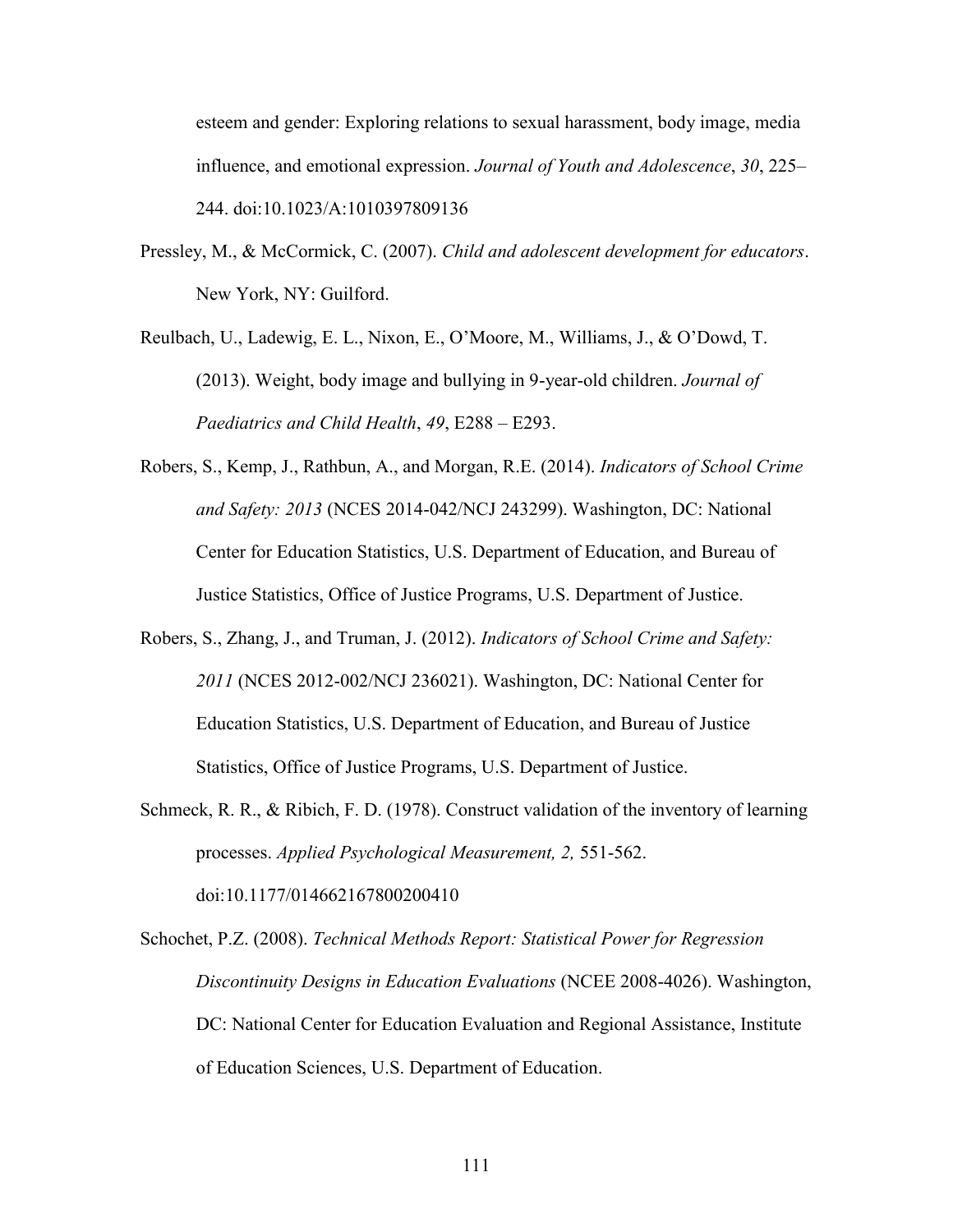- Schwartz, S.J. (2001). The evolution of Eriksonian and neo-Eriksonian identity theory and research: A review and integration. *Identity, 1,* 7 – 58.
- Shroff, H., & Thompson, J. K. (2006). Peer influences, body-image dissatisfaction, eating dysfunction and self-esteem in adolescent girls. *Journal of Health Psychology*, *11*, 533–551. doi:10.1177/1359105306065015
- Sourander, A., Jensen, P., Rönning, J. A., Elonheimo, H., Niemela, S., Helenius, H., Almqvist, F. (2007). Childhood bullies and victims and their risk of criminality in late adolescence. *Archives of Pediatrics and Adolescent Medicine, 161,* 546–552.
- Sport star out to beat the bullies. (2014). *The West Australian*. Retrieved from http://au.news.yahoo.com/a/21356883/
- Swami, V., & Abbasnejad, A. (2010). Associations between femininity ideology and body appreciation among British female undergraduates. *Personality and Individual Differences*, *48*, 685–687. doi:10.1016/j.paid.2009.12.017
- Swearer, S. M., Espelage, D. L., Vaillancourt, T., & Hymel, S. (2010). What can be done about school bullying? Linking research to educational practice. *Educational Researcher*, *39*, 38-47. doi: 10.3102/0013189X09357622
- Thistlethwaite, D. L., & Campbell, D. T. (1960). Regression-discontinuity analysis: An alternative to the ex post facto experiment. *The Journal of Educational Psychology*, *51*, 309 – 317. http://doi.org/10.1037/h0044319
- Tolman, D. L., Impett, E. A., Tracy, A. J., & Michael, A. (2006). Looking good, sounding good: Femininity ideology and adolescent girls' mental health. *Psychology of Women Quarterly*, *30*, 85–95.

Tolman, D. L., & Porche, M. V. (2000). The Adolescent Femininity Ideology Scale: